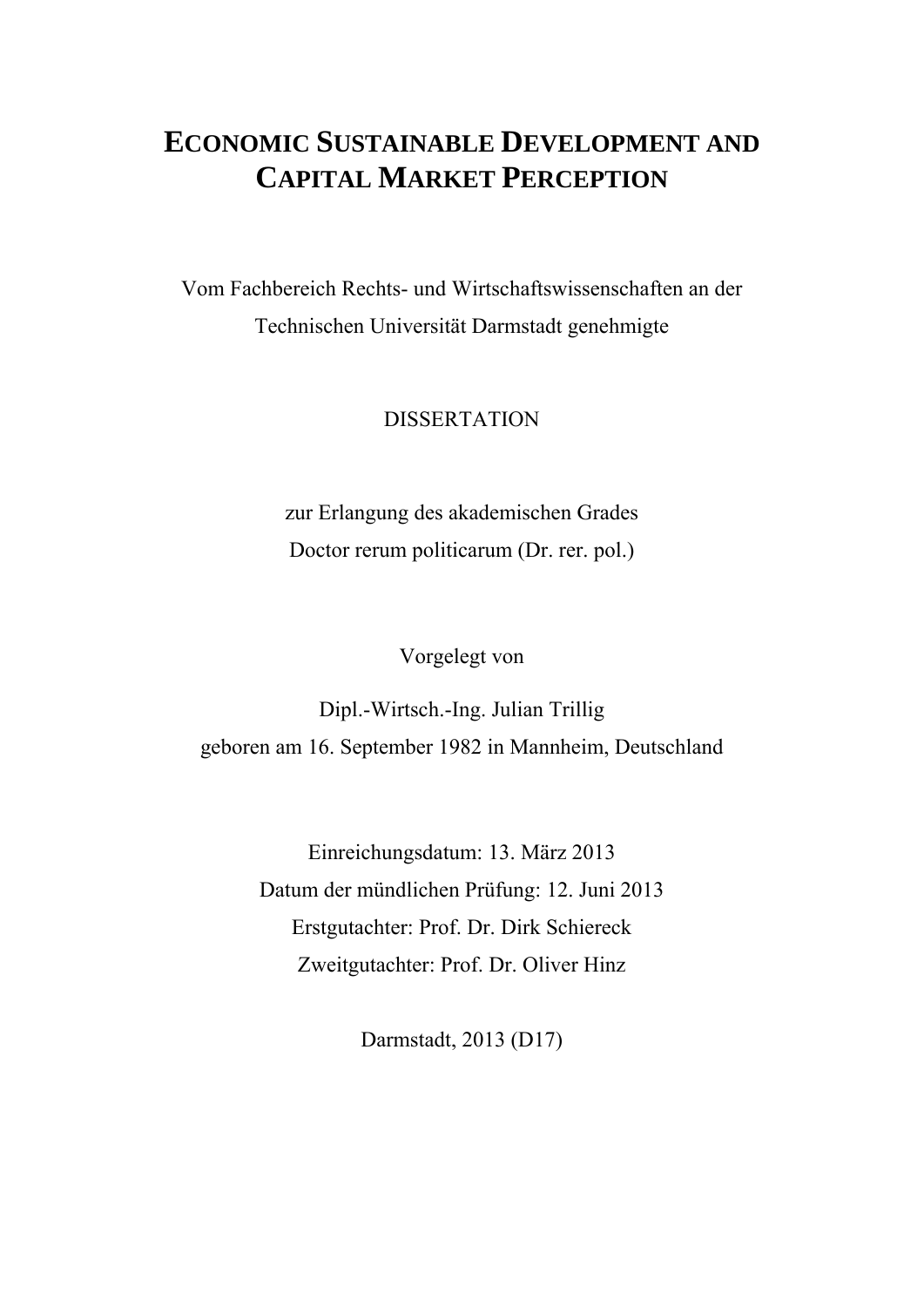# **Table of Contents**

| 1.    |                                                                 |  |  |  |  |  |
|-------|-----------------------------------------------------------------|--|--|--|--|--|
| 2.    | <b>Regulatory Changes and Market Reactions - The European</b>   |  |  |  |  |  |
|       |                                                                 |  |  |  |  |  |
| 2.1   |                                                                 |  |  |  |  |  |
| 2.2   | Background/the European Renewable Energy Market 11              |  |  |  |  |  |
| 2.3   |                                                                 |  |  |  |  |  |
| 2.3.1 |                                                                 |  |  |  |  |  |
| 2.3.2 |                                                                 |  |  |  |  |  |
| 2.3.3 |                                                                 |  |  |  |  |  |
| 2.4   |                                                                 |  |  |  |  |  |
| 2.5   |                                                                 |  |  |  |  |  |
| 3.    | Die Atomkatastrophe in Japan und die Kapitalkostenerwar-        |  |  |  |  |  |
|       | tungen für deutsche Energieerzeuger: Eine Note aus Sicht        |  |  |  |  |  |
|       |                                                                 |  |  |  |  |  |
| 3.1   |                                                                 |  |  |  |  |  |
| 3.2   | Die Bedeutung der Kernenergie für deutsche Stromkonzerne  27    |  |  |  |  |  |
| 3.3   |                                                                 |  |  |  |  |  |
| 3.3.1 |                                                                 |  |  |  |  |  |
| 3.3.2 |                                                                 |  |  |  |  |  |
| 3.3.3 |                                                                 |  |  |  |  |  |
| 3.4   |                                                                 |  |  |  |  |  |
| 3.4.1 |                                                                 |  |  |  |  |  |
| 3.4.2 |                                                                 |  |  |  |  |  |
| 3.5   |                                                                 |  |  |  |  |  |
| 4.    | <b>Sustainable Project Finance, the Adoption of the Equator</b> |  |  |  |  |  |
|       |                                                                 |  |  |  |  |  |
| 4.1   |                                                                 |  |  |  |  |  |
| 4.2   |                                                                 |  |  |  |  |  |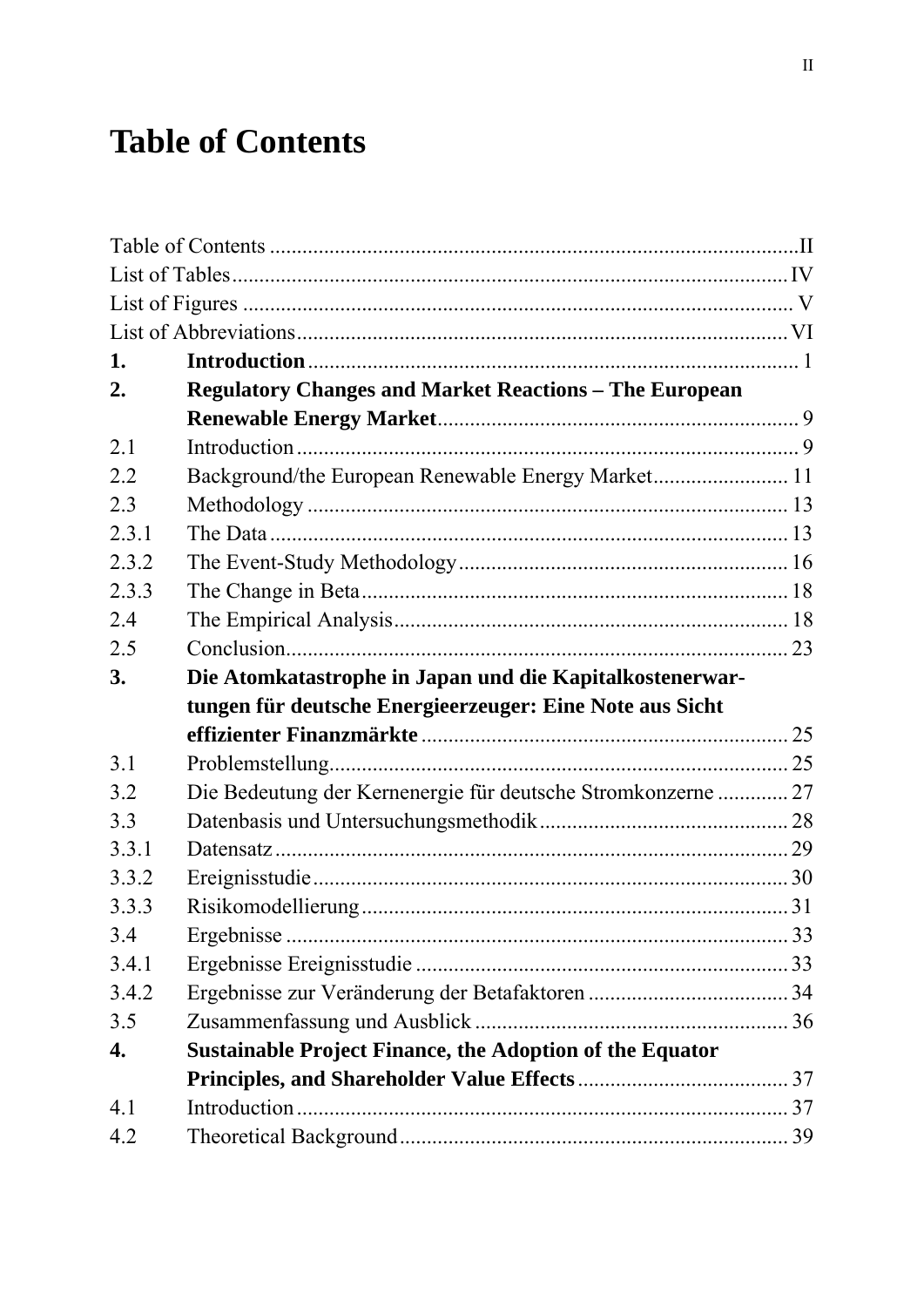| 4.3   |  |  |
|-------|--|--|
| 4.3.1 |  |  |
| 4.3.2 |  |  |
| 4.3.3 |  |  |
| 4.4   |  |  |
| 4.4.1 |  |  |
| 4.4.2 |  |  |
| 4.4.3 |  |  |
| 4.4.4 |  |  |
| 4.5   |  |  |
|       |  |  |
|       |  |  |
|       |  |  |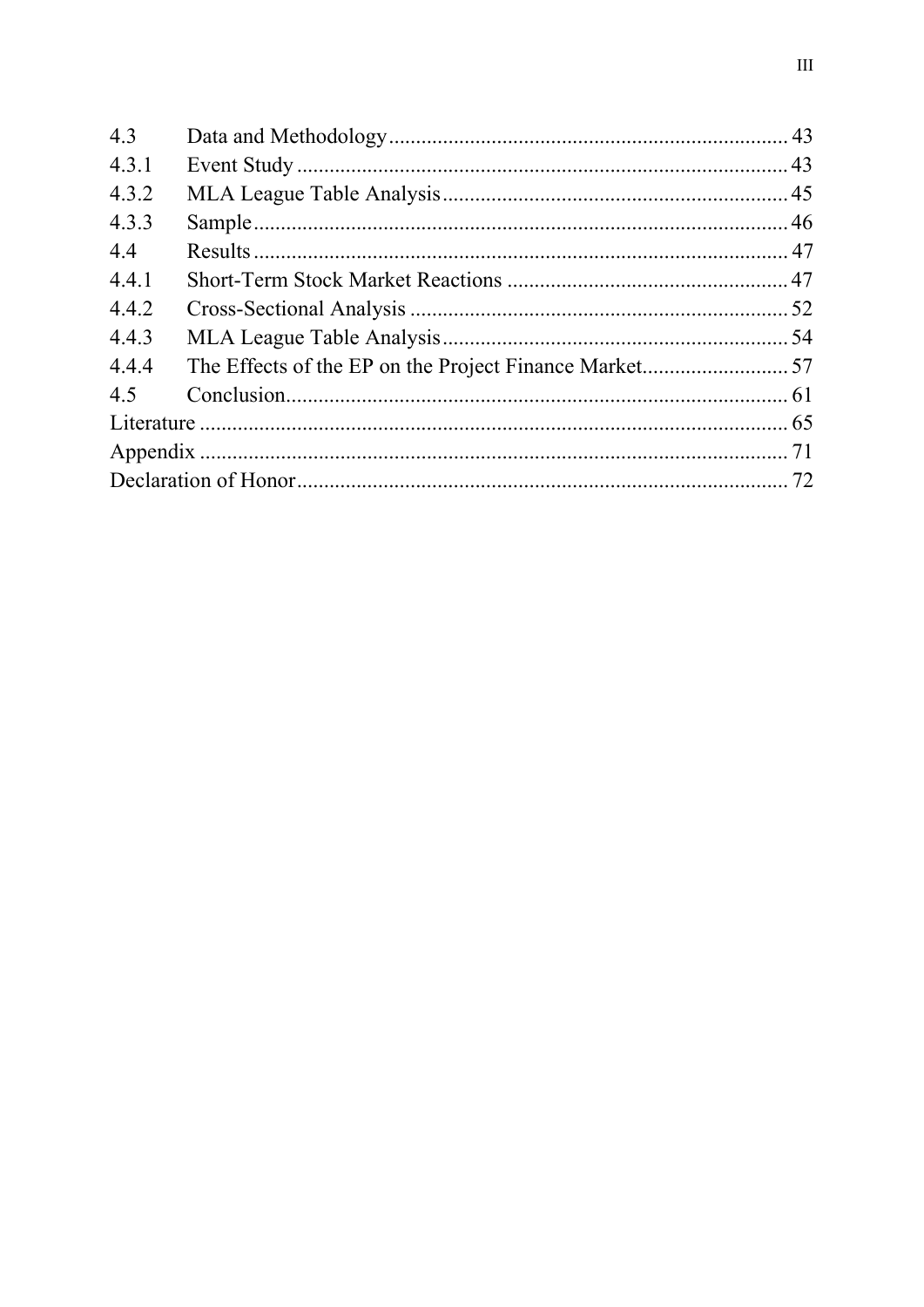# **List of Tables**

| Table 1:     |                                                              |    |
|--------------|--------------------------------------------------------------|----|
| Table 2:     |                                                              |    |
| Table 3:     | Cumulative Abnormal Stock Returns for the 5-, 10- and 20-day |    |
|              |                                                              | 20 |
| Table 4:     |                                                              |    |
| Table 5:     | Kumulierte Aktienkursrenditen der vier deutschen             |    |
|              |                                                              |    |
| Table 6:     | Kumulierte Aktienrenditen der drei Atomstromanbieter (EnBW,  |    |
|              |                                                              |    |
| Table 7:     |                                                              |    |
| Table 8:     |                                                              |    |
| Table 9:     |                                                              |    |
| Table 10:    |                                                              |    |
| Table 11:    |                                                              |    |
| Table 12:    |                                                              |    |
| Table 13:    |                                                              |    |
| Table 14:    |                                                              |    |
| Table 15:    |                                                              |    |
| Table 16:    |                                                              |    |
| Table $17$ : |                                                              |    |
|              |                                                              |    |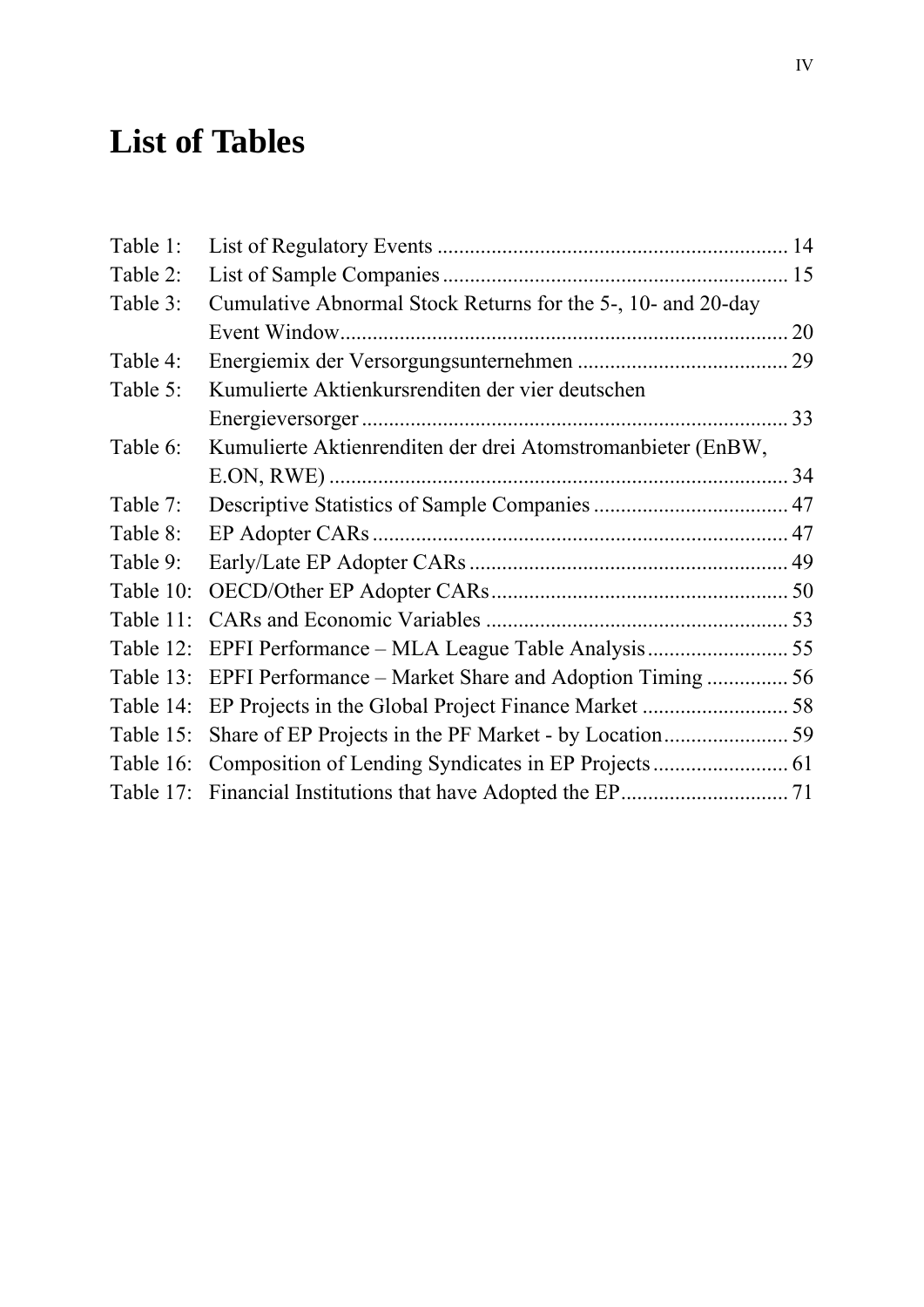# **List of Figures**

| Figure 1: Time-varying Beta of the Sample Companies from 2006 to End |  |
|----------------------------------------------------------------------|--|
|                                                                      |  |
| Figure 2: Zeitlich veränderliche Beta-Koeffizienten der vier         |  |
|                                                                      |  |
| Figure 3: Number of EPFIs in Loan Syndicates of EP Projects (Source: |  |
|                                                                      |  |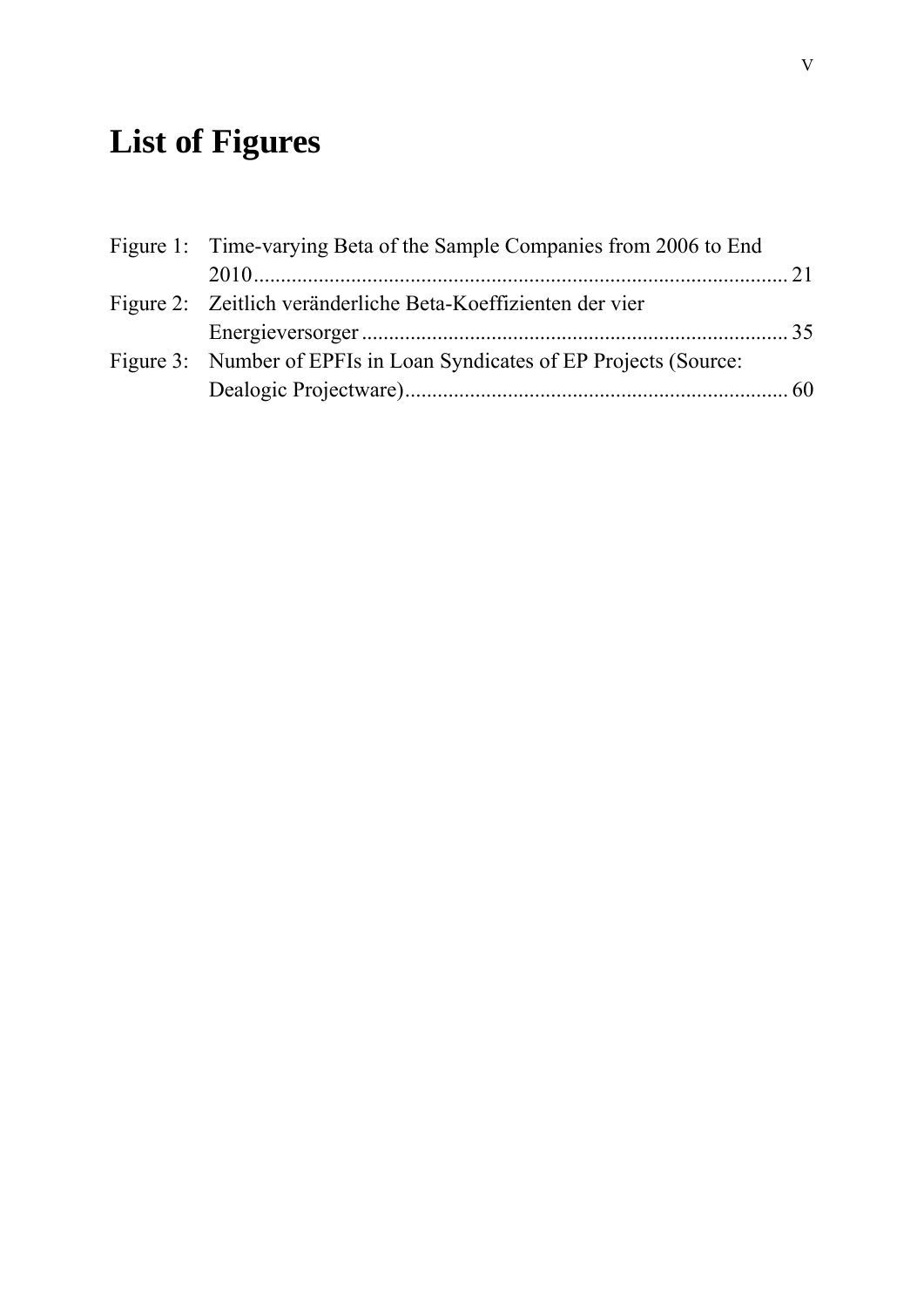# **List of Abbreviations**

| AG            | Aktiengesellschaft                                               |
|---------------|------------------------------------------------------------------|
| <b>AR</b>     | Abnormal Return                                                  |
| <b>BDEW</b>   | Bundesverband der Energie und Wasserwirtschaft (German Associ-   |
|               | ation for Energy and Water Industries)                           |
| <b>BMWi</b>   | Bundesministerium für Wirtschaft und Technologie (Federal Minis- |
|               | try of Economics and Technology)                                 |
| <b>BVK</b>    | Bundesverband deutscher Kapitalbeteiligungsgesellschaften (Ven-  |
|               | ture Capital Association)                                        |
| CA(A)R        | Cumulative (Averaged )Abnormal Return                            |
| CAGR          | <b>Compound Annual Growth Rate</b>                               |
| <b>CAPM</b>   | <b>Capital Asset Pricing Model</b>                               |
| <b>CSR</b>    | Corporate Social Responsibility                                  |
| <b>EBITDA</b> | Earnings Before Interests, Taxes, Depreciation and Amortization  |
| EC            | European Commission                                              |
| EΕ            | Erneuerbare Energie (Renewable Energy)                           |
| EP(FI)        | <b>Equator Principles (Financial Institution)</b>                |
| <b>EPBD</b>   | <b>Energy Performance of Buildings</b>                           |
| <b>EREC</b>   | European Renewable Energy Council                                |
| <b>ETS</b>    | <b>Emission Trading System</b>                                   |
| EU            | European Union                                                   |
| FI            | <b>Financial Institutions</b>                                    |
| <b>GARCH</b>  | Generalized Autoregressive Conditional Heteroscedasticity        |
| <b>GHG</b>    | Greenhouse Gas                                                   |
| <b>IEA</b>    | European Energy Agency                                           |
| <b>IFC</b>    | <b>International Finance Cooperation</b>                         |
| <b>IPO</b>    | <b>Initial Public Offering</b>                                   |
| kWh           | Kilowatt Hour                                                    |
| <b>MC</b>     | Market Capital                                                   |
| <b>MLA</b>    | <b>Mandated League Arranger</b>                                  |
| N/A           | Not Available                                                    |
| <b>NEF</b>    | New Energy Finance (Bloomberg)                                   |
| <b>OLS</b>    | <b>Ordinary Least Squares (regression)</b>                       |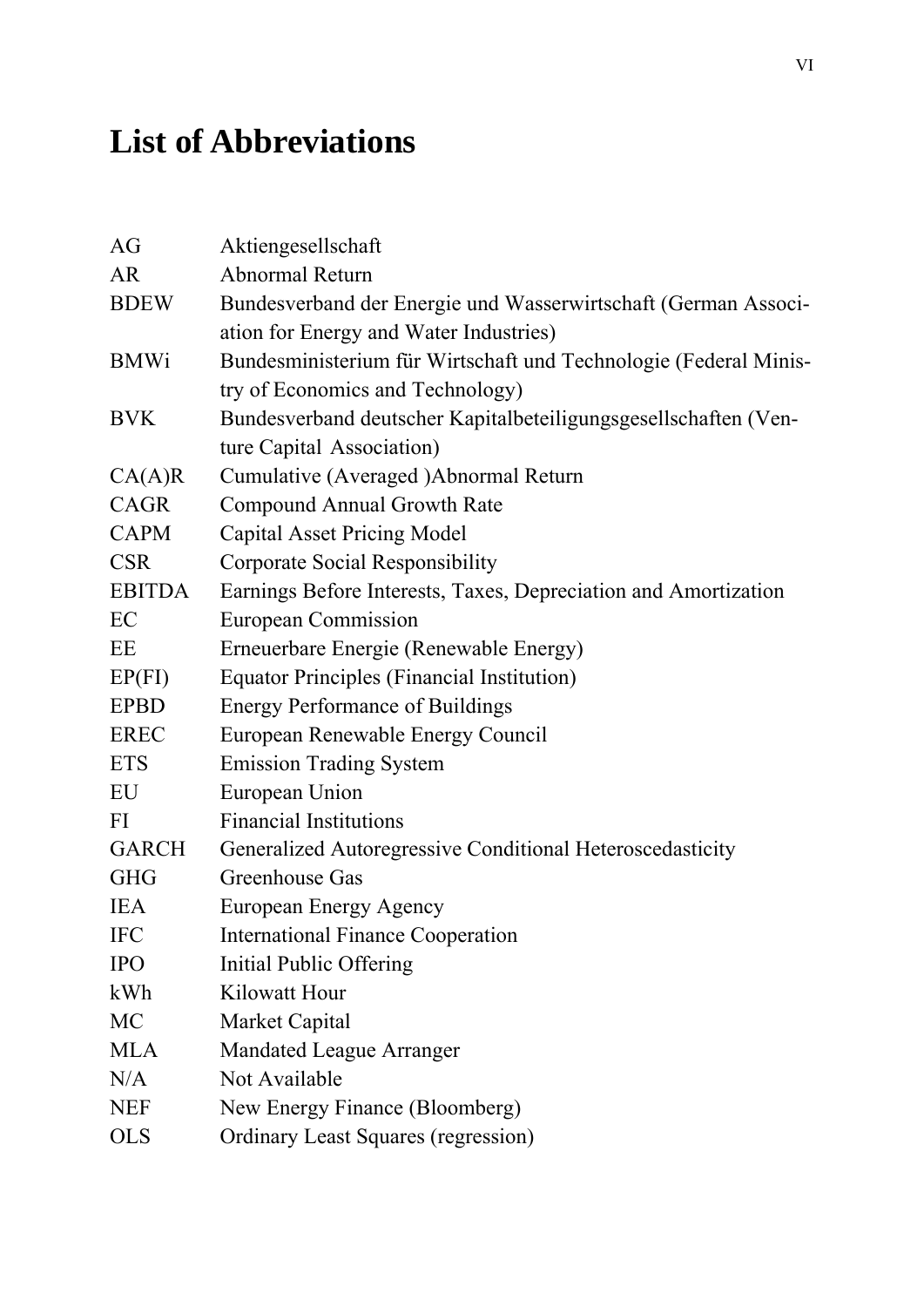| <b>PE</b>    | Private Equity                                |
|--------------|-----------------------------------------------|
| <b>RE</b>    | Renewable Energy                              |
| TWh          | <b>Terawatt Hour</b>                          |
| <b>USEPA</b> | United States Environmental Protection Agency |
| VC           | Venture Capital                               |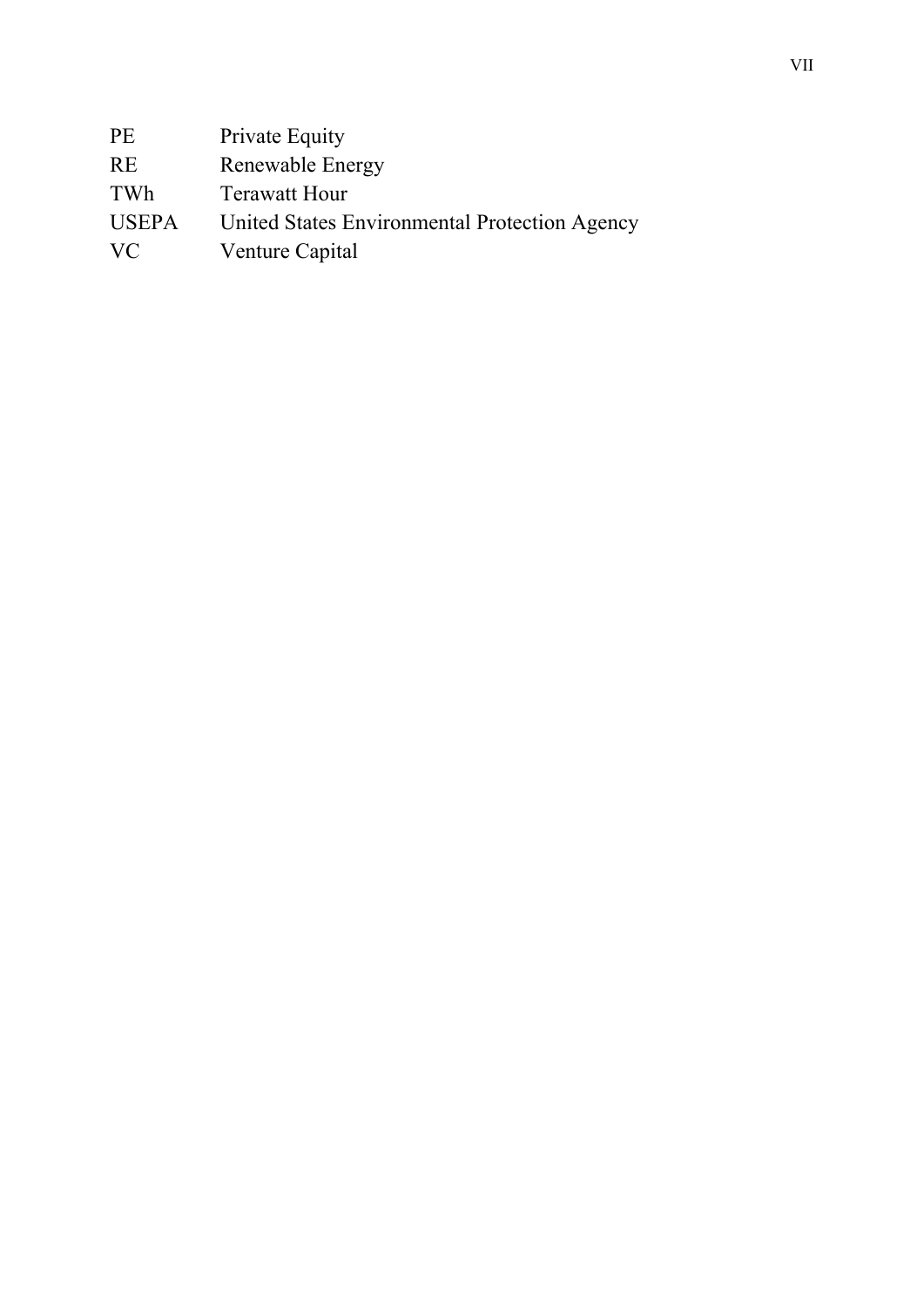## **1. Introduction**

The flood and nuclear disaster in Fukushima affected not only the population living in the north east of Japan, but rather corroborated the idea of a 'green' and 'sustainable' development in policy, education and economy. This event exemplified the risks resulting from nuclear energy and a potential phase out and served to drive the growing awareness of environmental and social issues, thus bringing the debate on sustainable development to a temporary climax.

In his meta-review on climate economics Heal (2009) asks for "*what do we have to assume to make an economic case for prompt and significant action to reduce greenhouse gas emission?*" While natural scientists commonly justify intervention as a way of preventing environmental harm, the economic perspective is diverse and partly contrary to that of natural scientists. It is not just that there is uncertainty and a lack of knowledge as to the right policy and the appropriate procedure when implementing sustainable development, but rather a wrong approach is frequently put forward. Barbier (2011), for example, claims that institutional rigidities and transaction costs are the most formidable barriers which tend to reinforce a resource-based development. In theory and practice multilayered questions remain open. In view of the urgency of (economically) sustainable development, specialized knowledge is absolutely imperative.

In order to contribute to this complex issue a closer consideration of the latest developments are summarized. The trend towards economic sustainable development has been observable for about two decades and is mainly attributable to two reasons. On the one hand, a political motivation in conjunction with a steadily growing influence of non-governmental organizations (NGO) plays a key role, and on the other, this trend has been identified by private and public companies as an economically viable area.

With the publication of the Brundtland Report in 1987, the notion of 'sustainable development' was phrased for the first time. Subsequent policy efforts date back to the United Nations Conferences on Environment and development in Rio de Janeiro (1992) or the Conference of the Parties in Kyoto (1997). A paradigm change was launched and the incorporation of sustainable criteria in policy, education and economy became widespread. Following the commonly used definition of the Brundtland commission the aim is a "*development that meets the needs of the present without compromising the ability of future generations to meet their own needs.*" One way of achieving these aims is the transformation of the energy sector from conventional resources to renewable energy.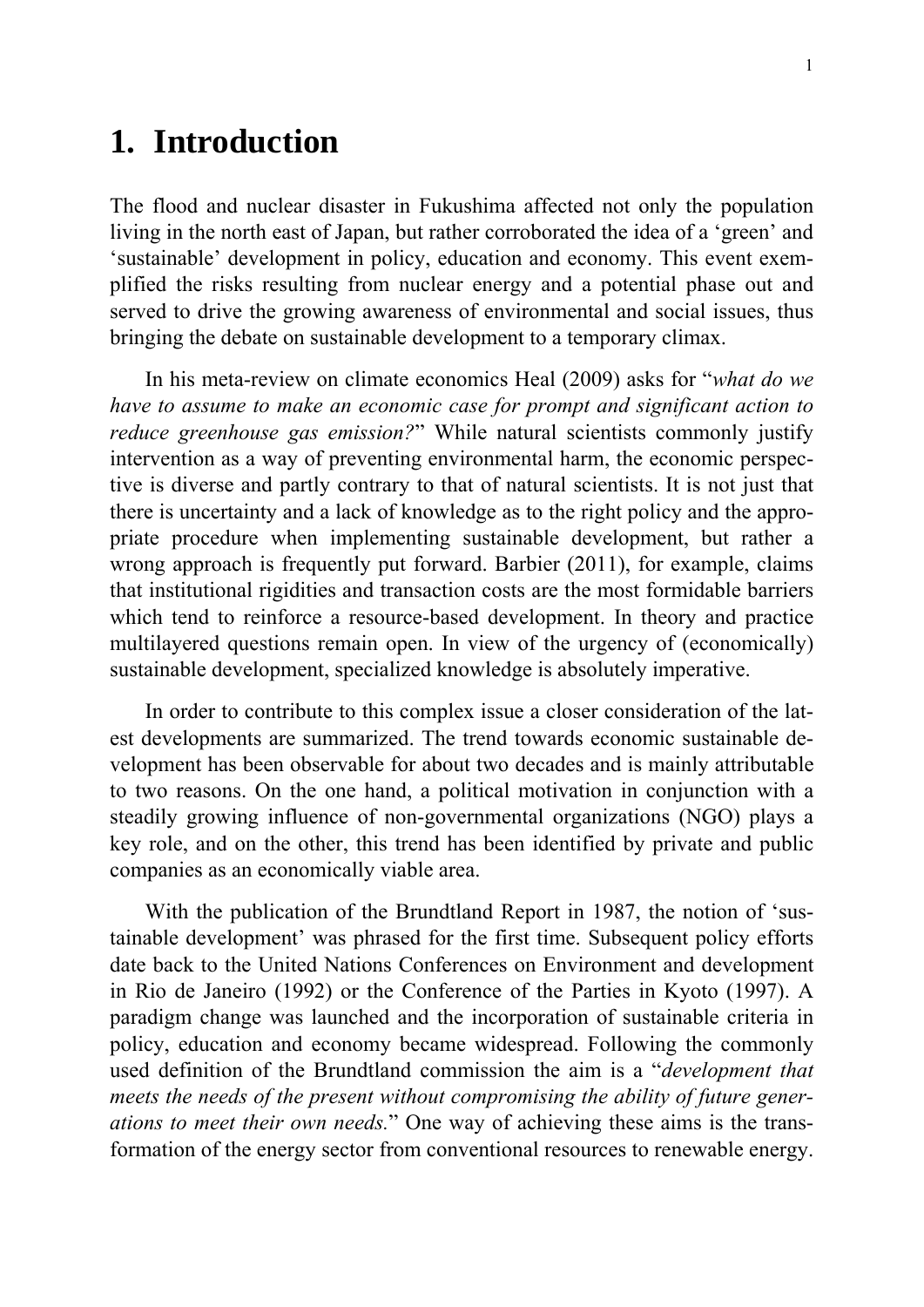This inevitably involves political guidelines and regulatory frameworks that prompt companies – in particular in the energy sector – to invest in and develop renewable energy resources. Examples are EU directives containing binding reference targets for gross inland energy consumption from renewable energies<sup>1</sup> or the German Renewable Energy Source Act (Erneuerbare Energien Gesetz -  $EEG$ <sup>2</sup> that came into force in 2000 and has since been copied by several European economies.

The economic intention to pursue sustainable business strategies can be justified in different ways. Minimizing the consumption of resources reduces costs in general; from a marketing perspective a 'sustainable image' could lead to increased customer demand and lastly a consideration of environmental and social issues can reduce risks and could minimize legal accusation.

Financing the implementation of sustainable strategies or the transformation of the energy sector is one of the most challenging issues confronting us. In order to implement the energy concept of the German government, for example, additional investments of approximately  $\epsilon$  550 billion are necessary up to 2050 (BMWi, 2012). The tight timeframe, the enormous amount of money that has to be invested to realize relevant projects, the high grade of uncertainty regarding the climate, global political development and the remaining amount of fossil energy resources are the main reasons for perceived financing constraints.

In this cumulative dissertation the author takes on tackles the question as to what initiatives or means can help to shed light on the complexity of economic sustainable development. In doing so, the focus is on a capital market. Analyzing capital markets is relevant for two reasons. First, the aim that policy initiative pursues. The idea of political guidelines or regulatory frameworks is, for example, to foster private investments. Political initiatives target on raising the attractiveness of investments or reducing the risk investors have to bear. There-

-

<sup>1</sup> Directive 2001/77/EC quotes "[…] the need to promote renewable energy sources as a priority measure given that their exploitation contributes to environmental protection and sustainable development".

<sup>2</sup> EEG, §1 Section 1, "The purpose of this Act is to facilitate a sustainable development of energy supply, particularly for the sake of protecting our climate and the environment,  $\left[ \ldots \right]$  ".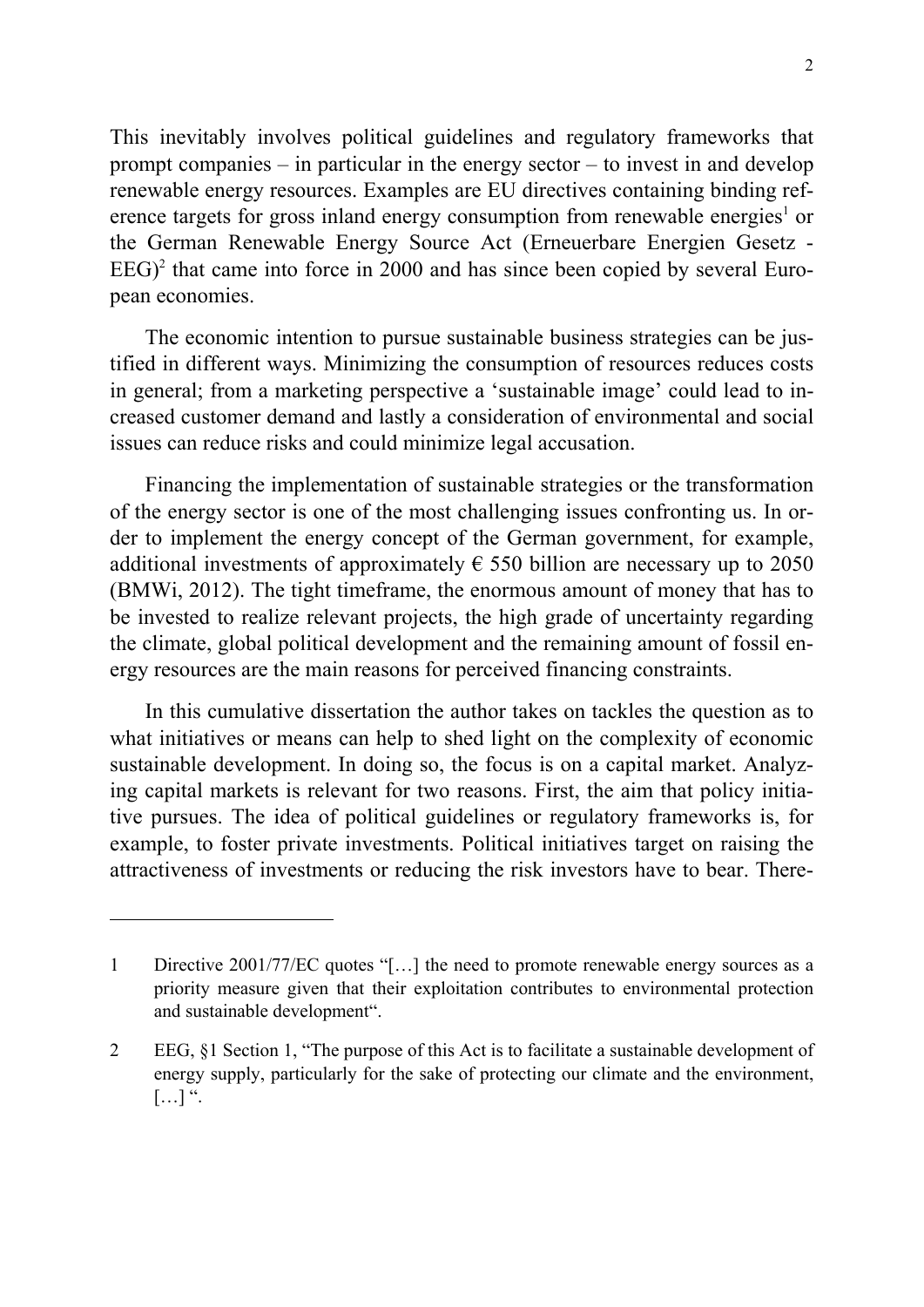fore, by analyzing capital markets, a link between those initiatives and the perception of capital markets could be revealed. Second, in order to finance growth and development, companies need to invest. A higher company value or a reduced risk perceived by capital market participants makes it easier for these companies to obtain finance via capital markets. Determining a link between policy initiatives and capital markets perception allows for a potential valuation of the initiatives.

The three stand-alone papers of this dissertation focus on the question of whether regulatory changes or (voluntary) disclosures impact on corresponding companies. This contributes to the strand of research on how to implement a sustainable economic development. In particular, this work addresses the question of whether capital markets value (voluntary) announcements or unexpected events which concern information that can affect an economic sustainable strategy. Two measures are under consideration: a company's market capitalization (MC) and a company's (systematic) risk. The market capitalization reflects the present value of a company's future cash flows. A change in that parameter indicates that the capital markets have modified their forecast of company's future cash flows or the corresponding investor's required rate of return. The systematic risk (in the Capital Asset Pricing Model labeled as the beta factor) assesses the sensitivity of company returns to market returns in general. Estimating these two variables can lead to conclusions about the interaction of economic sustainable development and capital markets perception.

Two industry sectors which are assigned an important role in the success of economic sustainable development are addressed in this cumulative dissertation. These industries include the energy sector, comprising conventional and renewable energy generation, and the financial industry. The (renewable) energy industry is undergoing a cruel transformation process, which started a decade ago and will last for more than a couple of decades. However, existing technologies for power generation from renewable resources and energy distribution are still insufficient to establish growing markets. The reasons for the transformation are manifold, but among them, there is one main driver. The development of the renewable energy industry is strongly politically promoted. Without political support or benevolent subsidies, renewable energy could not compete with cheap energy generated from conventional resources. The perceived dependency of the renewable energy industry provides emits a suitable out-of-sample analysis.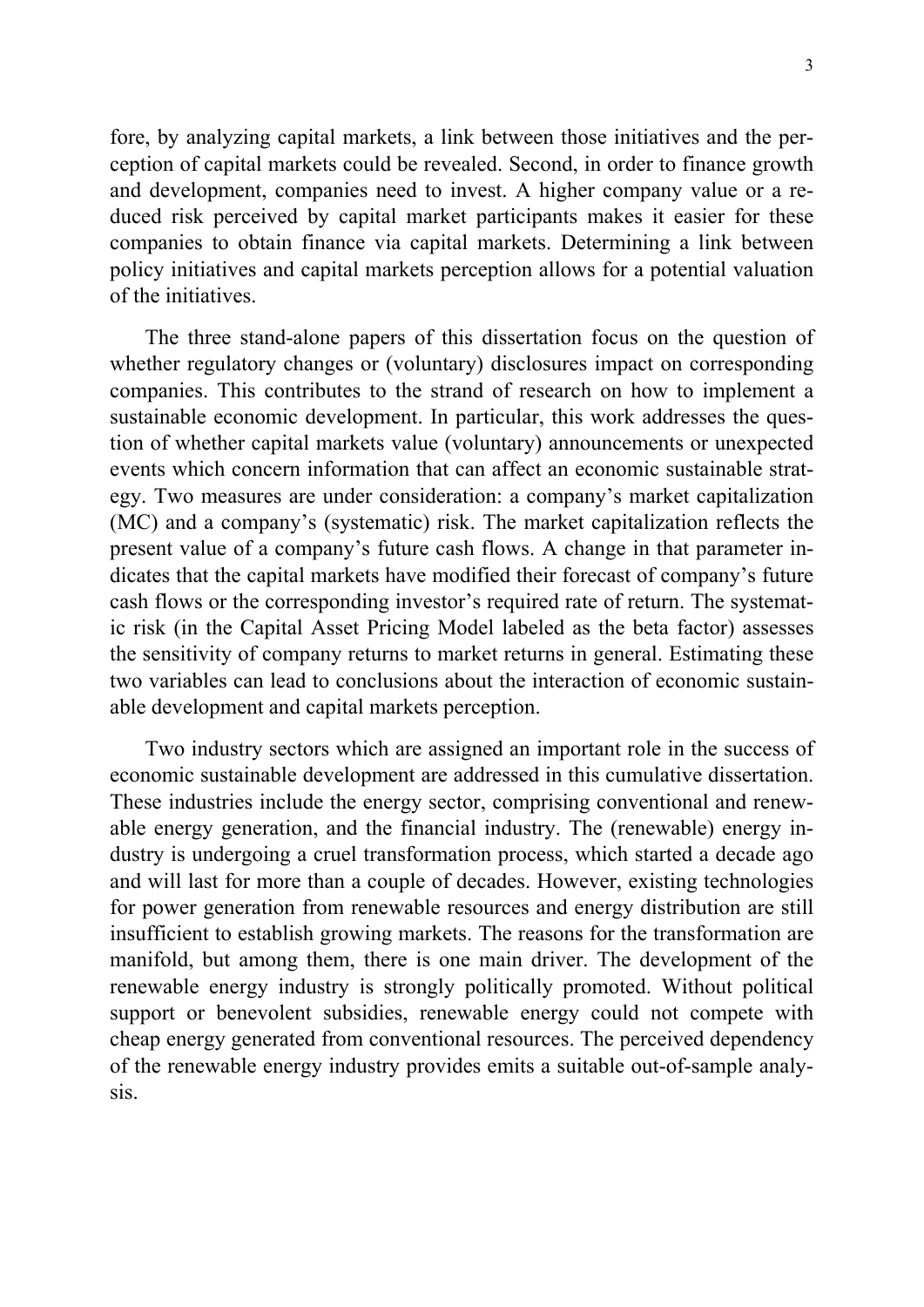The second industry I will analyze is the financial industry. Project finance as a method of funding large infrastructure, energy or industry projects has become more important over the past decade. The role of the private financial sector, in particular, plays a predominant role here. Through their decision to finance a project, financial institutions make a significant contribution to whether projects are launched or not. This crucial role puts the financial institutions industry under increasing public pressure to consider the potential environmental and social harm of the project. This constitutes a link between public awareness and economic sustainable development. A second reason is that environmental and social issues bear a 'new' class of risk which considerably affects the success or the failure of the project. A growing awareness of environmental and social issues on the part of by financial institutions could help to minimize these risk factors and, thereby, reduce the risk of a credit default.

The results and the implications of this dissertation contribute on the one hand to theoretical findings relating to economic sustainable development and on the other include some suggestions for practitioners. Theoretical findings contribute to the gap in literature dealing with the coherency between economic sustainable development and capital market perception. From a practitioner's point of view, the papers include suggestions for three groups of interest. First, for managers of public companies in the (renewable) energy or the financial industry, the results indicate whether and how a company's market value and the systematic risk shifts if political decisions regarding supporting frameworks and fixed subsidies are announced or events such as the Fukushima nuclear disaster occur. The timing of equity issues could be one implication of these results. Second, the results suggest to politicians that shaping reliable and stable frameworks could ensure returns and reduce the risk of affected companies. This corroborates methods of start-up financing for industries such as the renewable energy sector. Third, investors looking out for attractive investments regarding return and risk are encouraged to invest in those companies.

This cumulative dissertation comprises three stand-alone papers. Each of the papers includes an introduction, a data and methodology part, description of the results and concluding remarks. All papers have already been published or accepted for publication. The following part of the introduction summarizes each paper and outlines in brevity respective key elements of the three single papers.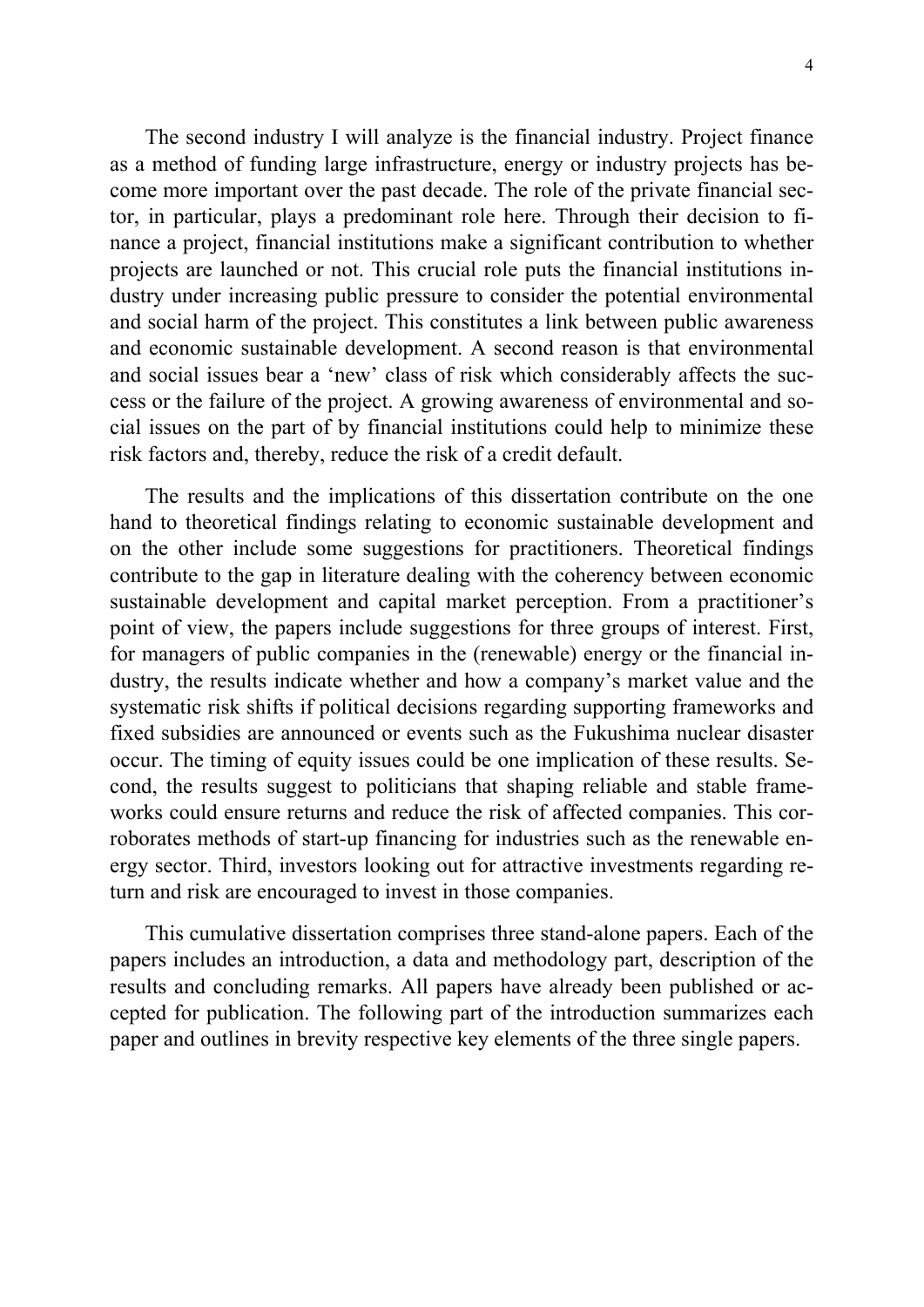### Regulatory changes and market reactions – the European renewable energy market

This paper investigates whether potential policy changes impact on the return or the (systematic) risk of young renewable energy companies in Europe. In the recent past manifold reports and conventions have revealed the urgent need for a transformation of the energy sector from the utilization of conventional to renewable resources (e.g. Conference of the Parties, Kyoto, 1997; Stern Review on the Economics of Climate Change, 2006). The discussion about the climate change and the involved controversy on the development of climate protection schemes has become increasingly important. In this debate positive voices postulate the urgent need to support initiatives, whereas negative arguments stress the high costs or ineffectiveness of the initiatives. Political directives intended to push forward the transformation of the European energy sector from the utilization of conventional to renewable resources can be seen as regulatory acts. These market interventions prompt the debate about the impact on the risk/return profile of the companies affected.

As a first step the study applies an event study approach in order to examine the impact of regulatory announcements on the company´s market value. Twelve regulatory events which occurred between 2006 and 2010 are examined. These events comprise announcements by e.g. the European Commission, the European Council or the Parliament. The tested sample includes eleven renewable energy companies located in Europe. Each of the companies was backed by venture capital or private equity when it went public. In a second step a timevarying beta calculation is used to determine the changes in the systematic stock return risk of the company. A rolling OLS regression is used to compute daily beta factors for the period from 2006 to 2010.

The results reveal positive abnormal returns, in particular when the announcement deals with the EU-climate package or the following Directive 2009/28/EC. Announcements during the initial stage of the development of a Directive do not affect capital markets so much, whereas announcements concerning (final) approvals are strongly perceived by capital markets. Results in the second part of the analysis indicate a decreasing shift of the beta factor for the announcements with statistically significant positive abnormal returns, i.e. the more binding announcements. This proves a negative correlation between abnormal stock returns and beta variation. As no announcement is perceived statistically negative by capital markets (i.e. no announcement shows significant negative abnormal returns) a correlation between negative abnormal returns and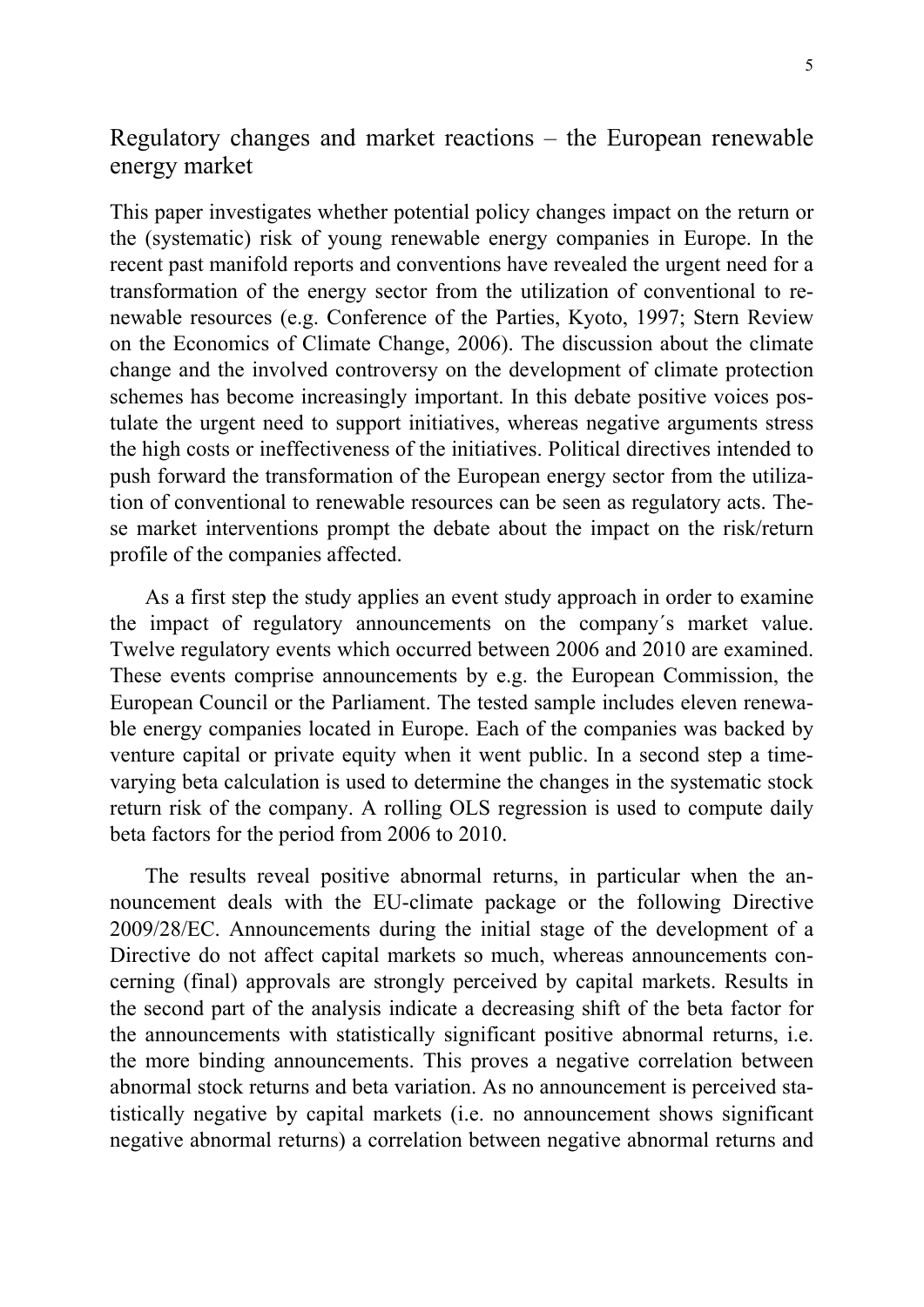an increasing beta factor cannot be proven, but results slightly indicate this relationship.

Implications derived from the results highlight the importance of policy initiatives and the corresponding regulatory announcements in Europe. Positive regulation announcements reduce systematic risk and provide attractive investment possibilities.

### The nuclear disaster in Japan and expected cost of capital for German energy providers: A note from an efficient market perspective

The nuclear disaster in Fukushima has not only led to a much more intense debate on the future of nuclear energy as a bridging technology, but also raises the question of the cost of a nuclear phase-out for the energy providers. An advanced transition to an energy system primary based on renewable energies requires large additional investments – in particular from the big energy providers – in new technologies, distribution systems or energy storage. These investments need to be financed. The rate of the transition is highly dependent on policy target settings or the impending phase-out. A quicker transition rate is accompanied by increased costs. The energy providers do not yet have the appropriate technology at hand. Thus, costs for advanced technology development or cornerstone projects raise the amount that has to be invested by i.e. energy provider.

A so far neglected dimension in the debate is based on the cost of capital. Cost of capital must be considered in order to finance future investments in renewable energy technology and distribution systems. These costs – in particular when considering stock markets – are priced by the (systematic) risk perceived by capital markets. This study, therefore, phrases two research questions. First, do equity shareholders suffer an immediate loss after the nuclear disaster of Fukushima? Second, does the (systematic) risk and, therewith, the cost of capital perceived by capital market participants increase? These questions allow inferences to the question as to what this implies for future financing costs.

The methodology section comprises two steps. Beginning with the first research question, an event study approach is applied, estimating abnormal returns for German energy providers following the nuclear disaster of Fukushima. In order to elaborate the second research question a rolling beta coefficient for German energy companies is estimated.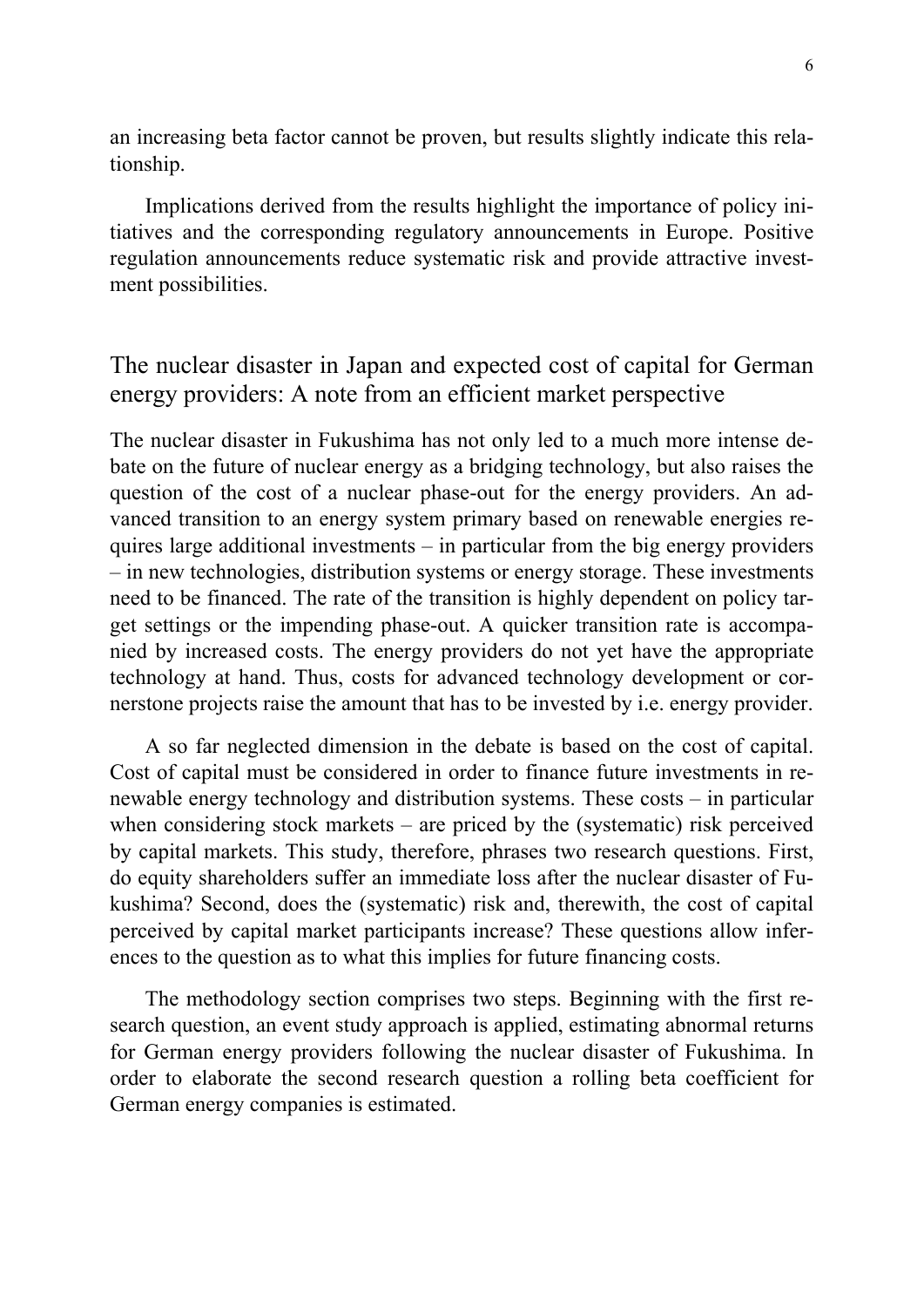The results suggest that capital market perception clearly distinguishes between energy providers operating nuclear power plants and energy providers which do not include nuclear power in their energy portfolio. German energy providers operating nuclear power plants suffer a loss of shareholder value and experience a remarkable increase in the beta factor (i.e. cost of capital). By contrast, a provider without nuclear power plants in its energy portfolio shows a slightly decrease of future cost of capital. This suggests increasing financing costs for future projects for energy providers with nuclear power plants. Both effects (the loss in shareholder value and increasing cost of capital) impact the financial performance of these power companies and limit their ability to make a significant contribution to investment in energy policy. A potential implication for public policy is the cost of the uncertainty about a potential phase-out is.

### Sustainable Project Finance, the Adoption of Equator Principles, and Shareholder Value Effects

This paper deals with financial institutions and their voluntary adoption of the Equator Principles (EP). The EP are a code of conduct for the banking industry, launched in 2003, that address environmental and social issues in project finance. Today over 70 financial institutions worldwide adopt the EP, including the global players of the financial industry. An increasing worldwide project finance volume and a growing awareness of economic sustainable development raise the question of whether a more serious consideration of those issues enhances the firm value and improves company's performance. While in literature this has partly been addressed, this study contributes and extends this existing strand in the following ways. First, it analyzes whether the impact of the EP has changed empirically between 2003 and 2011. Second, the performance of adopting financial institutions is investigated. Third, trends in the project finance market are identified.

The analysis is divided into two steps. In the first part an event study methodology considering the market model and conditional variance is applied. The second part comprises an MLA League Table Analysis comparing short-term and long-term performance of financial institutions adopting EP and nonadopting financial institutions. Finally, the effects of EP-compliant projects on the project finance market are analyzed.

The results show that financial institutions adopting the EP in the earlier period (2003 -2006) gained positive abnormal returns, while all others did not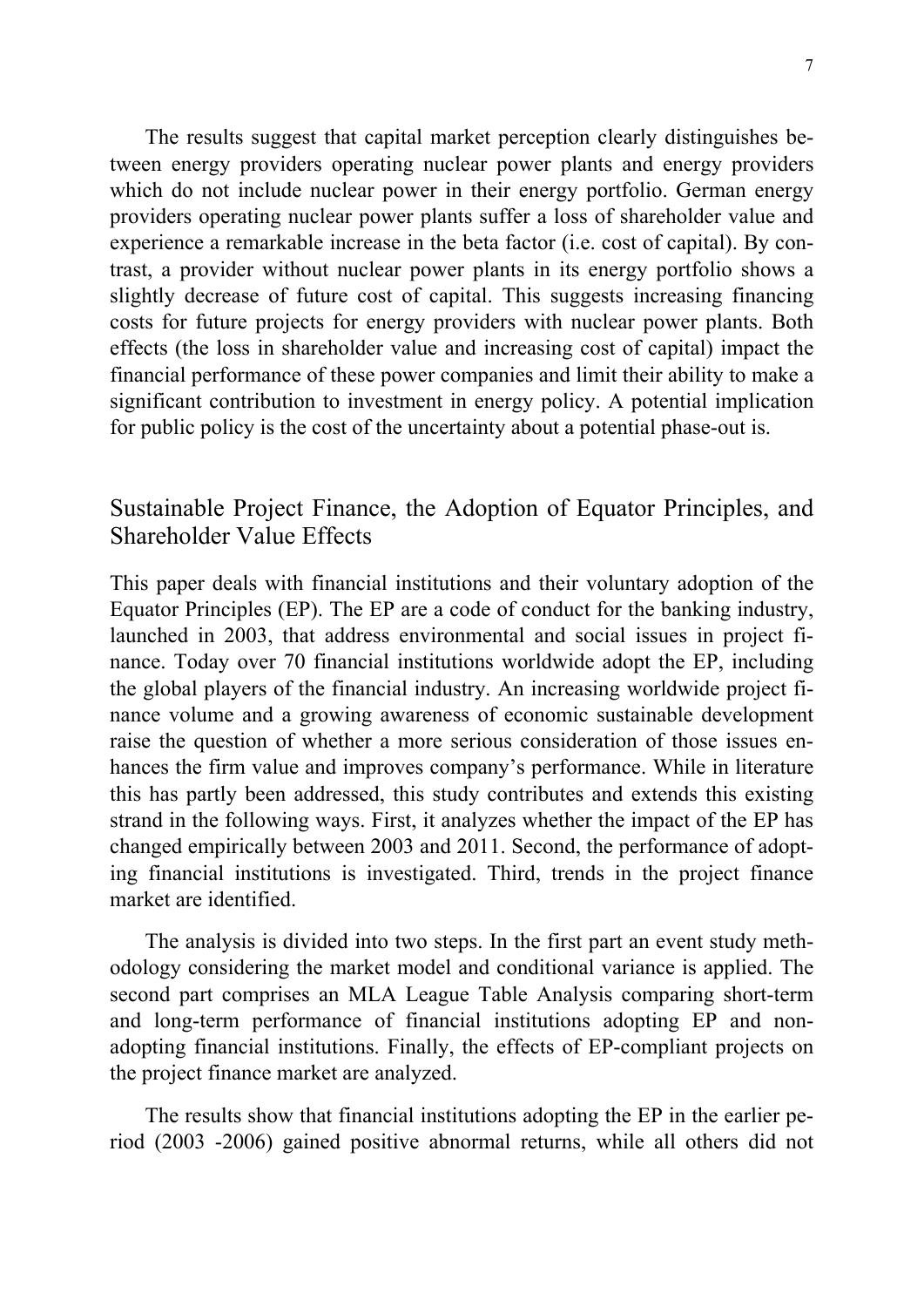cause any capital market reactions. A further subsample classified by region indicates a slightly positive abnormal return for financial institutions from OECD countries. These results indicate that the reputational risk hypothesis is one of the main drivers in adopting a voluntary code of conduct such as the Equator Principles. Applying the League Table Analysis results suggests that adopters outperform non-adopters in terms of number of projects and market share. Although results could be slightly biased by the market entry of non reporting financial institutions, as for example the State Bank of India, results are assumed to be robust. Focusing on the project finance market, the results reveal a steady quota for EP-compliant projects in western countries, but a dramatic decrease in non OECD countries. This reinforces the reputational risk hypothesis, but although results here could be biased by the market entry of non-reporting financial institutions.

The implication is that it is beneficial for financial institutions to adopt voluntary codes of conduct such as the EP and within a broader scope they should be encouraged to foster and adopt responsible identities. From a policy perspective, results implicate that developing standard settings pertaining to environmental and social issues in the financial sector should be encouraged.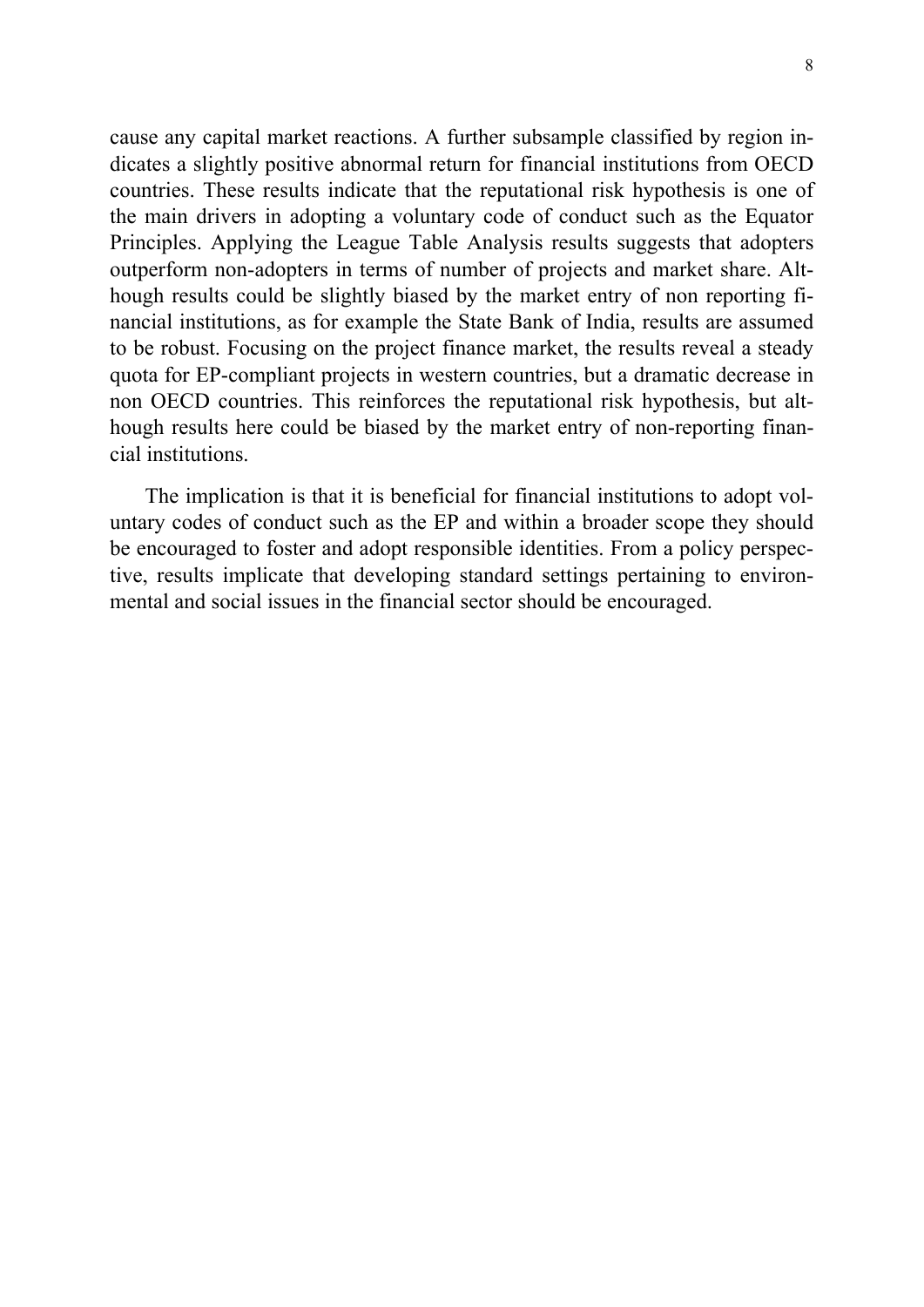## **2. Regulatory Changes and Market Reactions – The European Renewable Energy Market**

#### **Abstract**

Political directives intended to push forward the transformation of the European energy sector from the utilization of conventional to renewable resources can be seen as regulatory acts and therefore give rise to the debate about the impact on the risk/return profile of the companies affected. This paper investigates whether political decisions influence the risk/return-profile of young technology-based companies from the cleantech industry. As a first step we apply an event study approach in order to examine the impact of regulatory announcements on the company´s market value. As a second step a time-varying beta calculation is used to determine the changes in the systematic stock return risk of the company. The results concord with theoretical findings in general. The stricter the regulation, the more negative the company´s abnormal stock return and the higher the systematic risk, and vice versa.

Trillig J. 2012. Regulatory changes and market reactions – the European renewable energy market. *International Journal of Entrepreneurship and Small Business 15*(1): 116-129.

### **2.1 Introduction**

Energy markets are shifting from using natural resources to renewable energies (RE). Existing technologies in the renewable energy sector, however, are insufficient to accomplish climate and ecological aims. Over the past decades policy makers have passed several political directives that have led to increased entrepreneurial activity. Young technology-based companies are focusing their research and development programs in particular on energy generation, energy storage and intelligent energy allocation. Conventional power generation, however, is still cheaper than transforming solar or wind energy into electrical power. European countries are launching economic development schemes to boost renewable energies and finally achieve grid parity. This situation gives reason to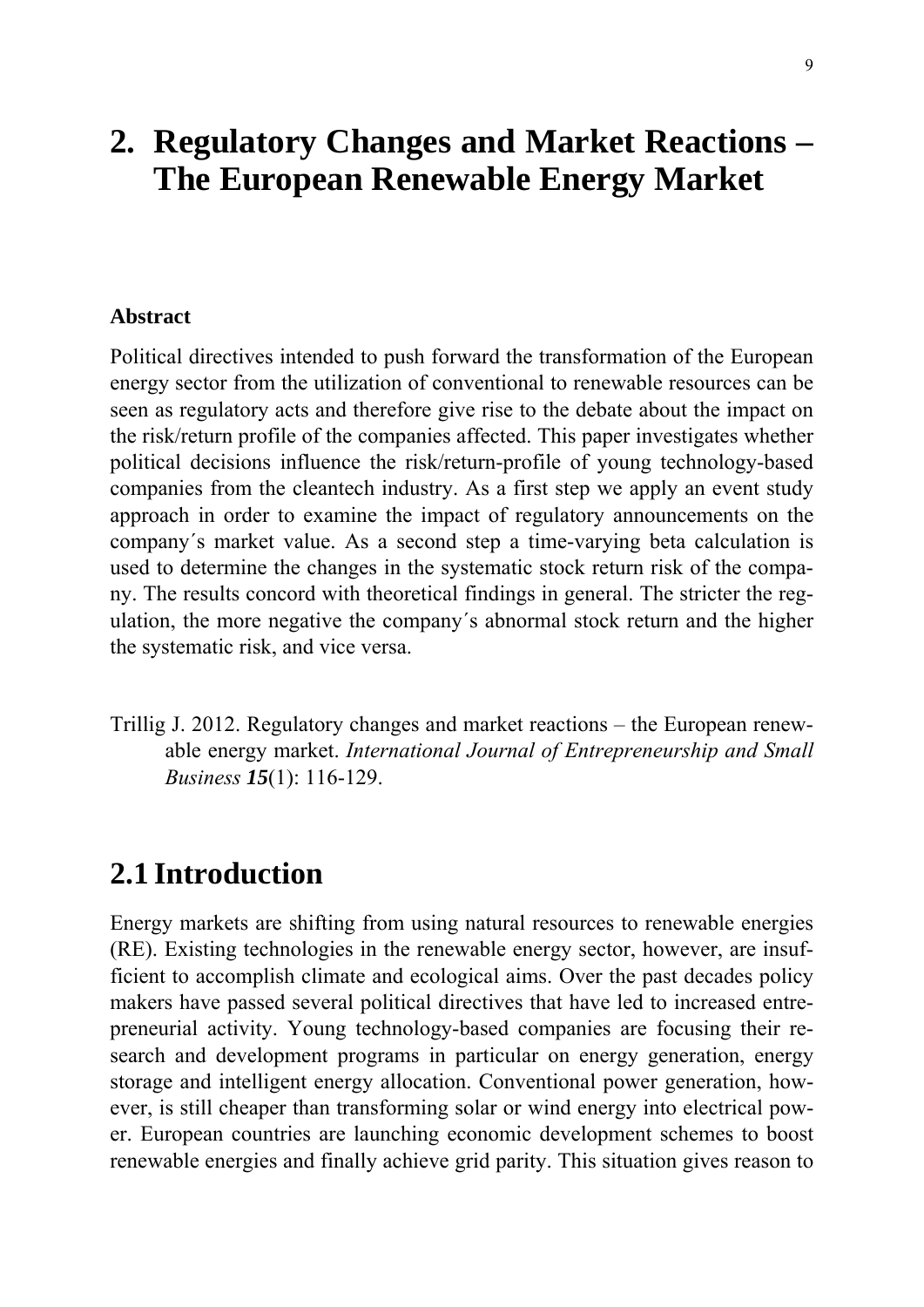investigate whether political decisions influence the risk/return-profile of young technology-based companies from the cleantech industry and how the effect impacts young companies. Young companies in particular struggled with the 2008 financial crisis and were exposed to high risk. To determine this argument we analyze the cost of capital before and after the crisis. We expect to find that the announcement of initializing positive political frameworks leads to increased technological development accompanied by attractive risk/return-profiles and therefore provides valuable opportunities for venture capital investments.

In this paper we conduct our analysis in two steps. First, we examine whether political decisions regarding renewable energies are taken into consideration by capital markets. Since there is evidence that this is the case, we ask how they influence the valuation of the company. Second, we assess how the systematic stock return risk of the company performs over time, or rather around the announcement date. Our sample includes companies from the entire European renewable energy sector (wind, solar, hydro …). We assume a predominant share of venture capital within the financial structure of the companies in the pre IPO stage. This is postulated since we determine the analysis in order to examine profitable early stage alternatives. When analyzing the sample, we use the event study methodology as shown in MacKinlay (1997). The market model is used to measure expected performance of stock market reactions; cumulative abnormal returns (CAR) serve as evidence for event-induced valuation effects in security returns. The events under review concern political decisions regarding regulatory frameworks for the energy market. We focus on decisions made at European level. Significant CAR indicate that capital market participants attach importance to the announcement of political decisions. Our findings indicate more significant positive CAR when European directives are enacted than when they are announced and we interpret this as an indicator that capital markets do not completely anticipate legal acts. In a second step we estimate systematic risk in form of beta coefficients over time. On the basis of the variance and covariance of a compromised portfolio we highlight shifts in the risk valuation of the company. Results show that changes in the political framework for the energy sector promoting renewable energies lead to lower risk valuation for these companies.

We examine whether the capital market reacts to the announcement of new policy frameworks promoting the renewable energy sector and beyond that leads to a reduction in the systematic risk of the companies. These impacts, partly anticipated by the capital market, provide attractive risk/return-profiles for companies in the renewable energy sector and favor early stage financing.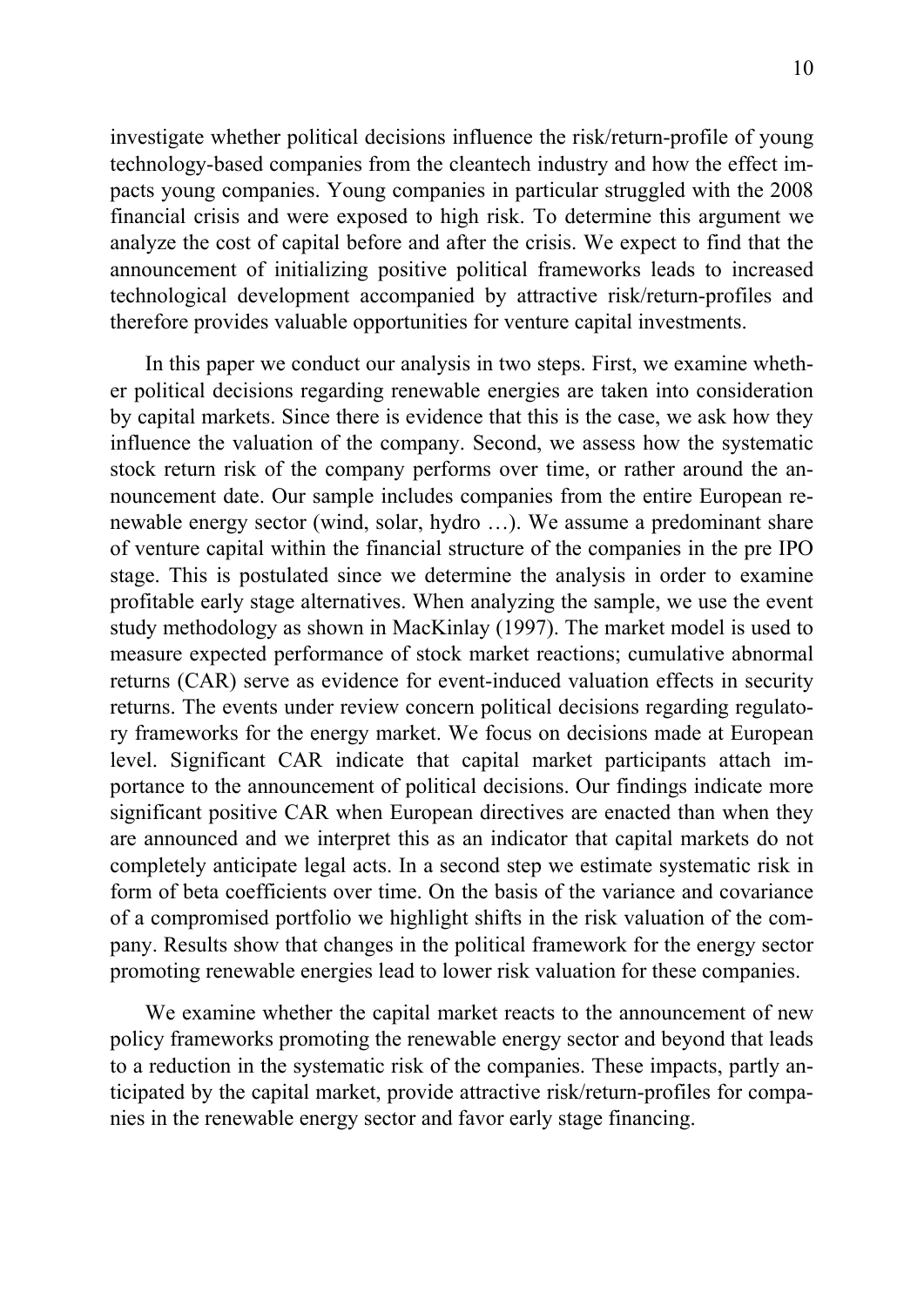This paper is organized as follows: section 2.2 presents an introduction to the development of the renewable energy market and the political intention in Europe. In section 2.3 the applied methodology and the data is explained. The results found are discussed in section 2.4 and finally section 2.5 closes with a brave conclusion.

### **2.2 Background / the European Renewable Energy Market**

The discussion about the climate change and the ensuing controversy on the development of climate protection schemes has gained more and more importance over the past decades. The White Paper published by the European Union (EU) in 1997 contained binding reference targets<sup>3</sup> for gross inland energy consumption from renewable energies for the first time. These targets were increased by Directive 2001/77/EC in 2001 and recently again by Directive 2009/28/EC in 2009. These efforts are a response to the manifold reports (e.g. Stern Report 2006, IPPC 2007) imploring politicians, economists and researchers to push for the transformation away from conventional energy generation to renewable energy.

Existing technologies in the renewable energy sector, however, are insufficient to accomplish climate and ecological aims. The production costs of RE still exceed the costs of energy generated from oil or coal. The transformation of solar energy into electricity costs approximately  $0.52 - 0.62 \in KWh$ , wind energy 0.096 - 0.180  $\epsilon$ /kWh dependent on on/offshore installations, biomass 0.096  $\epsilon$ /kWh, whereas conventional resources come to 0.033  $\epsilon$ /kWh for coal, 0.042  $\epsilon$ /kWh for gas and 0.050 - 0.085  $\epsilon$ /kWh for nuclear power (European Commission, 2008; Wissel et al., 2008). Hence, the promotion of renewable energies through public schemes is essential in order to raise the technological level onto a competitive basis with conventional energy production. Jacobsson & Bergek (2004) argue that the prevailing issue is not the potential of renewable energy technologies, but the realization and the transformation of this potential. They discuss the transformation of the energy sector from conventional resources to renewable energies and enumerate challenges which arise. Three criteria are identified which are distinctive for this sector and have to be taken into account when thinking about a transformation. First, the energy sector is huge,

1

<sup>3</sup> The White paper set a target of 12% of gross inland energy consumption from renewable energies for the EU-15 by 2010, of which electricity would represent 22.1%.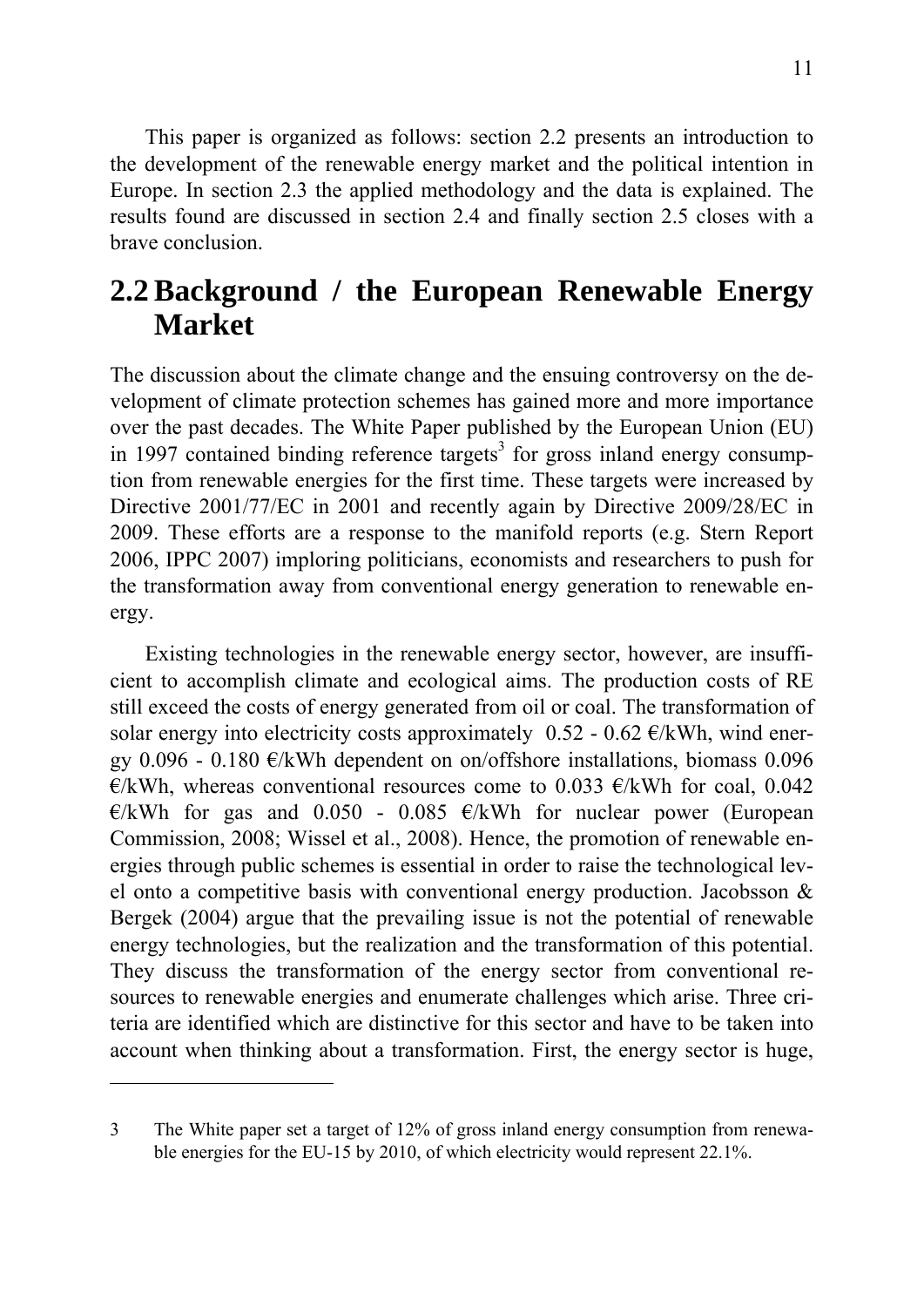so that transformation will take a long time even with high growth rates. Second, new market formation is a widely debated topic and there is no one solution. Third, a well-established system of energy producers and energy providers already exists which fights against replacement by new companies.

The different directives enacted by the EU require national governments to implement promotion schemes in each member state. Every EU country implements different promotion strategies and some of them seem to be more favorable than others with regard to the proportion of RE. Due to different national frameworks (e.g. definition of installed RE, geographical and technical differences) there is no obvious superiority of any strategy and the success depends on the adjustment and the integration of the promotion schemes within each framework (Reiche and Bechberger, 2004). The effectiveness in terms of reducing greenhouse gas (GHG) and the cost efficiency of these programs is widely discussed. Without expanding the controversy about efficiency too far, we want to enumerate some arguments: the efficiency of segmented market regulation with an Emission Trading System (ETS) and a non-ETS sector (Böhringer et al., 2009) and the potential excess costs for binding renewable energy targets (Boeters and Koornneef, 2010).

There is much evidence that regulation affects a company´s systematic stock return risk and therefore the risk/return profile. Riddick (1992) shows theoretical and empirical results that suggest a diminution of systematic risk in a regulated firm compared to an unregulated firm. In contrast, Havenner et al. (2001) examine an increase in systematic risk during periods of regulatory change. In connection with the privatization of public utilities in the UK, Parker (2003) argues that the regulatory risk depends on the variable types of regulation and the applied practice. Alexander & Irwin (1996), on the other hand, show that the rate on return regulation<sup>4</sup> induces a lower risk relative to price caps<sup>5</sup> because of a higher guarantee of profits. Cambini & Rondi (2009) analyze whether investment decisions of European energy utilities during the period 1997 to 2007 change with the regulatory framework. They find more investment activity in connection with incentive regulation than under rate on return regulation. Finally, Paleari & Redondi (2005) endorse the results from Peltzman (1976) and show that the company´s overall risk correlates with the regulation of the com-

1

<sup>4</sup> Rate on return regulation constrains the interest yields of the invested money.

<sup>5</sup> Price cap regulation limits the highest price for a good.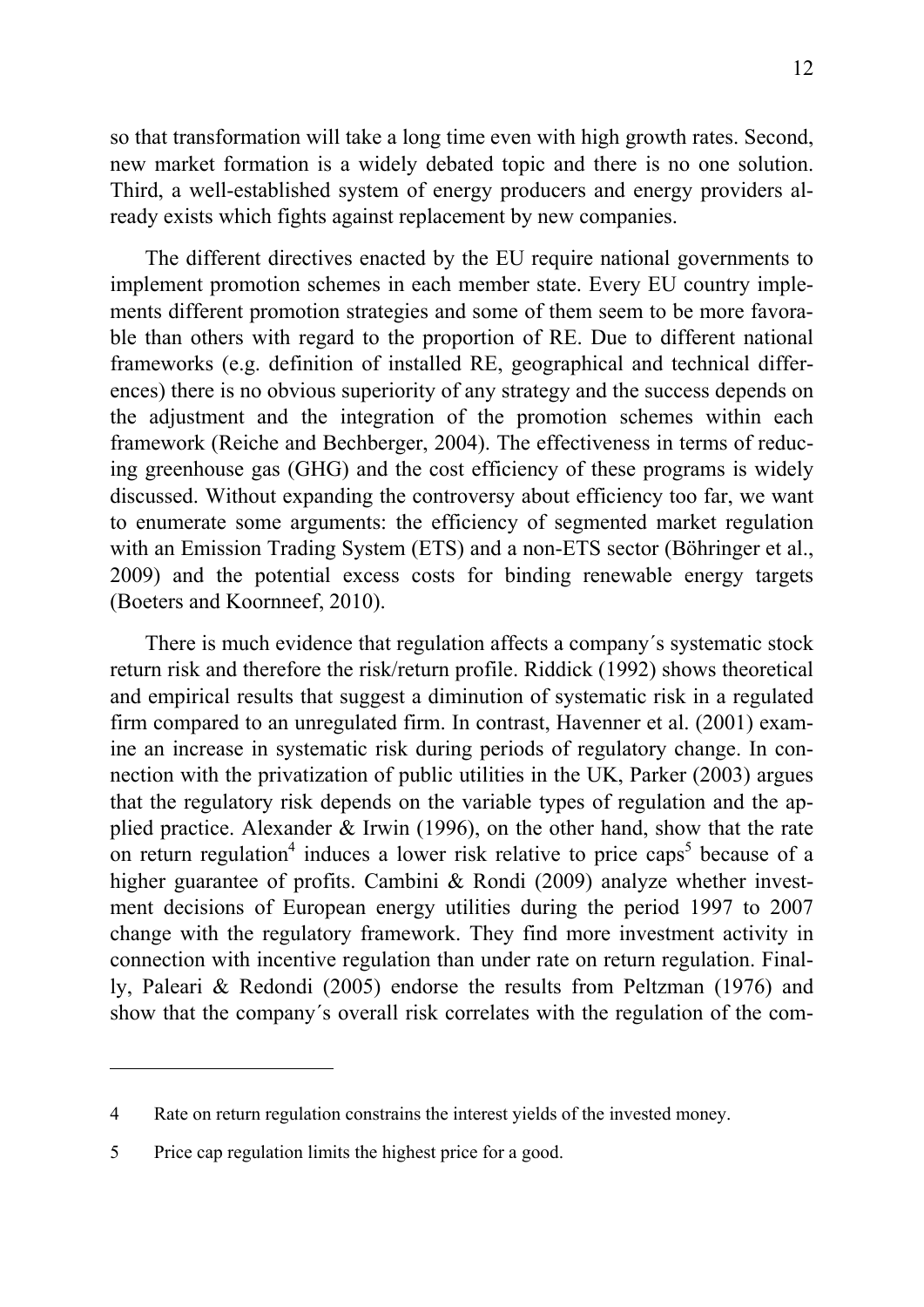pany. The stricter the regulation, the more negative the company´s abnormal return and the higher the systematic risk, and vice versa.

A decrease in systematic risk – resulting from positive regulatory frameworks – in young technology-based companies could be an attractive incentive for investors. In particular, early stage financiers could value the modified risk/return profiles and hence be induced to expand their investments. An active investment environment during early stage financing is widely assumed to be an indicator for disproportionately high innovation and development. This situation could be helpful to overcome the transformation difficulties of the energy sector in Europe.

The paper includes two further preconditions. In view of the 2008 financial crisis, we subdivide the analysis into a pre- and a post-crisis period. Small and innovative companies in particular struggled during the crisis and were exposed to high risk. Hence, the impact of regulation before and after the crisis should be compared. The sample contains solely companies which were joined by a venture capital company during the pre-IPO phase. Since venture capital companies are specialized in young innovative branches, we expect our results to be reinforced through this precondition.

The purpose of this analysis is to investigate whether announcements of changes in promotion schemes for renewable energy on a European level affect systematic risk and thus lead to variations in the risk profile of RE-companies. Furthermore we want to fill the existing gap in research related to regulation and promotion schemes for young technology-based companies, in this case represented by companies from the renewable energy sector. In line with Peltzman's theory adopted here, we expect risk exposure to decline in companies which are included in promotion schemes and therefore offer an attractive risk/returnprofile for investors. In our analysis we assume that softer regulation is equivalent to generating positive frameworks for the renewable energy branch and hence positive abnormal returns are expected when appropriate announcements are published.

### **2.3 Methodology**

### **2.3.1 The Data**

The identification of the exact event date regarding regulatory events begins with a definition of a regulatory event. For this we follow the definition used by Binder (1985) which describes activities following from government and par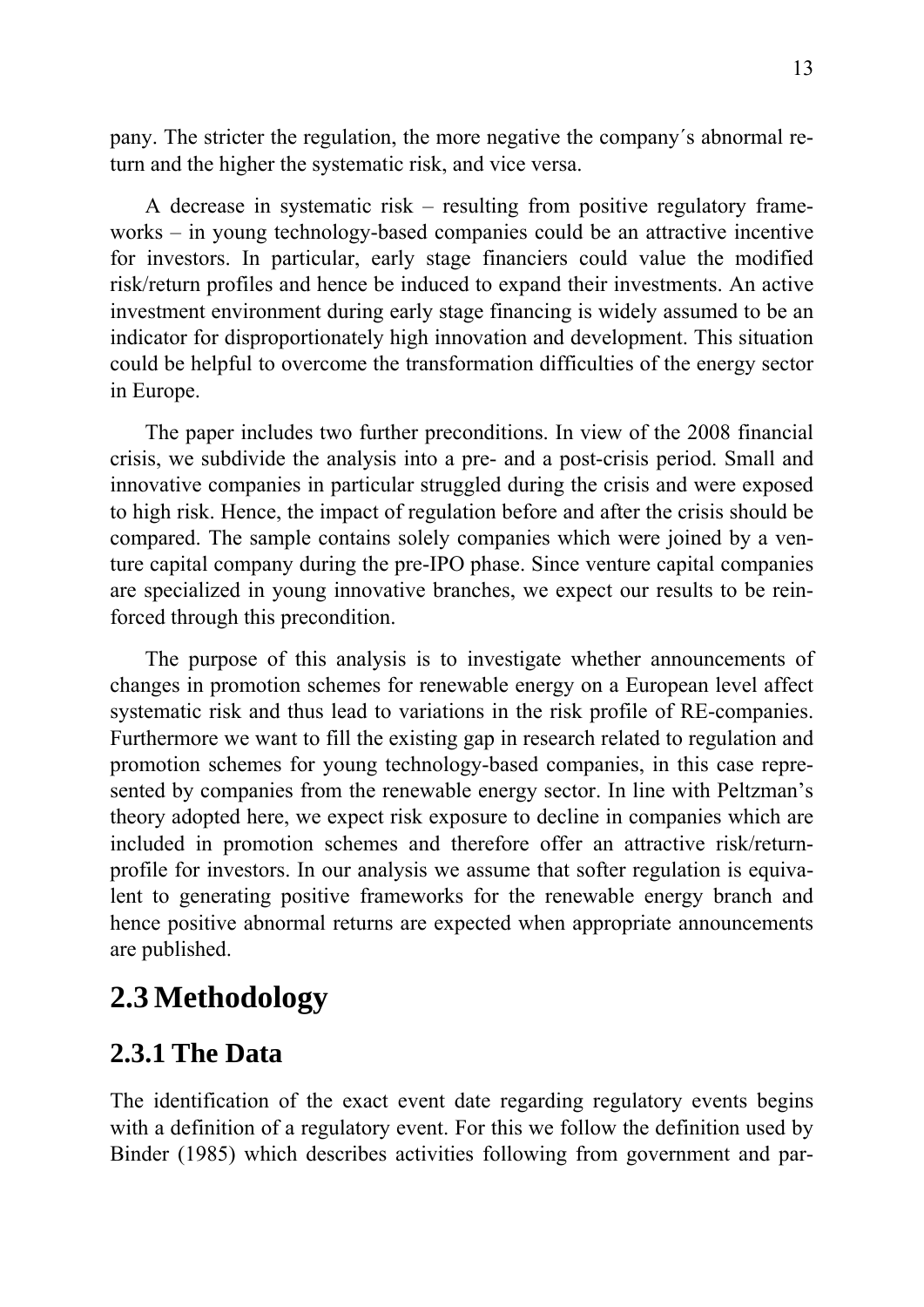liamentary intervention as a regulatory event. The determination of renewable energy rates by the European Commission is for example a well-defined regulatory event.

#### *Table 1: List of Regulatory Events*

| N <sub>o</sub>          | Event date                                              | Description                                                                                                                                                                                                                                                                                                                      |
|-------------------------|---------------------------------------------------------|----------------------------------------------------------------------------------------------------------------------------------------------------------------------------------------------------------------------------------------------------------------------------------------------------------------------------------|
| 1                       | 8 Mar 2006                                              | The European Commission (EC) published the "Green book" with its objective to<br>assure a sustainable, competitive and safe energy supply within the EU.                                                                                                                                                                         |
| 2                       | 24 Mar 2006                                             | Spring summit of the European Council; European Heads of State and Heads of Gov-<br>ernment agree to the proposal of the Green book.                                                                                                                                                                                             |
| 3                       | 10 Jan 2007                                             | The idea was then taken over by the European Commission in January 2007 in its<br>Communication on a Renewable Energy Road Map [COM(2006) 848 final].                                                                                                                                                                            |
| $\overline{4}$          | 9 Mar 2007                                              | Spring summit of the European Council; European Heads of State and Heads of Gov-<br>ernment gave their green light to this binding target at the March 2007 Summit.                                                                                                                                                              |
| 5                       | 19 Oct 2007                                             | The EC published a concept for a Directive that contains a change from the introduc-<br>tion of a GHG trading scheme to an introduction of fixed targets for renewable ener-<br>gies in 2020. This Directive should be presented in Jan 2008.                                                                                    |
| 6                       | 22 Jan 2008                                             | The European Commission published its proposal for a Directive on the promotion of<br>the use of energy from renewable energy [COM(2008) 19 final].                                                                                                                                                                              |
| 7<br>$\,8\,$<br>9<br>10 | 12 Dec 2008<br>17 Dec 2008<br>6 Apr 2009<br>23 Apr 2009 | The European Council enacts the EU-climate-package.<br>The European parliament passes the EU-climate-package with overwhelming majority.<br>The Directive 2009/28/EC was adopted by the Council.<br>Directive 2009/28/EC of the European Parliament and of the Council; published on 5.<br>Jun 2009 and hence became law.        |
| 11<br>12                | 25 Jun 2009<br>18 Jun 2010                              | The Directive 2009/28/EC entered into force.<br>The recast of Directive 2010/31/EU on the Energy Performance of Buildings (EPBD)<br>was published in the Official Journal of the EU, amending Directive 2002/91/EC. The<br>recast introduces for the first time a European-wide definition of 'nearly zero energy<br>buildings'. |

In order to identify the event data we browsed the database of *Frankfurter Allgemeine Zeitung,* one of the leading daily newspapers for politics, business and economics in Germany. The research timeframe starts on 1 Jan 2006 and ends on 30 Nov 2010. We gathered any information dealing with the renewable energy sector and political decisions on a European level. In order to identify the first date at which the information was published, we crosschecked the events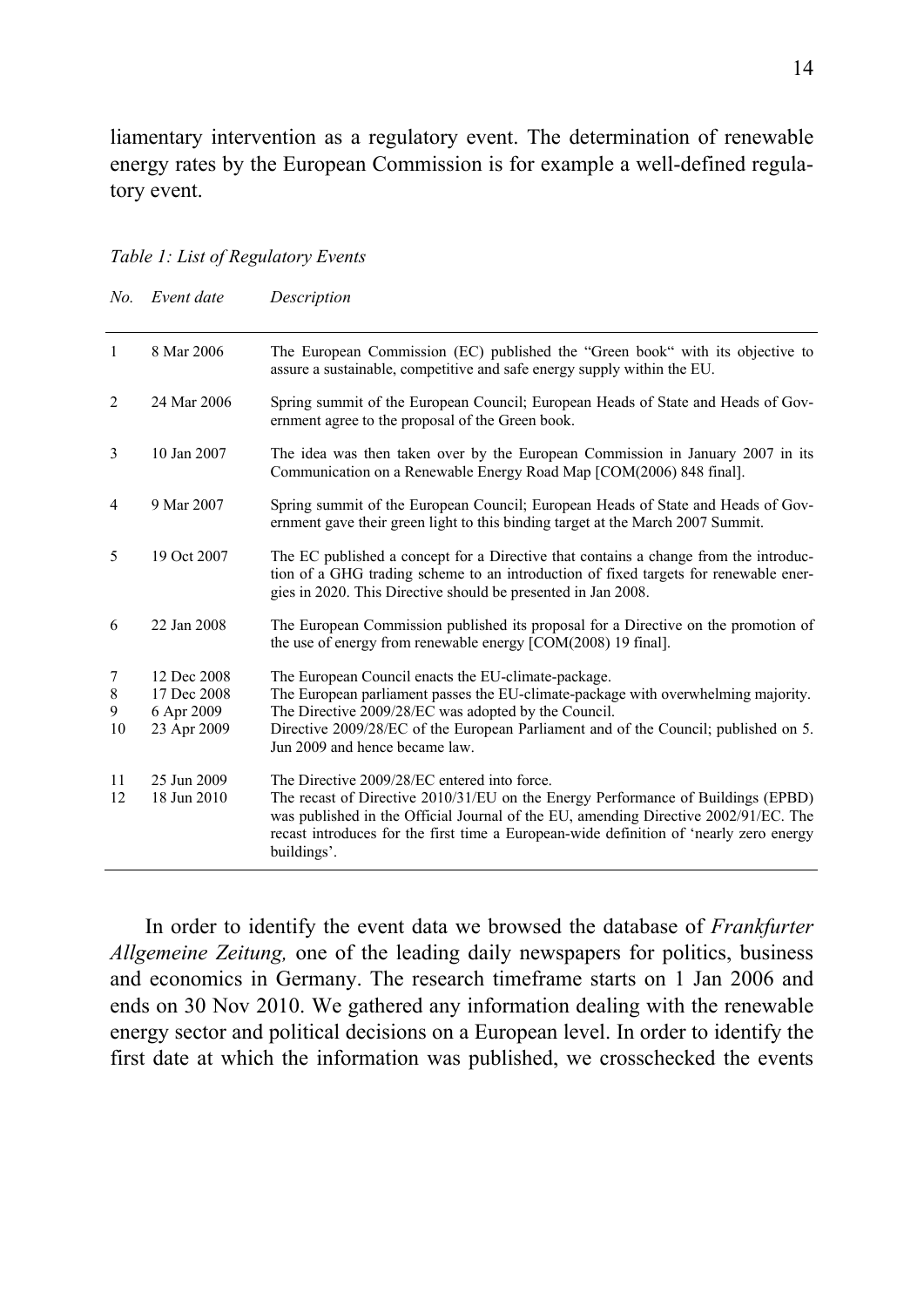with the press release database of important European renewable energy associations.6 A list with the selected events is given in Table 1 below.

The search for companies matching the stated preconditions was based on a selection from Bloomberg New Energy Finance (NEF), expanded by companies found through personal research. The Bloomberg NEF list included companies which match the following criteria: renewable energy (solar, wind, biomass, geothermal), completed IPO, located within the European Union. No filter was available for the proportion of the overall sales volume of the company generated by renewable energy, i.e. the sample includes firms that do not generate revenues exclusively from the renewable energy sector, but at least more than 50% from this sector. Neither was there a filter to determine whether the company was backed by venture capital or private equity when it went public. Due to the absence of this option, we reviewed the IPO prospectuses or contacted the investor relations department of each of the companies.

| Company                  | Country    | <i>Branch</i>  | VC-Company                                                            |
|--------------------------|------------|----------------|-----------------------------------------------------------------------|
| Aleo solar AG            | <b>GER</b> | Solar          | Hannover Finanz                                                       |
| Bosch Solar Energy AG*   | <b>GER</b> | Solar          | Ventizz, equitrust, nwk nordwest Kapitalbeteiligungs-<br>gesellschaft |
| Centrosolar AG           | <b>GER</b> | Solar          | <b>Heliad Equity</b>                                                  |
| Conergy AG               | <b>GER</b> | Solar          | Grazia Equity, Capital Stage                                          |
| Hansen Transmission Int. | <b>BEL</b> | Wind           | N/A                                                                   |
| <b>ISRA Vision AG</b>    | <b>GER</b> | Solar          | N/A                                                                   |
| Meyer $+$ Burger AG      | SUI        | Solar          | N/A                                                                   |
| Q-Cells AG               | <b>GER</b> | Solar          | Apax Partners, IBG Sachsen-Anhalt, DKB Wagnis-<br>kapital             |
| Schmack Biogas AG        | <b>GER</b> | <b>Biomass</b> | BayBG, S-Refit, SAM Private Equity                                    |
| Theolia SA               | <b>FRA</b> | Wind           | N/A                                                                   |
| Vergnet SA               | <b>FRA</b> | Wind           | N/A                                                                   |

1

\* Founded in 1997 under Ersol Solar Energy AG, on 12 Aug 2008 acquired by Robert Bosch GmbH.

<sup>6</sup> European Renewable Energy Council (EREC) and International Energy Agency (IEA).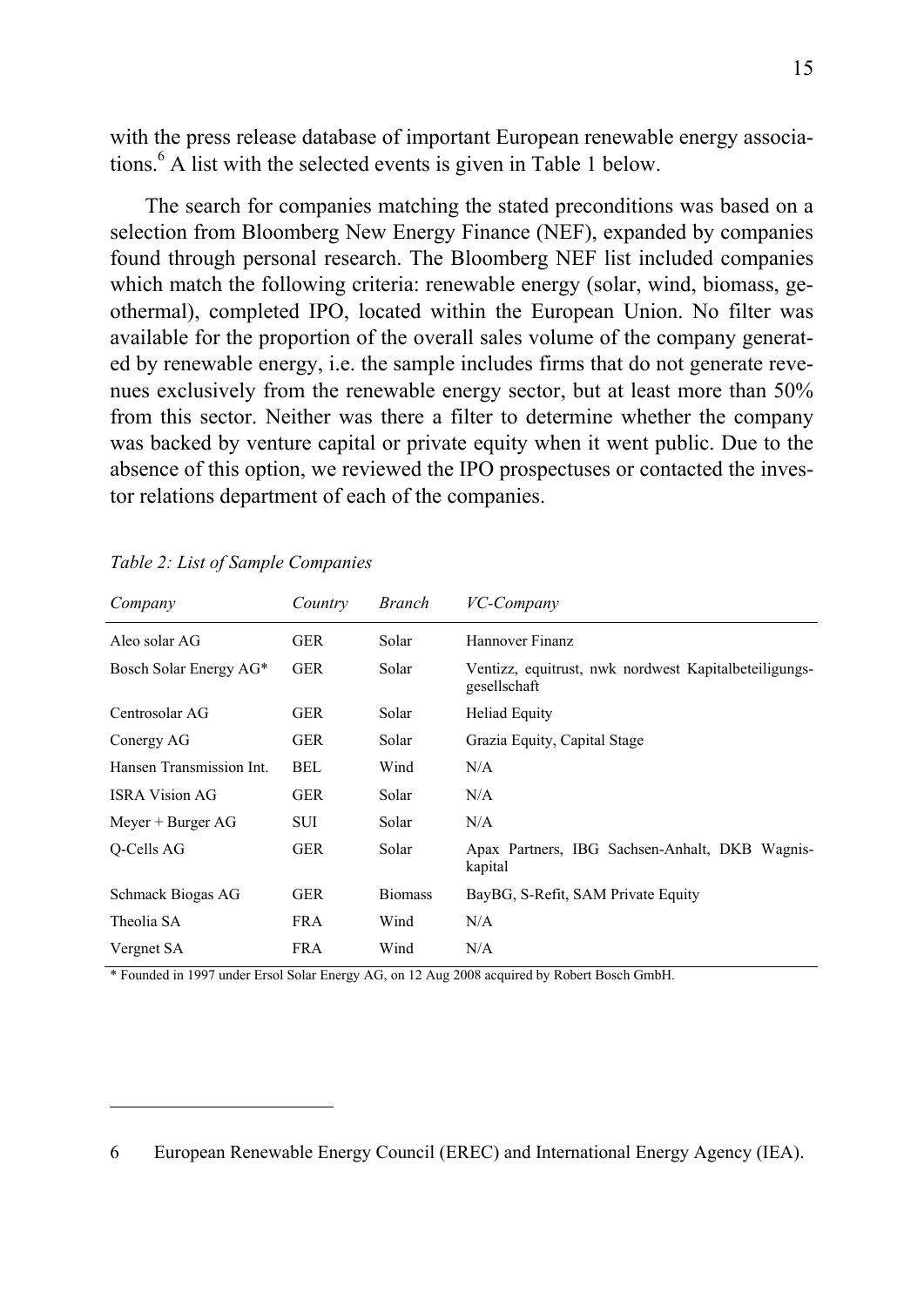Our sample (Table 2) consists of eleven companies from the Cleantech sector (solar, wind, biomass). Seven companies come from the solar branch, three from the wind sector and only one company belongs to the biomass sector. Most of them (seven) are German, two French one each Swiss and Belgian. The high percentage of German solar companies is due to the extensive subsidies in this sector.

For the companies located in Germany we could use data provided by the German Private Equity and Venture Capital Association (BVK). The daily share price was taken from Datastream for a period from 1 Jan 2006 to 30 Nov 2010 and used to calculate the daily returns of each company.

#### **2.3.2 The Event-Study Methodology**

When analyzing the sample, we use the event study methodology as shown in MacKinlay (1997). Abnormal returns are used as an indicator to estimate whether there are market reactions to regulatory announcements. As a measure for abnormal stock returns the daily returns of the companies were compared to estimated expected market returns as follows:

$$
AR_{i,t} = R_{i,t} - E(R_{i,t}) \quad , \tag{2.1}
$$

where  $R_{i,t}$  is the stock return of company *i* on day *t* and  $E(R_{i,t})$  is the expected stock return on day *t* respectively. As a benchmark for the expected return the market model, as shown below, is applied (Binder, 1985; Dnes et al., 1998). The required alpha and beta are estimated from an Ordinary Least Squares (OLS) regression of the daily market returns. The daily returns of the market are represented by daily returns of EUROSTOXX 50.The random error term is represented by  $e_{i,t}$ :

$$
E(R_{i,t}) = \alpha_i + \beta_i * R_{m,t} + e_{i,t}
$$
 (2.2)

The OLS regression is applied for the estimation period of 120 days before the event. A cap of 30 days between estimation period and announcement date prevents any influence from the event on the estimated returns. The abnormal returns are summed across the days of the event period  $(t_1$  to  $t_2$ ). That is given by

$$
CAR_i = \sum_{t=t_1}^{t_2} AR_{i,t}
$$
 (2.3)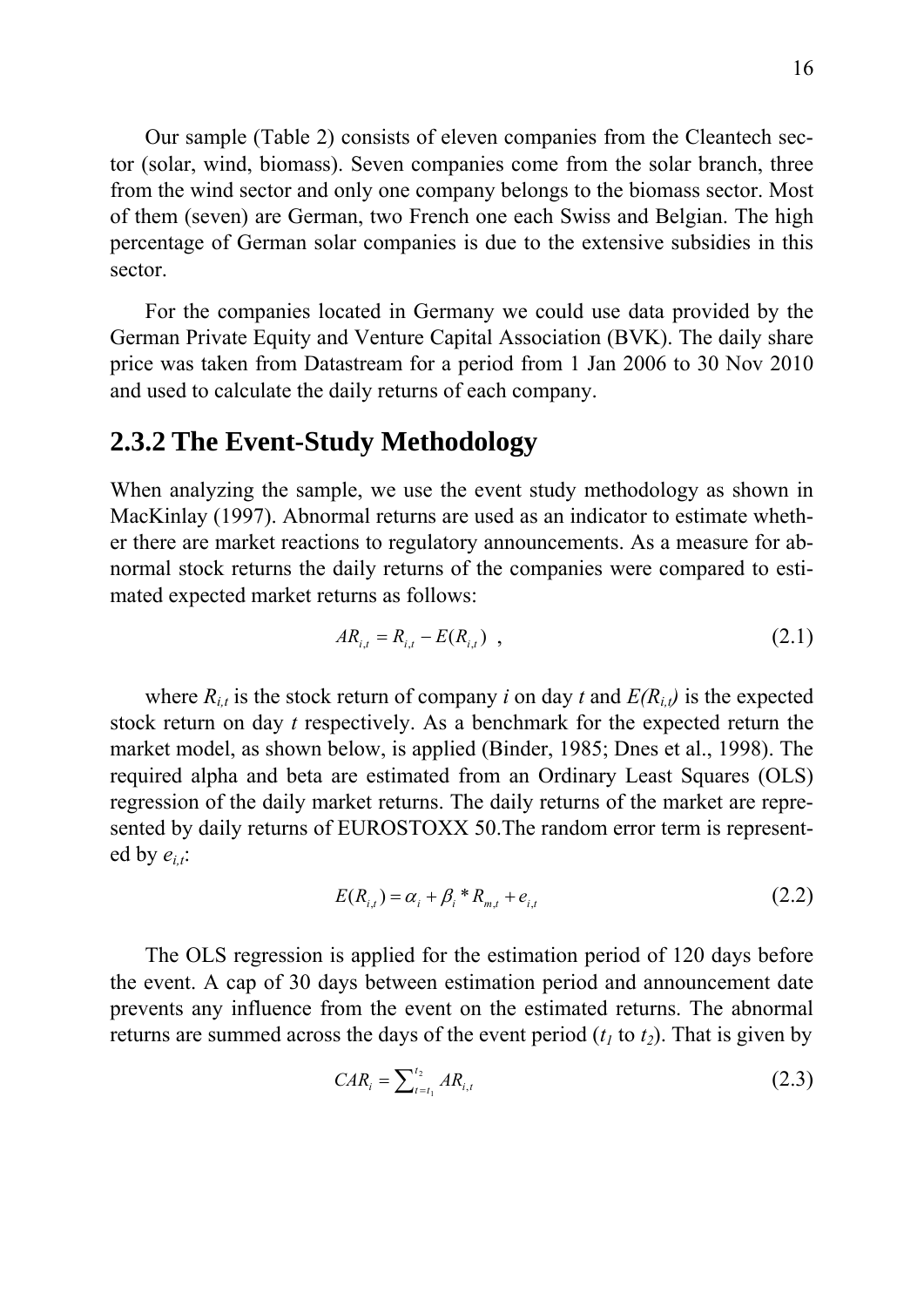Cumulative averaged abnormal returns (*CAAR*) are the average across all companies and zero in the event-period is the null hypothesis to be tested. This indicates that there is no impact of the announcements on the stock prices.

$$
CAAR = \frac{1}{N} \sum_{i=1}^{N} CAR_i
$$
 (2.4)

Testing the significance, we apply a standard t-test. We assume normally distributed returns with zero mean.

Given that testing regulatory events with an event study entails some difficulties, we apply two more test statistics to ensure the correctness of our results. First, Boehmer et al. (1991) discuss whether there is an event-induced increase in the variance of returns. They demonstrate that typically the null hypothesis is too often rejected for reasons of event-induced variance and suggest a crosssectional test applied to normalized event-period returns. Second, we use a modified t-test as presented in Johnson (1978). Since the assumption of independent, identically distributed observations is not unquestioned in this case, the modified variable reduces the effect of possible population skewness.

Earlier in this paper we discussed the problems connected with the applicability of event studies for regulatory events. It is therefore important to mention some assumptions we postulated in order to achieve results that are as unbiased as possible (Lamdin, 2001). Compared to events such as acquisition announcements, for example, it is very difficult to determine the exact date of regulatory changes. These difficulties lead to a dilution of the overall results. Given the typically long process of enacting legal regulations, information usually appears on the market before the actual event occurs. The event study exhibits less powerful results (Brown and Warner, 1980, 1985) and could wrongly deny the impact of an event. To avoid this mistake, several event windows are used. This enables us to verify for each event when the information entered the market. The length of the event window varies between -20 and -1 before the event and 1 to 20 days after.

The sample taken as a basis for the analysis contains different companies from the same sector. Other events than the ones used in our analysis could also influence the returns in the same way and lead to an "industry effect". Thus, it is important to distinguish between the analyzed effect and an impact that could result from any other event. Otherwise we may obtain significant AR, not only because of the underlying event but also as a result of the unconsidered event. To preclude this we carefully study the market behavior during the event dates.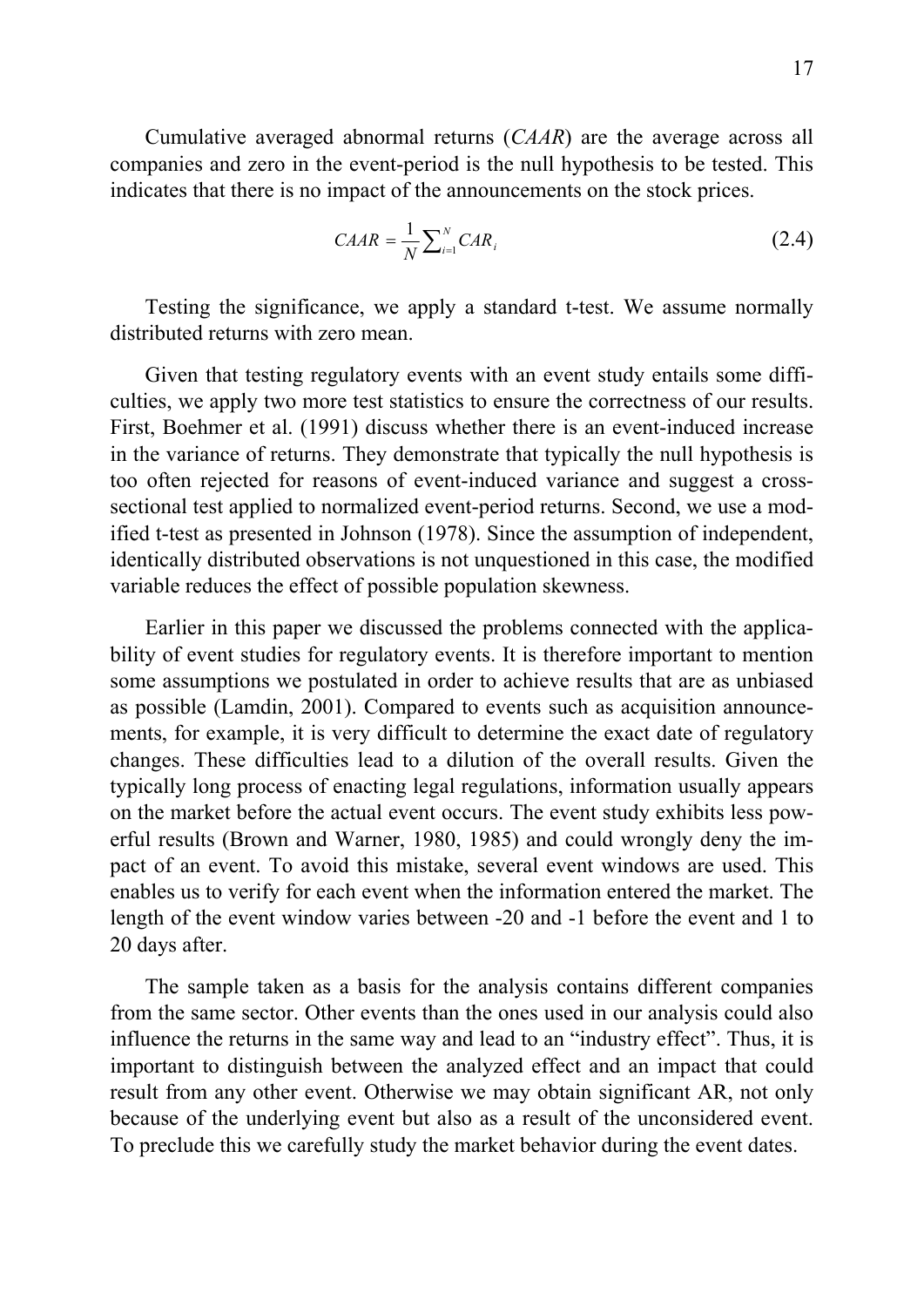In line with the Peltzman (1976) model and the Paleari & Redondi model (2005), we expect that announcements concerning the creation of positive frameworks for the renewable energy sector in Europe will lead to positive abnormal returns for the companies in this sector.

Since the announcements do not always include specific statements and European Directives first have to be transformed into national law which may entail some changes in content, we do not expect each event to lead to significantly positive AR.

### **2.3.3 The Change in Beta**

In capital asset pricing theory the *β*-factor stands for systematic risk and describes the percentage of the covariance (*cov()*) of the return of company *i* to the return of the market index and the variance (*var()*) of the market index, as shown in the expression below:

$$
\beta_i = \frac{\text{cov}(R_i, R_m)}{\text{var}(R_m)}
$$
(2.5)

 $R_i$  stands for the return of company *i*,  $R_m$  for the market return.

Abnormal returns and beta variation show a positive correlation. Therefore we calculate a daily beta for the time period from 1 Jan 2006 to 30 Nov 2010, including information from 60 days before and 60 days after each day. We therefore estimate a 120-day *β*-factor for each day in the time period. We expect that generating positive frameworks for the development of young technologybased companies will lead to an increase in *AR* and therefore decrease the overall risk for these companies. This could be equalized with a decrease of the *β*factor and therefore influence the cost of capital.

### **2.4 The Empirical Analysis**

The event study methodology implies several difficulties when applied to regulatory announcements. Our results show reactions from the capital market to the regulatory event dates of a statistical significance at 5% level for eight events and at 1% level for five events. This gives reason to argue that it is possible to measure the influence of political or regulatory decisions on companies from the renewable energy sector. However, we are not able to exclude the effects on the sample of the events we did not consider.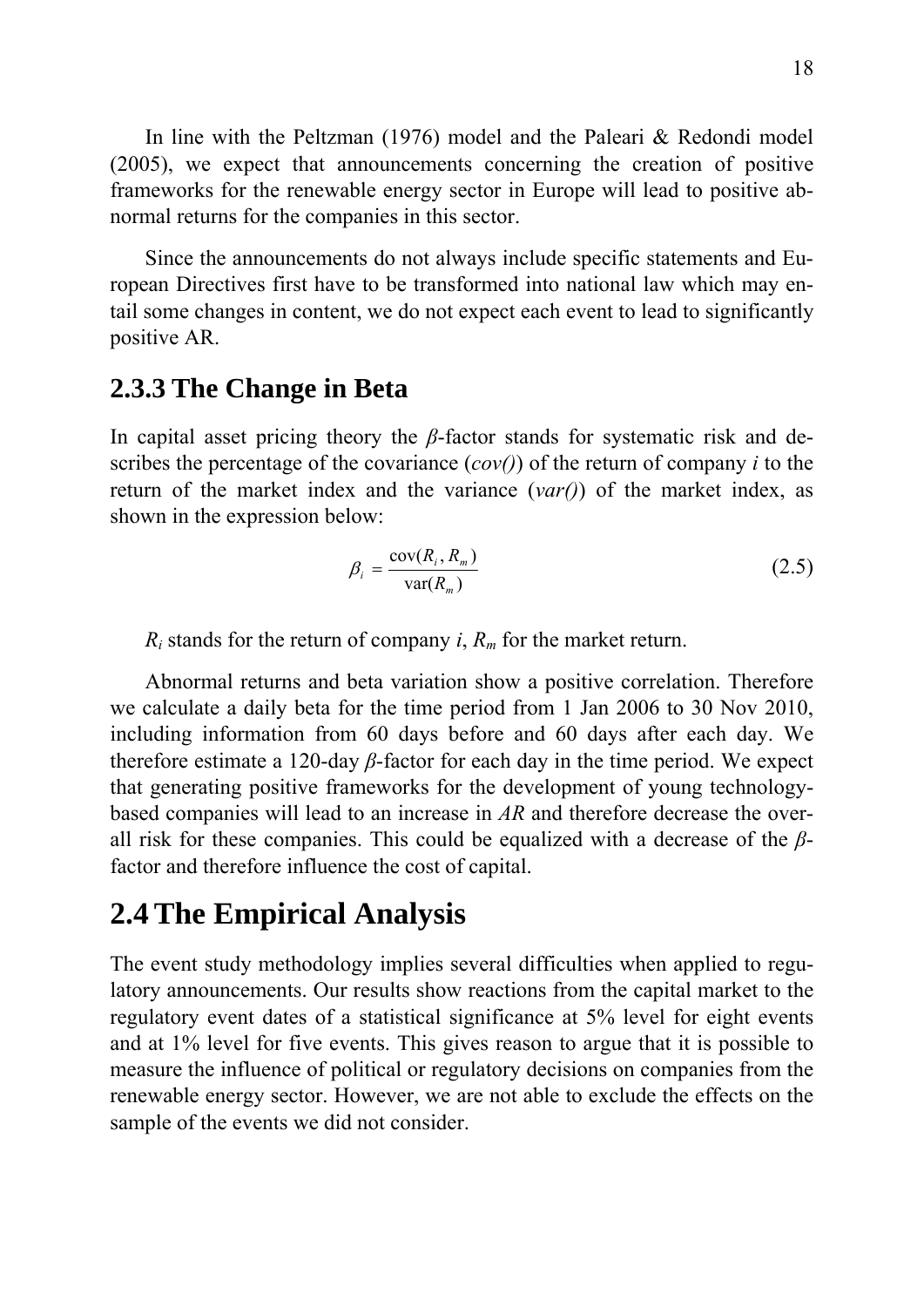We used event windows of different length for two reasons in order to avoid any misconceptions. First, the determination of the exact event date following regulatory announcements proves somewhat difficult so that we want to make sure that we capture the market reaction even if we set a slightly biased event date. If the announcement appeared on the market earlier or later and had an impact on the stock market returns, the event windows with the longer periods show significant results whereas the small windows do not show any reaction. This could be an indication that we should verify and recalculate the market reaction. Second, it is not clear how quickly the information reaches the market. Political decisions on a European level are typically not as close to the market as national decisions. Therefore event windows of different lengths enable us to crosscheck if there was no market reaction to the event date or if the duration of information diffusion took some days.

The analysis shows (Table 3) that the results of the different event windows regarding one certain event do not differ significantly. Even event 1 shows different tendencies among the windows before and after the event, i.e. it switches the algebraic sign on more than one occasion. The remaining events show almost the same tendency in the different event windows. If we look at the explanatory power of the 5-day event window after the event, there is strong evidence that this window includes all market reactions. Only one window (no. 10) does not have the same algebraic sign as the windows including more days after the event. This indicates an adequate determination of the event dates and allows us to use these dates and the resulting effects for the following analysis.

The results indicate abnormal returns for events 3, 7, 8, 9, 10 with a statistical significance at the 1% level. As event no. 3 does not show significant abnormal stock returns in the 5- or 10-day event window we cannot exclude any other effect that causes the abnormal returns in the 20-day window and for this reason we exclude event no. 3 from the following analysis. Each of the remaining events deals with the EU-climate-package<sup>7</sup> and the following Directive 2009/28/EC. On 12 Dec 2008 the EU-climate-package was approved by the European Council and the cumulative abnormal return was equal to 9.04 percent in the 5-day window and 13.29 percent in the 10-day window. Similar results emerged on 17 Dec 2008 when the European Parliament passed the EU-climate

1

<sup>7</sup> The EU-climate-package aims to ensure that the EU will achieve its climate targets by 2020: a 20% reduction in greenhouse gas emissions, a 20% improvement in energy efficiency and a 20% share for renewables in the EU energy mix.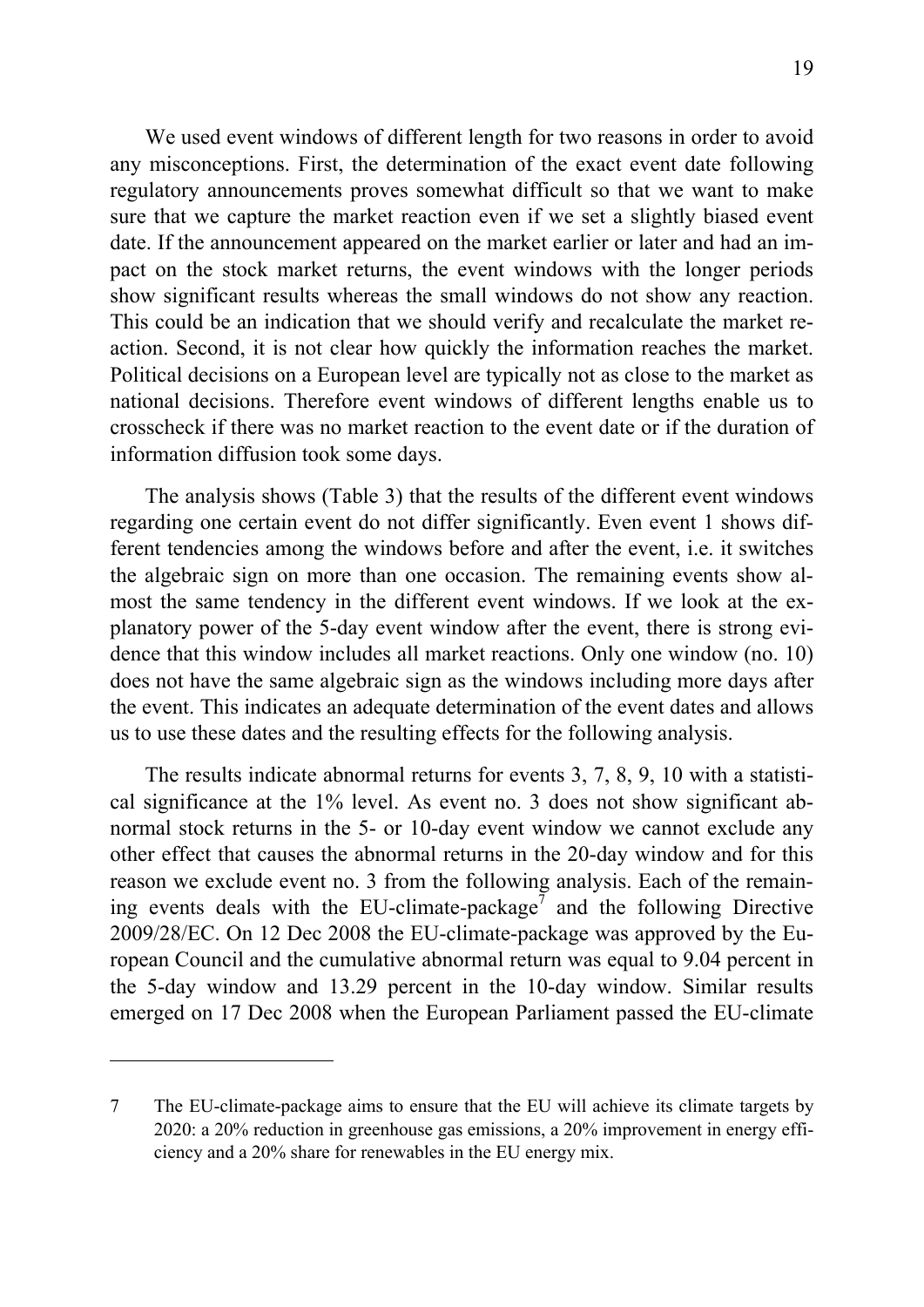package, with cumulative abnormal returns of 9.43% (5-day window) and 14.02% (10-day window). When Directive 2009/28/EC was adopted by the Council on 6 Apr 2009 and passed by the EU Parliament and the Council on 23. Apr 2009, the CAR were lower and in one case even negative (2.59/-0.64, 14.39/4.97). The agreement reached by the European Council and the European Parliament seem to be the most important decision as far as the market is concerned. Initial steps in the development of a Directive on a European level do not effect capital markets reactions so much.

| No. | Date             |          | Cum. abnormal return $[%]$ |            | No. | Date                 |          | Cum. abnormal return $[%]$ |            |
|-----|------------------|----------|----------------------------|------------|-----|----------------------|----------|----------------------------|------------|
|     |                  | $5$ -dav | $10$ - day                 | $20$ -day  |     |                      | $5$ -dav | $10$ -day                  | $20$ -day  |
|     | 8 Mar 2006       | 2.34     | $-3.34*$                   | 5.02       |     | 12 Dec 2008 9.04**   |          | $13.29***$ 20.08***        |            |
|     | 24 Mar 2006 2.40 |          | $6.85**$                   | 12.13      | 8   | 17 Dec 2008 9.43***  |          | $14.02***$ 15.97***        |            |
|     | 10 Jan 2007      | 4.67     | 4.30                       | $17.09***$ | 9   | 6 Apr 2009           | 2.59     | $14.39***$                 | $17.69***$ |
| 4   | 9 Mar 2007       | 1.57     | $2.59*$                    | 2.55       |     | 10 23 Apr 2009 -0.64 |          | $4.97**$                   | $10.00***$ |
|     | 19 Oct 2007      | 195      | 7.11                       | 4.30       | 11. | 25 Jun 2009          | 0.66     | 1.38                       | $-5.57$    |
| 6   | 22 Jan 2008      | $-0.23$  | $-3.19$                    | $-13.52**$ | 12  | 18 Jun 2010          | $4.23**$ | 2.45                       | 3.48       |

*Table 3: Cumulative Abnormal Stock Returns for the 5-, 10- and 20-day Event Window* 

\*\*\*, \*\*, and \* indicate statistical significance at the 1%, 5%, and 10% levels, respectively.

Two further arguments also emerge from our analysis. First, there are no abnormal stock returns in the 5-day event window and only five abnormal return rates for all windows in the period from 2006 to mid-2008. But half of the events from the second part of the analysis show significant abnormal stock returns in the 5-day window and, in addition, eleven abnormal return rates in all windows. This could be due to the fact that the market attaches greater importance to the decisions of the European regulators and therefore reacts more strongly to changes. However, there is an alternative reason for this finding if we argue that the implications for the renewable energy branch arising from the first events do not have the same importance as the later events. Second, the fact that there are no abnormal stock returns in the 5-day event window in the period from 2006 to mid-2008, but three in the second part, points to the necessity for a speedier allocation of information about political decisions to the renewable energy sector. In particular, the event on 18 Jun 2010 shows AR in the 5-day window, but not in the 10- or 20-day window. This shows that the new information is fully anticipated within a five day period and does not affect later days. How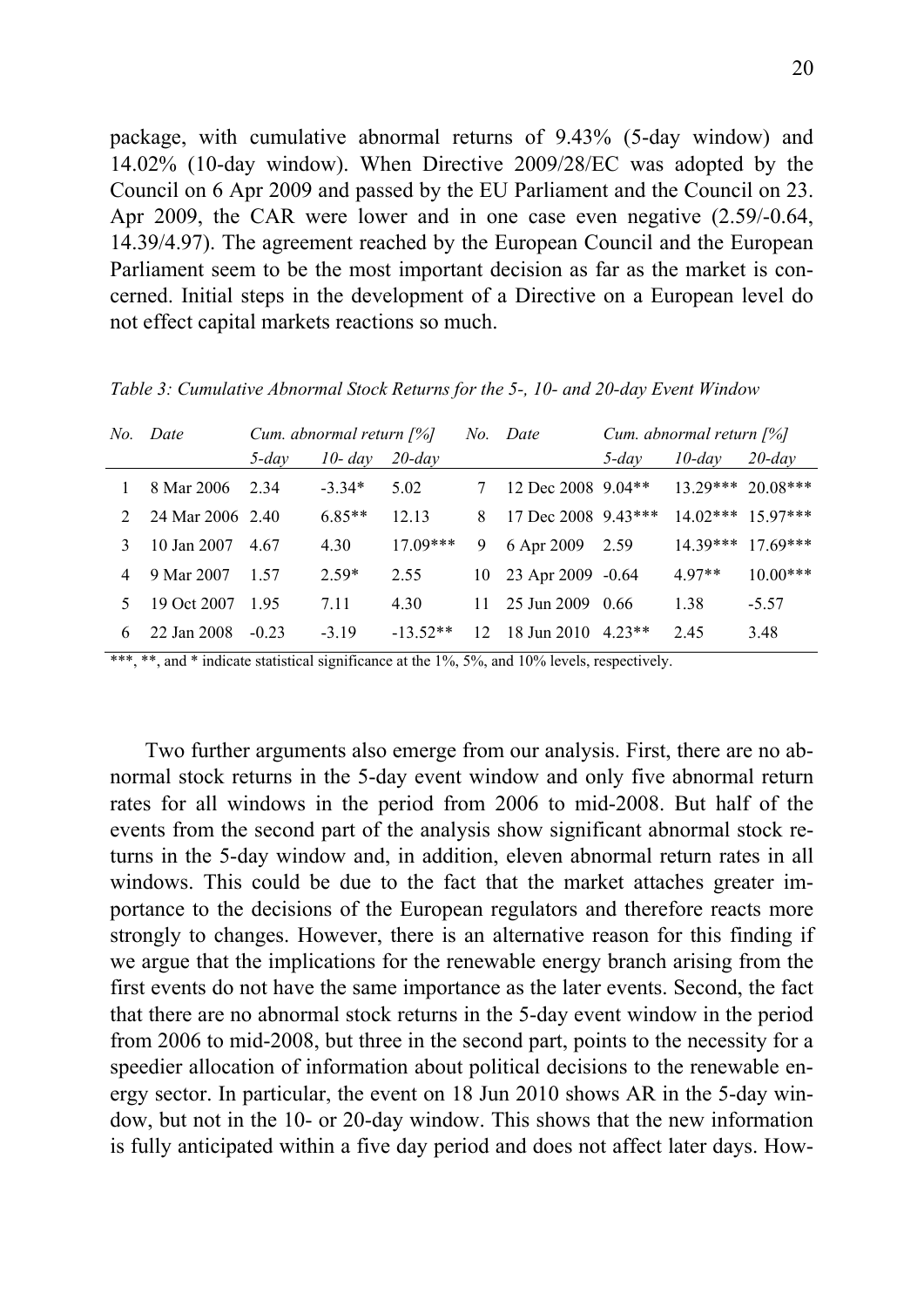ever, the same alternative reason exists here as for the first finding if we consider the different significance of the events for the companies.

Figure 1 presents the time-varying beta-factors calculation from the equalweighted portfolio. The two dashed lines represent the beginning (1 Jan 2008) and the end (1 Jun 2009) of the economic crisis in 2008. We marked this period so that it is easier to compare the impact of regulatory decisions before and after the crisis. The five events before the crisis do not show a significant decrease in beta, even though event nos. 1, 2 and 4 indicate a slight decline in beta. This conforms to the significant positive abnormal stock returns showed in Table 3.



*Figure 1: Time-varying Beta of the Sample Companies from 2006 to End 2010* 

The two events with high abnormal stock return rates (no. 9 and 10) show an additional significant decline in beta. Not only in short term but also in long term view, this decline continues and confirms the Peltzman theory that abnormal returns and beta-factor variations are correlated.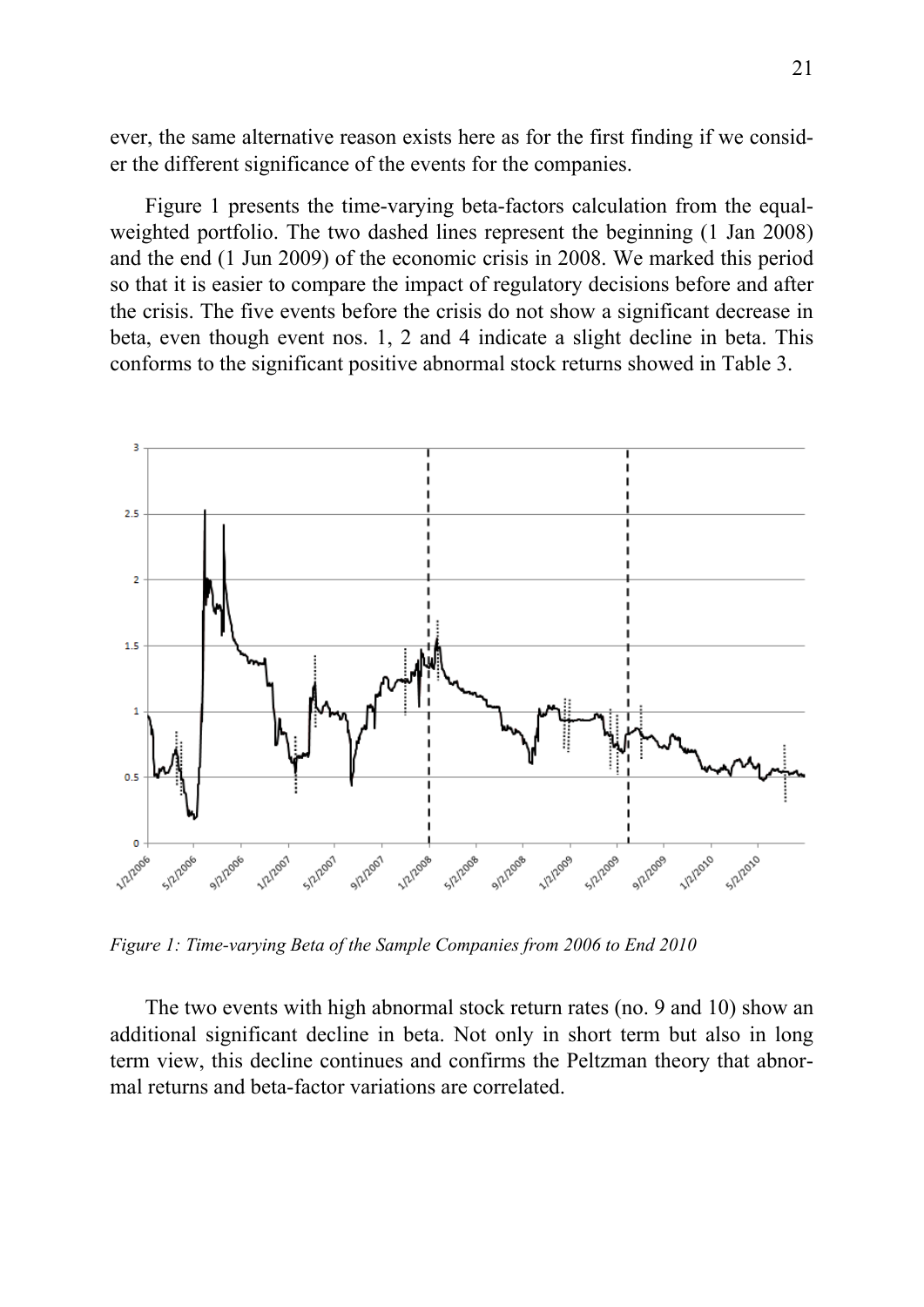On 18 Jun 2010 Directive 2010/31/EC was published in the Official Journal of the  $EU^8$ . It contained for the first time a pan-European definition of "nearly zero energy buildings". This regulation generated positive abnormal stock returns and additionally a decrease in beta. Due to the end of the timeline we cannot prove whether this decrease is consistent or if beta will rise again in the long term perspective.

In order to determine whether beta level has changed over time we have to analyze the relatively high volatility in the pre-crisis period. One reason for the volatility in the beginning of the time period could be the lack of sufficient companies. At the beginning of 2006 the sample contains 6 companies, but only three of them were listed long enough to calculate an estimation period. In mid-2006 three new companies were listed and added to the sample, in Jun and Sep 2007 the remaining two companies were included. Another reason could be that five out of the six companies included in the sample at the beginning belong to the solar branch. This branch was in trouble at this time because of a severe shortage of silicon. The solar boom in the first years of 2000 led to an enormous demand for silicon which could not be satisfied by the existing production capacity. The shortfall and the rising silicon price created high uncertainty for the entire market.

Nevertheless, there is a clear tendency in 2007 towards beta between 0.7 and 1.3. The period after the crisis shows a considerably less volatile beta-factor exhibiting a constant decrease to between 0.8 and 0.5. Events nos. 7-10 in particular have reference to the introduction of Directive 2009/28/EC and seem to cause and reinforce the decline of the beta-factor. Nevertheless, this decline is probably not solely attributable to the regulatory changes. Greater experience with these innovative technology companies on the part of the market and a broader acceptance of renewable energies by the public may also lead to a decrease in the risk perception.

The results from the event study show that this methodology is an appropriate measure for political or regulatory announcements concerning the renewable energy branch. Furthermore, the analysis indicates positive abnormal stock returns accompanied by a diminution of the beta-factor when there is an occurrence of events with a positive influence on an economic framework. These results concord with the theoretical findings we discussed earlier in this paper.

1

<sup>8</sup> Legal acts published in the Official Journal of the EU are binding and hence become law.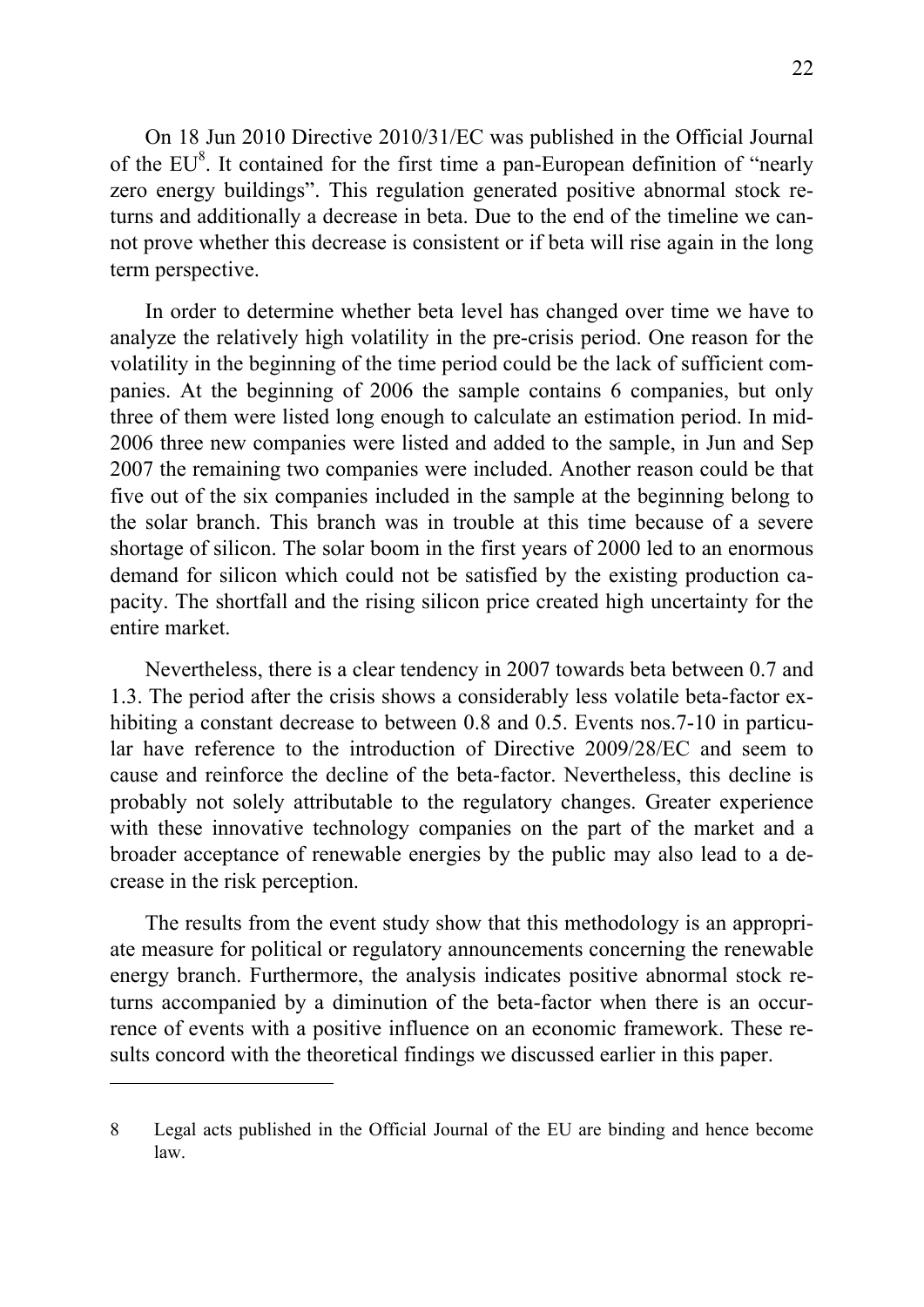### **2.5 Conclusion**

The transformation of the European energy market from conventional to renewable energies is a widely debated field in European policy. European policy makers are making various efforts to push this transformation forward. These political directives can be seen as regulation acts which lead to the debate about the impact on the risk/return profile of the companies affected. Existing work in this area is amended for the case of the renewable energy sector in Europe.

We use a classic event study and a time-varying beta calculation and apply these methodologies to our sample. Our results reveal (i) the capital market shows significant reactions (in terms of abnormal stock returns) to regulatory announcements on a European level, (ii) these abnormal stock returns show a negative correlation to beta variations and (iii) abnormal stock returns are positive in case of positive announcements concerning the political framework. This indicates that policy makers have an influence on attractive risk and return proportions of the analyzed companies.

Our presumption for the examination is that the CAPM beta-factor is an appropriate measure for systematic risk. With the methodology we tested twelve regulatory events in the period from 2006-10. Each of these events refers to regulatory announcements promoting renewable energies. The applied sample includes eleven companies from the renewable energy sector in Europe which were joined by a venture capital company during the pre-IPO phase. The requirement of the involvement of a VC-company stems from the assumption that participation underpins the expected results. In a first step the event study approach shows the impact of the twelve events. In a second step we continue with a calculation of time-varying beta-factors. Due to the crisis in the middle of the analyzed time period we focus on the period before and after the 2008 crisis, so that the effect of the events to beta-factors could be compared. During the precrisis period no valid conclusions can be made, since no abnormal stock returns occur and a high volatility in the beta calculation is observable for this period. The results after the crisis concord with the theoretical assumptions and prove a negative correlation between abnormal stock returns and beta variation.

The implications of our results highlight the importance of political decisions on the generation and establishment of incentive schemes for the development of renewable energies in Europe. Positive regulation announcements reduce systematic risk and provide attractive investment possibilities. However, several limitations of this implication have to be mentioned. The size of the sample and the length of the analyzed period are small. In particular, the first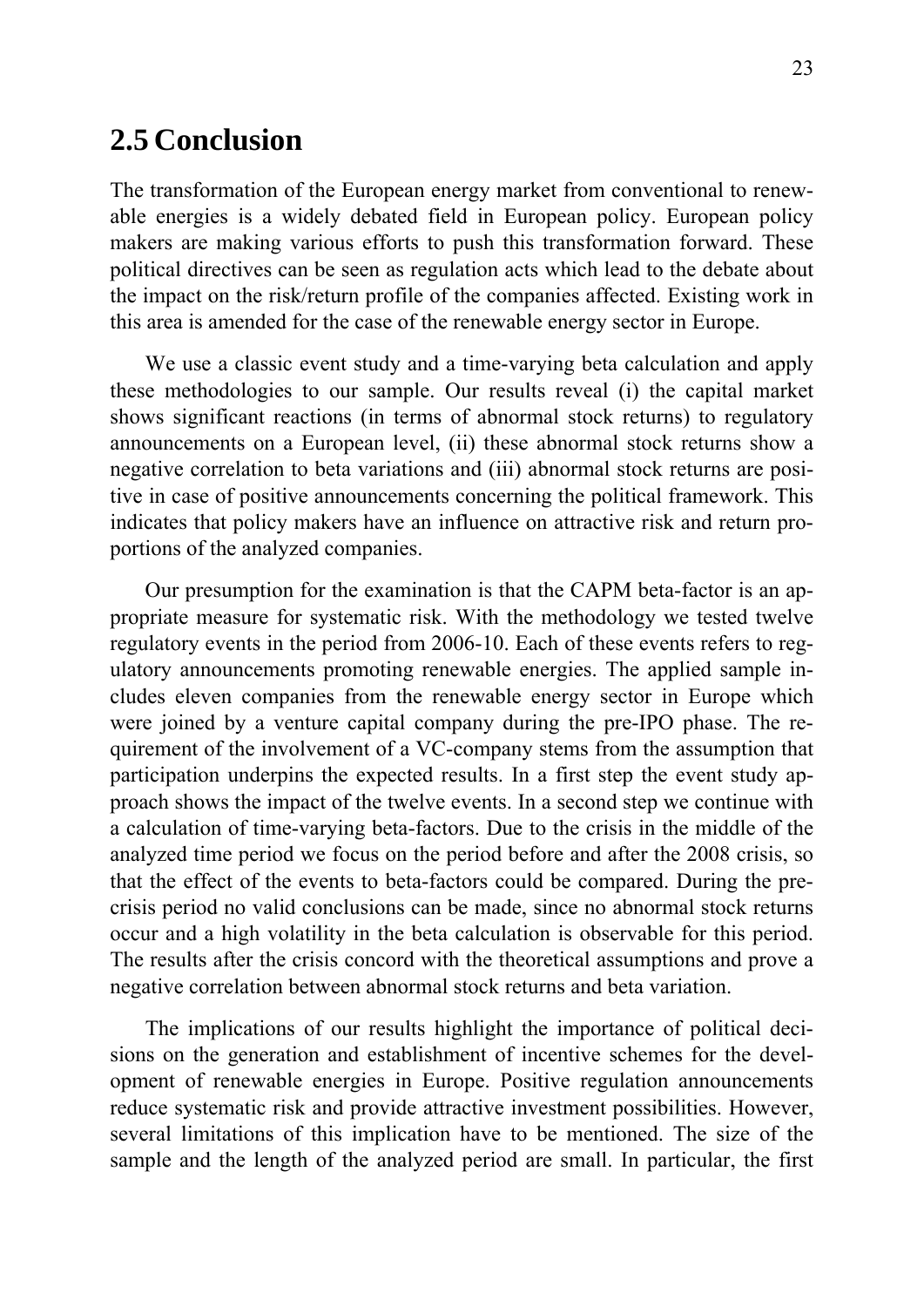part of the period contains only few companies. Despite careful examination of the event dates, we cannot rule out other effects than those included. In an analysis over a longer period, this fact could dilute our results and should be taken into account.

Developments of this paper mainly apply to the limitations mentioned above. To amplify the sample, companies without participation of a venture capital company could be included. Different alternatives could be the creation of subsamples for countries or branches.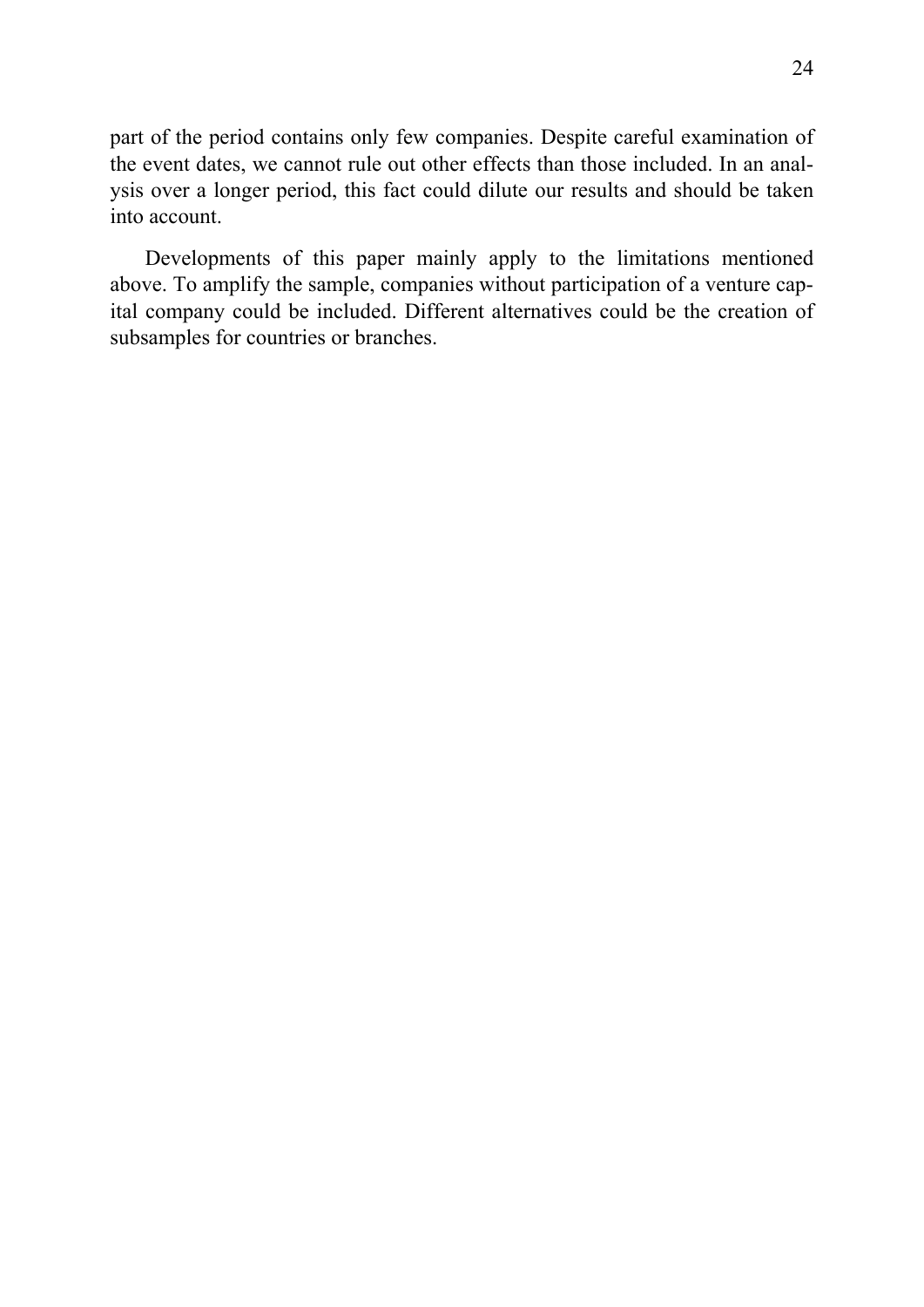# **3. Die Atomkatastrophe in Japan und die Kapitalkostenerwartungen für deutsche Energieerzeuger: Eine Note aus Sicht effizienter Finanzmärkte**

#### **Zusammenfassung**

Die Atomkatastrophe in Fukushima hat nicht nur für eine stark intensivierte Debatte über die Zukunft der Kernenergie als Brückentechnologie auf dem Weg zur Versorgung durch regenerative Energieformen geführt, sondern auch die Frage nach den Kosten eines Atomausstiegs für die Stromkonzerne aufgeworfen. Ein in der Diskussion bislang vernachlässigter Aspekt richtet sich hierbei auf die Kapitalkosten, die anzusetzen sind, um künftige Investitionen in erneuerbare Energieerzeugung und leistungsstarke Netze zu finanzieren. Diese Kapitalkosten mit Blick auf über die Börse aufzunehmendes Eigenkapital werden insbesondere durch das vom Kapitalmarkt wahrgenommene (systematische) Risiko determiniert. Für dieses Risiko deuten die hier ermittelten Ergebnisse auf einen sichtbaren Anstieg hin, was als Hinweis für höhere Finanzierungskosten zu interpretieren ist.

Schiereck D, Trillig J. 2011. Die Atomkatastrophe in Japan und die Kapitalkostenerwartungen für deutsche Energieversorger: Eine Note aus Sicht effizienter Finanzmärkte. *Zeitschrift für Umweltpolitik & Umweltrecht 2*: 133-144.

### **3.1 Problemstellung**

Die Katastrophe um das Atomkraftwerk in Fukushima hat zu einer stark intensivierten politischen Debatte über die Zukunft der Kernenergie in Deutschland geführt. Die bislang als notwendig bewertete Brückentechnologie auf dem Weg zu einer Energieversorgung durch regenerative Energieformen wird wahrschein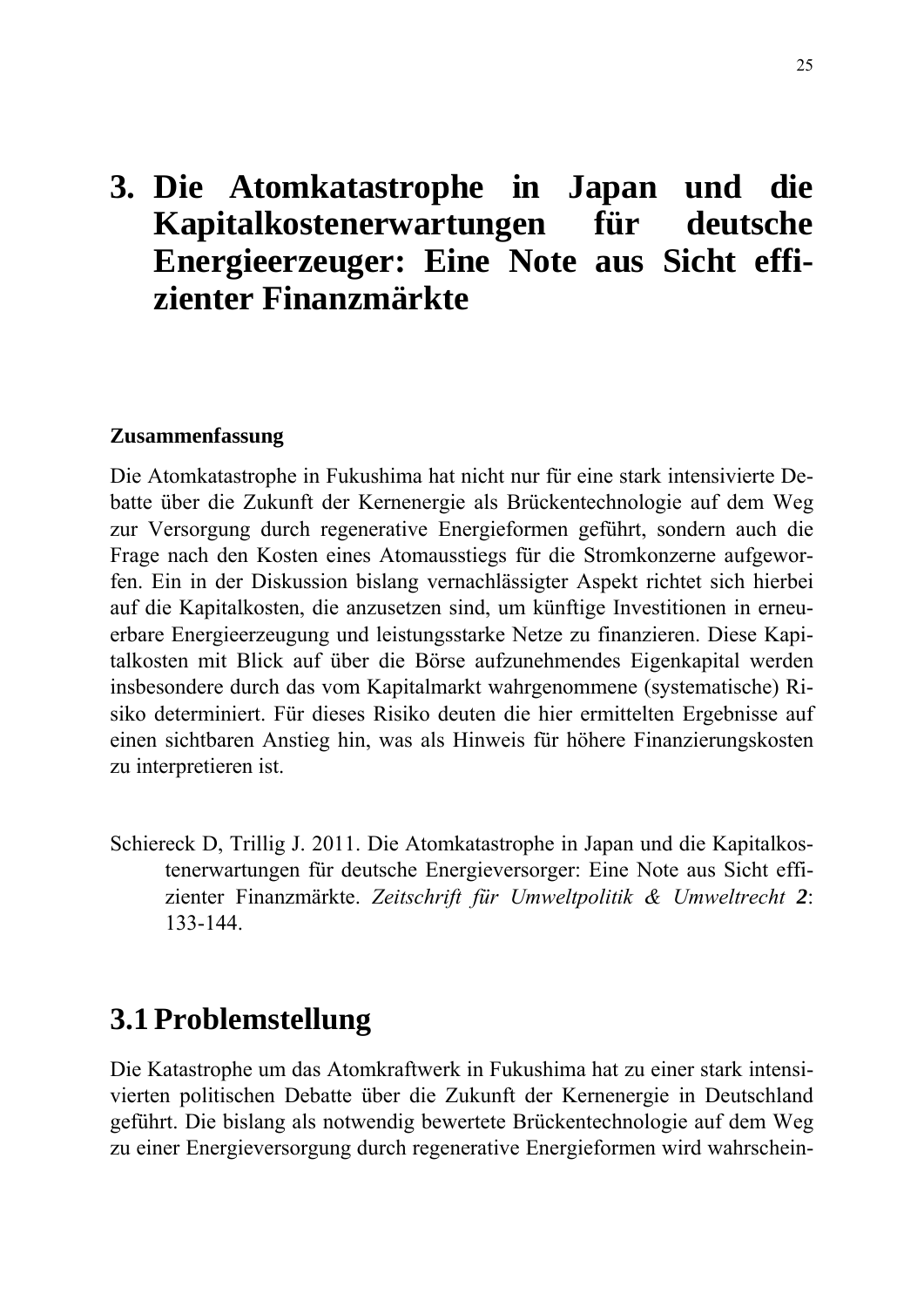lich früher als ursprünglich vorgesehen vom Netz gehen. Die sich daraus abzeichnenden finanziellen Konsequenzen lassen sich aus betriebswirtschaftlicher Sicht in kurzfristige Gewinnrückgänge und langfristige Kapitalkosteneffekte differenzieren. Kurzfristig werden die Gewinne der Stromkonzerne, die ihre Atomkraftwerke vom Netz nehmen müssen, durch diese Maßnahmen reduziert. Die unmittelbaren Gesamtfolgen eines Ausstiegs aus der Atomenergie für die betroffenen Unternehmen hängen u.a. aber auch davon ab, ob staatliche Entschädigungszahlungen geleistet werden und wie zukünftig stärker ausgelastete Kohlekraftwerke wirtschaften. Von langfristiger Bedeutung sind vor allem die Konsequenzen auf die Eigenkapitalkosten der Stromkonzerne. Ob auch die Investitionsvolumina durch eine frühere Energiewende betroffen sind, weil bspw. durch technologischen Fortschritt Wind- und Solarparks in späteren Jahren günstiger werden, steht bislang nicht im Blickpunkt der Debatte.

Ein zügigerer Umstieg auf eine vorrangige Stromproduktion aus erneuerbaren Energien erfordert große Investitionen, für die insbesondere auch Eigenkapital zur Finanzierung benötigt wird. Die Kosten für dieses Eigenkapital richten sich nach den Risikoeinschätzungen der Investoren am Kapitalmarkt. Durch die nun wahrscheinlich frühere Abschaltung von Kernkraftwerken sinkt die Stabilität der Einnahmen bei den Betreibern. Viele Technologien zur Erzeugung von Strom aus erneuerbaren Quellen besitzen noch keine langfristige Praxiserfahrung (Offshore-Windparks, Geothermie, Solarthermie etc.) und notwendige Ergänzungsinvestitionen für eine Energiewende in Hochspannungsüberlandleitungen und Pumpspeicherkraftwerke verzögern sich durch den Widerstand von Bürgerinitiativen. Als Konsequenz für den plötzlichen Bedeutungsanstieg dieser zahlreichen Risikoquellen liegt die Vermutung nahe, dass Investoren in Stromversorger ihre Risikoeinschätzung ändern und deshalb zukünftig höhere Renditen auf ihr investiertes Eigenkapital fordern.

Die Frage, ob ein vorzeitiger Atomausstieg zu einer Erhöhung der Kapitalkosten führt, hat zwei gesamtwirtschaftlich sehr bedeutsame Implikationen. Zum einen könnten Veränderungen in den Kapitalkosten mit den zur Diskussion stehenden Entschädigungszahlungen für die Stilllegung der Atomkraftwerke verrechnet werden, und zwar in beide Richtungen. Sinkende Kapitalkosten schmälern die Opportunitätskosten des Ausstiegs für die Stromkonzerne, höhere steigern sie. Zum anderen drücken die Veränderungen der Kapitalkosten auch die Erwartungen des Kapitalmarktes bezüglich des Erfolgs des Ausstiegs an. Ein stärkerer Anstieg des wahrgenommenen Risikos ist als Indikator für größere Be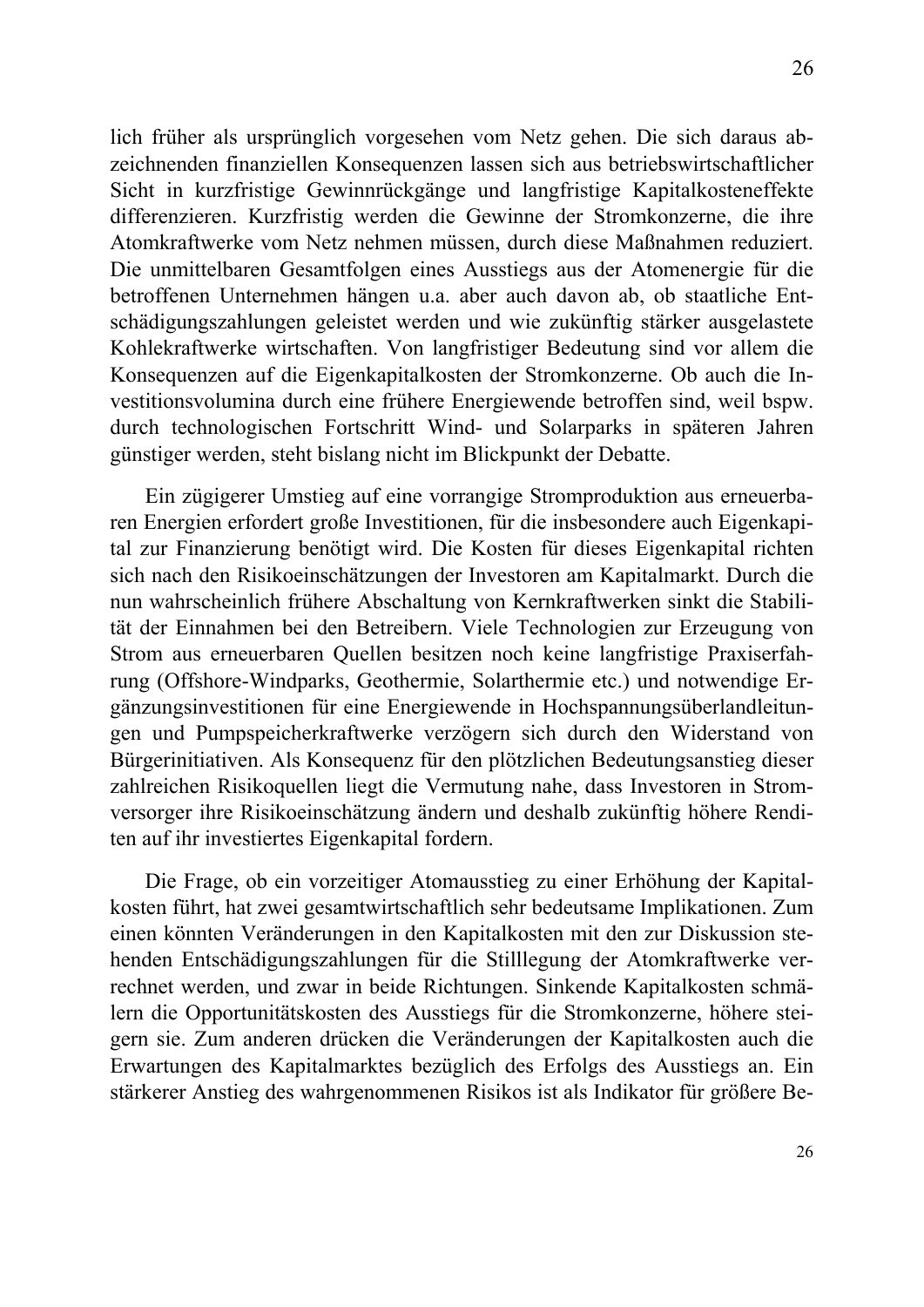sorgnis hinsichtlich eines schnellen, erfolgreichen Umstiegs auf erneuerbare Energien zu interpretieren.

Die nachfolgend genutzte Methodik zur Ermittlung von Risikoveränderungen basiert auf Aktienkursreaktionen im Nachgang zur Atomkatastrophe in Fukushima. Ein entsprechendes Vorgehen muss sich der generellen Frage nach der Verlässlichkeit solcher Daten widmen, die zunächst einmal den großen Vorteil haben, sehr unmittelbar zur Verfügung zu stehen. Kapitalmärkte haben sich – entgegen der landläufigen Meinung – bei großen Katastrophen als durchaus sehr rational und effizient in der Informationsverarbeitung erwiesen (Kleidt et al., 2009; Schiereck and Zeidler, 2009). Terroranschläge, Erdbeben und Wirbelstürme wurden ganz überwiegend sofort in einer Form in Aktienkurse eingerechnet, dass spätere Adjustierungen nicht notwendig waren. Deshalb ist auch im hier vorliegenden Fall davon auszugehen, dass die durch die Atomkatastrophe in Fukushima generierten veränderten Erfolgs- und Risikoeinschätzungen für Stromproduzenten in Deutschland unverzerrt in die Aktienbewertungen eingeflossen sind. Vor diesem Hintergrund richtet sich die nachfolgende Analyse auf zwei Aspekte:

- Welchen unmittelbaren spezifischen Wertverlust haben die Aktionäre als Eigenkapitalgeber von Stromkonzernen durch die Atomkatastrophe in Japan erfahren?
- Wie hat sich das vom Finanzmarkt wahrgenommene systematische Eigenkapitalrisiko für die Stromkonzerne verändert und welche Auswirkungen sind daraus auf zukünftige Finanzierungskosten abzuleiten?

Zur Beantwortung dieser Fragen wird nachfolgend zunächst in Abschnitt 3.2 kurz auf die heutige Bedeutung der Atomenergie für die deutschen Stromkonzerne eingegangen, bevor Abschnitt 3.3 Datensatz und Methodik der empirischen Auswertung vorgestellt. Abschnitt 3.4 präsentiert die erzielten Ergebnisse und interpretiert sie danach auch. Zum Abschluss fasst Abschnitt 3.5 die zentralen Erkenntnisse zusammen und gibt einen Ausblick.

## **3.2 Die Bedeutung der Kernenergie für deutsche Stromkonzerne**

Der deutsche Energiemarkt stellt mit 13,3 Exajoule (2009) den größten Primärenergieverbraucher in Europa dar. Fast ein Viertel des Bruttostroms wird aus Kernenergie gewonnen, der auf Kernenergie basierende Anteil der Bruttostro-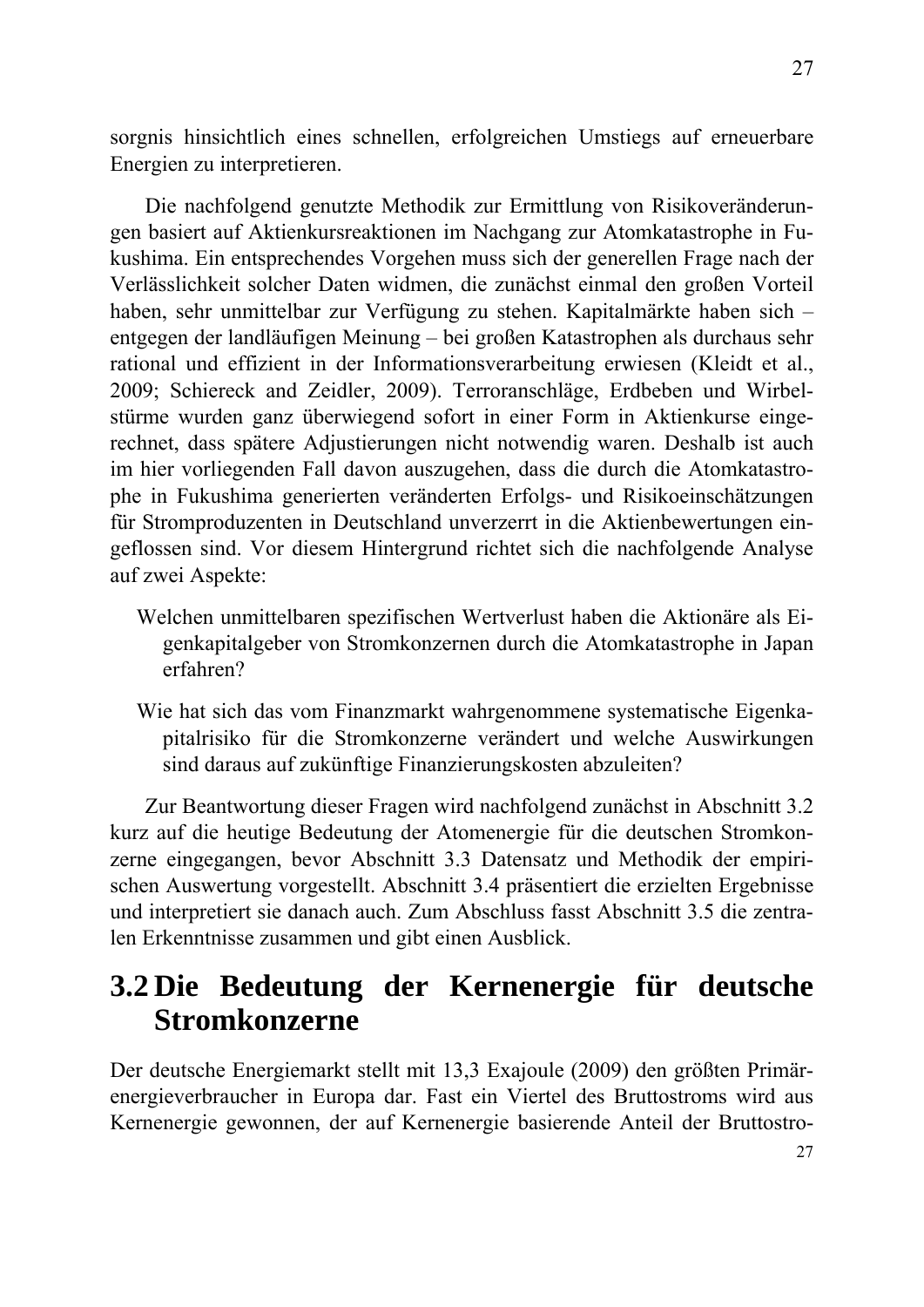merzeugung betrug 2009 etwa  $22,4\%$ <sup>9</sup> (138TWh). Trotz der schon intensiven Förderungen und des schnellen Ausbaus erneuerbarer Energien nimmt die Energiegewinnung aus Kernenergie somit aktuell noch einen wichtigen Platz im deutschen Energiesystem ein, und ein Ausstieg erfordert den Ersatz dieses Anteils am Energiemix durch alternative Produktion.

Die beiden größten Energieproduzenten in Deutschland (E.ON und RWE) erzeugen Analystenschätzungen zufolge 30% bzw. 17% ihres operativen Erfolgs (EBITDA) mit der Produktion und dem Verkauf von Kernenergie. Dieser hohe Anteil erzeugt eine tiefgreifende Abhängigkeit der Energieversorger gegenüber den strukturellen Brüchen, die in direktem Zusammenhang mit der Kernenergie stehen (z.B. Ausstieg aus der Kernenergie, Ausstieg aus dem Ausstieg). Zusätzlich zu den seit Beginn der Stromgewinnung aus Kernenergie wahrgenommenen Risiken wurden durch die Erdbeben- und Flutkatastrophe in Japan weitere Risikofelder deutlich. So sehen sich die Betreiber von Kernreaktoren noch nicht bezifferten Kosten durch die mögliche Auflage zusätzlicher Sicherheitseinrichtungen und den Bau von Flutbarrieren gegenüber. Zudem gewinnt die Diskussion über den sicheren Betrieb der älteren Reaktoren erneute Brisanz, und eine dauerhafte Abschaltung dieser Reaktoren ist als nicht unwahrscheinlich anzusehen. Eben diese alten Einrichtungen jedoch tragen einen prozentual großen Anteil zum Gewinn der Energieversorger bei, da sie in den Bilanzen als größtenteils abgeschrieben gelten und somit keine Gewinn mindernden Wertanpassungen verursachen.

## **3.3 Datenbasis und Untersuchungsmethodik**

Im folgenden Abschnitt wird zum einen auf die Zusammensetzung des Datensatzes und zum anderen auf die ökonometrischen Grundlagen der Modellierung für die weiteren empirischen Auswertungen eingegangen. Die Methodik erlaubt es, in aggregierten Form zu erfassen, wie insbesondere Akteure an den internationalen Kapitalmärkten strukturelle Veränderungen nach der Atomkatastrophe in Japan beurteilen und in ihre Werturteile für den Aktienkurs und das systematische Eigenkapitalrisiko der Energieversorgungsunternehmen in Deutschland einordnen.

1

28

<sup>9</sup> BMWi (2010), Energie in Deutschland.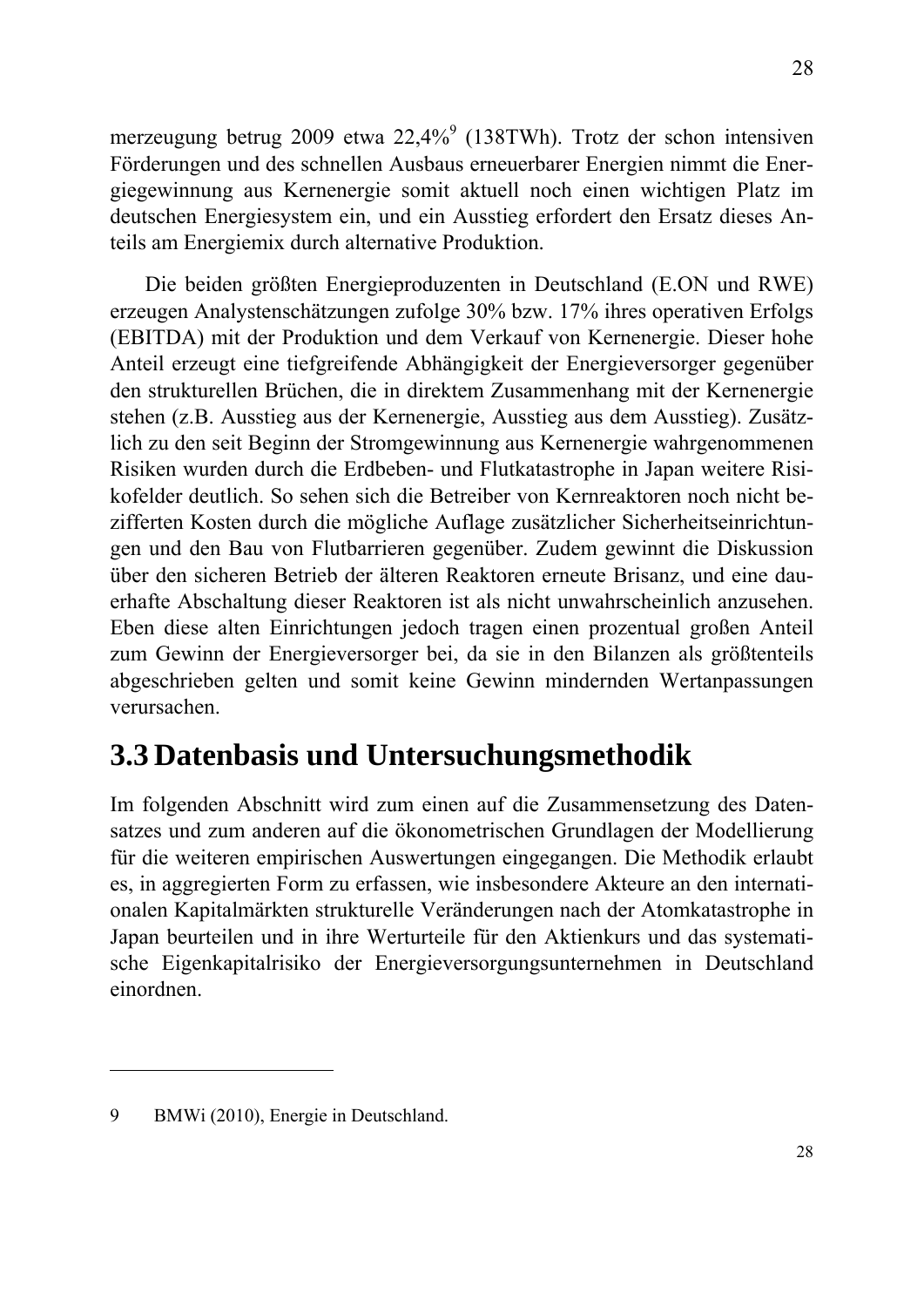### **3.3.1 Datensatz**

Die Untersuchung konzentriert sich auf börsennotierte Energieversorgungsunternehmen, die auf dem deutschen Markt tätig sind. Den Markt für (Kern-) Energieversorgung teilen sich vier große Marktteilnehmer auf (RWE, E.ON, Vattenfall und EnBW). Die in Deutschland agierende, aber zum nicht börsennotierten, schwedischen Mutterkonzern gehörende Vattenfall ist eine 100%ige Tochter des Mutterkonzerns und kann somit nicht für die Analyse verwendet werden. Allerdings empfiehlt es sich, neben Stromproduzenten mit dem Geschäftsfeld Kernenergie auch ein Vergleichsunternehmen ohne diese Form der Energieerzeugung einzubeziehen, um eine nationale Vergleichsgröße nutzen zu können. Dazu wird die Mannheimer Versorgungs- und Verkehrsgesellschaft Energie AG (MVV) eingebracht, die in ihrem Energiemix keinen Atomstrom produziert (Tabelle 4). Durch diese vier Energieerzeuger ist zumindest ansatzweise auch der Bundesverband der Energie- und Wasserwirtschaft (BDEW) abgebildet, in dem die gesamte deutsche Energiewirtschaft vertreten ist. In diesem Verband kam es Anfang April auf einer außerordentlichen Sitzung zu einem heftigen Streit zwischen den vier Atomkraftbetreibern und den kommunalen Versorgern. Unterschiede in den Kapitalmarktreaktionen für die MVV einerseits und vor allem den beiden großen im Streubesitz gehaltenen E.ON und RWE andererseits liefern einen sehr rationalen betriebswirtschaftlichen Hintergrund für diesen Streit. Die EnBW wird hier der Vollständigkeit halber auch erfasst, angesichts des öffentlichen Anteilsbesitzes von über 98% und nur sehr geringfügiger Börsenhandelsaktivität sind hier Kapitalmarktdaten aber weniger aussagekräftig. Die Kursreihen der Unternehmen sind dem Datenanbieter Datastream entnommen.

|            | Streubesitz [%] | Energiemix $[\%]$ |      |         |      |                          |
|------------|-----------------|-------------------|------|---------|------|--------------------------|
|            |                 | Kernenergie       | Gas  | Kohle   | EE   | Sonstige                 |
| EnBW       | 1,85            | 51,0              |      | $34.5*$ | 10,5 | 4,0                      |
| E.ON       | $\sim 85,00$    | 26,0              | 35,0 | 28,0    | 9,0  | 2,0                      |
| <b>MVV</b> | 18,50           |                   | 6,6  | 68,9    | 11,2 | 13,3                     |
| RWE        | $\sim 80,00$    | 20,0              | 25,0 | 35,0    | 20,0 | $\overline{\phantom{m}}$ |

#### *Table 4: Energiemix der Versorgungsunternehmen*

Daten aus Konzernberichten 2009/10 entnommen.

\* Angabe für alle konventionellen Energieträger.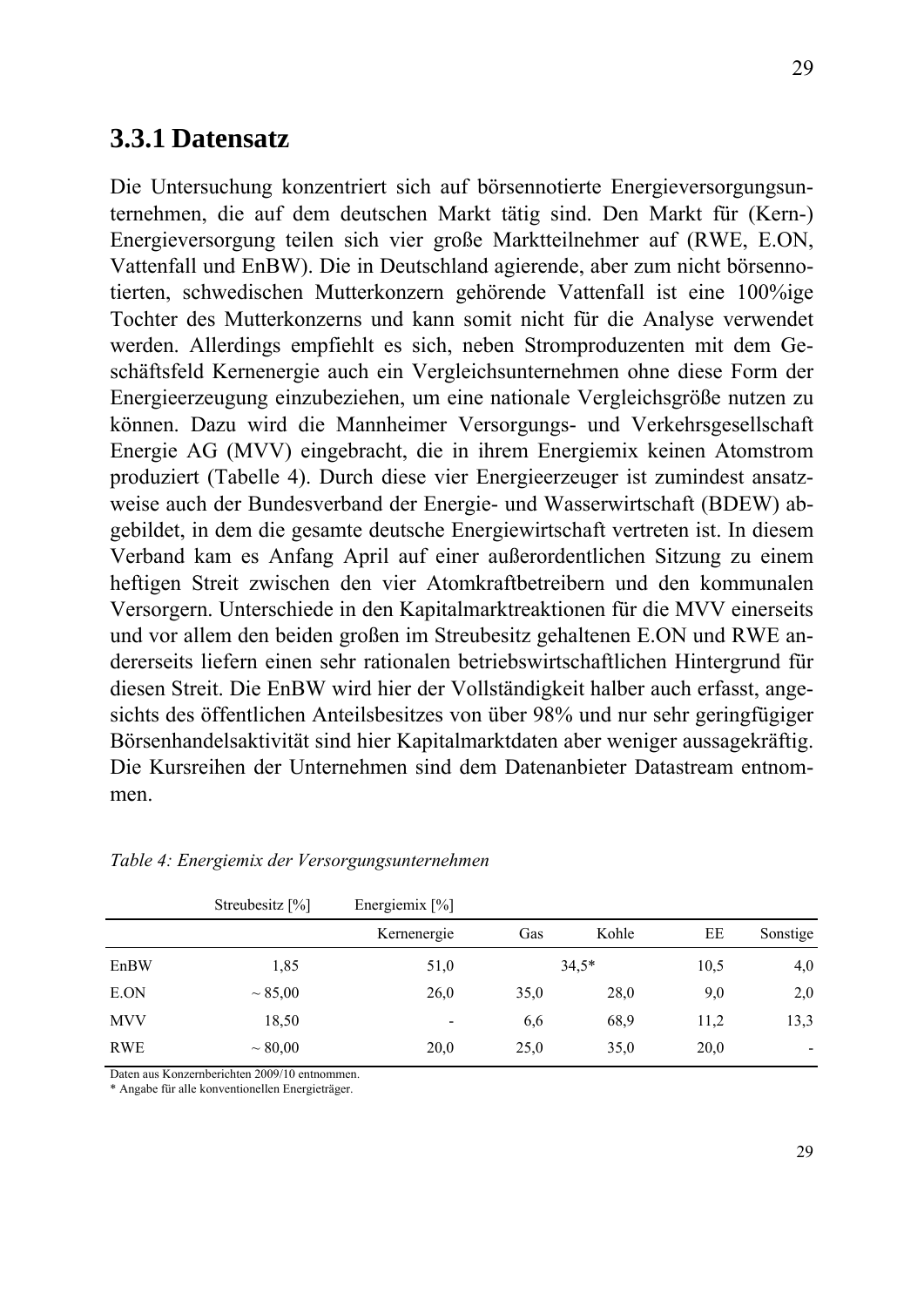## **3.3.2 Ereignisstudie**

Zur Messung der Auswirkungen der Atomkatastrophe auf die Börsenkurse (Fama et al., 1969) der Energieversorger wird eine Ereignisstudie (MacKinlay, 1997) angewandt. Mit dieser Methodik wurden in der Vergangenheit immer wieder auch unerwartete Großschadensfälle wie Naturkatastrophen (Kleidt et al., 2009.) oder Terroranschläge (Schiereck & Zeidler, 2009) auf die Aktienrenditen betroffener Unternehmen erfolgreich analysiert. Die Methodik gilt entsprechend als internationaler Standard einer kapitalmarktnahen Auswertung.

Anhand einer Ereignisstudie werden Aktienrenditen eines Unternehmens mit den Renditen eines Aktiengesamtmarktes verglichen, wobei ein Aktienindex als Vertreter des Aktienmarktes das allgemeine Marktverhalten abbildet und somit als Referenzgröße dient. Es werden mögliche abnormale Aktienrenditen (AR – Abnormal Returns) ermittelt, die als Indikator für die Bewertung eines Ereignisses durch den Kapitalmarkt für die untersuchten Unternehmen zu interpretieren sind. In Formel 3.1 wird die Ermittlung der Differenz zwischen der tatsächlich beobachteten Aktienrendite (*Ri,t*) des Unternehmens *i* am Tag *t* und der (ohne Eintreten des zu analysierenden Ereignisses) erwarteten Rendite (*E(Ri,t)*) am Tag *t* abgebildet:

$$
AR_{i,t} = R_{i,t} - E(R_{i,t})
$$
\n(3.1)

Zur Schätzung der Referenzgröße (erwartete Rendite) wird das Marktmodell (Formel 3.2) verwendet (Binder, 1985). Die Koeffizienten *αi* und *βi* werden hierbei mittels einer linearen Regression (OLS) über Aktienindexrenditen geschätzt, die für eine Schätzperiode im Vorfeld des Ereignisses von 200 Tagen herangezogen werden. Diese täglichen Marktrenditen werden hier durch die Indexrenditen des DAX widergespiegelt. Der Fehlerterm der Regressionsschätzung ist durch  $e_{i,t}$  repräsentiert:

$$
E(R_{i,t}) = \alpha_i + \beta_i * R_{m,t} + e_{i,t}
$$
\n(3.2)

Um mögliche Einflüsse des zu beurteilenden Ereignisses auf die vorgelagerte Schätzperiode bei der ex ante erwarteten Aktienrendite zu vermeiden, wird ein 30-Tage Fenster zwischen Schätzperiode und Ereignis eingeschoben. Anschließend werden die abnormalen Renditen für jeden Tag im ausgewerteten Zeitfenster um das Ereignis ermittelt und aufaddiert. Die dabei errechneten kumulierten abnormalen Renditen (*CAR* – Cumulative Abnormal Return) bilden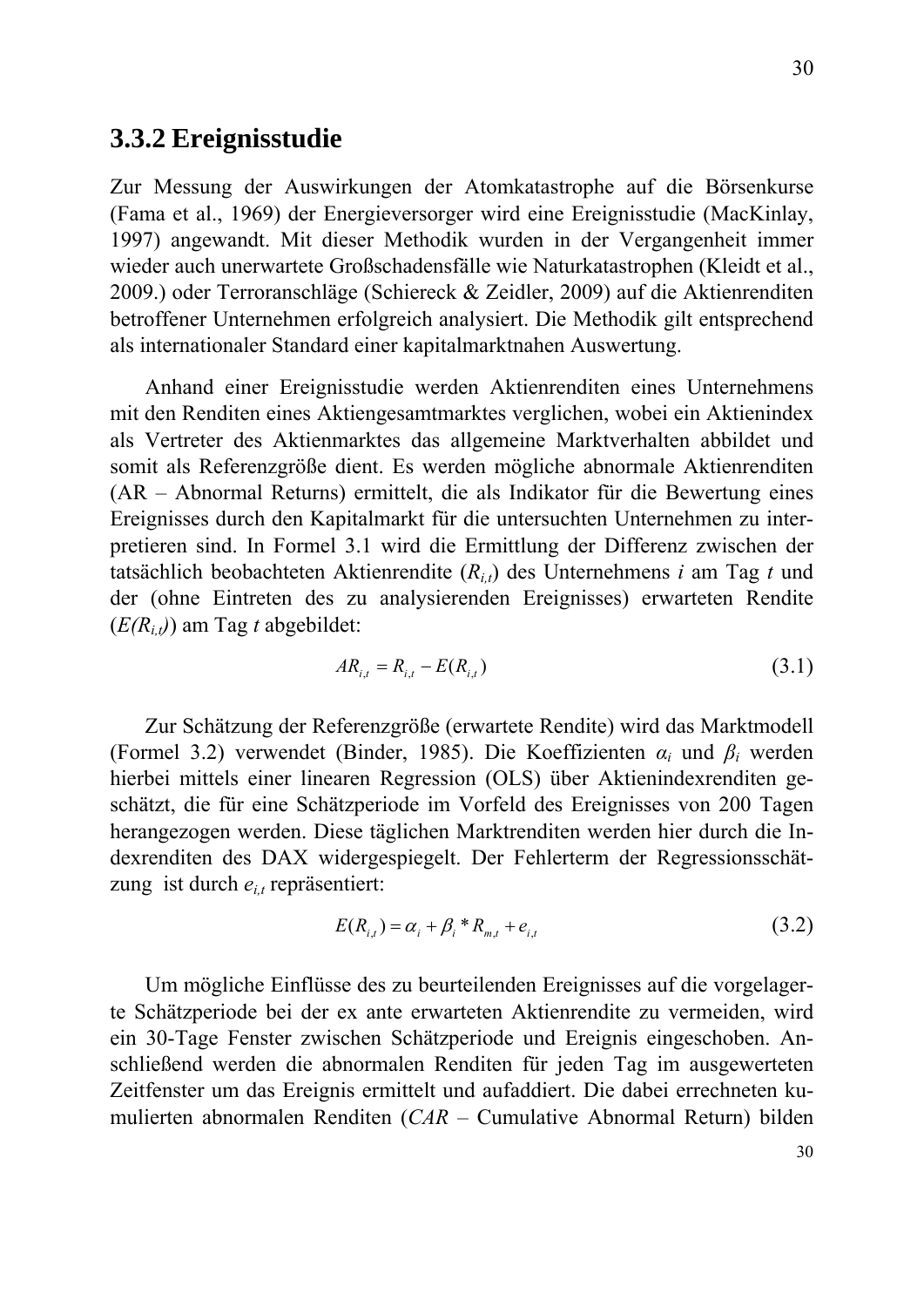den Gesamteffekt eines Ereignissen für jedes einzelne Unternehmen über verschiedene Zeitintervalle (Ereignisfenster:  $t_1$  bis  $t_2$ ):

$$
CAR_i = \sum_{t=t_1}^{t_2} AR_{i,t}
$$
 (3.3)

Die CAR werden für alle erfassten Unternehmen gleich gewichtet addiert, und anhand des arithmetischen Mittels wird ein Mittelwert gebildet (*CAAR* – Cumulative Averaged Abnormal Returns):

$$
CAAR = \frac{1}{N} \sum_{i=1}^{N} CAR_i
$$
 (3.4)

Die zu testende Nullhypothese entspricht einer kumulierten durchschnittlichen abnormalen Aktienrendite (CAAR) von Null. Diese Annahme entspricht dem Tatbestand, dass das Ereignis keinen Einfluss auf den Aktienkurs der Unternehmen nimmt. Für den Test auf Signifikanz werden ein Standard t-Test und zwei weitere statistische Testverfahren angewandt. Zum einen berücksichtigt das Verfahren von Boehmer et al. (1991) einen häufig beobachteten ereignisinduzierten Anstieg der Varianz der Aktienrenditen innerhalb des Ereignisfensters. Dies ist darauf zurückzuführen, dass unerwartete Ereignisse zu überdurchschnittlichen Handelsaktivitäten führen, die wiederum in einer erhöhten Schwankung der Kursreihen resultieren können. Die Nullhypothese wird daher beim Standard t-Test zu häufig abgelehnt. Zum anderen wird anhand eines modifizierten t-Tests (Johnson, 1978) eine mögliche schiefe in der Verteilung der AR berücksichtigt, die ebenfalls dazu führt, die Annahme unabhängiger und normalverteilter AR nicht zu erfüllen.

## **3.3.3 Risikomodellierung**

1

Das Renditerisiko, das einem Unternehmen beigemessen wird und das die Basis für die Renditeforderungen der Aktionäre bildet, kann anhand der Volatilität der erwirtschafteten Renditen gemessen werden.<sup>10</sup> Grundsätzlich unterteilt man dabei das Risiko in zwei Teilbereiche, das systematische und das unsystematische Risiko. Das unsystematische Risiko beinhaltet einzelwirtschaftliche Risiken, die im jeweiligen Unternehmen selbst veranlagt sind. Dagegen ruht das systemati-

<sup>10</sup> Dieser Ansatz stammt aus der Modernen Portfoliotheorie und geht auf Markowitz (1952) zurück.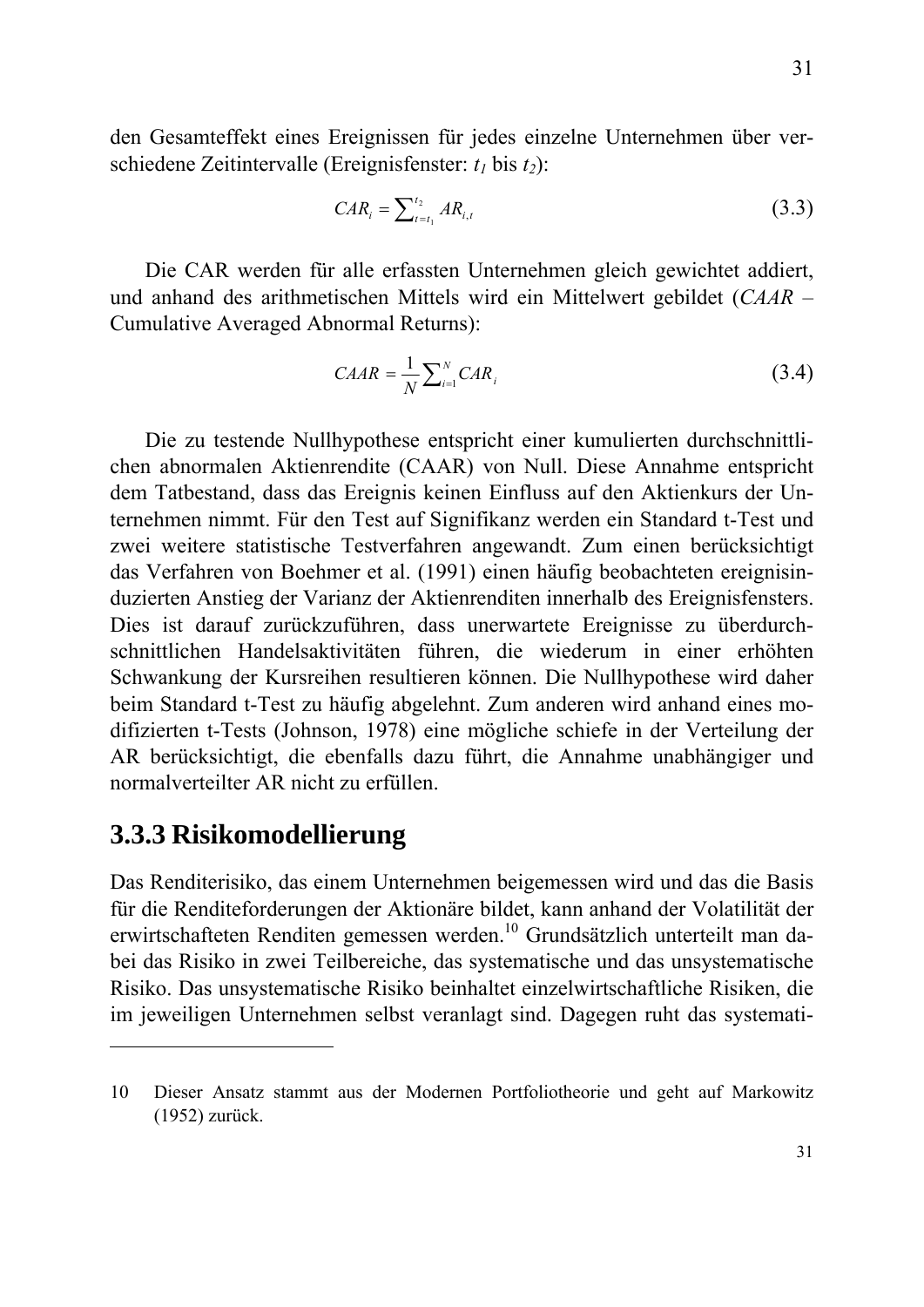sche Risiko auf marktinhärenten Veränderungen. Das systematische Risiko kann daher nicht wie das unsystematische durch Diversifikation (effiziente Portfoliozusammensetzung) von Kapitalanlegern vermieden werden. Es wird über den Betafaktor erfasst und beziffert den Teil des gesamten Anlagerisikos, für dessen Übernahme ein Investor eine Kompensation verlangt, da er dieses Risiko nicht eliminieren kann.

Die Kosten für das durch die Katastrophe von Fukushima ausgelöste veränderte Risiko lassen sich in vereinfachter Weise auf den Fremdkapital- und den Eigenkapitalanteil des Unternehmens aufteilen. Fremdkapitalkosten werden dabei von Fremdkapitalgebern und Ratingagenturen im Rahmen von entsprechenden Bewertungsverfahren ermittelt und sind im Allgemeinen leicht zugänglich. Die Kosten für den Eigenkapitalanteil und damit die Bestimmung der Kosten für das systematische Eigenkapitalrisiko lassen sich nur anhand von Kapitalmarktdaten ermitteln. Als Basis dient ein kapitalmarkttheoretisches Gleichgewichtsmodell, das von Sharpe (1964) vorgestellte Capital Asset Pricing Model (CAPM). Der in Formel 3.5 abgebildete Zusammenhang zeigt die Komponenten der unter Einbeziehung des systematischen Risikos einer Aktienanlage ermittelten Eigenkapitalkosten:

$$
R_i = R_f + \beta_i * (R_m - R_f)
$$
 (3.5)

Dabei bezeichnet *Rf* den risikolosen Zinssatz, *Rm* die Rendite des Marktportfolios und *βi* die spezifische, systematische Risikomenge des Unternehmens. Der Betafaktor bezieht sich dabei nicht auf den Teil des Risikos, der durch Diversifikation zu Null verringert werden kann (unsystematisches Risiko), sondern nur auf das systematische Risiko des Unternehmens. Er beschreibt dabei, inwieweit sich das Eigenkapitalrisiko unternehmensindividuell verändert, auch wenn keine Änderung der Marktrendite oder des risikofreien Anlagezinses eintritt. Formal ergeben der Quotient aus der Kovarianz (*kov()*) der Rendite der Anlage mit der Rendite des Marktportfolios und der Varianz (*var()*) der Marktrendite den Betafaktor:

$$
\beta_i = \frac{kov(R_i, R_m)}{var(R_m)}
$$
(3.6)

Im Rahmen dieser Analyse wird eine Verschiebung des Betafaktors als eine Änderung des systematischen Eigenkapitalrisikos interpretiert. Dieser Ansatz findet in der Literatur weit verbreitete Anwendung (Riddick, 1992; Havenner et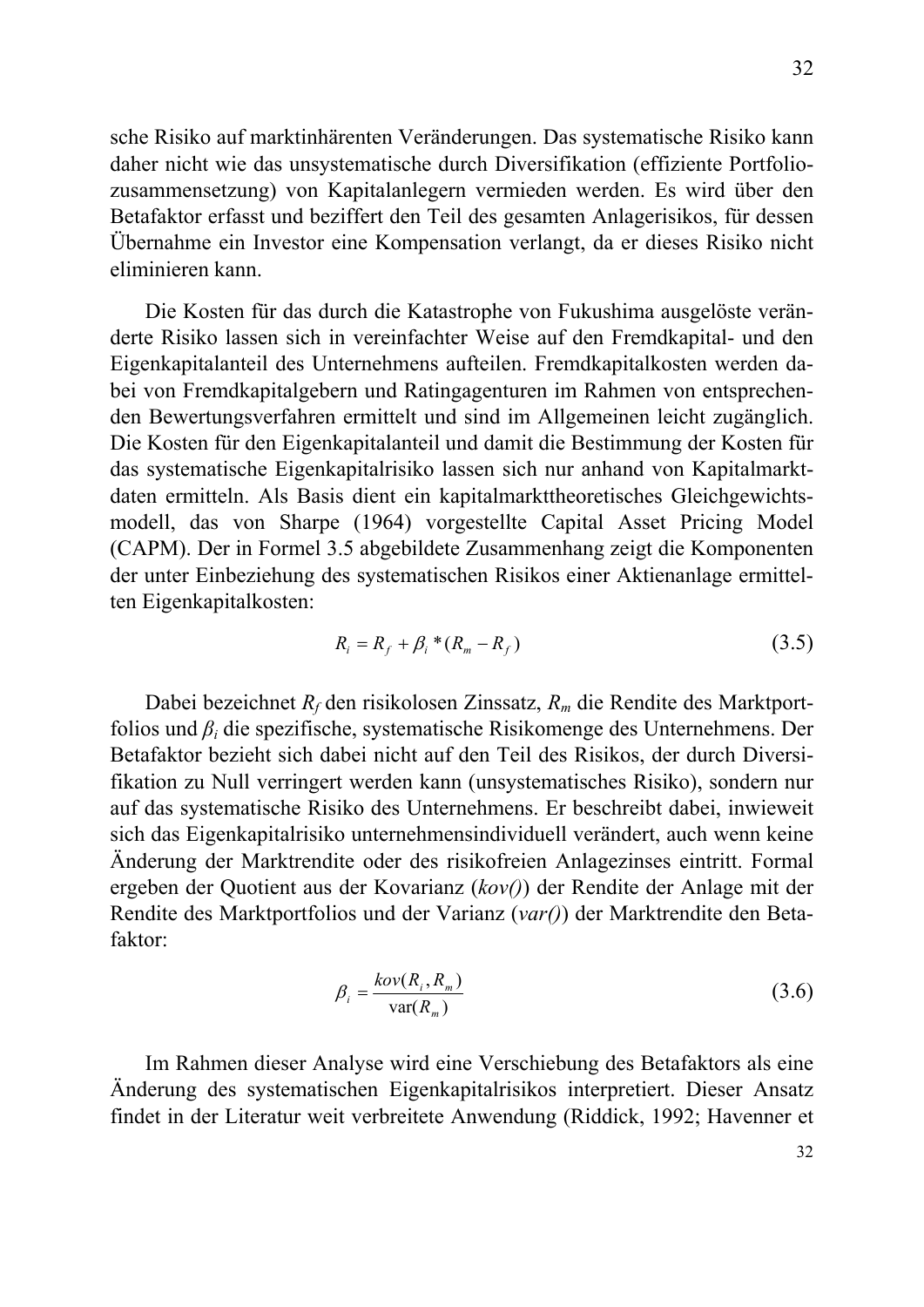al., 2001; Paleari and Redondi, 2005). Die Differenz aus Aktienmarktrendite und risikofreiem Zins wird Marktrisikoprämie genannt.

# **3.4 Ergebnisse**

Die Vorstellung der Ergebnisse zur Beantwortung unserer beiden Forschungsleitfragen erfolgt in zwei Schritten. Zunächst wird analysiert, ob signifikante Kursreaktionen bei den Energieversorgungsunternehmen stattgefunden haben. Darauf folgend werden die sich ändernden Risikoeinschätzungen für die vier Unternehmen aus Sicht des Kapitalmarktes über Veränderungen in den Betafaktoren ermittelt.

# **3.4.1 Ergebnisse Ereignisstudie**

Die kumulierten durchschnittlichen Aktienkursreaktionen aller vier Energieversorgungsunternehmen sind in Table 5 dargestellt. Am Tag der Atomkatastrophe (11.03.2011) sind insignifikant positive abnormale Renditen (1,15%) zu beobachten. Die verheerenden Konsequenzen, die der Tsunami für die Atomreaktoren an der japanischen Nordostküste nach sich zieht, wurden erst nach Börsenschluss (MEZ) in ihrer Tragweite offensichtlich. An den beiden folgenden Handelstagen stellen sich signifikant negative (-2,31% und -3,68%) Aktienrenditen ein, die trotz der kleinen Stichprobe hohe statistische Signifikanzniveaus erreichen. Die Ereignisse in Fukushima haben somit zu einem sehr großen Verlust an Aktionärsvermögen bei den Anteilseignern der deutschen Stromerzeuger geführt. Allein für E.ON bedeutet eine negative abnormale Rendite von 3% eine Minderung der Börsenkapitalisierung von mehr als einer Milliarde Euro.

|                  |           | Cumulative Abnormal<br>Return | t-Test      | <b>Boehmer</b> Test | Johnson Test |             |
|------------------|-----------|-------------------------------|-------------|---------------------|--------------|-------------|
| Event window     | Mean      | Median                        | t-value     | z-score             | J-value      | <b>Nobs</b> |
| $[-3;-1]$        | $0.82\%$  | $0.96\%$                      | 1.540       | 1.606               | 1.514        | 4           |
| $[\pm 0; \pm 0]$ | 1.15%     | 1.49%                         | $2.669***$  | $2.546*$            | 1.747        | 4           |
| $[\pm 0; +1]$    | $-2.31\%$ | $-2.69\%$                     | $-3.098***$ | $-3.357**$          | $-2.364*$    | 4           |
| $[\pm 0; +2]$    | $-3.68\%$ | $-4.44\%$                     | $-3.116***$ | $-3.354**$          | $-2.326$     | 4           |
| $[\pm 0; +5]$    | $-1.78\%$ | $-2.25%$                      | $-1.154$    | $-1114$             | $-1.069$     |             |

*Table 5: Kumulierte Aktienkursrenditen der vier deutschen Energieversorger* 

\*\*\*, \*\*, and \* indicate statistical significance at the 1%, 5%, and 10% levels, respectively.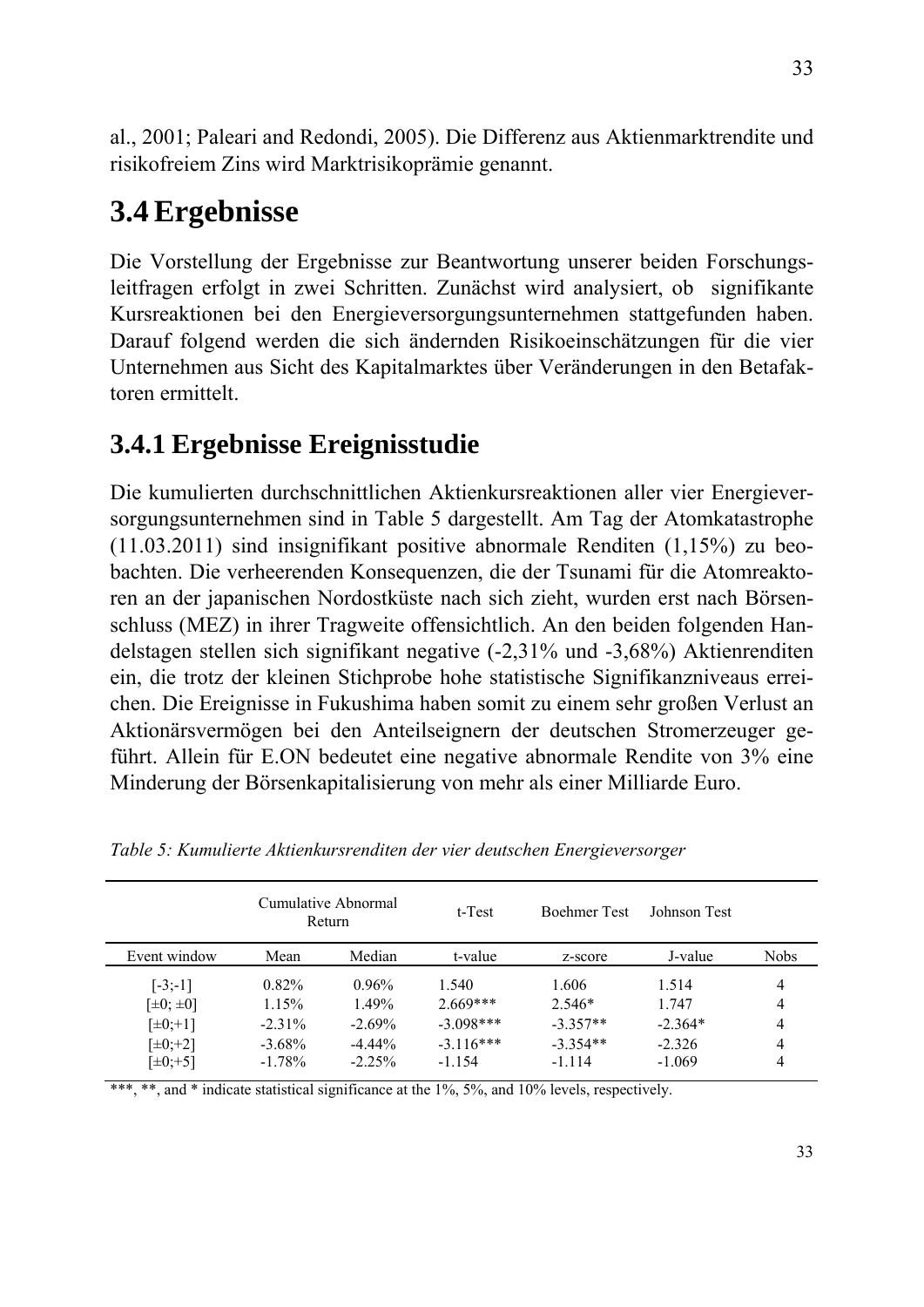Da nur drei der vier untersuchten Energieversorger (EnBW, E.ON, RWE) Strom aus Kernenergie produzieren und verkaufen, ist zu erwarten, dass die Kapitalmarktreaktionen auf die Atomkatastrophe für die jeweiligen Energieanbieter unterschiedlich ausfallen. In Tabelle 6 sind die Werte nur für die kumulierten durchschnittlichen Aktienrenditen der Atomstrom anbietenden Versorger aufgelistet. Der Kursrückgang fällt in den ersten beiden Tagen noch stärker aus als bei der Untersuchung aller Unternehmen. Zudem bleibt nun festzustellen, dass auch im zeitlich längsten Ereignisfenster der Rückgang von -3,05% auf statistisch belastbarem Niveau bleibt. Dieser Effekt wird verständlich, wenn man berücksichtigt, dass der einzige nicht Atomstrom anbietende Versorger MVV bereits ab dem dritten Tag nach der Katastrophe einen positiven Kursverlauf verzeichnet.

|                  |           | Cumulative Abnormal Re-<br>turn | t-Test     | <b>Boehmer</b> Test | Johnson Test |             |
|------------------|-----------|---------------------------------|------------|---------------------|--------------|-------------|
| Event window     | Mean      | Median                          | t-value    | z-score             | J-value      | <b>Nobs</b> |
| $[-3;-1]$        | $0.50\%$  | $0.40\%$                        | 0.836      | 0.888               | 0.930        | 3           |
| $[\pm 0; \pm 0]$ | $0.94\%$  | $1.37\%$                        | $1.750*$   | 1.665               | 1.305        | 3           |
| $[\pm 0; +1]$    | $-2.31\%$ | $-3.08\%$                       | $-2.247**$ | $-2.377$            | $-1.696$     | 3           |
| $[\pm 0; +2]$    | $-3.70\%$ | $-5.24\%$                       | $-2.269**$ | $-2.384$            | $-1.655$     | 3           |
| $[\pm 0; +5]$    | $-3.05\%$ | $-4.23\%$                       | $-2.117**$ | $-2.181$            | $-1.582$     | 3           |

*Table 6: Kumulierte Aktienrenditen der drei Atomstromanbieter (EnBW, E.ON, RWE)* 

\*\*\*, \*\*, and \* indicate statistical significance at the 1%, 5%, and 10% levels, respectively.

## **3.4.2 Ergebnisse zur Veränderung der Betafaktoren**

Die Veränderung des systematischen Aktienrisikos und damit der Eigenkapitalkosten kann anhand einer Verschiebung des Betafaktors eines Unternehmens veranschaulicht werden. Figure 2 zeigt die Betafaktoren der vier Versorger, die rollierend für einen 100-Tage-Zeitraum berechnet werden.

Der Verlauf der Koeffizienten von RWE und E.ON folgt leicht versetzt dem gleichen Schema und bewegt sich für das Jahr 2010 zwischen 0,6 und 0,8. Beide Energieanbieter zeigen ab dem Handelstag nach der Atomkatastrophe einen deutlichen Anstieg der Betafaktoren. Ihr systematisches Risiko steigt deutlich an. Der Koeffizient für RWE steigt um ein Viertel seines vorherigen Wertes auf 0,7 und verläuft auch in den Folgetagen tendenziell steigend. Für den Versorger E.ON ist ein etwas schwächerer Sprung auf einen Wert etwas unter 0,7 zu ver-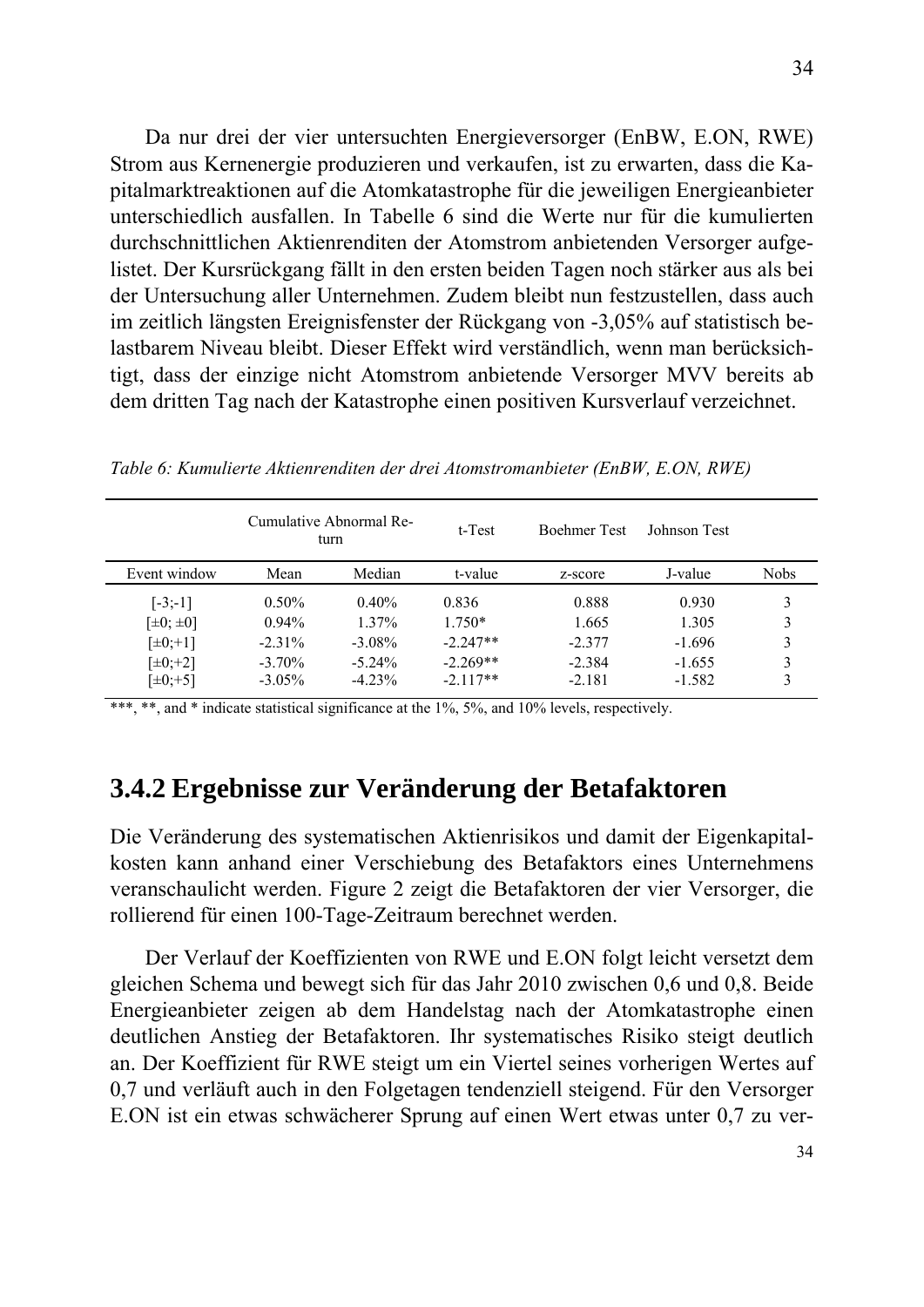zeichnen. Auch hier gilt es sich zu verdeutlichen, welcher Gesamteffekt beobachtet wird. Bei typischen Marktrisikoprämien, die in jüngsten Umfragen bei aktuell über 5% liegen, induziert der beobachtete Anstieg von Beta um mehr als 0,2 einen Anstieg der Eigenkapitalkosten um mehr als einen Prozentpunkt. Ein Stromkonzern mit einer Marktbewertung von 50 Mrd. Euro hat damit eine Verteuerung seines Eigenkapitals um 500 Mio. Euro zu verzeichnen.

Bei EnBW ist keine merkliche Verschiebung des Beta Koeffizienten festzustellen, was angesichts der bereits erwähnten kaum vorhandenen Handelsaktivität in der Aktie nicht verwundert. Analysteneinschätzungen zur Folge weist EnBW für in 2010 ein Beta von  $0.49<sup>11</sup>$  auf.



*Figure 2: Zeitlich veränderliche Beta-Koeffizienten der vier Energieversorger* 

1

<sup>11</sup> Informationen des Datenanbieters Thomson Reuters.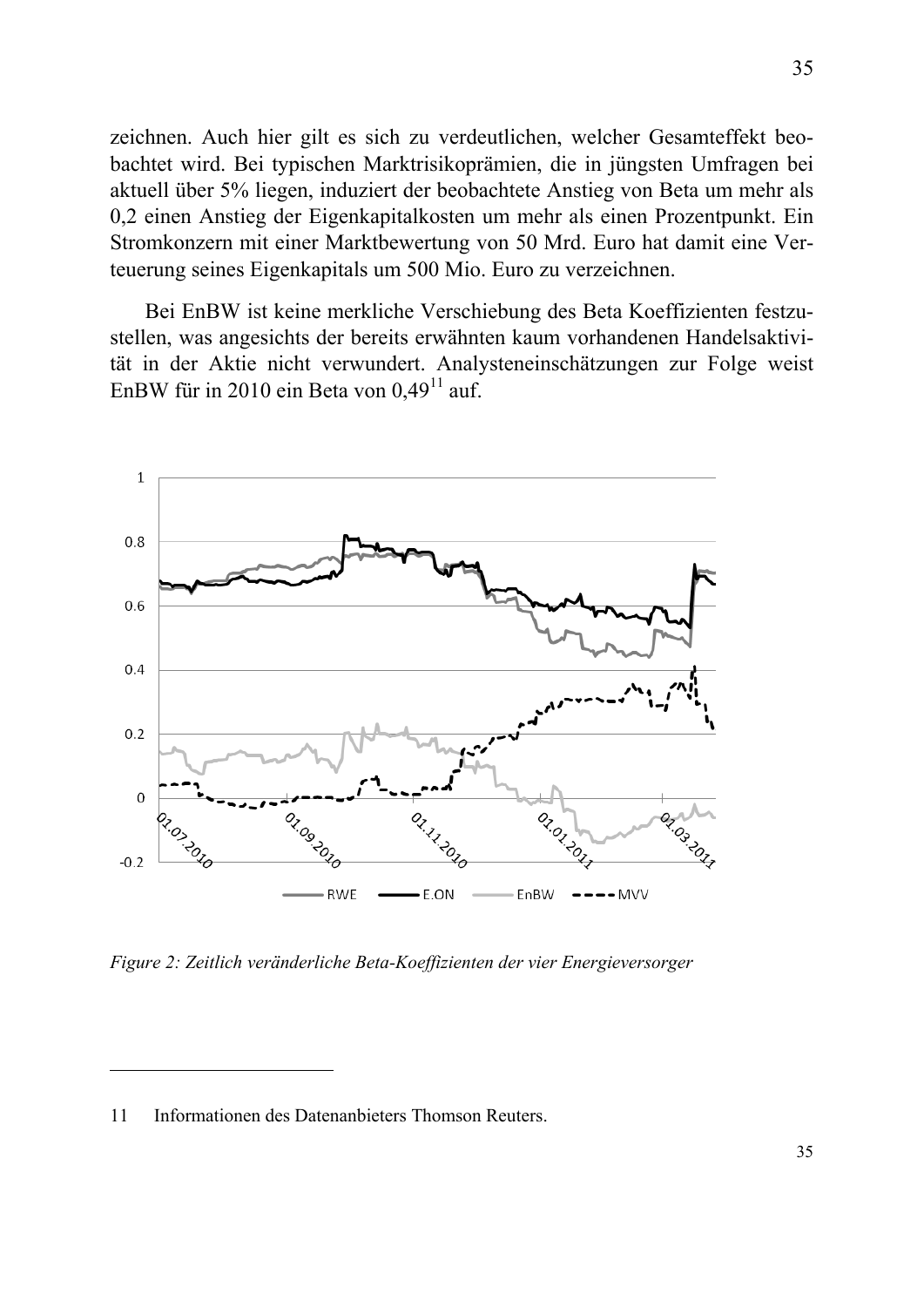Für den Energieanbieter MVV, der keinen Atomstrom produziert, ist im Gegensatz zu RWE und E.ON tendenziell eine Verringerung von Beta zu beobachten. Figure 2 illustriert dies und zeigt ein Absinken des Eigenkapitalrisikos in der Folge der Ereignisse des 11. März um ein Drittel auf etwa 0,2. Tendenziell ist ein weiteres Absinken des Wertes zu erkennen.

Zusammenfassend lässt sich eine deutliche Erhöhung des durch den Markt bewerteten Eigenkapitalrisikos der Atomstrom anbietenden Energieversorger RWE und E.ON feststellen. Der Energieanbieter MVV, der keinen Atomstrom in seinem Energiemix einschließt, zeigt eine merkliche Verringerung des Eigenkapitalrisikos und damit verbunden auch niedrigere Eigenkapitalkosten.

# **3.5 Zusammenfassung und Ausblick**

Die Auswertungen der Kapitalmarktreaktionen nach der Atomkatastrophe von Fukushima zeigen, dass die Betreiber von Kernkraftwerken in Deutschland einen deutlichen Verlust an Aktionärsvermögen und eine sichtbare Erhöhung ihrer Eigenkapitalkosten hinnehmen mussten. Beide Effekte belasten die finanzielle Leistungsfähigkeit dieser Stromkonzerne und beschränken ihre Fähigkeiten, einen signifikanten Investitionsbeitrag zur Energiewende zu leisten. Es empfiehlt sich deshalb, für die Suche nach möglichen Investoren andere Unternehmen zu adressieren. Dies könnte auch zu einer Anbieterstruktur im deutschen Energiemarkt führen, die weniger von den heute dominanten vier großen Konzernen geprägt ist.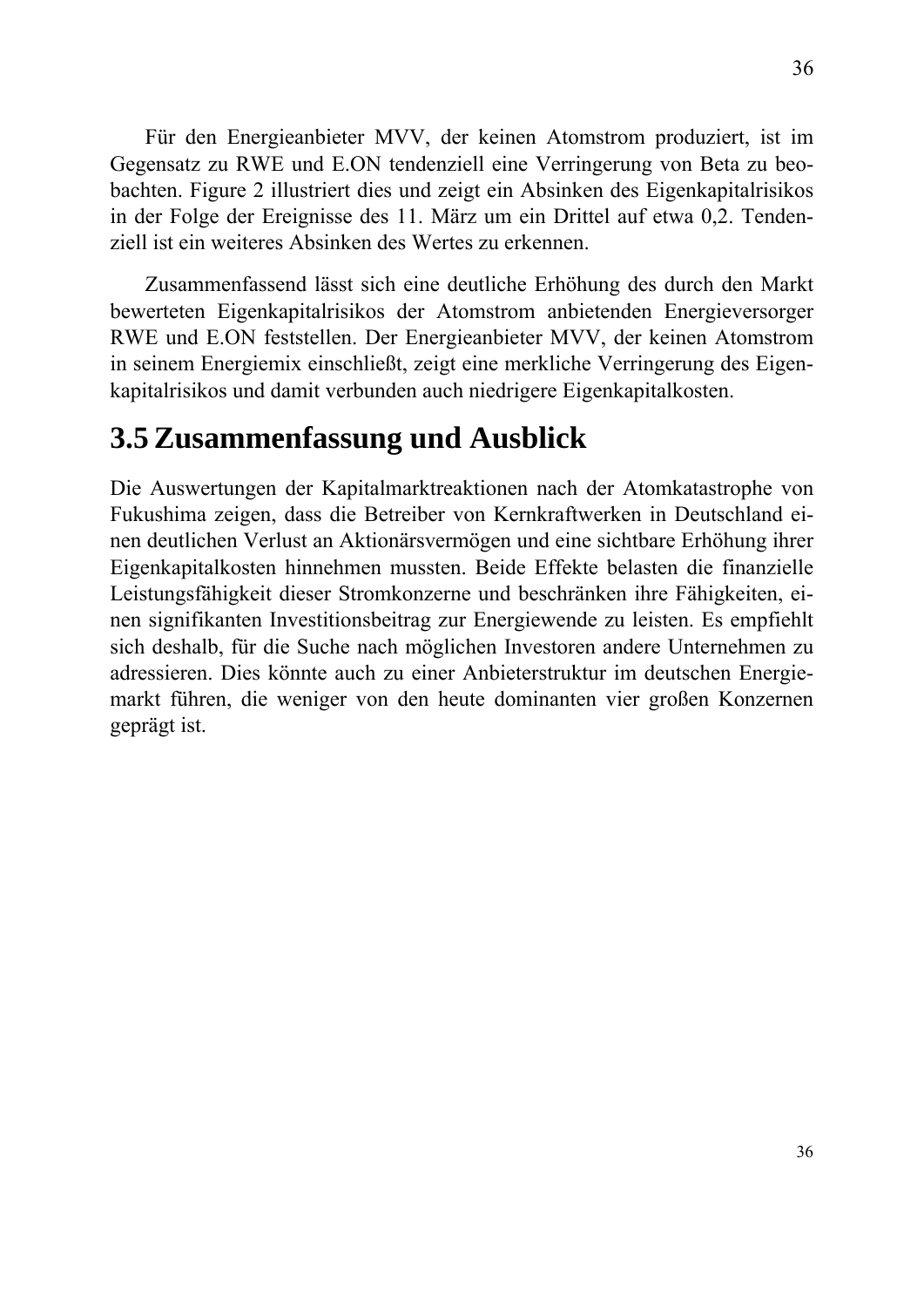# **4. Sustainable Project Finance, the Adoption of the Equator Principles, and Shareholder Value Effects**

### **Abstract**

Recent trends in the project finance industry include increasing volume and a growing awareness of sustainable development. This has raised the question of whether and a how voluntary code of conduct such as the Equator Principles (EP) could enhance their impact on the project finance industry. We apply an event study methodology, and also consider the market model and conditional variance. We find positive abnormal returns for financial institutions adopting the EP, which supports the reputational risk hypothesis. Furthermore, we document that adopters outperform the global project finance market, especially in terms of market share. However, we do not find evidence that non-adopters are excluded from lending syndicates. Results include practical recommendations for environmental policy.

Eisenbach S, Schiereck D, Trillig J, Flotow P v. 2012. Sustainable Project Finance, the Adoption of the Equator Principles, and Shareholder Value Effects. *Business Strategy and the Environment* (forthcoming).

# **4.1 Introduction**

The importance of project finance as a method of funding large infrastructure and industrial assets has grown dramatically in recent years. Infrastructure projects, traditionally bankrolled by public bodies or strictly regulated monopolies, have become increasingly important to private sector firms. This trend is expected to continue growing (Esty and Sesia, 2010). According to the Dealogic Projectware Database, global project volume more than tripled from 2003 to 2011, from U.S. \$113.4 billion to U.S. \$408.3 billion, with Asia being the fastest growing regional market. And project finance has become almost equally widespread in less developed countries as a facilitator of economic growth (Kleimeier and Versteeg, 2010).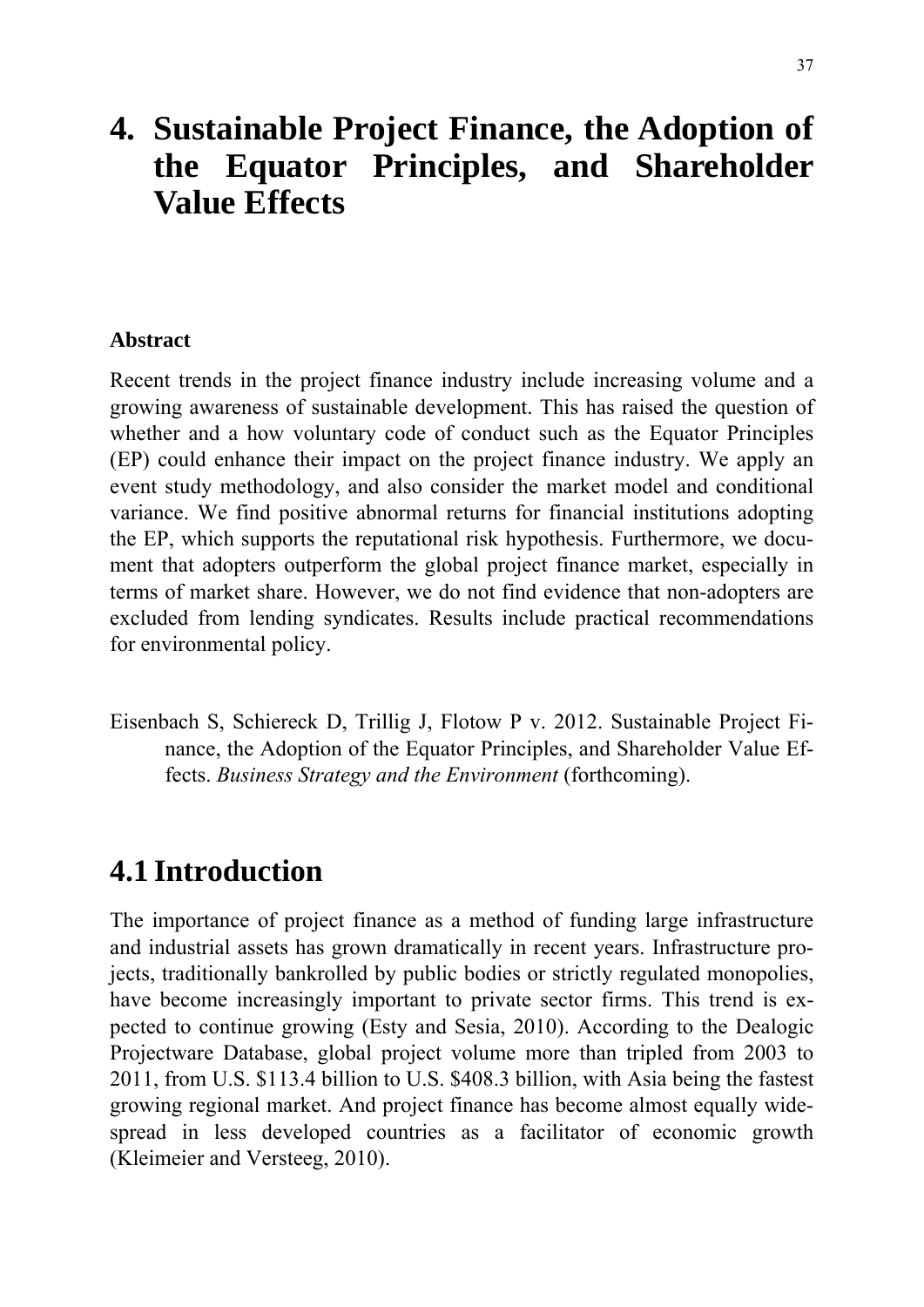Project-financed assets are characterized by high initial investments of up to several billion dollars, and long but limited project lives. The financing, which usually includes a large share of bank debt, is based solely on predictable and ideally stable cash flows from operations. And, because risk is such an important factor in calculating cash flows, risk management plays a critical role in the structuring of projects (Case, 1999; Esty, 2004). Typical project finance risks are related to construction and operation of facilities, technological reliability, commodity and financial market conditions, the host country's legal framework, and any force majeure events.

Esty and Sesia (2010) note that a further class of risks stems from environmental and social issues, considered one of the major trends in project finance. Large-scale developments, such as roads, airports, power plants, oil and gas pipelines, metal processing plants, and dams, can have significantly adverse impacts on the environment and on local communities, particularly when undertaken in remote, ecologically sensitive areas.

Concern over environmental and social topics, however, is not a new phenomenon. Gassner (2012) describes the historical relationship between environmental interests and rising costs to companies. Public awareness of these issues grew dramatically during the 1960s, driven largely by high-profile cases such as the construction of the Central European Pipeline from Northern Italy to Southern Germany. A more recent case is described by Ray (2008). In 2005 Credit Suisse First Boston (CSFB) was put under public pressure to withdraw as financial advisor from the Sakhalin Project. The \$ 12 billion gas and oil project planned by Shell was associated with numerous environmental and social violations. Finally, CSFB decided to withdraw from the project. Recently, Canadian banks have come under fire by environmentalists for providing loans to oil and gas companies. These companies use the capital to extract oil from the sands in Alberta, an area some have deemed ecologically sensitive. However, given that Canadian banks typically possess a high exposure to environmental issues, Weber (2012) considers these banks "Best in Class" in handling environmental and social issues.

The increasing project finance volume, combined with the growing awareness of environmental and social issues, raises the question of whether a more serious consideration of those issues within the business model, firstly, enhances the firm value and secondly, improves company's performance. One way companies could take this into account is to adopt (voluntary) codes of conducts. In 2003 several commercial banks and the International Finance Cooperation (IFC) developed a voluntary code of conduct setting environmental and social perfor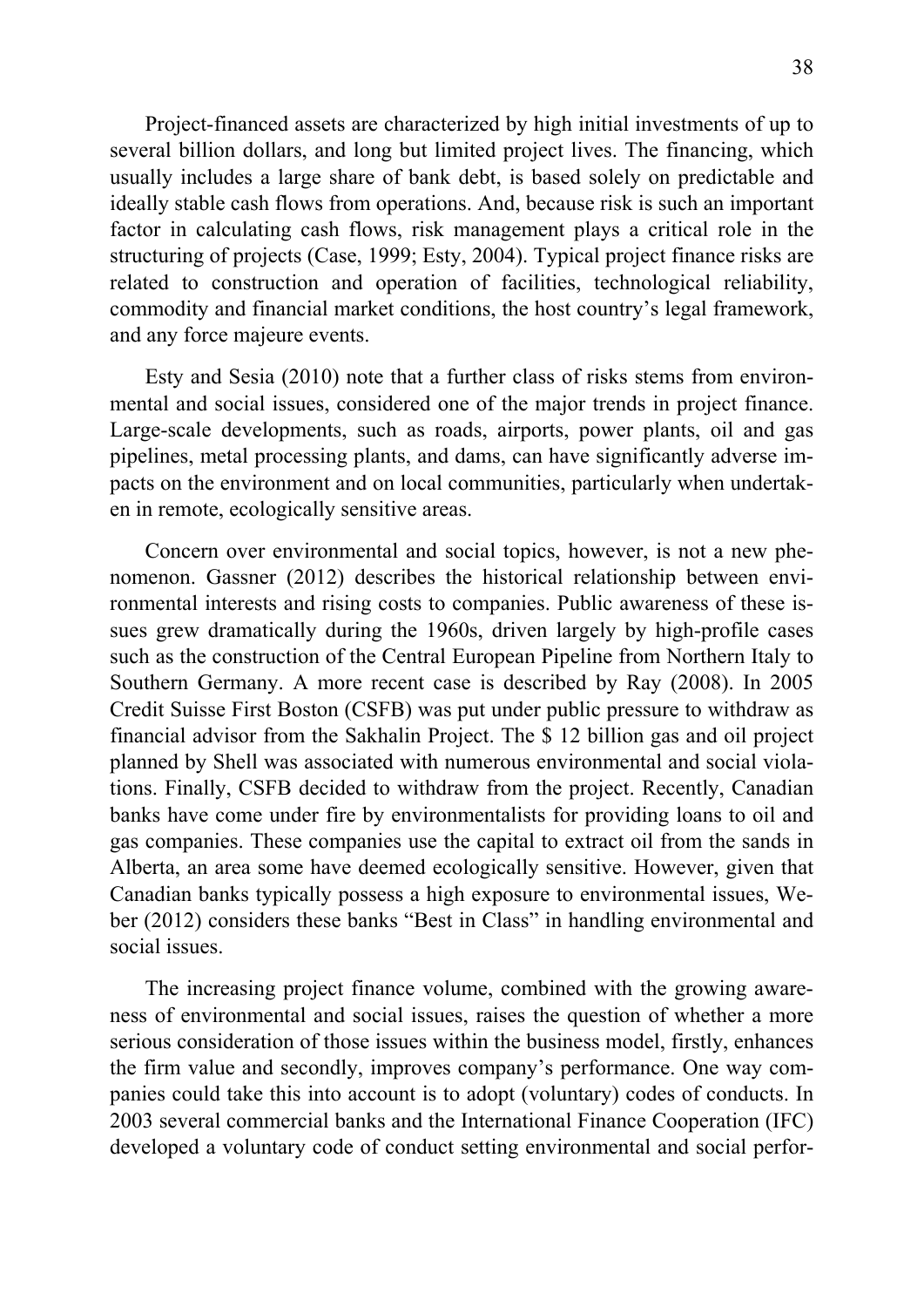mance standards in the project finance industry. Our research question, therefore, investigates whether adopting guidelines such as the Equator Principles (EP) can boost financial institutions (FIs) and the overall project finance industry. A large body of literature has analyzed this impact (Heal, 2005; Wright and Rwabizambuga, 2006; Scholtens and Dam, 2007; Macve and Chen, 2010; Conley and Williams, 2011; Wright, 2012). We contribute and extend this existing strand of literature in the following ways. First, we study whether the impact of the EP has empirically changed over time, i.e., whether the capital markets react differently to financial institutions that were early adopters of EP than to later adopters. To the best of our knowledge no study exists that analyses empirically this, recent time period and thus, no evidence exists of a potential development of the EP. Second, we analyze the performance of Equator Principles Financial Institutions (EPFIs) in the project finance industry. The aim is to assess whether adopters outperform the global project finance market and if performance parameters such as project volume, number of projects or market share develop differently between adopters and non-adopters. No study is known to the authors that analyzes differences in performance of adopting and nonadopting FIs. Third, we identify trends in EP projects.

The remainder of this paper is organized as follows. Section 4.2 presents an introduction to the Equator Principles, and gives an overview of the theoretical background. Section 4.3 explains the applied methodology and describes our dataset. Section 4.4 gives our results, and section 4.5 provides a brief conclusion.

# **4.2 Theoretical Background**

1

In order to address environmental and social risks in project finance, a voluntary code of conduct for the banking industry was launched in June 2003. Nine commercial banks supported by the IFC drafted the so called Equator Principles. These principles directly refer to policies and guidelines of the World Bank and provide a common general framework according to which each adopting institution develops internal policies, procedures and standards. The principles are intended to guide project financiers on how to address negative environmental and social impacts of their projects.<sup>12</sup> The EP were substantially revised in 2006 (EP II) and the update process for the EP III was launched mid 2011. Today, over

<sup>12</sup> For more details about the intention of the EP e.g. Wright and Rwabizambuga (2006), Conley and Williams (2011), Esty et al. (2007).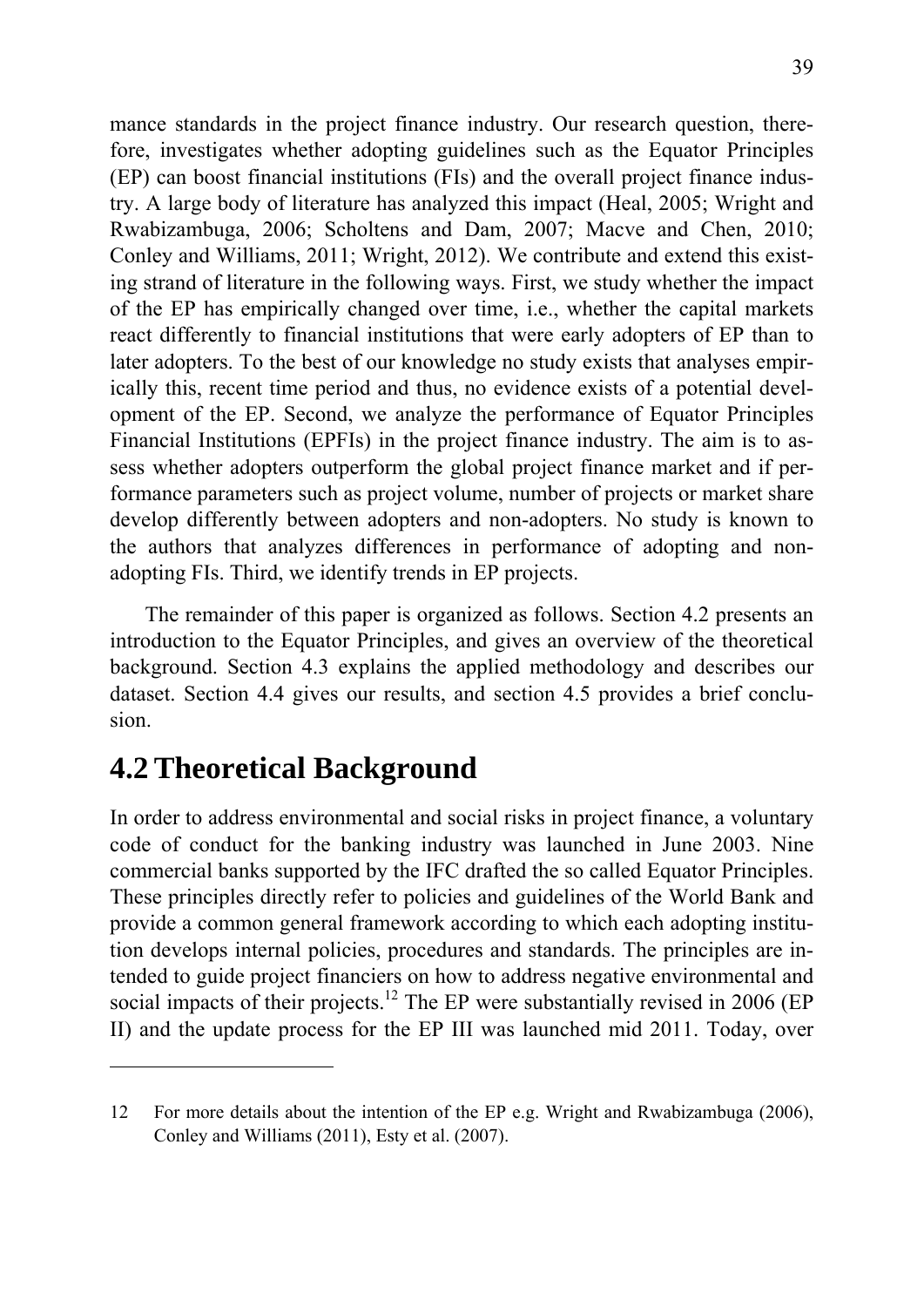seventy institutions have adopted the EP which are now generally considered the market standard (see the Appendix for a complete list).

Various types of research have been conducted in recent years on the impact of the Equator Principles. The predominant feature is the interview-based study, which analyzes EP performance from a qualitative perspective (e.g. Esty et al., 2007; O'Sullivan and O'Dwyer, 2008; Macve and Chen, 2010; Conley and Williams, 2011; Wright, 2012). The results mainly relate to a successful implementation of a voluntary code of conduct pertaining to social and environmental risk, but remain critical of real environmental benefits and a perceived lack of accountability. A second important strand focuses on how financial institutions relate to sustainable development (Missbach, 2004; Heal, 2005; Richardson, 2005; Coulson, 2009; Carnevale et al., 2012), and how environmental issues are incorporated into credit risk management (Weber et al., 2008; Bauer and Han, 2010; Weber et al., 2010; Weber, 2012). The majority of studies reveal that FIs are becoming aware that they are vulnerable through environmentally and socially inadequate behavior of their clients. Further, they are subject to increasing public pressure to exert influence on the clients' appropriate behavior. Weber et al. (2010) and Weber (2012) provide results indicating that FIs increasingly incorporate environmental issues into their credit risk management.

Another strand of research links environmental governance with the company's economic performance. Adopting the EP could be interpreted as incorporating environmental governance into the business model of FIs and thereby following binding performance standards in the project finance industry. Tang et al. (2012) find that a green reputation is one of the key mediators for transforming environmental governance into economic performance gains. Furthermore, Rodriguez-Melo and Mansouri (2011) identify stakeholder engagement as the important issue in sustainable development and implicate "*that to gain competitive advantage companies should embark on long-term strategic alliances which adopt the proposals of environmental non-governmental organizations and closely follow public opinion.*"

In one of the few primarily quantitative studies, Scholtens and Dam (2007) use an empirical analysis and find that financial institutions adopting the EP differ significantly from non-adopters along social, ethical, and environmental lines. Nevertheless, Scholtens and Dam (2007) also find that shareholders do not react to disclosures that financial institutions have adopted the EP. And, to the best of our knowledge, no empirical analysis exists for the 2007-2012 period. We would expect to find different capital market reactions for this period, due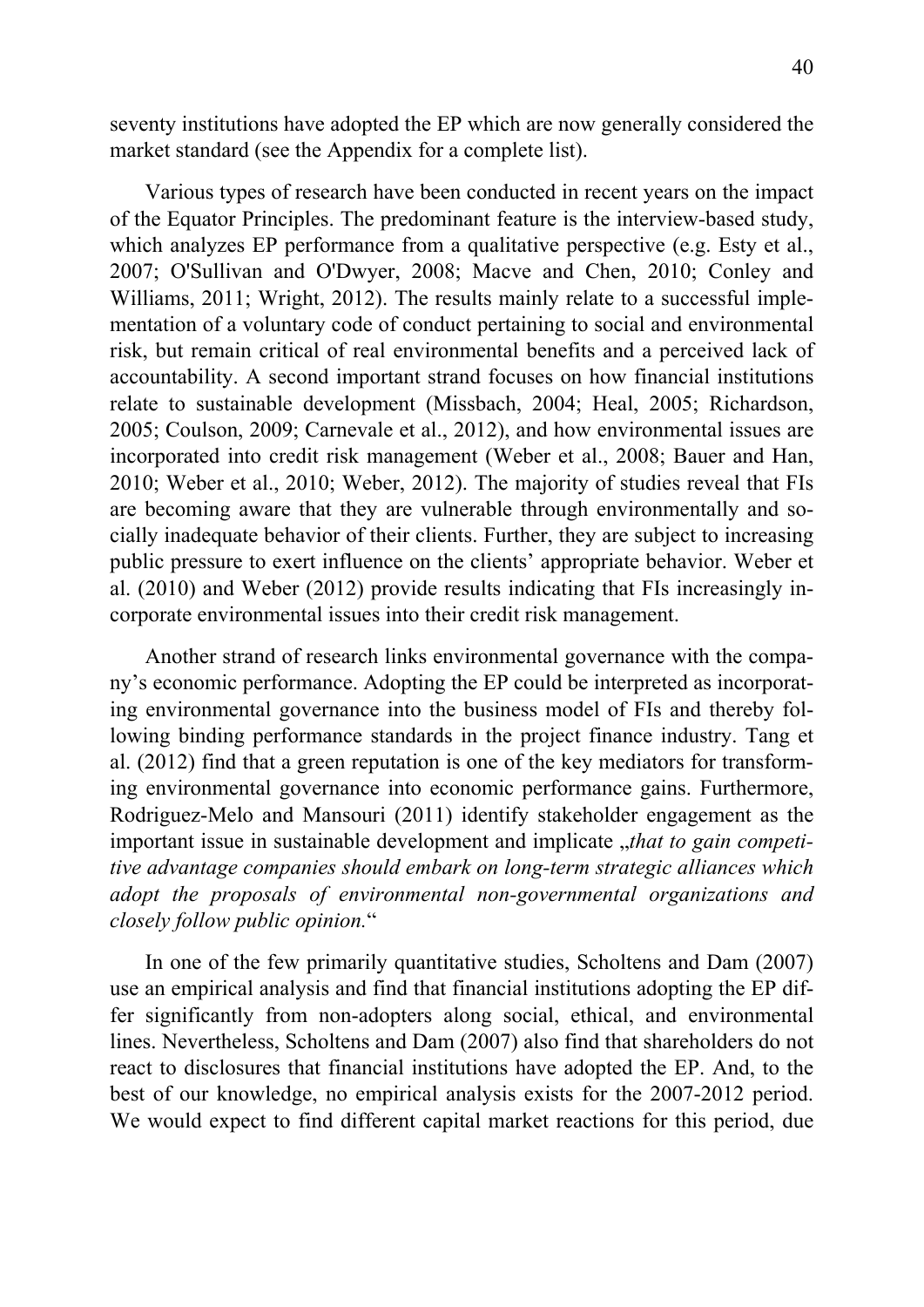not only to increasing environmental awareness, but also to fundamental revisions of the EP that were undertaken in 2006.

The moderate impact of the EP that most studies have found is attributable to the EP's limited scope, as well as the lack of implementation standards, accountability, and transparency (Esty et al., 2007; BankTrack, 2010). Since then the EP have been revised twice; a potentially intensified cooperation between FIs and NGOs as well as an increased importance of social and environmental issues in credit risk management are noticeable. The substantial 2006 revision was meant to address some of the early critiques, as well as to account for updated IFC (International Finance Corporation) policies. The revision also broadened its scope, and made the EP more applicable to smaller projects and project expansions, as well as to project finance advisory activities. Other major changes included increased inclusion of social risks, the creation of a grievance mechanism, an increased number of covenants in the loan documentation, and the introduction of a requirement for EPFIs to report on their implementation of the EP (Principle 10).

However, the EP experienced renewed criticism in 2010, which generally faulted the lack of progress in advancing the EP (BankTrack, 2010). The EP Association Steering Committee approved the newly published IFC Performance Standards at the end of 2011, and announced the launch of EP III for year-end 2012. Because the EP are based on IFC Performance Standards, it is essential that they capture any changes within these standards. The changes in the IFC Performance Standards relate mainly to increased information access (expanding the scope of information, increasing transparency regarding financial intermediary investments and advisory services) and a stronger requirement for FIs "*to develop and implement Environment and Social Management Systems commensurate with their E&S risks*" (IFC, 2012). The 2006 revisions and the ongoing debate over the second round of revisions coming at year-end 2012 have aided somewhat in overcoming the major criticisms, and have strengthened the EP's influence. But the impact of the enhanced EP has not, to the best of our knowledge, been empirically analyzed yet.

The continuous updating process promotes awareness of setting performance standards among all market participants. One of the EP's key values is the standardization and institutionalization of procedures to address social and environmental issues, with the goal of increasing consistency within EPFI project finance operations. And, through using the EP, bankers are more likely to have the same vocabulary and similar expectations for project sustainability performance (Scholtens and Dam, 2007; Wright, 2012). Beyond financial institu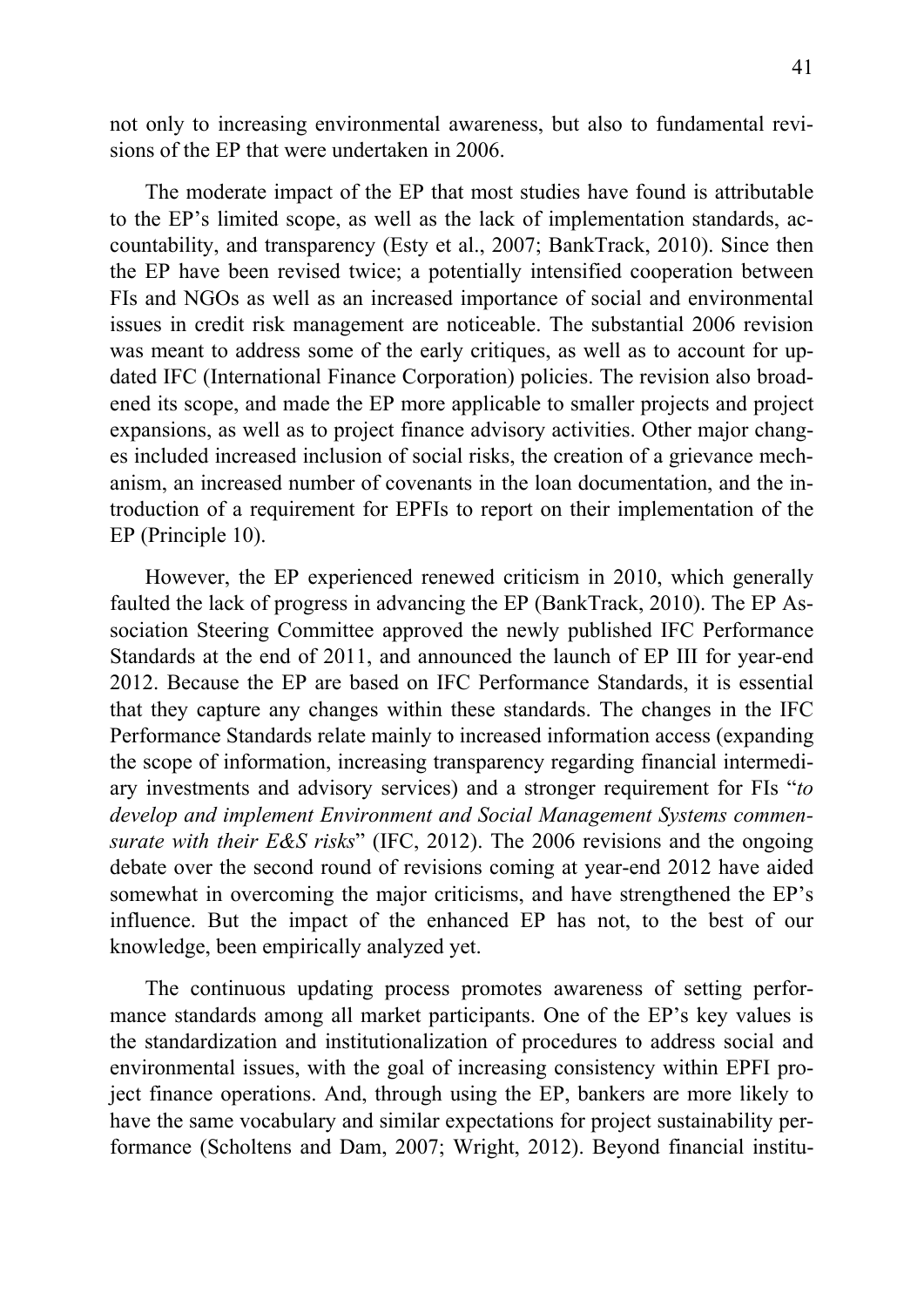tions, the same argument can be considered valid for all other market participants, which emphasizes the reach of the EP. The establishment of the EP has led to increased involvement with NGOs, and simplified communications with project sponsors (Conley and Williams, 2011). Nowadays, the latter tend to be more aware of social and environmental challenges, so they approach banks with more advanced project proposals. They also realize that projects must be EP-compliant to obtain sufficient funding.

The EP have also intensified cooperation between adopting institutions, thus many of the bankers involved have become acquainted and begun to communicate on a regular basis. An established working relationship tends to simplify the allocation and coordination of the project finance process. Recent interviewbased studies (e.g. Conley and Williams, 2011) suggest that this trend has increased significantly over the last several years, thus further highlighting the importance of having an objective and updated analysis of the impact of the EP.

Within the realm of project finance, controlling for risk is key to success. Financial institutions have naturally broadened their risk perspective beyond the typical project finance risks (e.g., operational, legal) to include environmental and social risks (Esty and Sesia, 2010). In fact, social and environmental issues are increasingly influencing both credit and reputational risk.

Weber et al. (2010) argue that considering sustainability criteria in credit risk management can improve the predictability of risk and risk management, thus confirming the findings of Coulson (2009) and Wagner (2009). Goss and Roberts (2011) find that banks lending to borrowers with environmental or social concerns require these firms to pay a higher loan spread than they otherwise would. Although the spread is small and thus the impact incidental, Goss and Roberts (2011) conclude that banks obviously consider corporate social responsibility concerns to be somewhat risky. Weber (2012) conducts an interviewbased analysis for Canadian financial institutions, and suggests that, at least with respect to credit risk management, environmental risks are managed to avoid financial risk.

Business strategies that simultaneously increase efficiency and reduce environmental impact are referred to as "eco-efficient" strategies. Sinkin et al. (2008) (for U.S. companies) and Al-Najjar (2012) (for U.K. companies) show higher market values for companies that have adopted eco-efficient strategies. They posit that fewer input factors, as well as benefits from government regulation, competition, and better access to capital, are the reasons for the higher market values. Recent research on the advantages of considering social and en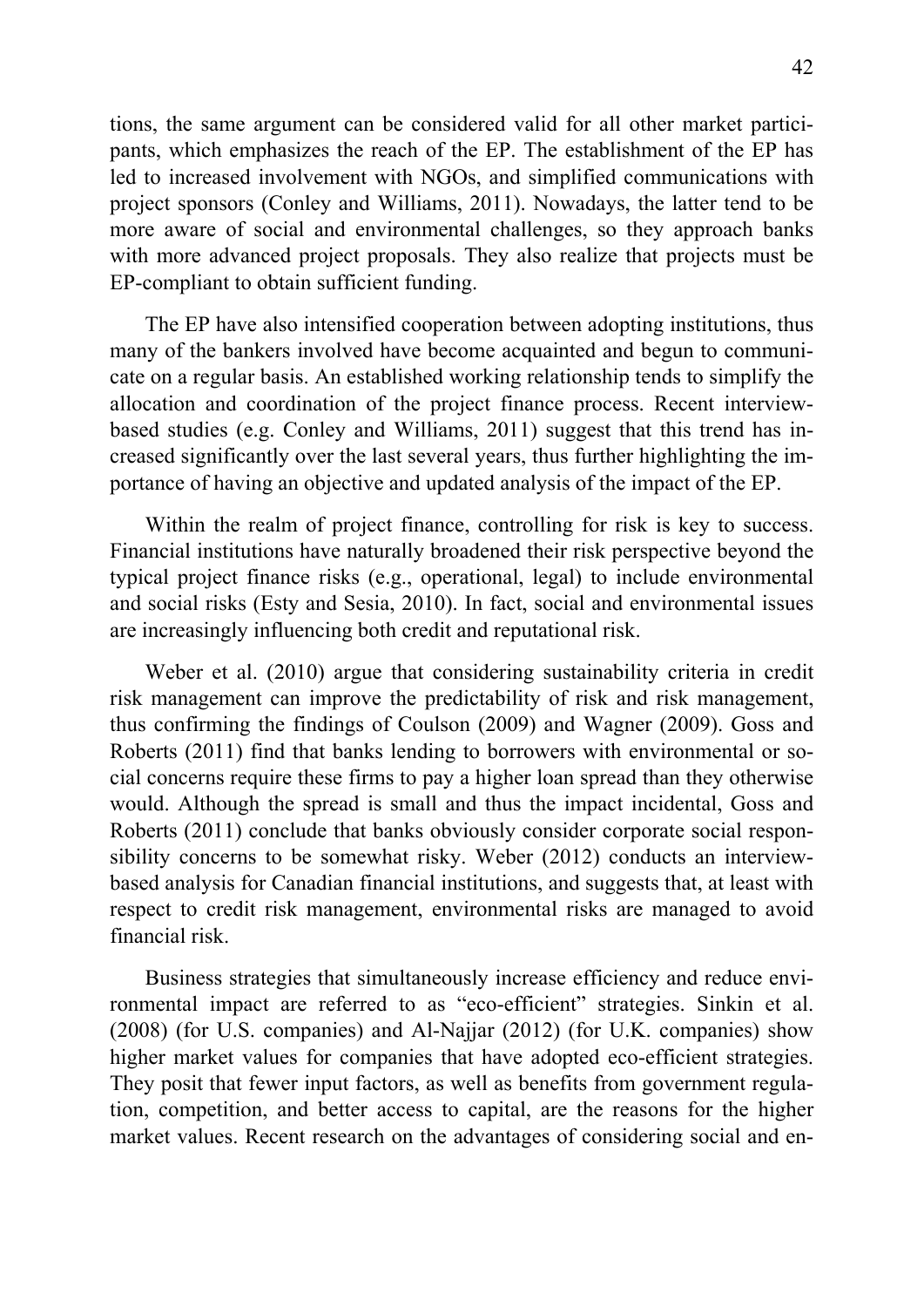vironmental issues in credit risk management and the value-generating effect of adopting eco-efficient strategies seems to predict increased interest in the EP.

We thus expect to see positive share price reactions after the announcement of a project finance firm's adoption of the EP. During volatile times, an empirical analysis of these effects would need to control for conditional variance in financial time series, where there is no general assumption of constant variance. The effects of volatility clustering have been explored in several studies (e.g. French et al., 1987). Thus, a time-dependent change in variance (heteroscedasticity) of financial returns is very likely, particularly during upward- or downward-trending economic periods.

However, since the implementation of the EP, the 2008 worldwide financial crisis has given reason to assume there is conditional variance in the stock returns of financial institutions. Our research relates to this issue because we enhance the existing strand of literature by using an empirical model that accounts for asset return heteroscedasticity to estimate the impact of the EP.

In summary, the basis for the motivation of our analysis and its contributions to the literature come from 1) the lack of empirical studies that analyze the 2007-2012 period, 2) the improvements in the EP made by the 2006 revisions and the ongoing debate over potential 2012 revisions, 3) the potentially intensified cooperation between FIs and NGOs, 4) the increased importance of social and environmental issues in credit risk management, and 5) the assumption of heteroscedasticity in FI asset returns.

# **4.3 Data and Methodology**

# **4.3.1 Event Study**

We use the event study approach suggested by MacKinlay (1997) to quantify the potential effects of EP adoption announcements. This method is commonly used to measure the effect on company value of corporate events such as mergers and acquisitions, equity issues, earnings announcements, and management changes. But it is also commonly used to analyze the results of the adoption of voluntary codes (such as the EP) (Nowak et al., 2006; Scholtens and Dam, 2007), partnerships with, e.g., the USEPA Climate Leaders program (Keele and DeHart, 2011), the publication of "green" company rankings (Amato and Amato, 2012), or "environmental investments" (Halme and Niskanen, 2001). In the context of this analysis, we interpret stock price reactions to EP adoptions as the capital market's evaluation of a company's commitment to conduct its project finance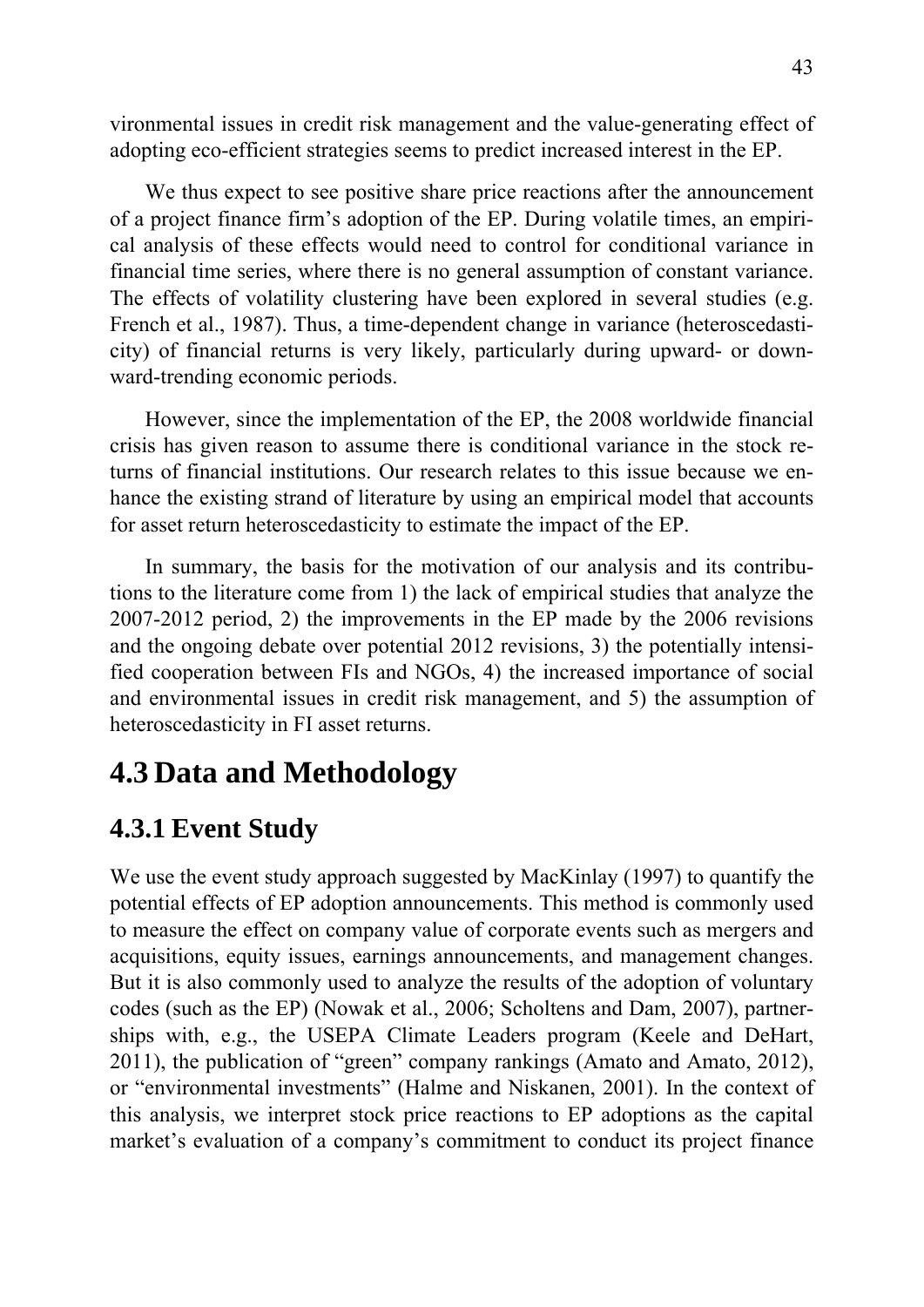business under EP guidelines. We can also interpret abnormal announcement returns as a reflection of all the expected future benefits and costs, and thus the changes in expected future cash flows that would result from this corporate decision.

We use traditional event study methodology. We follow the specifications of Savickas (2003) and Aktas et al. (2007), and consider the conditionally heteroscedastic behavior of volatility during the estimation period. While these authors suggest controlling for GARCH effects in the test statistics, we instead consider such effects in estimating the regression coefficients ( $\alpha_i$  and  $\beta_i$  in Equation (4.1)). We expect financial institutions' stock returns to be affected by, e.g., the early 2000 crisis or the 2008 financial crisis, but Corhay and Tourani Rad (1996) argue that "*Even though there is no intrinsic interest in estimating the conditional variance, the market model should be estimated by maximum likelihood in order to obtain a more efficient estimator of the regression parameters.*"

The abnormal return is the difference between the actual return and the benchmark return. We estimate the benchmark returns by using Brown and Warner's (1985) market model:

$$
E(R_{i,t}) = \alpha_i + \beta_i * R_{m,t} + e_{i,t}
$$
\n(4.1)

Here,  $E(R_{i,t})$  is the expected stock return of EPFI *i*, and  $R_{m,t}$  is the return of the market index on day t. By estimating Equation 4.1, we assume the error term follows a GARCH (1,1) process, and the variance of the error term is conditional on the specific information set  $I_{t-1}$ :

$$
e_{i,t} | I_{t-1} \sim N(0, \sigma_t^2) \tag{4.2}
$$

The information set contains all the past returns up to and including *t-1*. The conditional variance, denoted as  $\sigma_t^2$ , is conditional on the information set, which we assume is not random because it is observable. Furthermore, the error term is normally distributed with 0 mean and a variance of:

$$
\sigma_t^2 = \omega + \gamma * e_{t-1}^2 + \delta * \sigma_{t-1}^2 \tag{4.3}
$$

We estimate the parameters by using maximum likelihood estimation, with an estimation period from 180 to 21 days prior to the event. In Equation 4.1, the MSCI World Financials Index is used to represent the market.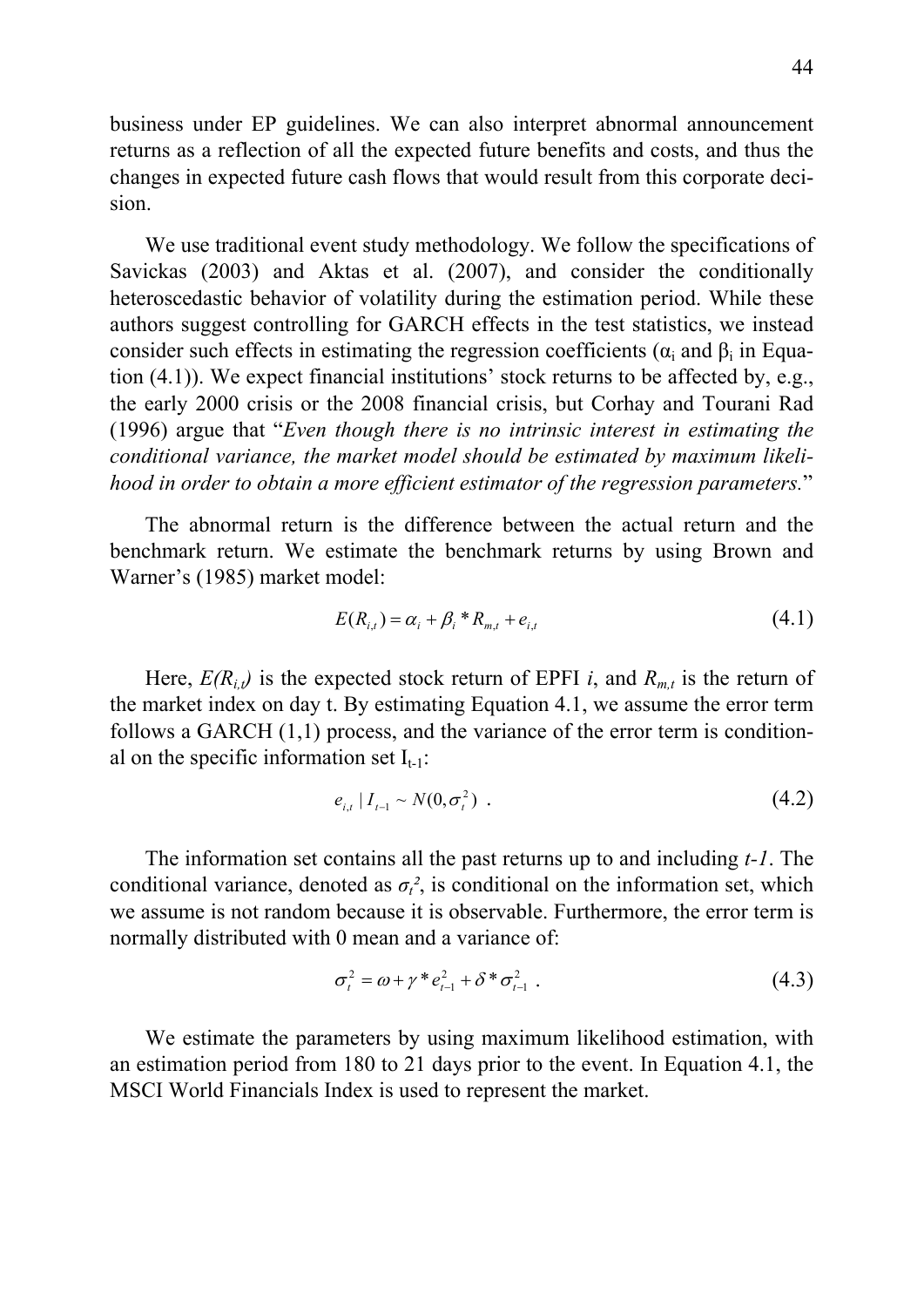We can define the abnormal return for every day *t* as follows:

$$
AR_{i,t} = R_{i,t} - E(R_{i,t})
$$
\n(4.4)

where  $R_{i,t}$  represents the actual daily return. The abnormal return is then combined over different event windows. Letting  $t_1$  and  $t_2$  denote the beginning and the ending day of a time window under observation, the cumulative abnormal return of security *i* is thus:

$$
CAR_i = \sum_{t=t_1}^{t_2} AR_{i,t} \tag{4.5}
$$

In order to assess the statistical significance of the results, we use a standard two-tailed t-test, a modified t-test as proposed by Boehmer et al. (1991), and a modified t-test as proposed by Johnson (1978). All have the joint null hypothesis that the mean and median cumulative abnormal returns in every observed period  $[t_1, t_2]$  equal 0.

## **4.3.2 MLA League Table Analysis**

Beyond the analysis of capital market reactions, a further means to assess the success of EPFIs is the examination of League Tables over time. League Tables rank players in the project finance arena according to project volume, number of projects, or market share. For this analysis, we obtain mandated lead arranger (MLA) League Tables (for the Top 200) for the 2000-2011 period from Dealogic Projectware. EPFIs acting in the role of an MLA can exert the most influence on project design, and thus play a critical role in implementing the EP, even though the scope of the EP has been extended to include project finance advisory activities. We consider two sets of League Tables here, one that includes all global projects, and one that includes all developing country projects.

In the first step, we determine the ranking of each EPFI with regard to project volume for both the year of EP adoption as well as the three years prior to and after adoption, respectively. We exclude any EPFIs that were not in the top 100 or higher in any of these seven years, as we assume these institutions do not have significant project finance operations.

Next, for each EPFI, we compare project volume, number of projects, and market share prior to and after EP adoption. We conduct short-term (ST) and long-term (LT) analyses. For the short-term analysis, we compare the years preceding and subsequent to the adoption year. For the long-term analysis, we compare the averages of the respective values for the three years preceding and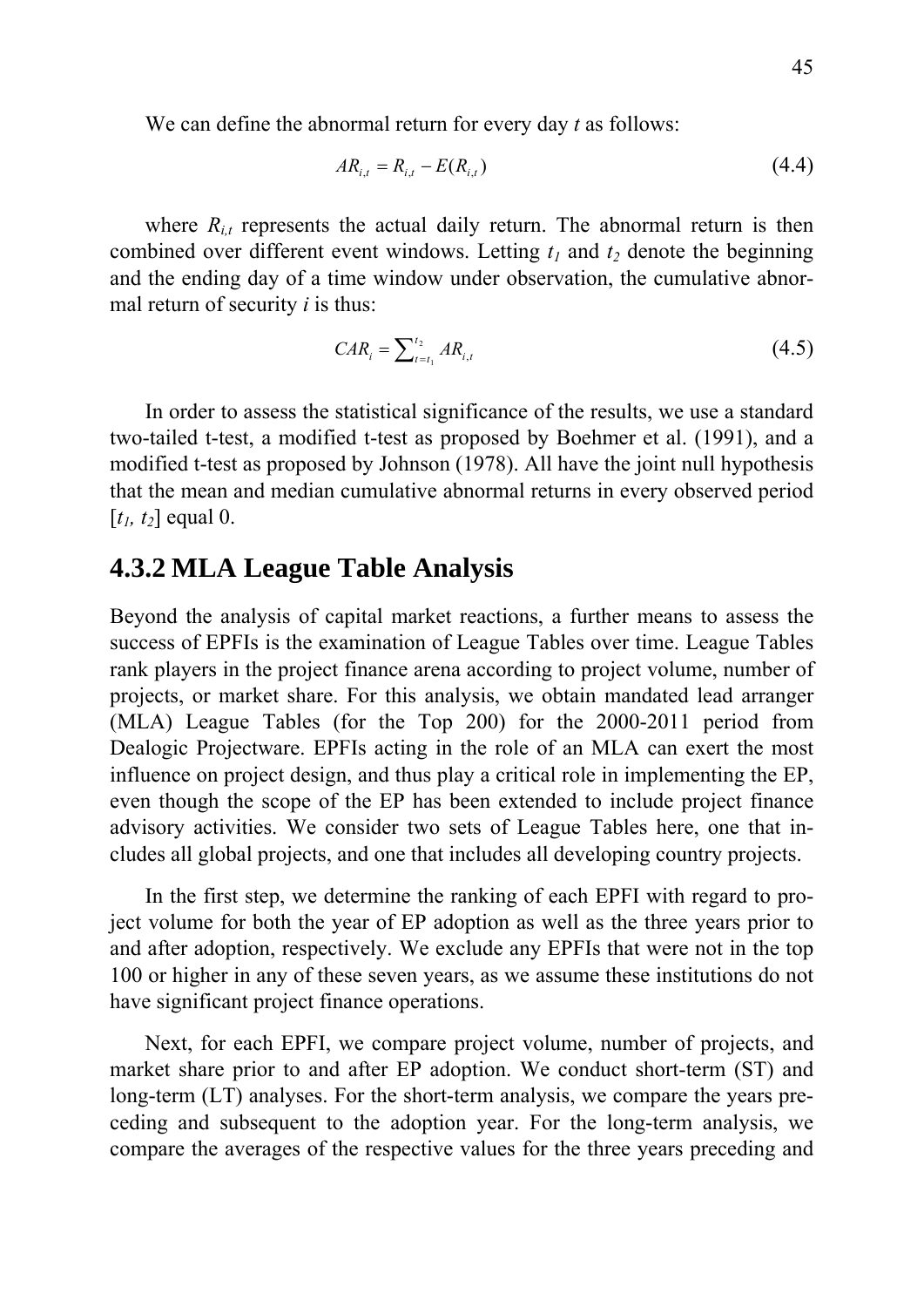subsequent to the adoption year. The latter analysis is possible for institutions that adopted the EP in 2008 or earlier. We calculate absolute values as well as relative changes compared to the market in order to control for strong and weak project finance market periods.

We find that the most meaningful results are the relative increases in the respective parameters from before EP adoption to afterward. To put the relative increases into perspective, however, we must compare them to overall market development. The reference value in the short-term analysis is the three-year growth rate (3YGR), which can be calculated from the compound annual growth rate (CAGR).

By averaging over the three-year period prior to and after adoption, the long-term analysis can essentially be seen as comparing the respective values three years before adoption with the values three years afterward. The corresponding seven-year growth rate (7YGR) is thus calculated analogously.

## **4.3.3 Sample**

1

Our initial sample comprised eighty-five financial institutions, which we collected from the official homepage from the EP (equator-principles.com). Seventy-seven<sup>13</sup> of these companies currently use the EP. The remaining eight companies had also adopted the EP, but not in their current incarnation. For example, Itaú Unibanco S.A. was created in 2008 by a merger of Unibanco, which announced EP adoption on 6 January 2004, and Banco Itaú, which announced adoption on 8 December 2004. Note that the company with the most recent announcement is Banco Mercantil del Norte S.A., which announced EP adoption on 12 March 2012.

Our sample covers approximately nine years, which allows us to control for potential changes in effects after the July 2006 revision. Public data come from Datastream, and we excluded any companies for which public data was not available. This further shrank our sample to forty-six companies. Two companies were excluded due to stock illiquidity, i.e. they showed a constant share price for the entire estimation and event period. This left a final sample of forty-

<sup>13</sup> As of June 2012, the seventy-seven adopting financial institutions were comprised of seventy-five EPFIs and two associates. According to the official definition from the EP website, "An Associate is a financial institution that is not active in project finance and adopts the Equator Principles (EP) as part of its broader approach to sustainability."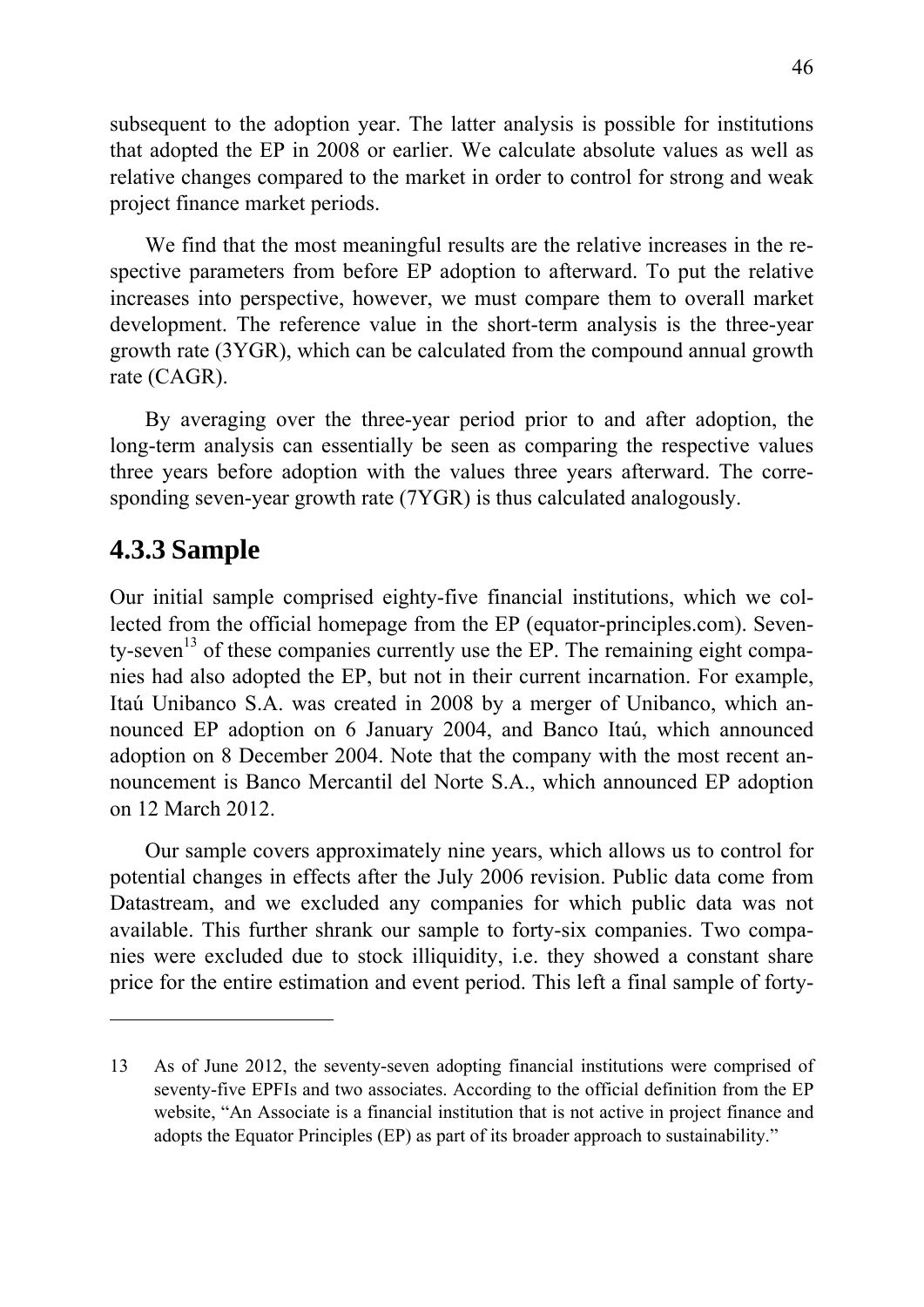four financial institutions. Table 7 presents descriptive statistics for the sample companies.

|             | All Adopters |          | Early Adopters |          | Late Adopters |         | <b>OECD</b> |          | Other         |               |
|-------------|--------------|----------|----------------|----------|---------------|---------|-------------|----------|---------------|---------------|
|             | Mean         | S.D.     | Mean           | S.D.     | Mean          | S.D.    | Mean        | S.D.     | Mean S.D.     |               |
| MC (\$mil)  | 35064.4      | 40668.3  | 39537.6        | 45889.5  | 29348.7       | 33236.6 | 44227.5     | 42885.6  |               | 6658.8 5866.6 |
| TA (\$bil)  | 6137.49      | 25250.93 | 10425.27       | 33395.41 | 658.67        | 575.54  | 8008.12     | 28901.16 | 338.52 380.58 |               |
| E/A         | 4.98         | 2.40     | 4.62           | 2.38     | 5.44          | 2.42    | 4.44        | 2.17     | 6.66          | 2.41          |
| <b>ROAE</b> | 2.73         | 3.08     | 2.31           | 3.49     | 3.23          | 2.48    | 2.56        | 3.28     | 3 2 1         | 2.45          |
| #           | 41           |          | 23             |          | 18            |         | 31          |          | 10            |               |

*Table 7: Descriptive Statistics of Sample Companies* 

This table reports the descriptive statistics of the sample companies. MC denotes market capitalization; TA denotes total assets; E/A denotes equity to assets and ROAE denotes return on average equity.

# **4.4 Results**

## **4.4.1 Short-Term Stock Market Reactions**

### *Table 8: EP Adopter CARs*

This table reports the means and medians of financial institutions' cumulative abnormal returns (CARs) around EP adoption. We test the CARs for statistical significance using a standard two-tailed t-test, a modified t-test as proposed by Boehmer et al. (1991), and a modified t-test as proposed by Johnson (1978). We test for statistical significance of the median CAR by using the Wilcoxon signed-rank test. Nobs denotes the number of financial institutions in the event study.

|              |           | Cumulative Abnormal<br>Return | t-Test   | Boehmer et<br>al. (1991)<br>Test | Johnson<br>$(1978)$ Test | Wilcoxon<br>Signed-<br><b>Rank Test</b> |             |
|--------------|-----------|-------------------------------|----------|----------------------------------|--------------------------|-----------------------------------------|-------------|
| Event Window | Mean      | Median                        | t-value  | z-score                          | <i>j</i> -value          | z-score                                 | <b>Nobs</b> |
| $[-10; +10]$ | $-0.20\%$ | $0.24\%$                      | $-0.136$ | 0.060                            | $-0.138$                 | $-0.070$                                | 44          |
| $[-5; +5]$   | $0.42\%$  | $0.24\%$                      | 0.541    | 0.900                            | 0.534                    | $-0.782$                                | 44          |
| $[-3; +3]$   | $0.35\%$  | $0.00\%$                      | 0.563    | 0.538                            | 0.572                    | $-0.070$                                | 44          |
| [0;0]        | $-0.01\%$ | 0.17%                         | $-0.047$ | 0.080                            | $-0.047$                 | $-0.058$                                | 44          |
| $[0;+2]$     | $-0.06\%$ | $-0.06\%$                     | $-0.122$ | $-0.391$                         | $-0.122$                 | $-0.257$                                | 44          |
| $[0;+3]$     | $0.80\%$  | $0.44\%$                      | 1.798*   | 1.643                            | 1.813*                   | $-1.447$                                | 44          |
| $[0; +5]$    | $0.58\%$  | 0.17%                         | 0.975    | 0.887                            | 0.983                    | $-0.607$                                | 44          |
| $[+1;+5]$    | $0.59\%$  | 0.15%                         | 0.849    | 0.778                            | 0.856                    | $-0.922$                                | 44          |
| $[-5; -1]$   | $-0.16%$  | $-0.01\%$                     | $-0.254$ | 0.247                            | $-0.260$                 | $-0.012$                                | 44          |

\*\*\*, \*\*, and \* indicate statistical significance at the 1%, 5%, and 10% levels, respectively.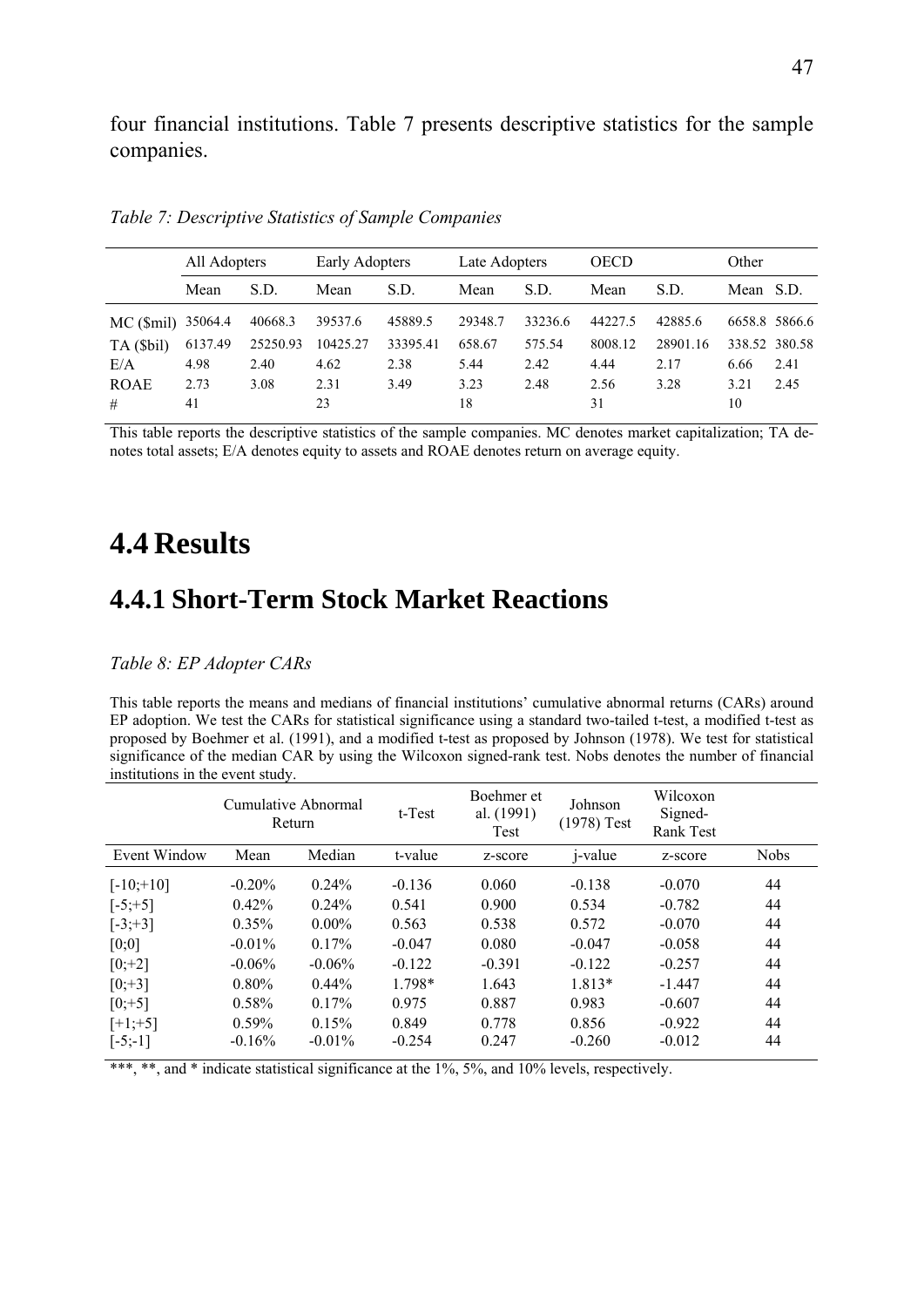Table 8 gives our findings for stock price reactions upon EP announcements. We show CARs for the day of the announcement, as well as for several event windows of up to ten days before and ten days after the announcement. To control anticipatory effects and reactions after the announcement we show the event windows  $[-5;-1]$  and  $[+1;+5]$ , respectively.

The results exhibit slightly negative but insignificant CARs for the event day and the event window including the two following days. Nevertheless, we examine positive and partially statistically significant CARs for the  $[0;+3]$ ,  $[0;+5]$ , and  $[+1;+5]$  windows. We find that the lag time between the announcement and the reaction is within the normal range. However, there are two plausible explanations for any delays: 1) the announcement of the adoption of a voluntary code of conduct is not considered as important as, e.g., the announcement of a merger or an acquisition; thus the market takes time to process the information, and 2) stakeholders and the operational areas of financial institutions tend to be spread out globally. Time differences could cause lags in market reactions.

Table 9 compares CARs for FIs that adopted the EP before the 2006 revision with those that adopted afterward. We find positive and significant CARs for the early adopters, who induced market reactions leading to a 1.26% average rise in equity on the event day and for the following three days  $[0;+3]$ . We find no significant results, however, for the late adopters, but we observe a two-day lag to the announcement in this subsample. Thus, contrary to other studies, such as, e.g., (Scholtens and Dam, 2007) we find positive CARs for this group of adopters.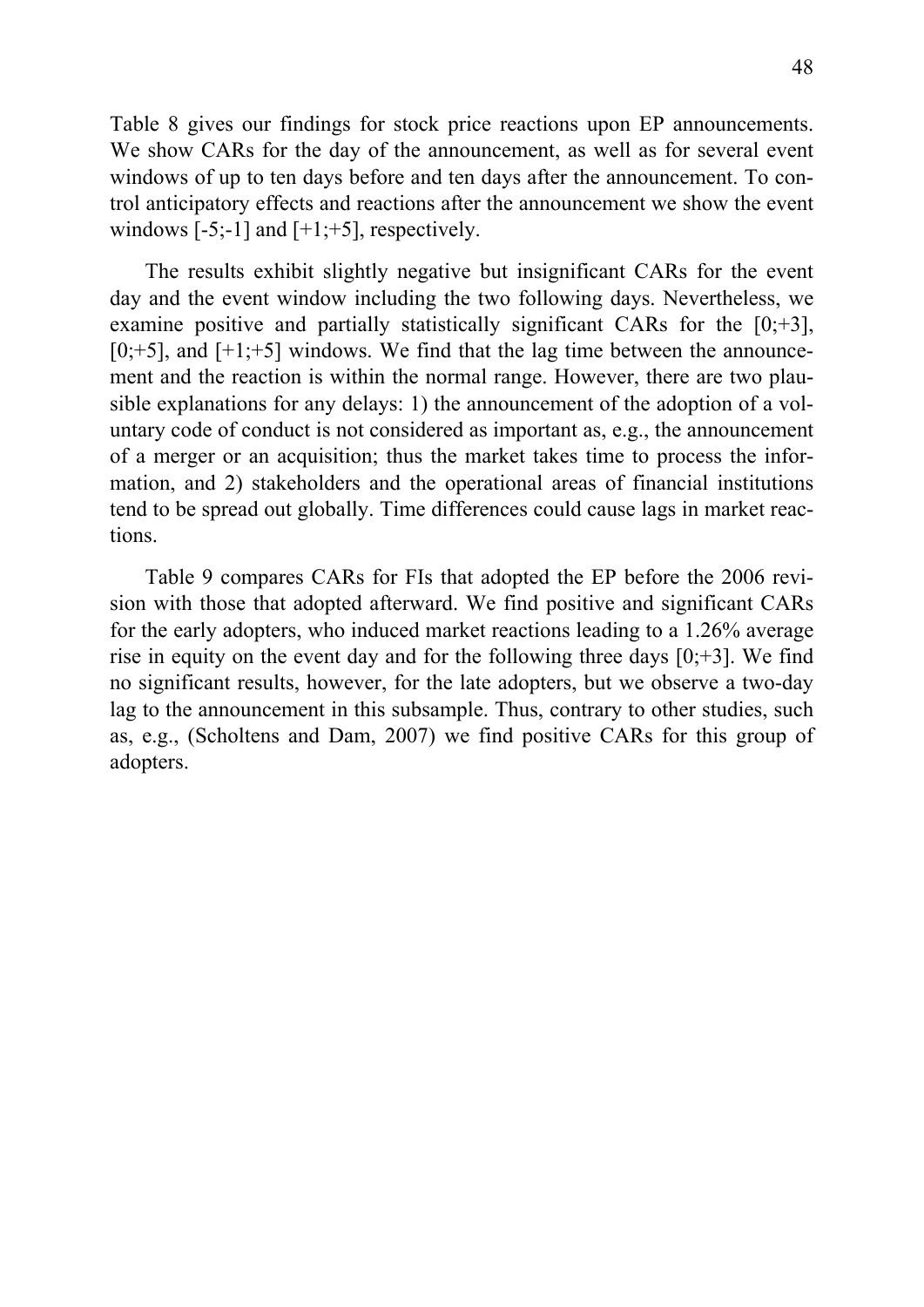### Table 9: Early/Late EP Adopter CARs

This table reports the means and medians of subsamples of financial institutions' cumulative abnormal returns (CARs) around EP adoption. We test the CARs for statistical significance using a standard two-tailed t-test, a modified t-test as proposed by Boehmer et al. (1991), and a modified t-test as proposed by Johnson (1978). We test for statistical significance of the median CAR by using the Wilcoxon signed-rank test. Nobs denotes the number of financial institutions in the event study.

|                               |          | <b>Cumulative Abnormal</b><br>Return | t-Test    | Boehmer et<br>al. (1991)<br>Test | Johnson<br>$(1978)$ Test | Wilcoxon<br>Signed-<br>Rank Test |             |
|-------------------------------|----------|--------------------------------------|-----------|----------------------------------|--------------------------|----------------------------------|-------------|
| Event Window                  | Mean     | Median                               | t-value   | z-score                          | <i>j</i> -value          | z-score                          | <b>Nobs</b> |
| Panel A: Early Adopters       |          |                                      |           |                                  |                          |                                  |             |
| $[-10; +10]$                  | $-0.85%$ | 0.45%                                | $-0.485$  | 0.019                            | $-0.511$                 | $-0.067$                         | 25          |
| $[-5; +5]$                    | 0.58%    | 0.20%                                | 0.554     | 1.344                            | 0.530                    | $-1.117$                         | 25          |
| $[-3; +3]$                    | 0.01%    | 0.02%                                | 0.030     | 0.373                            | 0.030                    | $-0.121$                         | 25          |
| $[0;0]$                       | 0.02%    | 0.13%                                | 0.073     | $-0.151$                         | 0.075                    | $-0.121$                         | 25          |
| $[0; +2]$                     | 0.81%    | 0.36%                                | 1.750*    | 1.503                            | 1.848*                   | $-1.601$                         | 25          |
| $[0;+3]$                      | 1.26%    | 0.76%                                | $2.483**$ | $2.275**$                        | $2.590**$                | $-2.112**$                       | 25          |
| $[0; +5]$                     | 1.06%    | 0.81%                                | 2.235**   | $2.101**$                        | $2.260**$                | $-1.843*$                        | 25          |
| $[+1;+5]$                     | 1.04%    | 0.86%                                | 1.960*    | $2.182**$                        | 1.938*                   | $-2.166**$                       | 25          |
| $[-5; -1]$                    | $-0.48%$ | $-0.05%$                             | $-0.543$  | 0.047                            | $-0.566$                 | $-0.040$                         | 25          |
| <b>Panel B: Late Adopters</b> |          |                                      |           |                                  |                          |                                  |             |
| $[-10; +10]$                  | 0.65%    | $-1.66%$                             | 0.257     | 0.062                            | 0.266                    | $-0.040$                         | 19          |
| $[-5; +5]$                    | 0.21%    | 0.28%                                | 0.176     | $-0.084$                         | 0.180                    | $-0.040$                         | 19          |
| $[-3; +3]$                    | 0.79%    | $-0.18%$                             | 0.608     | 0.402                            | 0.627                    | $-0.121$                         | 19          |
| $[0;0]$                       | $-0.05%$ | 0.29%                                | $-0.110$  | 0.235                            | $-0.112$                 | $-0.121$                         | 19          |
| $[0; +2]$                     | $-1.19%$ | $-1.02%$                             | $-1.486$  | $-1.518$                         | $-1.494$                 | $-1.449$                         | 19          |
| $[0; +3]$                     | 0.20%    | $-0.33%$                             | 0.252     | 0.101                            | 0.256                    | $-0.080$                         | 19          |
| $[0; +5]$                     | $-0.05%$ | $-1.03%$                             | $-0.040$  | $-0.351$                         | $-0.031$                 | $-0.644$                         | 19          |
| $[+1;+5]$                     | $0.00\%$ | $-1.04%$                             | 0.001     | $-0.389$                         | 0.010                    | $-0.644$                         | 19          |
| $[-5; -1]$                    | 0.26%    | 0.10%                                | 0.269     | 0.302                            | 0.273                    | $-0.080$                         | 19          |

\*\*\*, \*\*, and \* indicate statistical significance at the 1%, 5%, and 10% levels, respectively.

Table 10 gives CARs for FIs according to country. Panel A shows all EPFIs headquartered in OECD countries; panel B shows all EPFIs headquartered in other countries. In this subsample, we find positive but mainly insignificant CARs for EPFIs in OECD countries. The exception is the event day itself, where we observe an AR of 0.45% with statistical significance at a 10% level. For the EPFIs in the other countries, we find a significantly negative AR of -1.25% on the event day. The event windows with more days reveal insignificantly positive or negative CARs.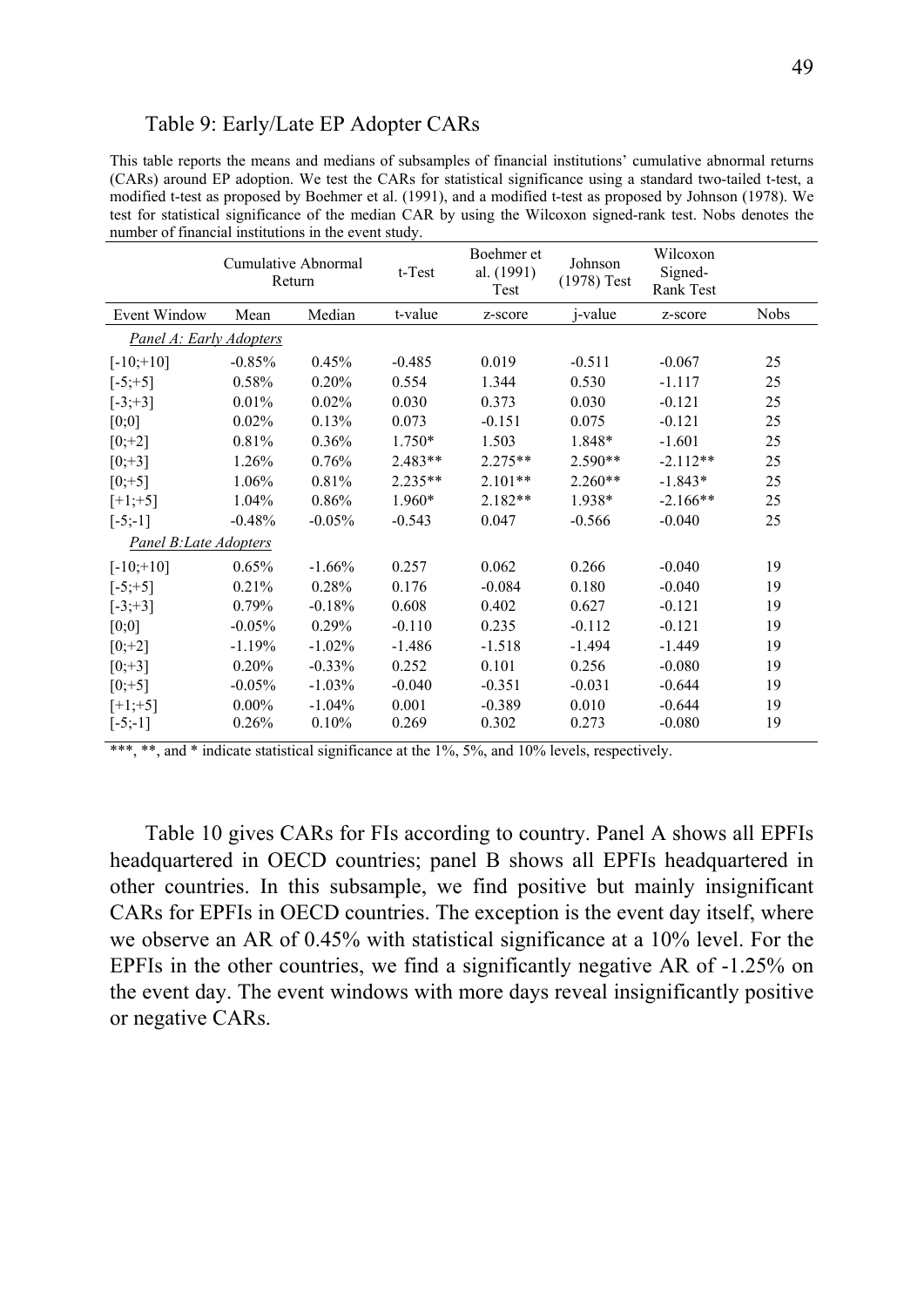Furthermore, we observe an opposite market reaction for this subsample on the event day only, but not on the event windows for the following days. We interpret this to suggest differing market reactions, but we cannot determine whether this result is caused solely by the EPFI OECD/other country differentiation.

#### *Table 10: OECD/Other EP Adopter CARs*

This table reports the means and medians of subsamples of financial institutions' cumulative abnormal returns (CARs) around EP adoption. We test the CARs for statistical significance using a standard two-tailed t-test, a modified t-test as proposed by Boehmer et al. (1991), and a modified t-test as proposed by Johnson (1978). We test for statistical significance of the median CAR by using the Wilcoxon signed-rank test. Nobs denotes the number of financial institutions in the event study.

|                |          | <b>Cumulative Abnormal</b><br>Return | $t$ -Test  | Boehmer et<br>al. (1991)<br>Test | Johnson<br>$(1978)$ Test | Wilcoxon<br>Signed-<br>Rank Test <sup>a</sup> |             |
|----------------|----------|--------------------------------------|------------|----------------------------------|--------------------------|-----------------------------------------------|-------------|
| Event Window   | Mean     | Median                               | t-value    | z-score                          | <i>j</i> -value          | z-score                                       | <b>Nobs</b> |
| Panel A: OECD  |          |                                      |            |                                  |                          |                                               |             |
| $[-10; +10]$   | $-0.78%$ | 0.68%                                | $-0.480$   | 0.003                            | $-0.495$                 | $-0.243$                                      | 32          |
| $[-5; +5]$     | 0.34%    | 0.07%                                | 0.372      | 1.006                            | 0.362                    | $-0.542$                                      | 32          |
| $[-3; +3]$     | 0.37%    | 0.05%                                | 0.641      | 0.801                            | 0.649                    | $-0.467$                                      | 32          |
| $[0;0]$        | 0.45%    | 0.35%                                | 1.874*     | 1.814*                           | 1.882*                   | $-1.851*$                                     | 32          |
| $[0; +2]$      | 0.06%    | 0.02%                                | 0.116      | $-0.048$                         | 0.116                    | $-0.150$                                      | 32          |
| $[0;+3]$       | 0.71%    | 0.44%                                | 1.542      | 1.565                            | 1.562                    | $-1.402$                                      | 32          |
| $[0; +5]$      | 0.02%    | 0.06%                                | 0.027      | 0.228                            | 0.025                    | $-0.206$                                      | 32          |
| $[+1;+5]$      | $-0.44%$ | $0.07\%$                             | $-0.673$   | $-0.471$                         | $-0.683$                 | $-0.112$                                      | 32          |
| $[-5;-1]$      | 0.33%    | 0.07%                                | 0.421      | 1.106                            | 0.408                    | $-1.085$                                      | 32          |
| Panel B: Other |          |                                      |            |                                  |                          |                                               |             |
| $[-10; +10]$   | 1.36%    | $-2.55%$                             | 0.421      | 0.111                            | 0.456                    |                                               | 12          |
| $[-5; +5]$     | 0.62%    | 0.79%                                | 0.421      | 0.047                            | 0.421                    |                                               | 12          |
| $[-3; +3]$     | 0.30%    | $-0.29%$                             | 0.174      | $-0.122$                         | 0.196                    |                                               | 12          |
| $[0;0]$        | $-1.25%$ | $-1.54%$                             | $-2.719**$ | $-2.267**$                       | $-2.619**$               |                                               | 12          |
| $[0; +2]$      | $-0.37%$ | $-0.81%$                             | $-0.454$   | $-0.725$                         | $-0.442$                 |                                               | 12          |
| $[0;+3]$       | 1.05%    | 0.22%                                | 0.937      | 0.665                            | 0.946                    |                                               | 12          |
| $[0; +5]$      | 2.09%    | 0.25%                                | 1.355      | 1.163                            | 1.421                    |                                               | 12          |
| $[-1; +5]$     | 3.34%    | 2.12%                                | 1.977*     | 1.891*                           | $2.136*$                 |                                               | 12          |
| $[-5; -1]$     | $-1.47%$ | $-3.33\%$                            | $-1.326$   | $-1.338$                         | $-1.270$                 |                                               | 12          |

\*\*\*, \*\*, and \* indicate statistical significance at the 1%, 5%, and 10% levels, respectively.<br><sup>a</sup> We do not apply the Wilcoxon signed-rank test in Panel B because of the small number of observations.

We find statistically significant positive CARs for financial institutions that adopted the EP between 2004 and April 2012. In fact, when differentiating by time of adoption, we note that positive CARs appear over different event windows for early adopters.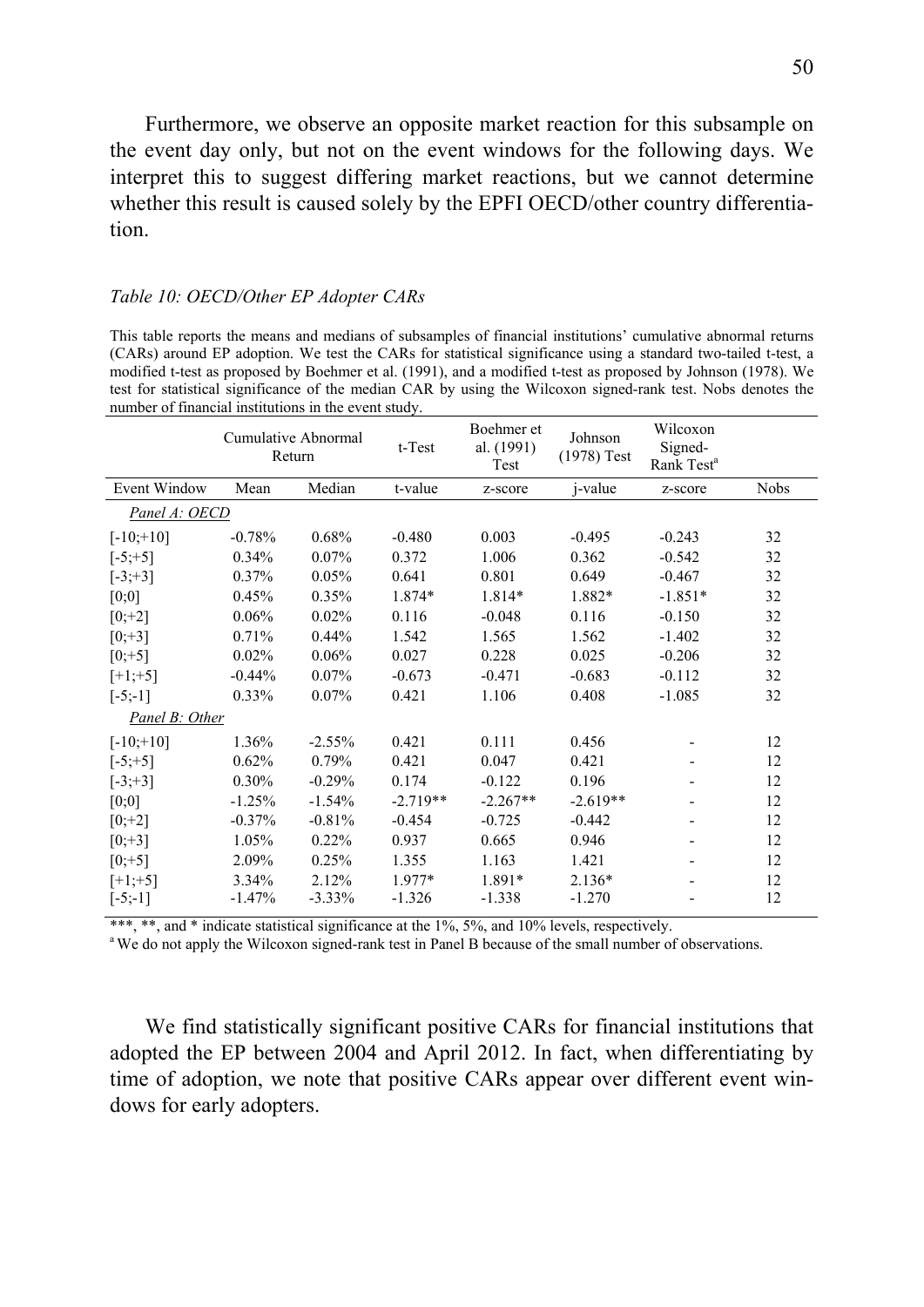It is important to note that, first, our results contradict those of earlier studies (e.g., Scholtens and Dam, 2007). Although we find smaller CARs than those for, e.g., merger and acquisition announcements, we believe we have proven the existence of abnormal market reactions. Second, our results reveal that, despite increased awareness of environmental and social issues, the capital market reactions to EP adoption announcements weakened. We expected the capital markets to react more strongly to adoption announcements of later adopters than to early adopters, due to the intervening growth in environmental and social awareness.

This development leads us to conclude that reputational risk may be a main driver of adopting a voluntary code of conduct such as the EP. This is strengthened by the fact that most of the early adopters are headquartered in OECD countries, as well as the breakdown in Table 10, which suggests that FIs in more competitive environments generate higher CARs. For this line of reasoning, we follow Wright and Rwabizambuga (2006), who argue that FIs in more competitive environments have stronger motivations to manage their reputations. Moreover, "close-to-consumer" companies (a financial institution is typically close to the consumer) are more likely to invest in environmental or social activities than their counterparts (Haddock-Fraser and Tourell, 2010). The authors suggest that reputation with consumers/society is a business motivator for them.

Moreover, there are several potential reasons for the marginal market reactions. Scholtens and Dam (2007) argue that these announcements are "*literally […] no news,*" because the banks are already conforming to the EP. Furthermore, the lack of transparency and accountability inherent in the  $EP - a$  source of the criticism by NGOs and other stakeholders – means that companies tend to neglect their tenets in regular daily business anyway.

Scholtens and Dam (2007) also note that the share of total revenue generated from project finance is immaterial to the market value of financial institutions, and they question any link between "*good moral standards and good business.*" Transparency was improved in the 2006 revision – and it is likely to be reinforced again at the end of 2012 – but it is still prejudicial to accountability and obviously did not lead to a change in the results. We favor the first argument and follow, for example, Esty and Sesia (2010), who claim that the EP have become standard in project finance and do not indicate any unique attributes of a bank's risk management.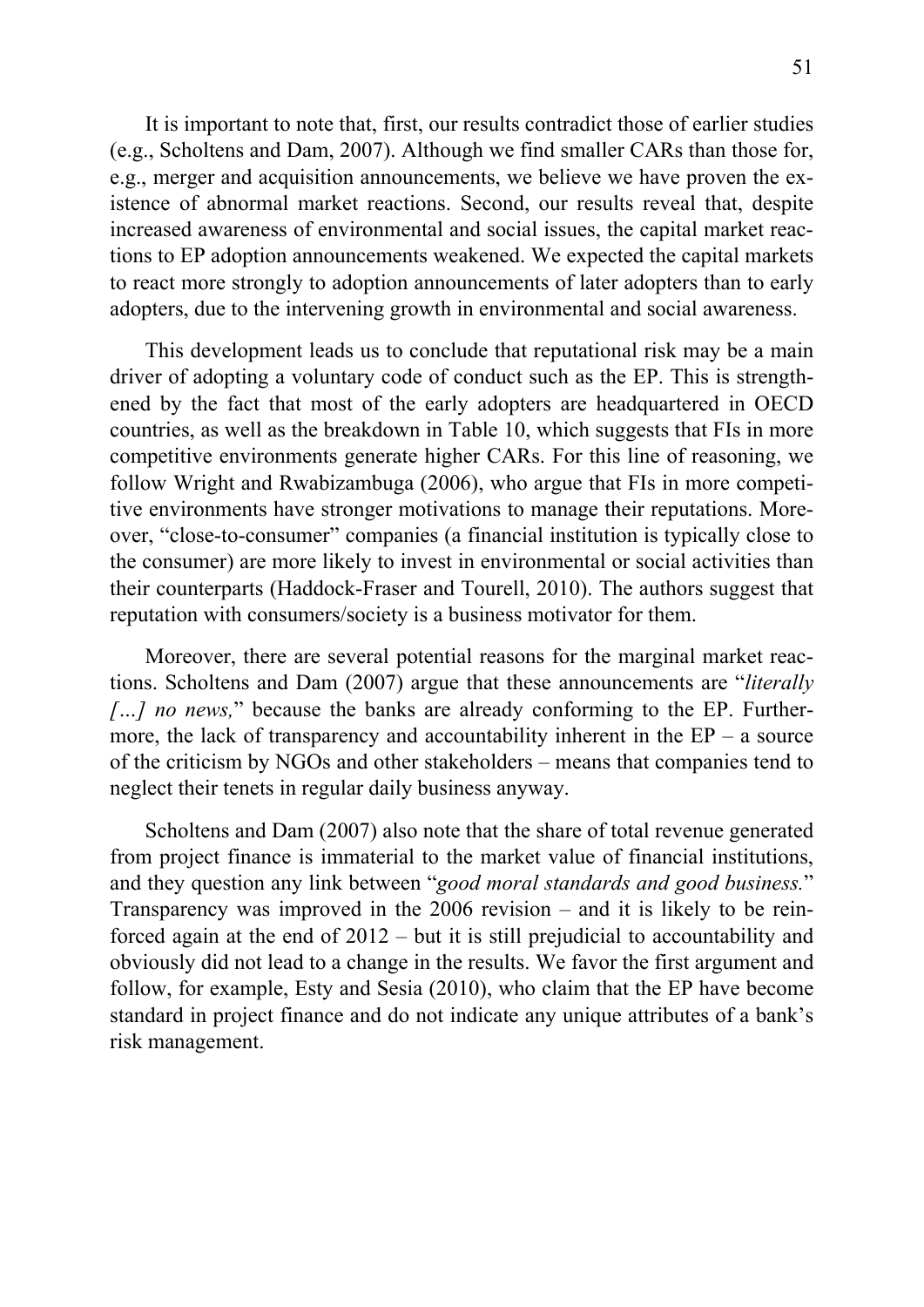## **4.4.2 Cross-Sectional Analysis**

To analyze the CAR drivers in more detail, we next apply a cross-sectional analysis. We design two models to capture the possible influences of the various factors on the CAR. The first model includes the two identical dummy variables we used to create the subsamples in the event study. We therefore control for the validity of the prior results. In the second model, we add a set of control variables. The cross-sectional analysis includes twenty-eight companies, but sixteen had insufficient data available.

Our model is expressed as:

$$
CAR_{i,t} = \alpha_i + \beta_1 d\_time + \beta_2 d\_region + \beta_3 MC_t + \beta_4 (E/A)_t + \beta_5 ROAE_t
$$
  
+  $\beta_6 (PV/A)_t + \beta_7 (BBA - AAA)_t + e_t$  (4.6)

where  $CAR_{it}$  is the excess return observed for the  $[0;+3]$  event window; *d* time is a dummy variable equal to 1 if the financial institution adopted the EP before July 2006, and 0 otherwise; *d\_region* is a dummy variable equal to 1 if the financial institution is headquartered in an OECD country, and 0 otherwise; *MC* is the size of the financial institution measured as the logarithm of market capitalization; *E/A* is the financial structure measured as the ratio of equity to total assets; *ROAE* represents the operating profit measured as the return on average equity; *PV/A* stands for project volume/total assets in the year of adoption; and *BBA-AAA* is the difference between the monthly yield changes on corporate bonds rated BAA and AAA. *MC*, *E/A*, and *ROAE* are calculated in the quarter before adoption; *BAA-AAA* is considered in the quarter of adoption.

Panel A in Table 11 reports the correlation coefficients for the dummy variables and a set of control variables. The correlations among the factors are relatively low, except for the correlations between region of headquarter (*d\_region*) and market capitalization (*MC*) and between *d\_region* and *BAA-AAA*, which are considerably higher (0.6130/0.4895). As a further robustness check, we calculate variance inflation factors (VIFs). VIFs higher than 5 indicate multicollinearity. The dummy *d\_region* shows the highest VIF but does not exceed 5. Thus, we do not expect to find any multicollinearity among the variables.

Panel B of Table 11 reports the results of the cross-sectional analysis. In model 1, the dummy variable *d* time is positive and *d* region is negative, but both variables are insignificant. While *d* time confirms the event study results,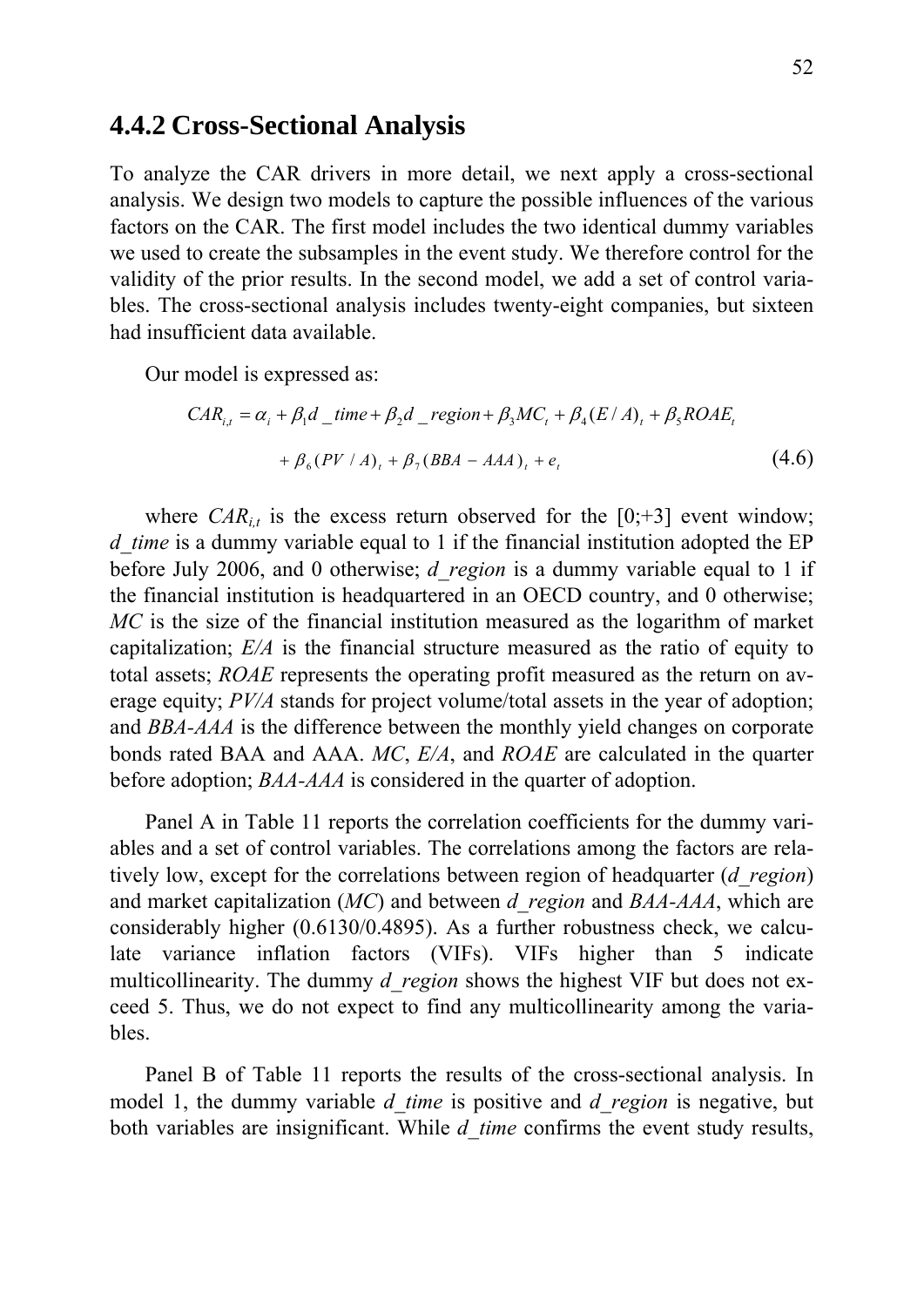*d* region contradicts the results in Table 11. We explain the insignificance of the coefficients by 1) the relatively small (but statistically significant) CARs in the event study, and 2) the different methodology applied. In the event study, we calculate a return in excess of the market, but in the cross-sectional analysis, the excess return is used only as a dependent variable.

|                | Panel A: Correlation Coefficients for Economic Variables |           |                           |           |                          |             |             |                |
|----------------|----------------------------------------------------------|-----------|---------------------------|-----------|--------------------------|-------------|-------------|----------------|
|                |                                                          | d time    | d region                  | MC        | E/A                      | <b>ROAE</b> | PV/A        | <b>BBA-AAA</b> |
| d time         |                                                          | 1.0000    |                           |           |                          |             |             |                |
| d region       |                                                          | 0.1997    | 1.0000                    |           |                          |             |             |                |
| MC             |                                                          | $-0.0776$ | 0.6130                    | 1.0000    |                          |             |             |                |
| E/A            |                                                          | 0.0038    | $-0.3292$                 | $-0.0898$ | 1.0000                   |             |             |                |
| <b>ROAE</b>    |                                                          | $-0.2830$ | $-0.1988$                 | $-0.1593$ | 0.0599                   | 1.0000      |             |                |
| PV/A           |                                                          | $-0.3185$ | $-0.2397$                 | $-0.2365$ | 0.3845                   | 0.0102      | 1.0000      |                |
| <b>BBA-AAA</b> |                                                          | $-0.2821$ | $-0.4895$                 | $-0.1252$ | 0.2242                   | 0.2494      | $-0.0594$   | 1.0000         |
| <b>VIF</b>     |                                                          | 1.5960    | 2.5419                    | 2.0338    | 1.4835                   | 1.1836      | 1.6584      | 1.6238         |
|                | Panel B: CARs [0+;3] Regressed on Economic Variables     |           |                           |           |                          |             |             |                |
|                |                                                          |           | Performance Variables     |           | <b>Control Variables</b> |             |             |                |
|                | Intercept                                                | d time    | d region                  | MC        | E/A                      | <b>ROAE</b> | PV/A        | <b>BBA-AAA</b> |
| Model 1        | 0.0003                                                   | 0.0123    | $-0.0036$                 |           |                          |             |             |                |
| (Obs. 28)      | (0.0289)                                                 | (1.3727)  | $(-0.3289)$               |           |                          |             |             |                |
|                | $R^2$ 0.0526                                             |           | adj.R <sup>2</sup> 0.0014 |           |                          |             |             |                |
| Model 2        | $-0.0328$                                                | 0.0127    | $-0.0300$                 | 0.0163    | $-0.0036$                | 0.0005      | $-0.3265$   | $-0.0067$      |
| (Obs. 28)      | $(-1.5173)$                                              | (1.3173)  | $(-2.3971)$               | (2.6434)  | $(-2.3376)$              | (0.5038)    | $(-1.2927)$ | $(-0.0582)$    |
|                | $R^2$ 0.2775                                             |           | adj.R <sup>2</sup> 0.0246 |           |                          |             |             |                |

*Table 11: CARs and Economic Variables* 

This table reports performance and control variables. Panel A illustrates the correlations among variables. The dummy variables for time of adoption (d\_time) and region of headquarter (d\_region) measure the market reactions for the different samples (event study). We use a set of five control variables. MC is a measure of the logarithm of market capitalization; E/A denotes equity/total assets; ROAE denotes the return on average equity; PV/A denotes project volume/total assets; and BBA-AAA denotes monthly yield changes on corporate bonds rated BAA and AAA. We calculate variance inflation factors (VIF) to control for multicollinearity. Panel B reports the results from the multivariate regression on CARs [0;+3] of EP adopters. We apply an OLS regression with heteroscedasticity-consistent standard errors. In model 1, we use an intercept and two performance variables; in model 2, we supplement with five control variables. The numbers in parentheses are t-values, and we report the number of observations (obs.), the R-square  $(R^2)$ , and the adjusted R-square (adj.  $R^2$ ) for each model. Data for the BBA-AAA variable come from Datastream; all other data come from Thomson One Banker.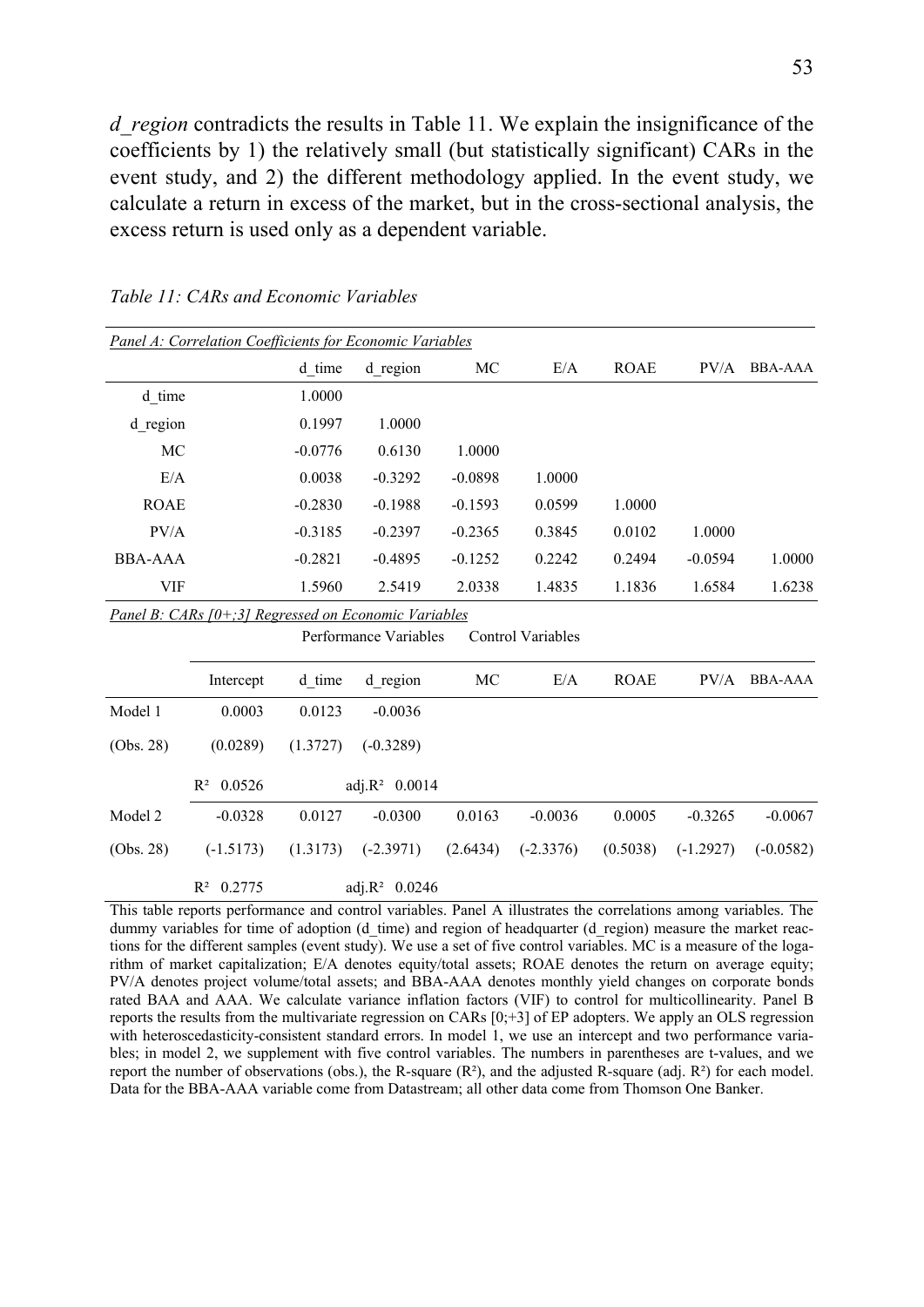In model 2, the factor loading for time does not change, but the region becomes statistically significant, and we observe significant factor loadings for *MC* and *E/A*. The positive factor loading (*MC*) could be explained by the greater public awareness of FIs with higher market capitalizations and therefore higher reputational pressure. The negative factor loading on *E/A* is plausible, because FIs with higher (financial) risk (i.e., lower *E/A* ratios) would have more to gain from additional risk management.

## **4.4.3 MLA League Table Analysis**

The results reported in Panel A of Table 12 show that roughly three-quarters of the EPFIs were able to increase the amount of their global project debt over both the short and long term. In absolute values, we note mean and median increases for the short-  $(167.7\%/45.1\%)$  and long-term  $(417.3\%/55.7\%)$  analyses. While considering market development, the mean values remain positive, but the median values become negative in the short term (-24.7%), and even more strongly negative in the long term (-85.9%). We include median values in our examination because the mean values are likely to be driven by outliers.

In all cases below, the medians are lower than the means, and therefore represent a more conservative estimate of relative increases. Note that EPFIs underperformed the global market over both the short and long term. The same is true in developing countries (Panel B), although 63.0% (ST) and 78.4% (LT) of EFPIs were able to increase their project volume in this market.

With regard to the number of projects, we find that the EPFIs clearly outperformed the global market. Most EPFIs increased their number of projects (globally and in developing countries). And from solely a global perspective, EPFIs increased their relative number of projects by 6.8% (ST) and 4.7% (LT). The numbers reported in Panel B, however, show that EPFIs in developing countries lag the overall project finance market.

Furthermore, the numbers reveal that the adopters' global market share showed virtually no change in the short term. But in the long term, 52.4% of EPFIs experienced positive trends. The average global market share in the three years following EP adoption was 0.016 percentage points higher than in the same period prior to adoption, with a 3.7% median absolute increase. This seemingly small change becomes remarkable when it is assessed against overall market development. In recent years, more players have begun competing for market share, as indicated by a drop in the concentration ratio  $CR_{50}$ . Between 2003 and 2011, the concentration ratio in the global project finance MLA market de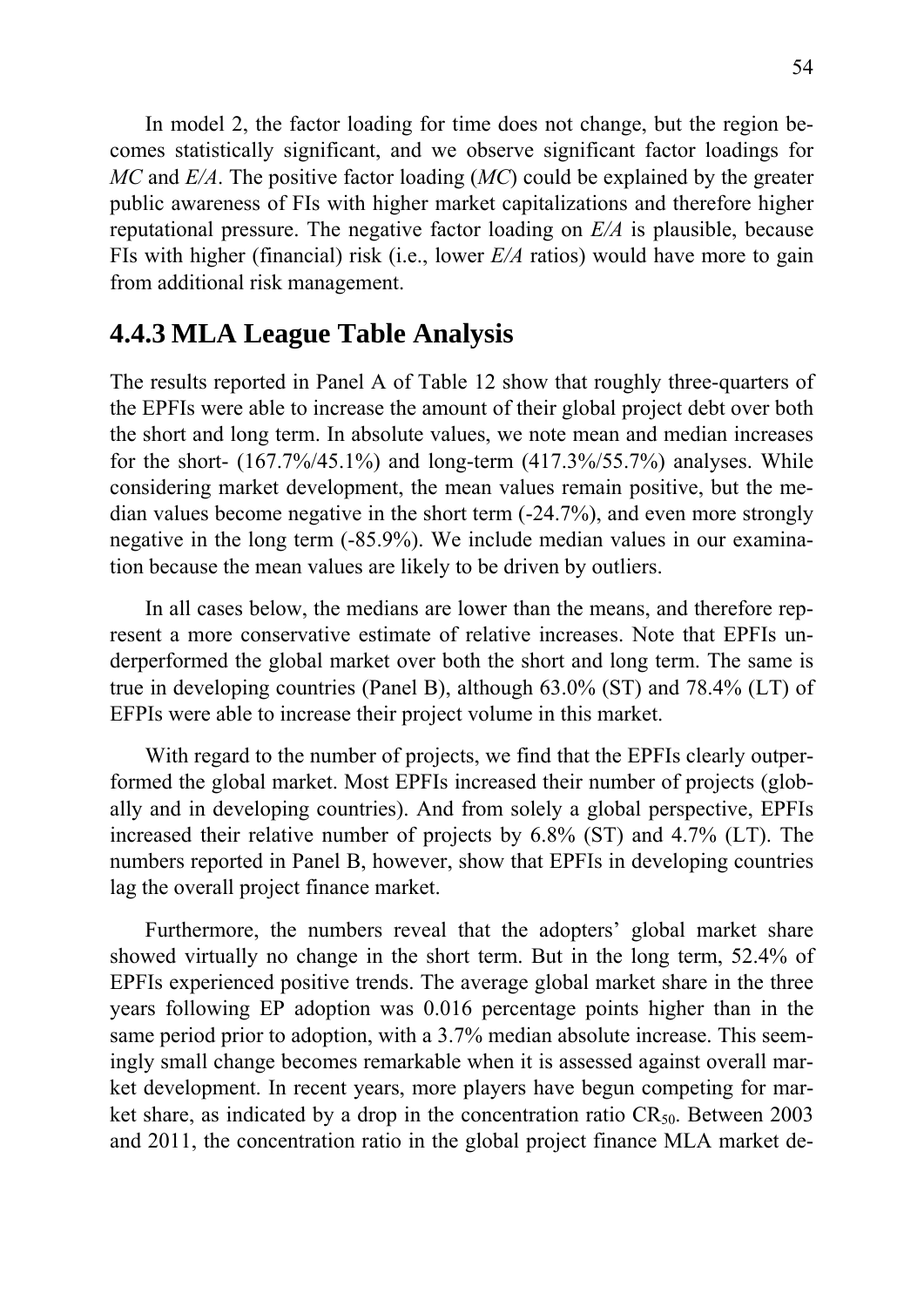clined from 83.0% to 76.4%. In developing countries, it decreased from 86.8% to 82.7%, and most EPFIs clearly lost market share over the short term, but remained relatively stable over the longer period around EP adoption.

#### *Table 12: EPFI Performance – MLA League Table Analysis*

This table compares the volume of project debt, the number of projects, and the market share for EPFIs prior to and after EP adoption. Panel A includes all projects (e.g., globally), and Panel B includes only developing country projects. In the shortterm analysis (ST), project volume is compared for the years prior to and after adoption. In the long-term analysis (LT), average project volume for the three years following adoption is compared to average project volume for the three years preceding adoption. The numbers in parentheses correspond to the equivalent value in USD or number of projects. The average (absolute) increase denotes the increase/decrease of project volume, number of projects, and market share; the average (relative) increase denotes the increase/decrease of project volume, number of projects, and market share adjusted for market growth. N denotes the number of observations.

| Time Frame                | EPFIs with an<br>Increase            | Average (absolute) Increase                    |                                       | crease           | Average (relative) In- | Market<br>Growth |
|---------------------------|--------------------------------------|------------------------------------------------|---------------------------------------|------------------|------------------------|------------------|
|                           |                                      | Mean                                           | Median                                | Mean             | Median                 | 3/5 YGR          |
| <b>Project Volume</b>     |                                      |                                                |                                       |                  |                        |                  |
| Panel A: Global           |                                      |                                                |                                       |                  |                        |                  |
| $ST(N=46)$                | 71.7%                                | 167.7%<br>$(US\$ m 397.1)                      | 45.1%<br>$(US\$ m 354.10)             | 97.9%            | $-24.7%$               | 69.8%            |
| $LT(N=42)$                | 73.8%                                | 417.3%<br>$(U.S.\$m 723.05)$                   | 55.7%<br>$(U.S.\$m 611.61)$           | 275.7%           | $-85.9%$               | 141.6%           |
|                           | <b>Panel B: Developing Countries</b> |                                                |                                       |                  |                        |                  |
| $ST(N=46)$                | 63.0%                                | 130.3%<br>$(U.S.$ \$m 176.58)                  | 21.0%<br>$(U.S.\$ \$m 140.12)         | 35.2%            | $-74.1%$               | 95.1%            |
| $LT$ (N=37)               | 78.4%                                | 669.6%<br>$(U.S.\$m 404.48)$                   | 102.3%<br>$(U.S.\$m 273.03)$          | 464,9%           | $-102.4%$              | 204.7%           |
| <b>Number of Projects</b> |                                      |                                                |                                       |                  |                        |                  |
| Panel A: Global           |                                      |                                                |                                       |                  |                        |                  |
| $ST(N=46)$<br>$LT$ (N=42) | 71.7%<br>76.2%                       | $71.0\%$ (# 5.19)<br>$167.0\%(\text{\# }9.09)$ | $56.2\%$ (# 5.0)<br>$100.0\%$ (# 6.3) | 21.6%<br>71.7%   | 6.8%<br>4.7%           | 49.4%<br>95.3%   |
|                           | <b>Panel B: Developing Countries</b> |                                                |                                       |                  |                        |                  |
| $ST(N=49)$<br>$LT$ (N=37) | 58.7%<br>78.4%                       | $47.8\%$ (# 1.07)<br>$196.2\%(\text{\# }3.23)$ | $11.1\%$ (# 1.0)<br>$66.7\%$ (#1.7)   | $-7.1%$<br>88.8% | $-43.8%$<br>$-40.7%$   | 54.9%<br>107.4%  |
| <b>Market Share</b>       |                                      |                                                |                                       |                  |                        |                  |
| Panel A: Global           |                                      |                                                |                                       |                  |                        |                  |
| $ST(N=46)$                | 50.0%                                | 60.7%<br>$(-0.207)$                            | $-1.7%$<br>(0.005)                    |                  |                        |                  |
| $LT$ (N=42)               | 52.4%                                | 156.5%<br>$(-0.179)$                           | 3.7%<br>(0.016)                       |                  |                        |                  |
|                           | Panel B: Developing Countries        |                                                |                                       |                  |                        |                  |
| $ST(N=46)$                | 45.7%                                | 34.9%                                          | $-27.8%$                              |                  |                        |                  |
| $LT(N=37)$                | 45.9%                                | $(-0.076)$<br>205.3%<br>$(-0.168)$             | $(-0.001)$<br>$-5.0\%$<br>(0.016)     |                  |                        |                  |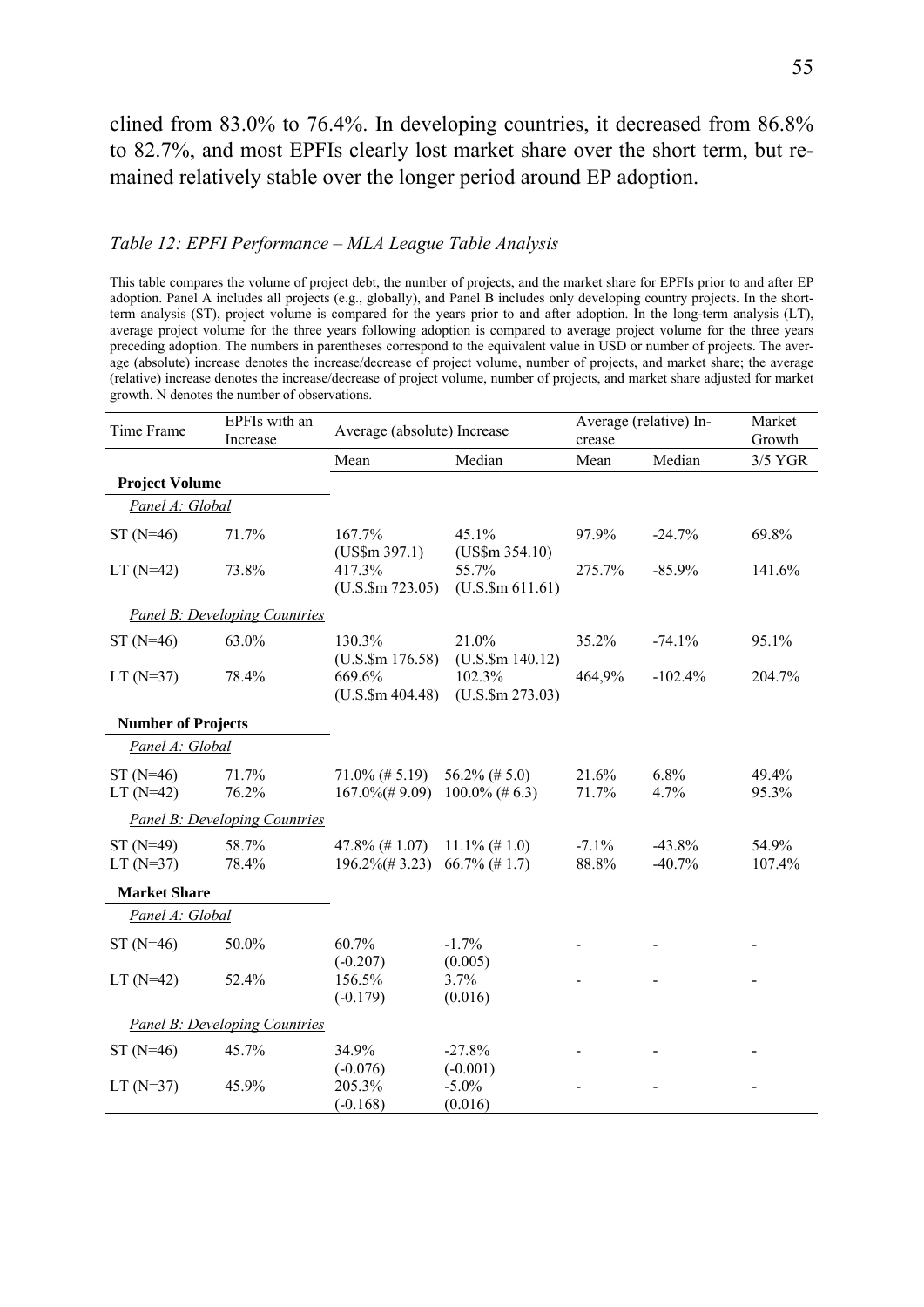Distinguishing EPFIs by when they adopted the EP shows that early adopters performed better than later adopters. As Table 13 shows, EPFIs that adopted the EP before the 2006 revisions were able to increase their global market share by 11.7%, compared to a -16.4% decrease for late adopters. In developing countries, the difference is even larger: The market share of early adopters increased by 15.5%, while that of late adopters decreased by -56.3%. It is not clear, however, whether adopting the EP contributed to the poor performance of institutions that only recently became EPFIs. It is possible that newer members are banks with weaker social and environmental risk management, and, as a result, weaker performance. They may have sought the benefits of the EP without true compliance, and early adopters may be more committed to code they were instrumental in shaping. Adverse selection might also have led to decreased incentives for above-average performers to join the initiative.

#### *Table 13: EPFI Performance – Market Share and Adoption Timing*

This table compares EPFIs' global market share (Panel A) and their market share in developing countries (Panel B) before and after EP adoption. The short-term analysis compares the market share for the year preceding and after adoption. The long-term analysis compares average market share for the three years prior to and following adoption. The numbers in parentheses correspond to the difference (delta) between the means/medians before and after adoption. We develop two subsamples for EPFI performance: 1) those that adopted the EP before the 2006 revision, and 2) those that adopted it afterward. N denotes the number of observations.

| Time Frame      | Time of EP Adop-<br>tion               | EPFIs with an<br>Increase | Average Increase |            |           |            |
|-----------------|----------------------------------------|---------------------------|------------------|------------|-----------|------------|
|                 |                                        |                           | Mean             |            | Median    |            |
|                 | <b>Market Share/Timing of Adoption</b> |                           |                  |            |           |            |
| Panel A: Global |                                        |                           |                  |            |           |            |
| $ST(N=45)$      | Before $(N=28)$                        | 57.1%                     | 97.2%            | $(-0.155)$ | 11.7%     | (0.080)    |
|                 | After $(N=18)$                         | 38.9%                     | $0.1\%$          | $(-0.289)$ | $-16.4%$  | $(-0.185)$ |
| $LT$ (N=38)     | Before $(N=28)$                        | 57.1%                     | 139.3%           | $(-0.088)$ | 12.9%     | (0.139)    |
|                 | After $(N=10)$                         | 42.9%                     | 190.8%           | $(-0.361)$ | $-13.6\%$ | $(-0.081)$ |
|                 | <b>Panel B: Developing Countries</b>   |                           |                  |            |           |            |
| $ST(N=46)$      | Before $(N=24)$                        | 66.7%                     | 104.7%           | (0.151)    | 15.5%     | (0.350)    |
|                 | After $(N=22)$                         | 22.7%                     | $-43.1\%$        | $(-0.322)$ | $-56.3\%$ | $(-0.139)$ |
| $LT(N=37)$      | Before $(N=24)$                        | 62.5%                     | 178.8%           | $(-0.000)$ | $13.1\%$  | (0.212)    |
|                 | After $(N=13)$                         | $15.4\%$                  | 234.9%           | (-0.475)   | $-46.8\%$ | $(-0.092)$ |
|                 |                                        |                           |                  |            |           |            |

To summarize, our analysis of changes in three key figures, especially market share, indicates that, globally, EPFIs tend to perform better than non-EP adopters. However, it is difficult to determine how much of this difference is attributable to EP adoption. For example, it is possible that institutions are successful partly because they have the appropriate environmental and social risk management procedures in place, and may adopt the EP merely for signaling purposes. In this case, we would not attribute their success to the EP. Neverthe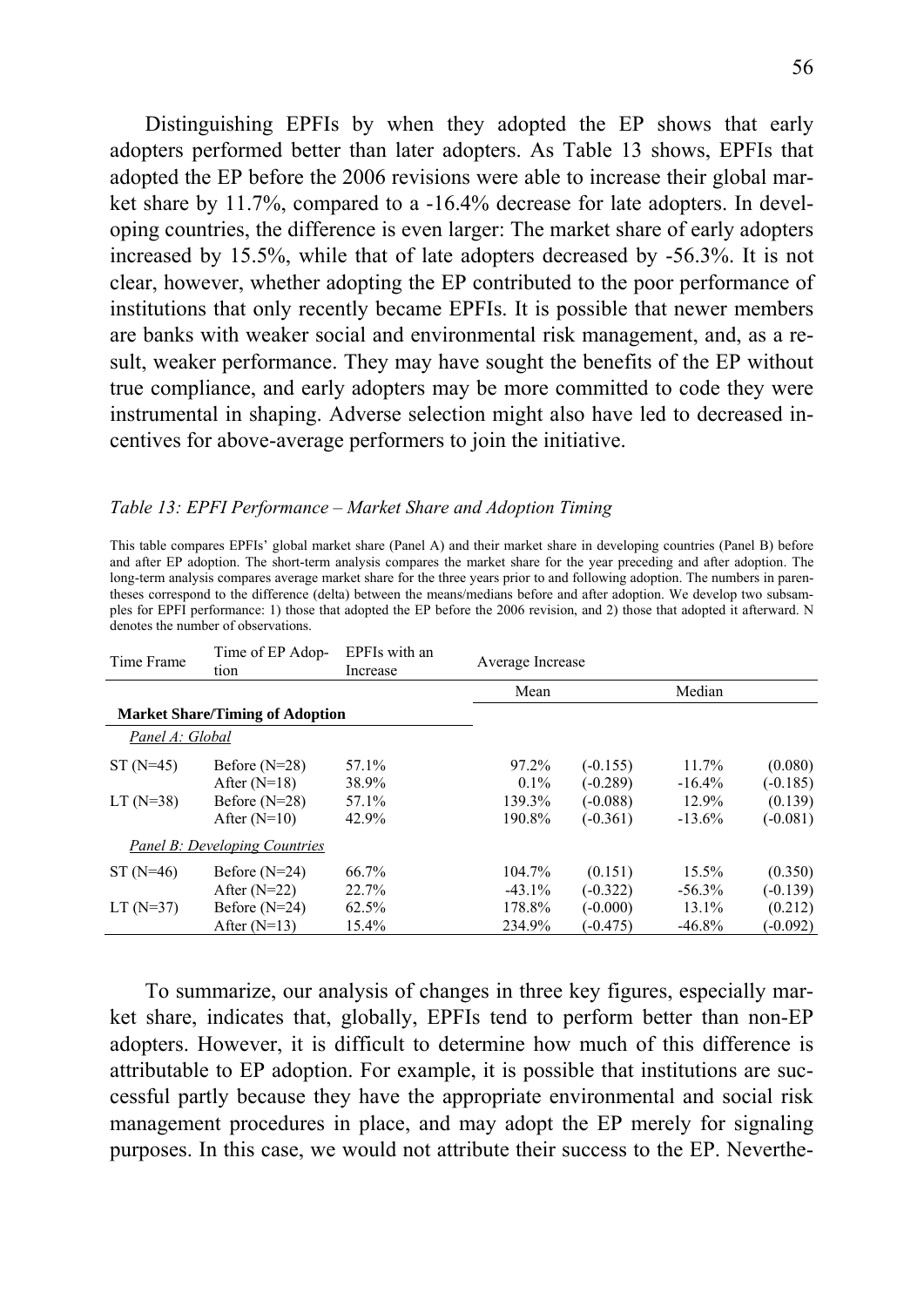less, our results allow for the conclusion that adopters outperform the global project finance market.

We observe a different situation in developing countries. Here, EPFIs clearly underperform in these markets, and thus tend to lose ground in exactly the regions where the EP are expected to have the strongest impact. But we again cannot assume this development is caused by the stricter EP guidelines. Instead, we note that many local banks entering the project finance market in developing countries and increasing their market share have not adopted the EP. One highprofile example is the State Bank of India, which has been a leader in the MLA League Tables for the last two years and operates solely in their home market. On the other hand, it is not necessarily true that all projects in which none of the MLAs is an EPFI are non-EP-compliant. It is possible that a local bank acting as the MLA designs the project according to the EP so that it becomes attractive to a wider range of potential lenders.

## **4.4.4 The Effects of the EP on the Project Finance Market**

### EP-Compliant Projects

Analyzing EPFIs as in the previous section does not allow for conclusions about what percent of project financings or of total project finance volume is EPcompliant. In other words, we cannot draw any conclusions about the EP's reach in the global project finance market. In the majority of projects, debt is provided by a club of banks, rather than by one bank alone. In cases where this club is comprised of EPFIs and non-EPFIs, some project volume is appropriated to non-EPFIs. Nevertheless, such a project must still be executed in adherence to the EP, assuming that the EPFIs honor their self-commitment. Thus, we see that sometimes a multitude of debt providers may be lending to supposedly sustainable projects, without being EP-compliant themselves. However, it is reasonable to assume that a project is EP-compliant as long as at least one EPFI is among its debt providers.

To better assess what percent of projects is EP-compliant, and to facilitate the analyses in the next two sections, we obtain data on projects with volumes of U.S. \$10 million or more, and a financial close between January 1, 2003, and December 31, 2011. The data come from the Dealogic Projectware database. As the results in Table 14 show, the EP consistently gained in influence during the first four years of inception. In 2006, 68.1% of all projects were EP-compliant, which corresponds to 83.5% of total project volume.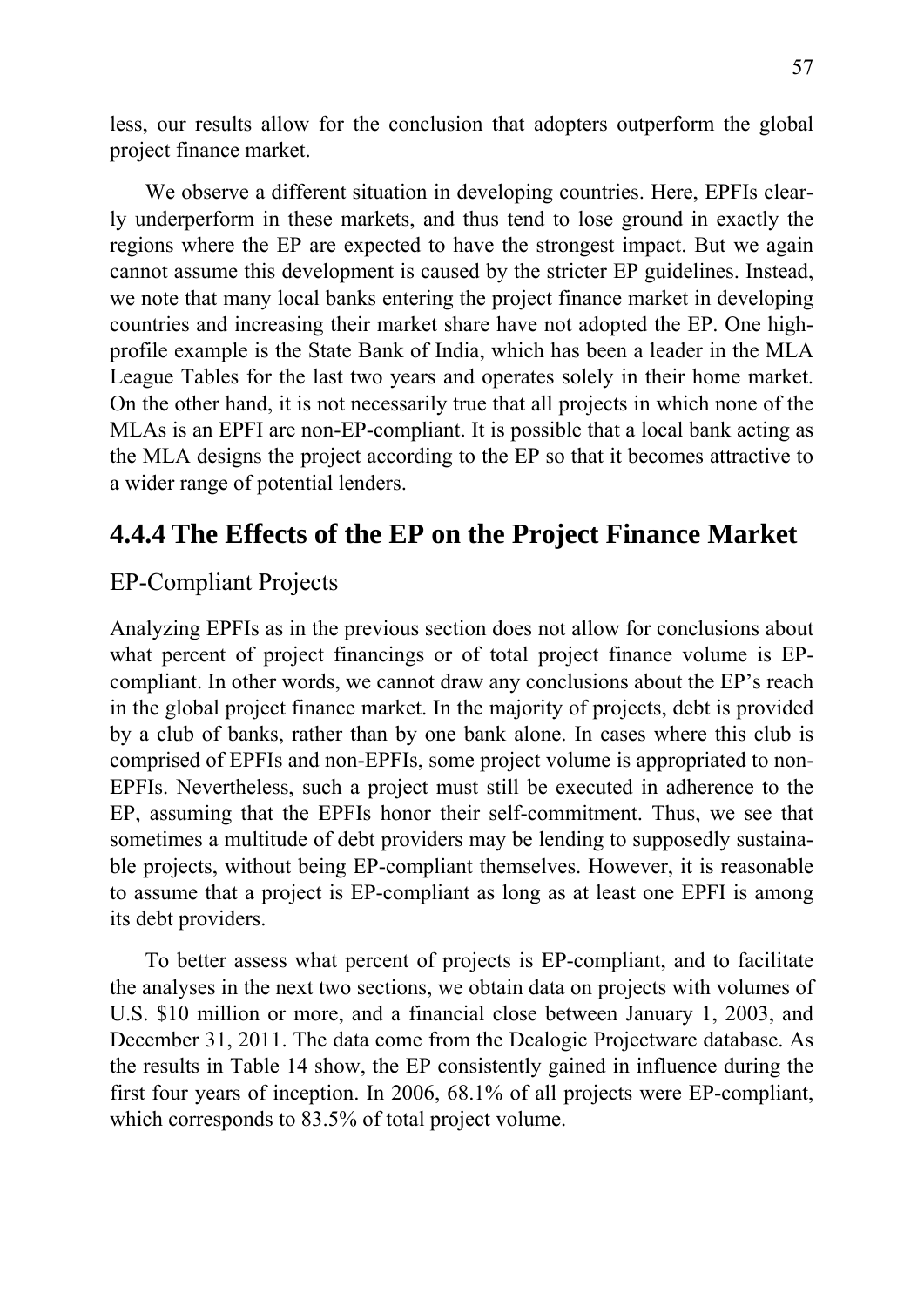|                | <b>EP</b> Projects                           |            |                     |                        | <b>Other Projects</b> |        |                        |
|----------------|----------------------------------------------|------------|---------------------|------------------------|-----------------------|--------|------------------------|
| Year           | Volume<br>[US\$m]ª                           |            | Number <sup>a</sup> | Avg. Volume<br>[US\$m] | Volume<br>[US\$m]     | Number | Avg. Volume<br>[US\$m] |
| 2003           | 53,539                                       | (47.2%)    | $(33.5\%)$<br>117   | 457.6                  | 59,864                | 232    | 258.0                  |
| 2004           | 129,564                                      | $(75.0\%)$ | $(56.8\%)$<br>249   | 520.3                  | 43,214                | 189    | 228.6                  |
| 2005           | 147,571                                      | $(82.6\%)$ | 315 (64.5%)         | 468.5                  | 30,995                | 173    | 179.2                  |
| 2006           | 194,071                                      | $(83.5\%)$ | 397 (68.1%)         | 488.8                  | 38,279                | 186    | 205.8                  |
| 2007           | 227,390                                      | $(81.8\%)$ | 445 (67.1%)         | 511.0                  | 50,582                | 218    | 232.0                  |
| 2008           | 248,744                                      | (77.6%)    | 456 (63.5%)         | 545.5                  | 71,742                | 262    | 273.8                  |
| 2009           | 206,835                                      | $(71.2\%)$ | $(60.1\%)$<br>428   | 483.3                  | 83,609                | 284    | 294.4                  |
| 2010           | 220,084                                      | $(61.9\%)$ | $(58.4\%)$<br>499   | 441.0                  | 135,363               | 356    | 380.2                  |
| 2011<br>$\sim$ | 280,126<br><b>Contract Contract Contract</b> | $(68.6\%)$ | 552 (56.8%)         | 507.5                  | 128,198               | 420    | 305.2                  |

*Table 14: EP Projects in the Global Project Finance Market* 

<sup>a</sup> The percent of EP projects in total annual project volume and total number of projects are in parentheses.

Coinciding with the revision of the EP in 2006, however, this trend began to reverse. From 2007 onward, both the percent of EP projects in global project volume and the global number of projects – and accordingly the significance of the EP – declined steadily. In 2010, the number of EP and non-EP projects was almost equal. Furthermore, despite having remained relatively constant before, average EP project volume dropped markedly as well, undercutting the average volume of non-EP projects for the first time. The volume of EP-compliant projects rose again in 2011, but the percent of EP projects continues to decline.

To explore the reasons for the decline, we divide projects by location. As Panel A of Table 15 shows, the share of EP projects and thus the relevance of the EP in the high-income OECD countries has remained nearly constant since 2006. Approximately 83.4% of total project volume was attributed to EPcompliant projects over the last five years. In developing countries, where it exceeded 90% in 2005, the share of EP project volume has steadily decreased, reaching a low of 34.9% in 2010, before beginning to increase again during 2011.

As Panel B shows, the drivers behind this trend are projects in Asia and, to a somewhat lesser extent, the Middle East. While project finance has gained in importance in these regions, however, EPFIs have lost market share, a result that parallels the result from the MLA League Table analysis. Here we see that local banks are increasingly dominating project finance markets, especially in India and China. Very few of these institutions have officially adopted the EP (although, again, this does not necessarily mean that none of these projects are EPcompliant).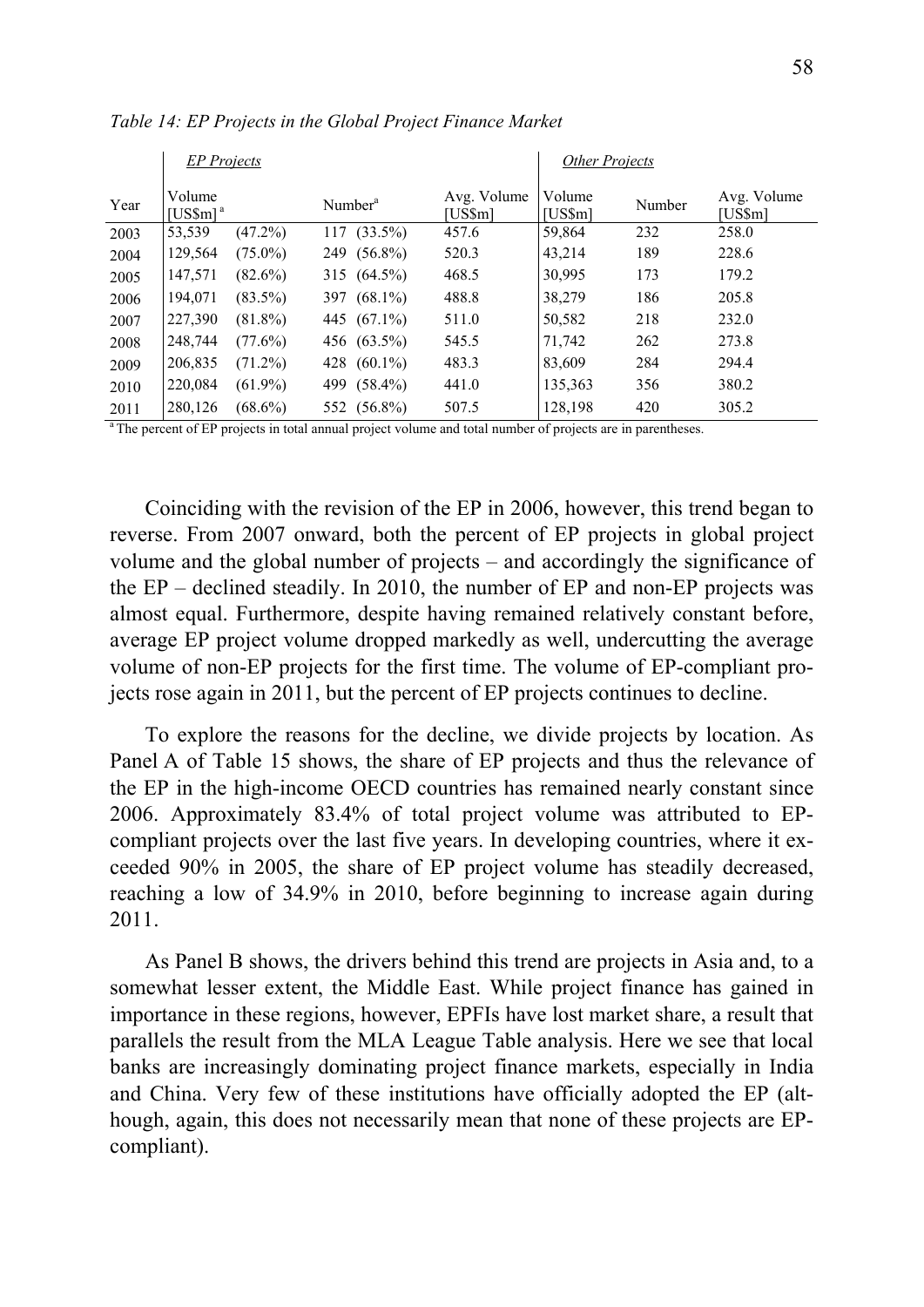### *Table 15: Share of EP Projects in the PF Market - by Location*

This table reports the percent of EP projects in the respective project finance markets. Each percentage is the quotient of EP project volume and total project volume in a given market and year.

|                                | 2003  | 2004  | 2005  | 2006  | 2007  | 2008  | 2009     | 2010  | 2011  |
|--------------------------------|-------|-------|-------|-------|-------|-------|----------|-------|-------|
| Developed Countries            | 48.2% | 73.9% | 77.6% | 83.3% | 81.4% | 83.8% | 85.7%    | 86.8% | 89.4% |
| Developing Countries           | 45.7% | 76.9% | 90.1% | 83.9% | 82.2% | 72.4% | 61.8%    | 44.2% | 53.1% |
| <b>Panel B: Project Region</b> |       |       |       |       |       |       |          |       |       |
|                                | 2003  | 2004  | 2005  | 2006  | 2007  | 2008  | 2009     | 2010  | 2011  |
| Western Europe                 | 53.8% | 72.4% | 83.9% | 77.5% | 86.3% | 85.7% | 86.4%    | 91.5% | 91.9% |
| Eastern Europe                 | 37.2% | 87.2% | 87.1% | 64.3% | 96.6% | 88.7% | 99.3%    | 95.3% | 66.4% |
| North America                  | 38.9% | 87.1% | 79.6% | 89.2% | 85.3% | 85.3% | $90.0\%$ | 95.5% | 95.9% |
| South America                  | 60.1% | 63.6% | 88.7% | 77.3% | 74.9% | 94.7% | 88.8%    | 92.8% | 97.4% |
| Asia                           | 30.4% | 41.6% | 51.0% | 73.2% | 52.9% | 52.0% | 37.6%    | 18.2% | 36.6% |
| Middle East                    | 59.2% | 90.4% | 96.5% | 91.6% | 93.9% | 89.3% | 91.3%    | 77.8% | 69.8% |
| Oceania                        | 60.9% | 94.1% | 87.4% | 86.9% | 87.9% | 93.7% | 96.7%    | 84.3% | 91.8% |
| Africa                         | 40.8% | 51.8% | 65.7% | 95.0% | 62.6% | 60.9% | 90.7%    | 90.6% | 92.1% |

*Panel A: Project Host Country Development Status*

Technology may play another part in the apparent drop in relevance of the EP in developing countries. Some of the aforementioned banks, in the course of extending their business globally, may only recently have begun reporting their project finance deals to databases such as Dealogic Projectware. Thus, it is possible that the high percentages of EP projects in earlier years may have been overstated.

## Composition of Lending Syndicates in EP Projects

One of the advantages of adopting the EP is simplified communication between all players in the project finance market. EPFIs may establish particularly close working relationships – perhaps through the working groups of the EP Association – and be involved in lending syndicates that include no or only a few other institutions. An argument for this type of clustering behavior could be the sharing of project costs and the tasks of maintaining the quality of social and environmental assessments and action plans, as well as assistance in ensuring compliance with a project's timeline. EPFIs may even try to exclude non-adopters from syndicates, in an attempt to "force" adoption. In order to determine whether EPFIs do exhibit these types of behavior, we take a closer look at the composition of the lending syndicates in EP projects.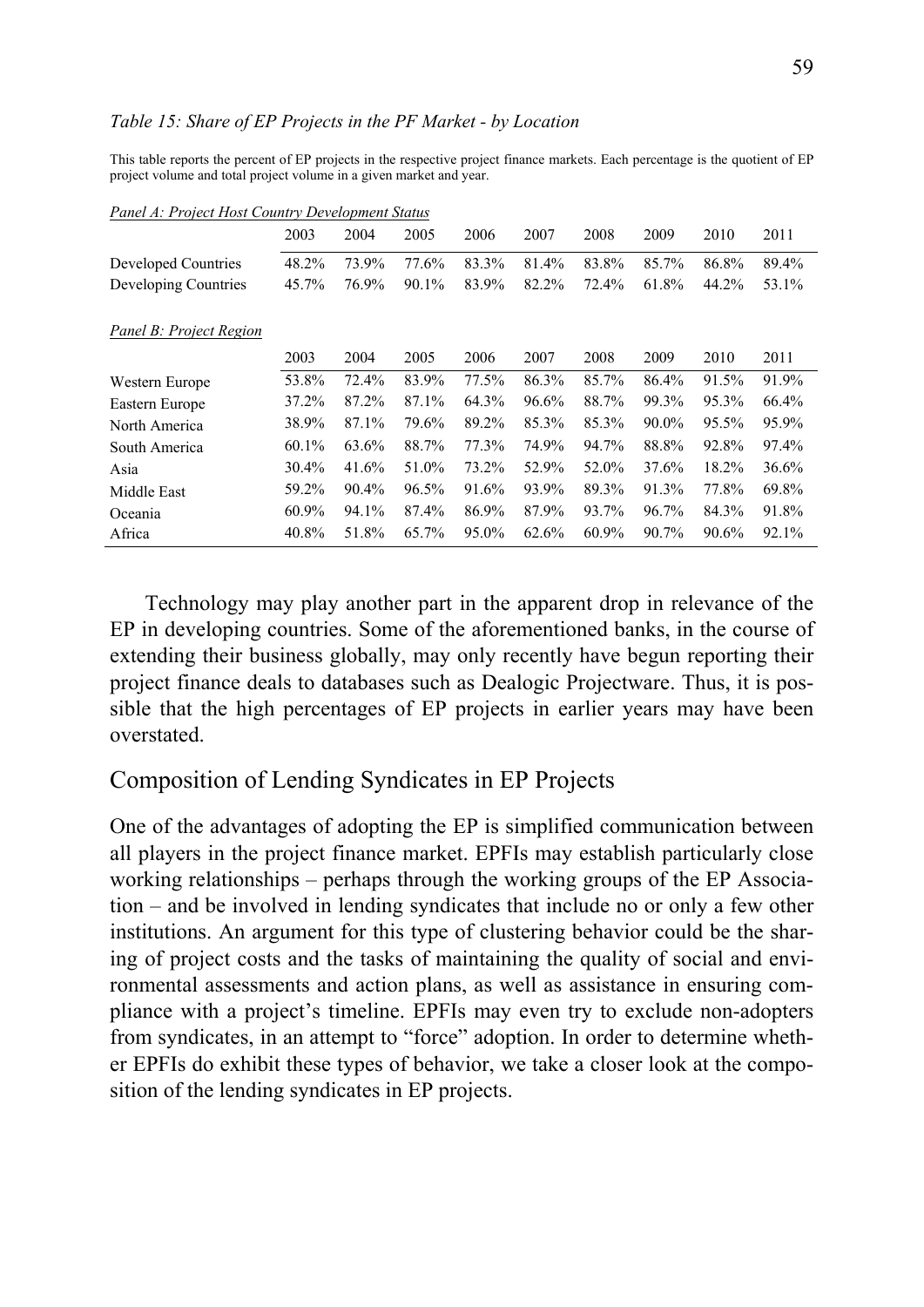Figure 3 shows the number of EPFIs in syndicates of EP projects that closed from 2009 to 2011. The overall picture remained relatively constant over the three years. The majority of all EP projects involved one to three EPFIs as lenders, with twenty projects having forty-five or more EPFIs.



*Figure 3: Number of EPFIs in Loan Syndicates of EP Projects (Source: Dealogic Projectware)* 

There is thus some indication that EPFIs work smoothly together. However, to assess whether this collaboration is outside the norm, and whether it can be viewed as clustering behavior or as excluding non-EP compliant firms from syndicates, we must examine the number of non-EPFIs as well. Table 16 gives an overview of the composition of lending syndicates in recent years. 31.4% of all EP projects were supported with debt from EPFIs only. The vast majority of these projects had only one lender, so we see no sign of clustering there. We note 154 projects that included two or three EPFIs only, with no other lenders. However, this is a normal practice, and thus would not indicate increased clustering among EPFIs. There are ten EP projects in which six to nine EPFIs are the only lenders, which is a remarkable occurrence. But they remain the exception.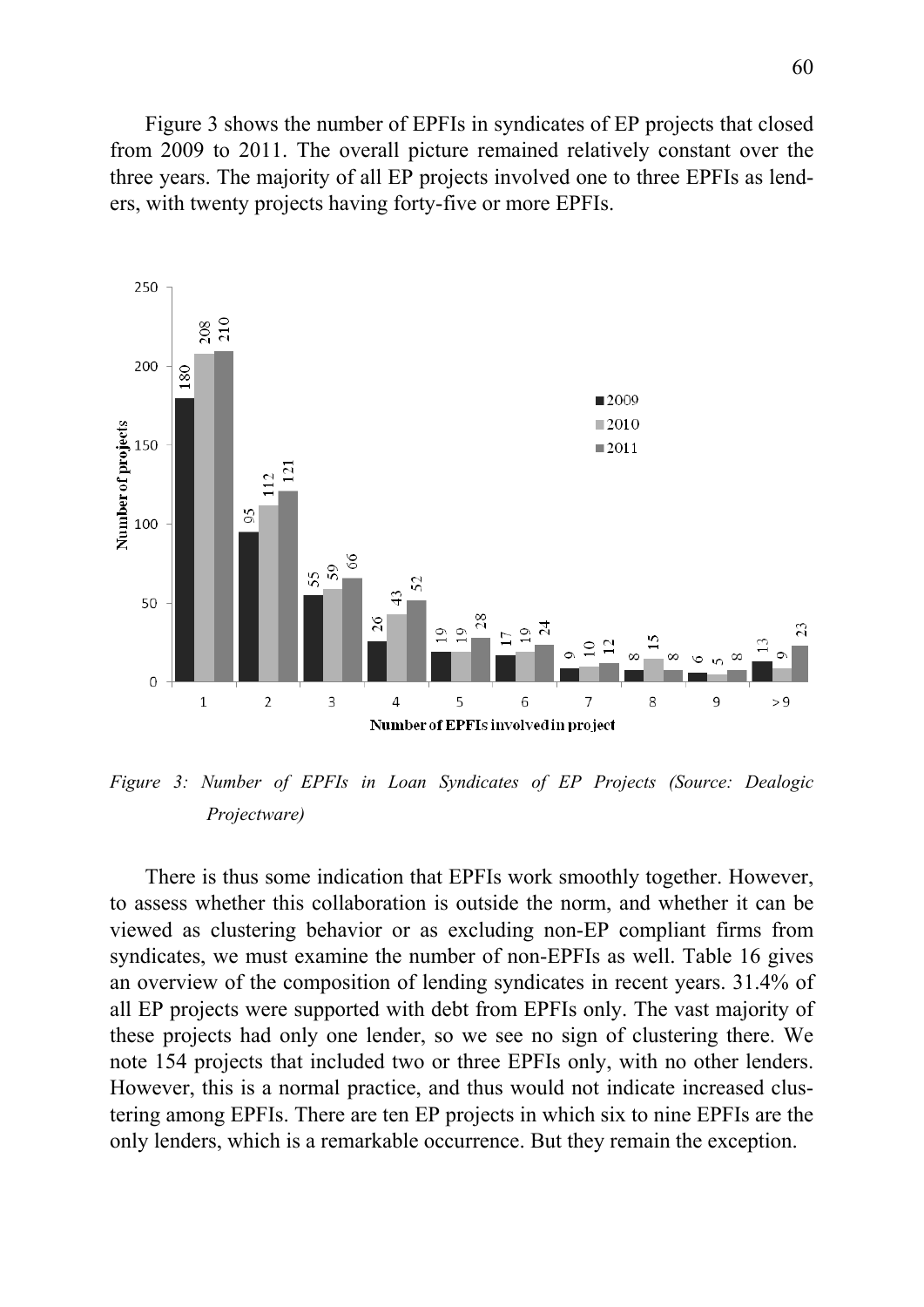|       |                |                  |       |                |      |      | Non-EPFIs      |                  |                |                  |                  |                |       |
|-------|----------------|------------------|-------|----------------|------|------|----------------|------------------|----------------|------------------|------------------|----------------|-------|
|       |                | $\boldsymbol{0}$ | 1     | $\overline{2}$ | 3    | 4    | 5              | 6                | 7              | 8                | 9                | > 9            |       |
|       | 1              | 264              | 177   | 73             | 40   | 13   | 8              | 6                | 4              | 3                | $\overline{2}$   | 8              | 40.4% |
|       | $\overline{2}$ | 107              | 94    | 44             | 34   | 12   | 12             | 6                | $\overline{4}$ | 8                | $\overline{2}$   | 5              | 22.2% |
|       | $\overline{3}$ | 47               | 50    | 32             | 20   | 15   | $\overline{4}$ | 4                | 3              | 1                | $\overline{2}$   | $\overline{2}$ | 12.2% |
|       | $\overline{4}$ | 26               | 29    | 22             | 20   | 9    | 10             | $\boldsymbol{0}$ | 3              | $\boldsymbol{0}$ | $\boldsymbol{0}$ | $\overline{2}$ | 8.2%  |
| EPFIs | 5              | 10               | 18    | 11             | 7    | 11   | 1              | 3                | $\overline{2}$ | $\boldsymbol{0}$ | 1                | $\overline{2}$ | 4.5%  |
|       | 6              | 5                | 13    | 11             | 7    | 4    | 5              | 5                | $\overline{4}$ | $\overline{2}$   | $\boldsymbol{0}$ | 4              | 4.1%  |
|       | 7              | 4                | 12    | $\overline{2}$ | 2    | 4    | 1              | 3                |                | $\boldsymbol{0}$ | 1                | 1              | 2.1%  |
|       | 8              | $\boldsymbol{0}$ | 7     | 5              | 4    | 7    | $\overline{4}$ | $\boldsymbol{0}$ |                | $\overline{2}$   | $\boldsymbol{0}$ | 1              | 2.1%  |
|       | 9              |                  |       | 1              | 3    | 3    | $\overline{2}$ | $\overline{2}$   |                | $\boldsymbol{0}$ | $\mathbf{1}$     | $\overline{4}$ | 1.3%  |
|       | > 9            | $\theta$         | 4     | 4              | 7    | 10   | $\overline{2}$ | $\overline{2}$   | $\overline{2}$ | 3                | 3                | 8              | 3.0%  |
|       |                | 31.4%            | 27.4% | 13.9%          | 9.7% | 5.9% | 3.3%           | 2.1%             | 1.7%           | 1.3%             | 0.8%             | 2.5%           |       |

This table reports the numbers of EFPIs and non-EFPIs in lending syndicates of EP projects that closed from 2009 to 2011.

Moreover, the distribution of projects in which both EPFIs and non-EPFIs are lenders does not reveal any abnormalities. The shaded grey diagonal line in Table 16 that indicates projects with an equal number of EPFIs and non-EPFIs covers 268 projects. And the number of projects at the lower left of the diagonal (436 projects) is not significantly larger than that at the upper right of the diagonal (311 projects). Of the forty-five projects involving more than nine EPFIs, eighteen also involve six or more non-adopters. These projects are very large, however, so it would not be unexpected to find a high number of leading project finance institutions.

In summary, we find no evidence that EPFIs tend to collaborate mostly with each other, or that they exclude non-adopters from the lending syndicates of EP projects.

# **4.5 Conclusion**

Recent increases in project finance volume, combined with a growing public awareness of environmental and social issues, has raised the question of whether and how guidelines such as the Equator Principles can increase their impact on EPFIs in particular and the project finance industry in general. Our analysis depends on the temporal development of the impact. We contribute to the existing body of literature on the EP by, first, exploring whether their impact has changed over time, i.e., whether the capital markets reacted differently to early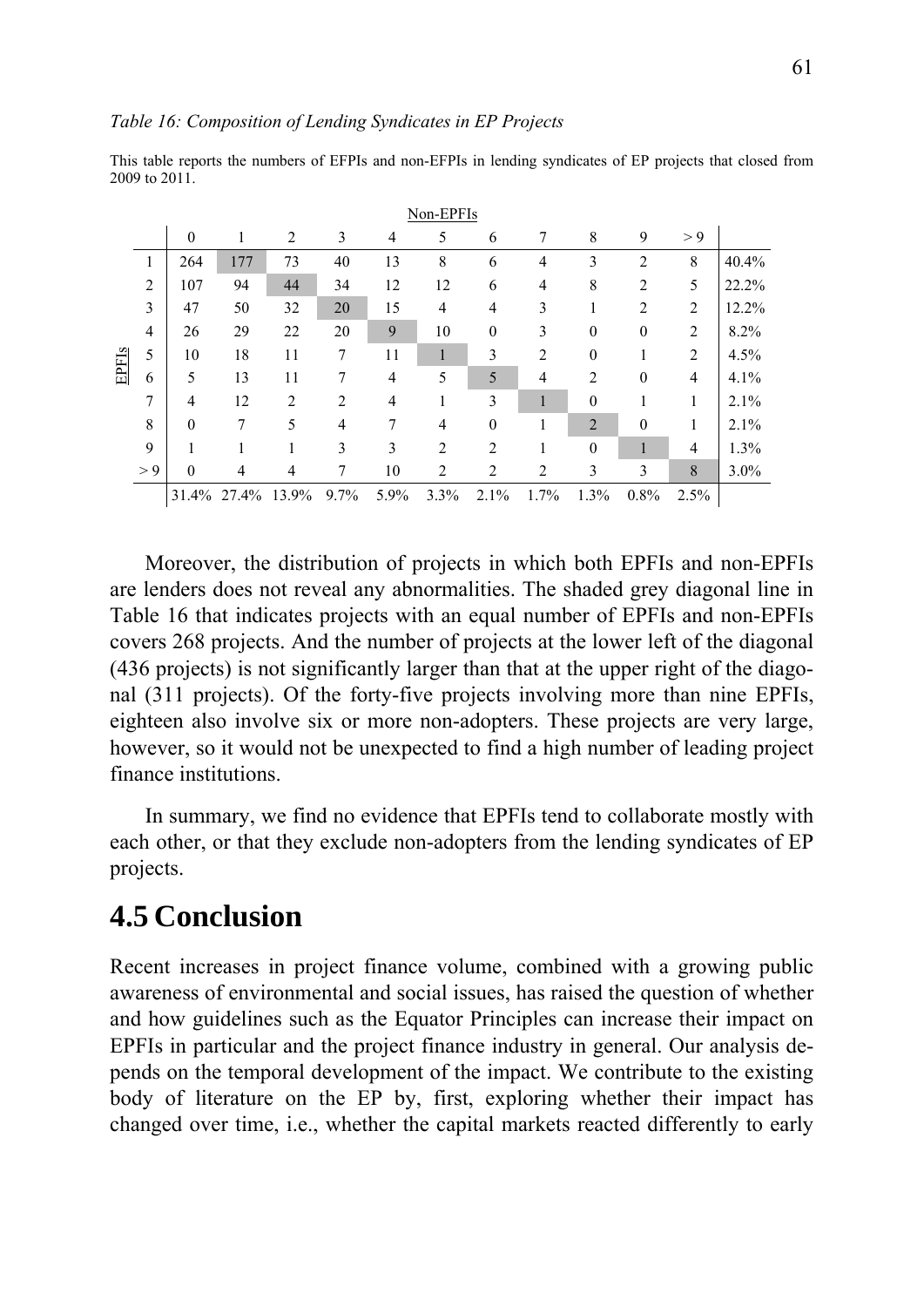EP adopters than to later adopters. Second, we analyze the performance of EPFIs in the project finance industry. Third, we identify trends among EP projects.

For this analysis, we used several different approaches, beginning with an event study methodology combined with a cross-sectional analysis. The sample in our event study was originally comprised of eighty-five financial institutions that announced EP adoption between 2003 and April 2012. Next, we conducted an MLA League Table Analysis, followed by a comparison of global project finance data. The data for the League Table Analysis and the comparison came from the Dealogic Projectware database for the 2000-2011 period.

We examined positive abnormal returns for financial institutions that announced EP adoption between 2004 and April 2012. When we examine FIs according to time of adoption, we find positive CARs over different event windows for early adopters. Thus, our results contradict those of earlier studies (e.g., Scholtens and Dam, 2007). We believe that conditional variance in stock returns explains this discrepancy. Our results also reveal that, despite increased awareness of environmental and social issues, the capital markets do not react more strongly now to EP adoption announcements. Thus, we examined no abnormal returns for the latest announcements. We expected capital market reactions to be stronger for later adopters than for earlier ones, due to the growth in consciousness of environmental and social issues. Following Wright and Rwabizambuga (2006), who argue that FIs in more competitive environments tend to be more careful of their reputations, we thus conclude that reputational risk is one of the main drivers of adopting a voluntary code of conduct such as the EP.

Using the League Table Analysis, we examined project volume, number of projects, and market share, and find that, from a global perspective, EPFIs tend to outperform non-adopters. This trend was especially pronounced for the number of projects and market share. When focusing on developing countries, we find the opposite: EPFIs clearly underperform non-adopters. We believe there are two main reasons for this difference.

First, successful FIs, who likely already have the appropriate environmental and social risk management procedures in place, will tend to adopt the EP more readily, but perhaps only for signaling or reputational purposes. Moreover, most successful financial institutions are headquartered in OECD countries. This is in line with the reputational risk management theory and recent interview-based results from, e.g., Conley and Williams (2011) and Macve and Chen (2010). On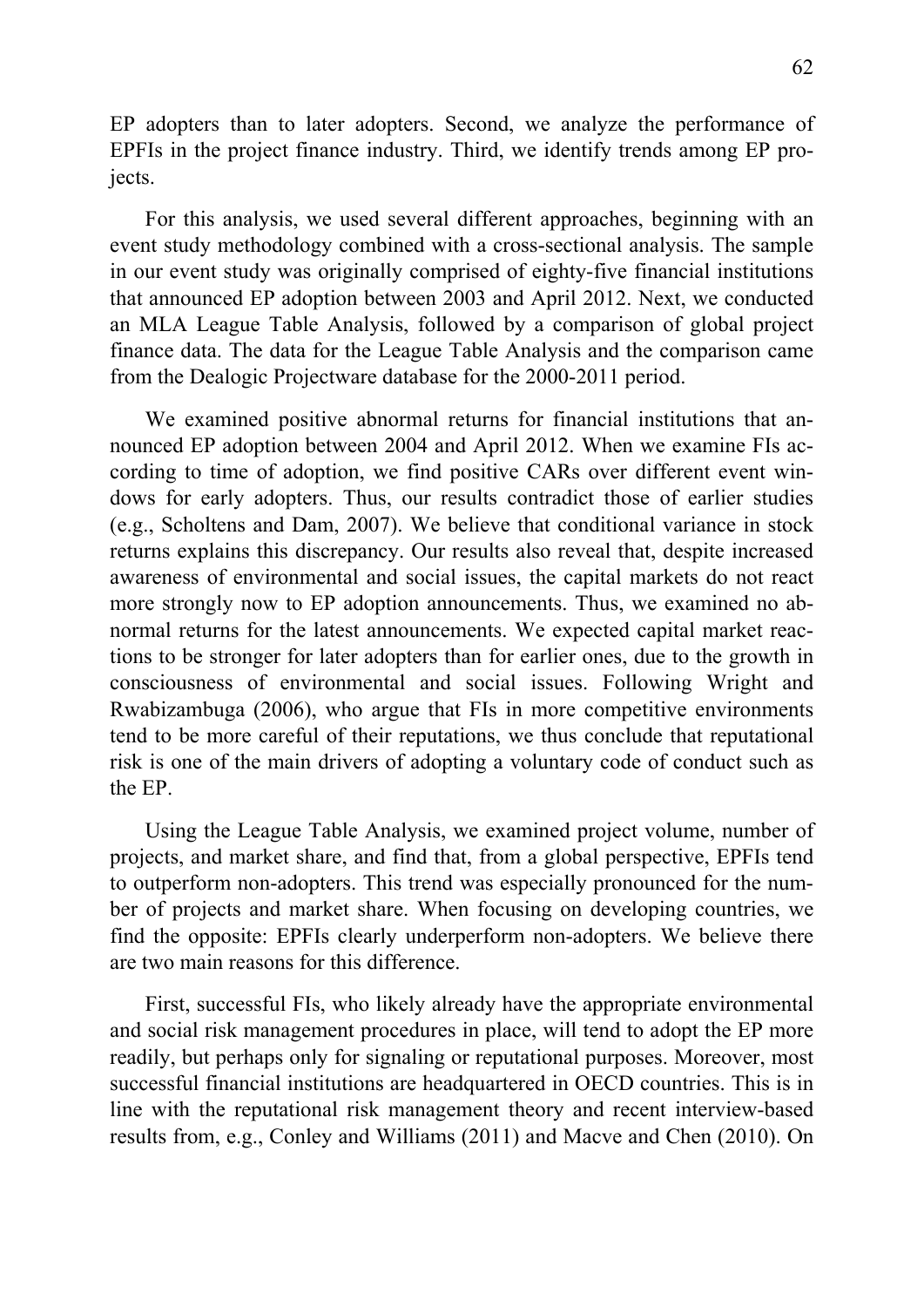the other hand, the underperformance may be the result of a high number of local banks entering the project finance markets in developing countries. This would increase the market share of non-adopters, not because they are more successful, but because they are dividing the market into smaller parts.

When analyzing projects instead of FIs, we observe a steady increase in volume and number of EP-compliant projects from 2003 to 2006. However, beginning in 2006, that share decreases rather dramatically. This trend is attributable to a strong decline in EP projects in developing countries, although the percent in developed countries (approximately 80%) has remained consistently high from 2006 to 2011. This supports our earlier results that using the EP as a (reputational) risk management tool may be even more effective in highly competitive environments such as OECD countries (Wright and Rwabizambuga, 2006). The most critical points in the League Table Analysis are also applicable here. The fact that local banks have become more involved in the project finance market, especially in other countries, and the fact that those banks may not be reporting to the primary project finance databases yet, could bias the results.

We find no evidence of EPFIs excluding non-adopters from lending syndicates. Most syndicates feature an equal distribution of EPFIs and non-adopters, which suggests that EP compliance by a specific bank is not a crucial requirement for collaborating in lending syndicates. This argument is somewhat weakened, however, when we consider that projects must technically be EPcompliant if even one of the banks is an EPFI.

Managerial implication is that it is beneficial for FIs to adopt voluntary codes of conduct as the EP. Besides, a positive impact on company's market value Marín et al., (2012) underlines our results by showing that CSR activities have a positive effect on competitiveness. The authors even argue that in particular a proactive strategy compared to an otherwise only active strategy strengthens the competitiveness of the company. This goes in line with our results that early adopters show significant positive abnormal returns and suggests an – at least active – engagement of FIs in voluntary codes of conducts or disclosures pertaining to environmental and social issues. Additionally, Heikkurinen (2010) supports our results as he finds that adopting an environmentally responsible identity can enhance the firm's strategic position. This is also supported by Melo and Mansouri (2011) who suggest companies should "*adopt the proposals of environmental non-governmental organizations and closely follow public opinion*" in order to influent profitability. Financial Institutions should be encouraged to foster and adopt responsible identities. In particular, taking into account the banking crisis, those strategies could be a key to success.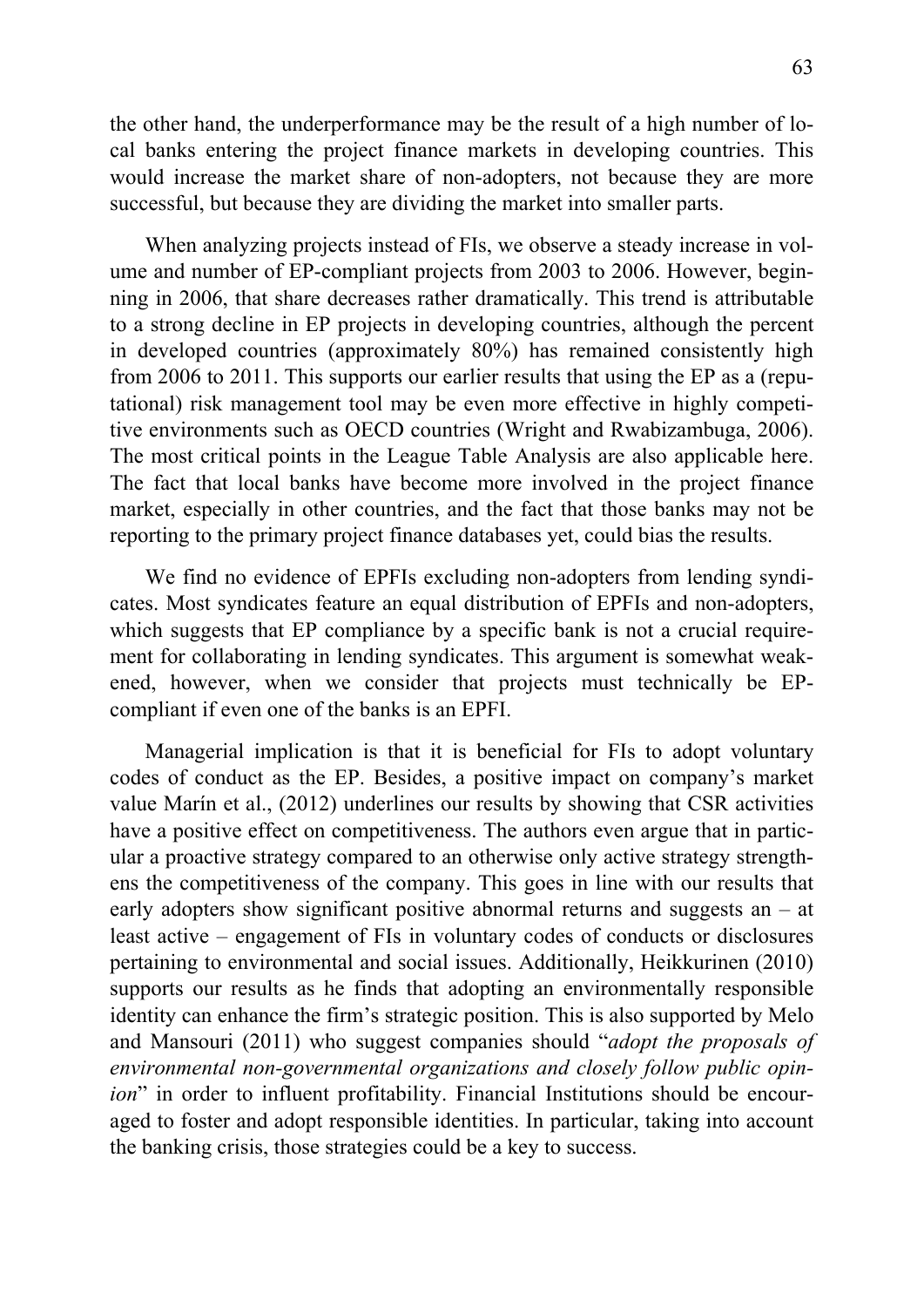The role of the IFC offers governments and NGOs a unique opportunity to enhance the implementation of environmental and social issues in project finance performances standards. But Wright (2012) argues that governments are tempted to vote against a draft once they expect a negative impact on inflow of long-term capital. Our results encourage public policy to develop and foster standard settings pertaining to environmental and social issues in the financial sector. An increased market value and the outperformance of adopters provide arguments in favor of strengthening the efforts of both public policy and FIs to cooperate and expand the scope of performance standards not only in project finance, but also in e.g. financial advisory products.

Further research would be needed to determine the impact of the Equator Principles on the project finance market. And more reliable data is required – especially for developing countries – to control for potential biases caused by the lack of data. The next round of EP revisions may help overcome this issue.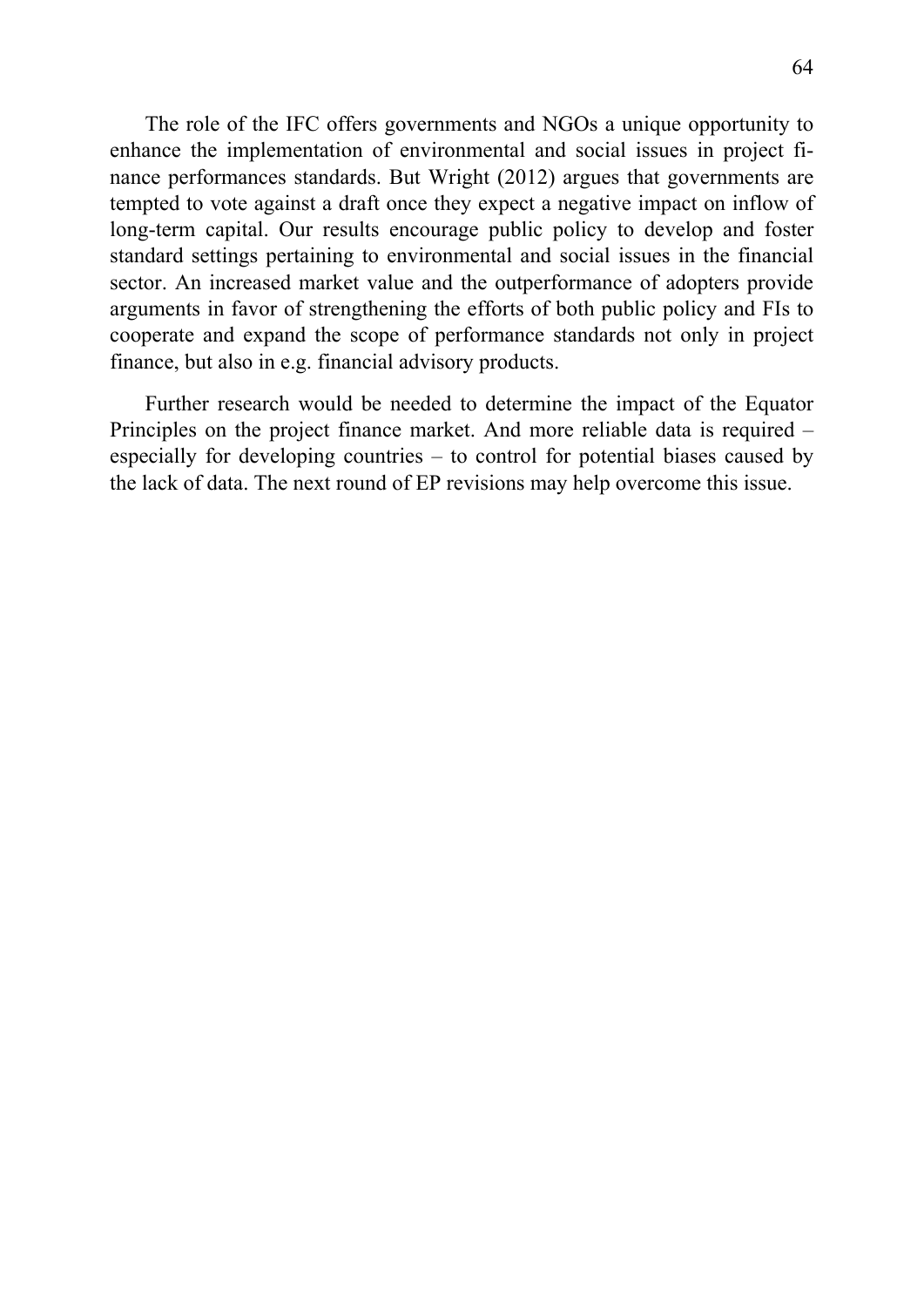### **Literature**

- Aktas N, de Bodt E, Cousin JG. 2007. Event studies with a contaminated estimation period. *Journal of Corporate Finance 13*(1): 129-145.
- Al-Najjar B. 2012. Environmental Policies and Firm Value. *Business Strategy and the Environment 21*(1): 49-59.
- Alexander I, Irwin T. 1996. Price caps, rate-of-return regulation and the cost of capital. *Private Sector 87*.
- Amato LH, Amato CH. 2012. Environmental Policy, Rankings and Stock Value. *Business Strategy and the Environment 21*(5): 317-325.
- BankTrack. 2010. *Bold Steps Forward Towards Equator Principles that deliver to people and the Planet*. http://www.banktrack.org/download/bold\_steps\_forward\_towards\_equato r\_principles\_that\_deliver\_to\_people\_and\_the\_planet/100114\_civil\_societ y\_call\_equator\_principles.pdf [10 October 2012]
- Barbier EB. 2011. Transaction costs and the transition to environmentally sustainable development. *Environmental Innovation and Societal Transitions 1*(1): 58-69.
- Bauer R, Han D. 2010. *Corporate Environmental Management and Credit Risk*. http://ssrn.com/abstract=1660470 [10 September 2012]
- Binder JJ. 1985. Measuring the effects of regulation with stock price data. *Journal of Economics 16*(2): 167-183.
- Bundesministerium für Wirtschaft und Technologie (BMWi). 2010. *Energie in Deutschland - Trends und Hintergründe zur Energieversorgung*
- Bundesministerium für Wirtschaft und Technologie (BMWi). 2012. *Energiewende in Deutschland*
- Boehmer E, Masumeci J, Poulsen AB. 1991. Event-study methodology under conditions of event-induced variance. *Journal of Financial Economics 30*(2): 253-272.
- Boeters S, Koornneef J. 2010. Supply of Renewable Energy Sources and the Cost of EU Climate Policy. *CPB Discussion Paper No. 142*.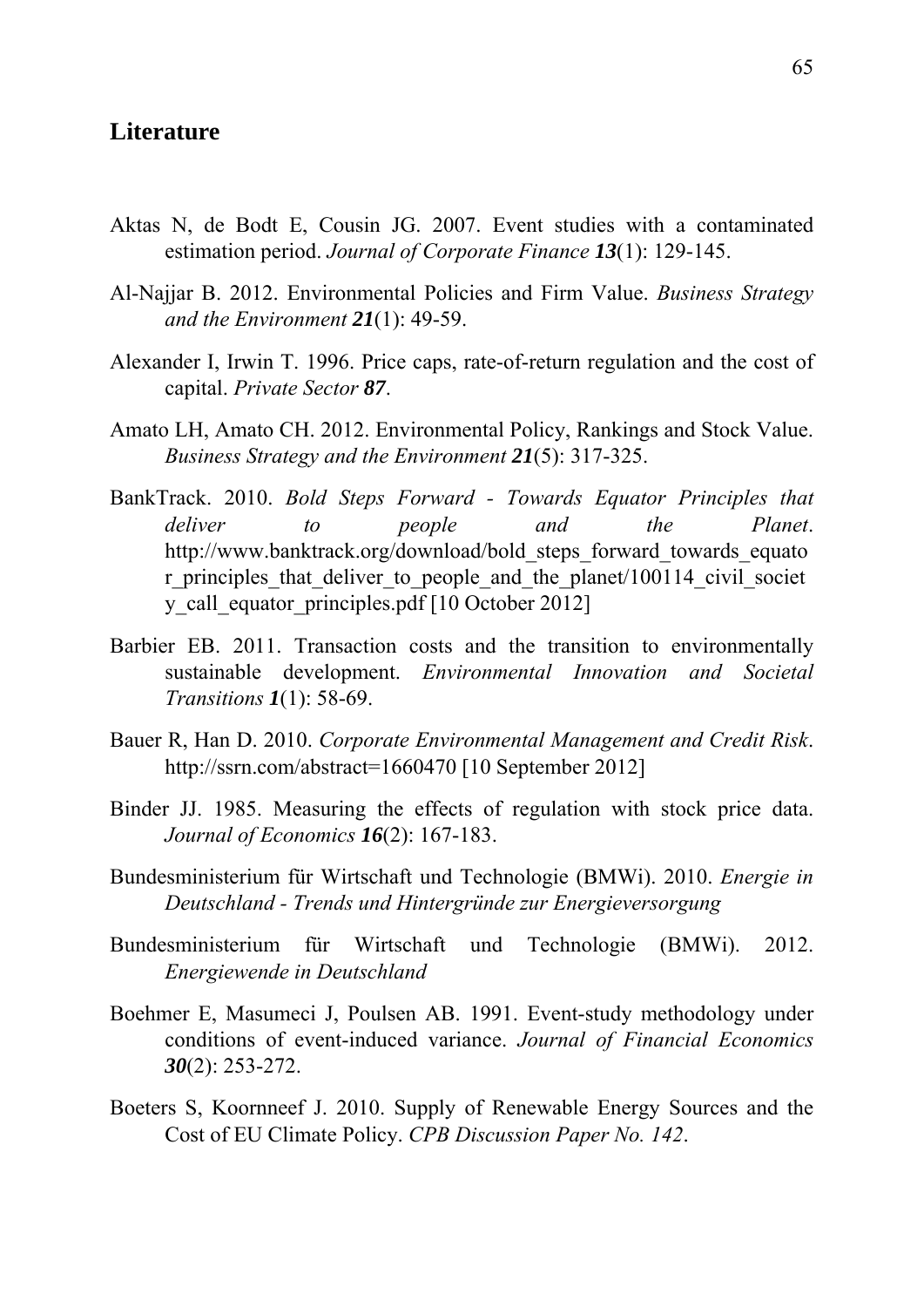- Böhringer C, Löschel A, Moslener U, Rutherford TF. 2009. EU Climate Policy Up to 2020: An Economic Impact Assessment. *Energy Economics 31*(2): 295-305.
- Brown SJ, Warner JB. 1980. Measuring Security Price Performance. *Journal of Financial Economics 8*(3): 205-258.
- Brown SJ, Warner JB. 1985. Using daily stock returns: The case of event studies. *Journal of Financial Economics 14*(1): 3-31.
- Cambini C, Rondi L. 2009. Incentive Regulation and investment: evidence from european energy utilities. *Journal of Regulatory Economics 38*(2): 1-26.
- Carnevale C, Mazucca M, Venturini S. 2012. Corporate Social Reporting in European Banks: The Effect on a Firm's Market Value. *Business Strategy and the Environment 19*(3): 159-177.
- Case P. (1999). *Environmental Risk Management and Corporate Lending: A Global Perspective*. CRC Press: New York.
- Conley JM, Williams CA. 2011. Global Banks as Global Sustainability Regulators?: The Equator Principles. *Law & Policy 33*(4): 542-575.
- Corhay A, Tourani Rad A. 1996. Conditional Heteroskedasticity Adjusted Market Model and an Event Study. *The Quarterly Review of Economics and Finance 36*(4): 529-538.
- Coulson AB. 2009. How Should Banks Govern the Environment? Challenging the Construction of Action Versus Veto. *Business Strategy and the Environment 18*(3): 149-161.
- Dnes AW, Kodwani DG, Seaton JS, Wood D. 1998. The Regulation of the United Kingdom Electricity Industry: An Event Study of Price-Capping Measures. *Journal of Regulatory Economics 13*(3): 207-225.
- Esty BC. (2004). *Modern Project Finance A Casebook*. John Wiley & Sons: New Jersey.
- Esty BC, Sesia A. 2010. An Overview of Project Finance and Infrastructure Finance - 2009 Update. *Harvard Business School Publishing Case No. 9- 210-061*.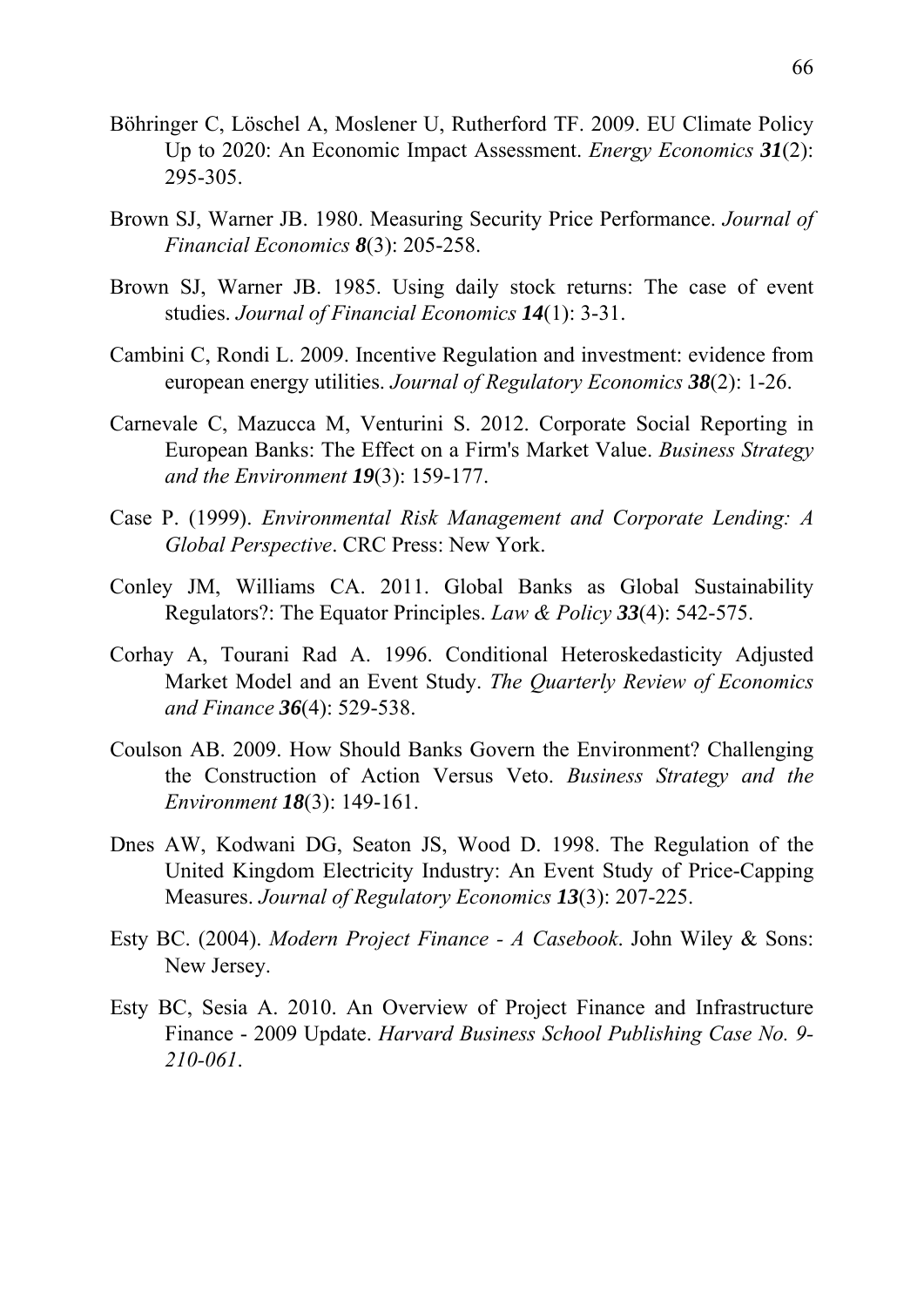- Esty BC, Sesia A, Knoop C-I. 2007. The Equator Principles: An Industry Approach to Managing Environmental and Social Risks. *Harvard Business School Publishing Case No. 9-205-114*.
- *Energy Sources, Production Costs and Performance of Technologies for Power Generation, Heating and Transport*. Brussels, 2008.
- Fama EF, Fisher L, Jensen MC, Roll R. 1969. The Adjustment Of Stock Prices To New Information. *International Economic Review 10*(1): 1-21.
- French KR, Schwert WG, Stambaugh RF. 1987. Expected stock returns and volatility. *Journal of Financial Economics 19*(1): 3-29.
- Gassner M. 2012. Lokale Umwelt oder transnationale Chance? ENIs Reaktion auf die Proteste gegen die CEL-Pipeline in den 1960er Jahren. *Zeitschrift für Unternehmensgeschichte 57*(1): 31-46.
- Goss A, Roberts GS. 2011. The impact of corporate social responsibility on the cost of bank loans. *Journal of Banking & Finance 35*(7): 1794-1810.
- Haddock-Fraser JE, Tourell M. 2010. Corporate Motivations for Environmental Sustainable Development: Exploring the Role of Consumers in Stakeholder Engagement. *Business Strategy and the Environment 19*(8): 527-542.
- Halme M, Niskanen J. 2001. Does Corporate Environmental Protection Increase or Decrease Shareholder Value? The Case of Environmental Investments. *Business Strategy and the Environment 10*(4): 200-214.
- Havenner A, Hazlett TW, Leng Z. 2001. The Effects of Rate Regulation on Mean Returns and Non-Diversifiable Risk: The Case of Cable Television. *Review of Industrial Organization 19*(2): 149-164.
- Heal G. 2005. Corporate Social Reponsibility: An Economic and Financial Framework. *The Geneva Papers 30*: 387-409.
- Heal G. 2009. Climate Economics: A Meat-Review and Some Suggestions for Future Research. *Review of Environmental Economics and Policy 3*(1): 4- 21.
- Heikkurinen P. 2010. Image Differentiation with Corporate Environmental Responsibility. *Corporate Social Responsibility and Environmental Management 17*(3): 142-152.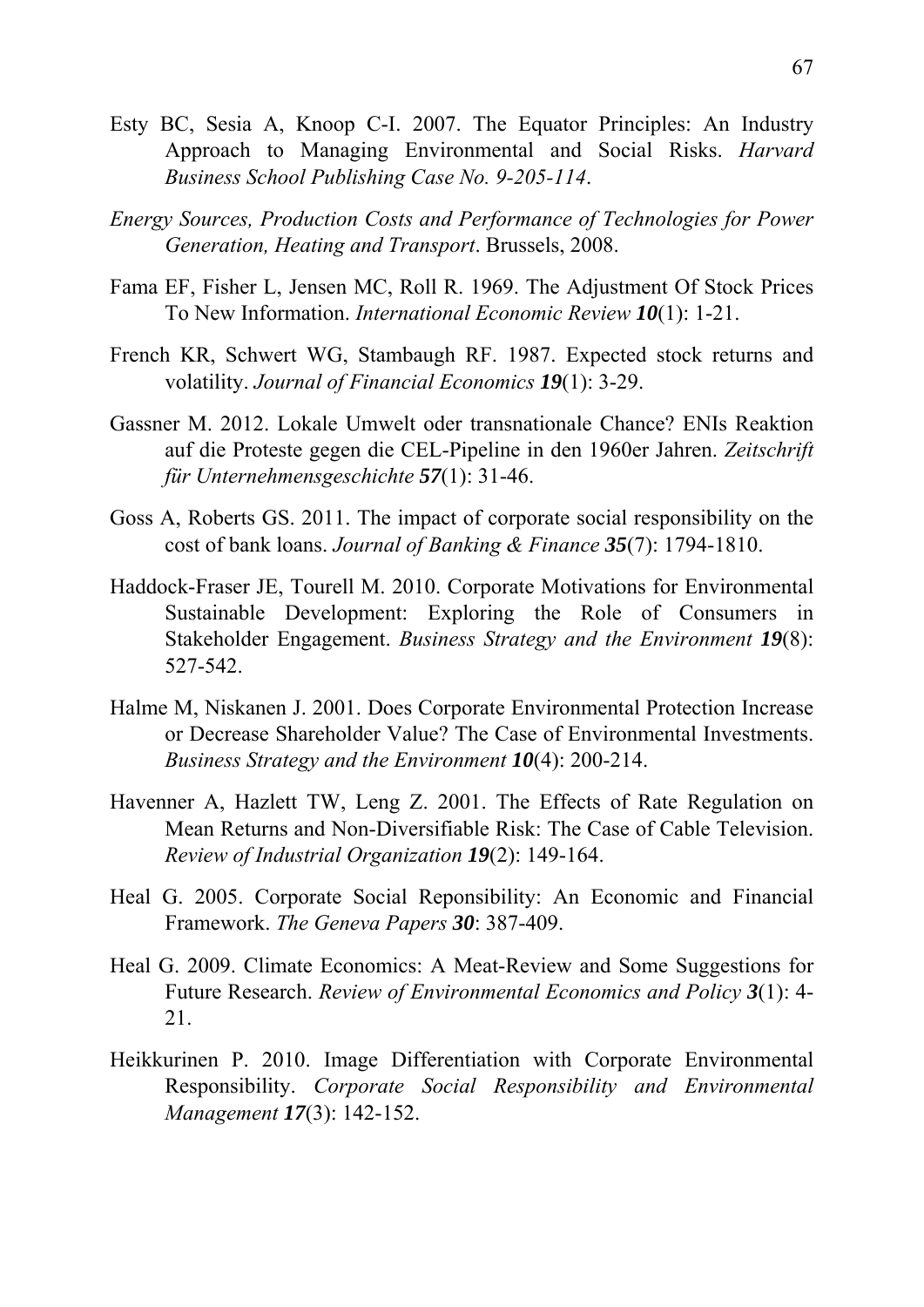- International Finance Corporation (IFC). 2012. *IFC`s Updated Sustainability Framework - Fact Sheet* http://www1.ifc.org/wps/wcm/connect/6c6cd30049800a1fa93bfb336b93d 75f/Updated\_SustainabilityFramework\_Fact-sheet.pdf?MOD=AJPERES [5 September 2012]
- Jacobsson S, Bergek A. 2004. Transforming the energy sector: the evolution of technological systems in renewable energy technology. *Industrial and Corporate Change 13*(5): 815-849.
- Johnson NJ. 1978. Modified t Tests and Confidence Intervals for Asymmetrical Populations. *Journal of the American Statistical Association 73*(363): 536-544.
- Keele DM, DeHart S. 2011. Partners for USEPA Climate Leaders: an Event Study on Stock Performance. *Business Strategy and the Environment 20*(8): 485-497.
- Kleidt B, Schiereck D, Sigl-Grüb C. 2009. Rationality at the Eve of Destruction - Insurance Stock Price Reactions on Huge Catastrophic Events. *Journal of Business Valuation and Economic Loss Analysis 4*(2).
- Kleimeier S, Versteeg R. 2010. Project finance as a driver of economic growth in low-income countries. *Review of Financial Economics 19*(2): 49-59.
- Lamdin DJ. 2001. Implementing and interpreting event studies of regulatory changes. *Journal of Economics and Business 53*(2-3): 171-183.
- MacKinlay AC. 1997. Event Studies in Economics and Finance. *Journal of Economic Literature 35*(1): 13-39.
- Macve R, Chen X. 2010. The "Equator principles": a success for voluntary codes? *Accounting, Auditing & Accountability Journal 23*(7): 890-919.
- Marín L, Rubio A, Ruiz de Maya S. 2012. Competitiveness as a Strategic Outcome of Corporate Social Responsibility. *Corporate Social Responsibility and Environmental Management 19*(6): 364-376.
- Markowitz H. 1952. Portfolio Selection. *Journal of Finance 7*(1): 77-91.
- Missbach A. 2004. The Equator Principles: Drawing the line for socially responsible banks? An interim review from an NGO perspective. *Development 47*(3): 78-84.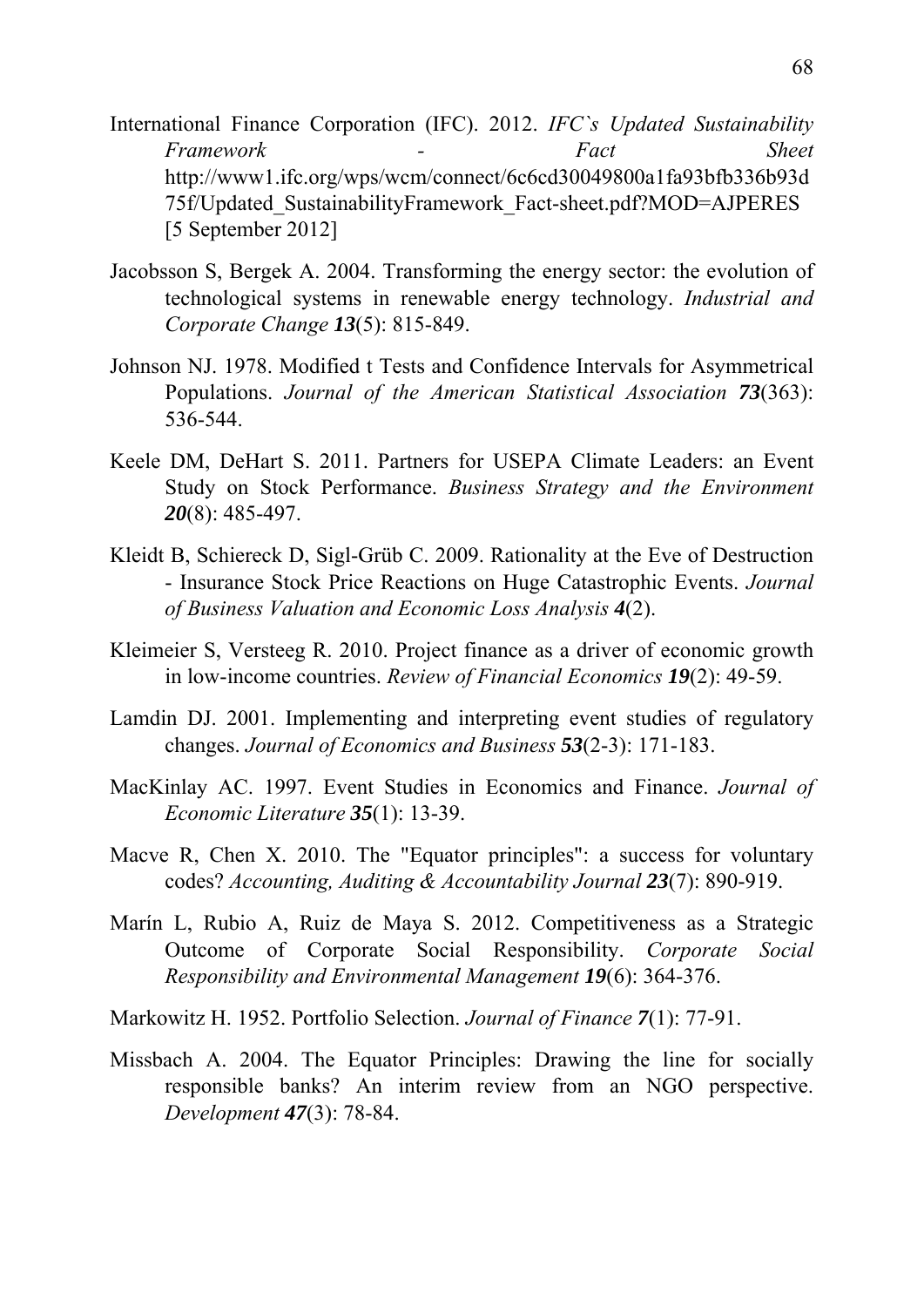- Nowak E, Rott R, Mahr TG. (2006). *The (Ir)relevance of Disclosure of Compliance with Corporate Governance Codes-Evidence from the German Stock Market*. National Centre of Competence in Research Financial Valuation and Risk Management. http://ssrn.com/abstract=891106 [7 August 2012]
- O'Sullivan N, O'Dwyer B. 2008. Stakeholder Perspectives on a financial sector legitimation process. *Accounting, Auditing & Accountability Journal 22*(4): 553-587.
- Paleari S, Redondi R. 2005. Regulation Effects on Company Beta Components. *Bulletin of Economic Research 57*(4): 307-378.
- Parker D. 2003. Performance, risk and strategy in privatised, regulated industries. *The International Journal of Public Sector Management 16*(1): 75-100.
- Peltzman S. 1976. Towards a More General Theory of Regulation. *Journal of Law & Economics 19*(2): 211-240.
- Ray S. 2008. A Case Study of Shell at Sakhalin: Having a Whale of a Time? *Corporate Social Responsibility and Environmental Management 15(3):* 173-185.
- Reiche D, Bechberger M. 2004. Policy differences in the promotion of renewable energies in the EU member states. *Energy Policy 32*(7): 843- 849.
- Richardson BJ. 2005. The Equator Principles: The Voluntary Approach to Environmental Sustainable Finance. *European Environmental Law Review 14*(11): 280-290.
- Riddick LA. 1992. The Effect of Regulation on Stochastic Systematic Risk. *Journal of Regulatory Economics 4*(2): 139-157.
- Rodriguez-Melo A, Mansouri SA. 2011. Stakeholder Engagement: Defining Strategic Advantage for Sustainable Construction. *Business Strategy and the Environment 20*(8): 539-552.
- Savickas R. 2003. Event-induced volatility and tests for abnormal performance. *The Journal of Financial Research 26*(2): 165-178.
- Schiereck D, Zeidler F. 2009. Risk Adjustment of Bank Stocks in the Face of Terror. *Journal of Financial Transformation 25*: 65-74.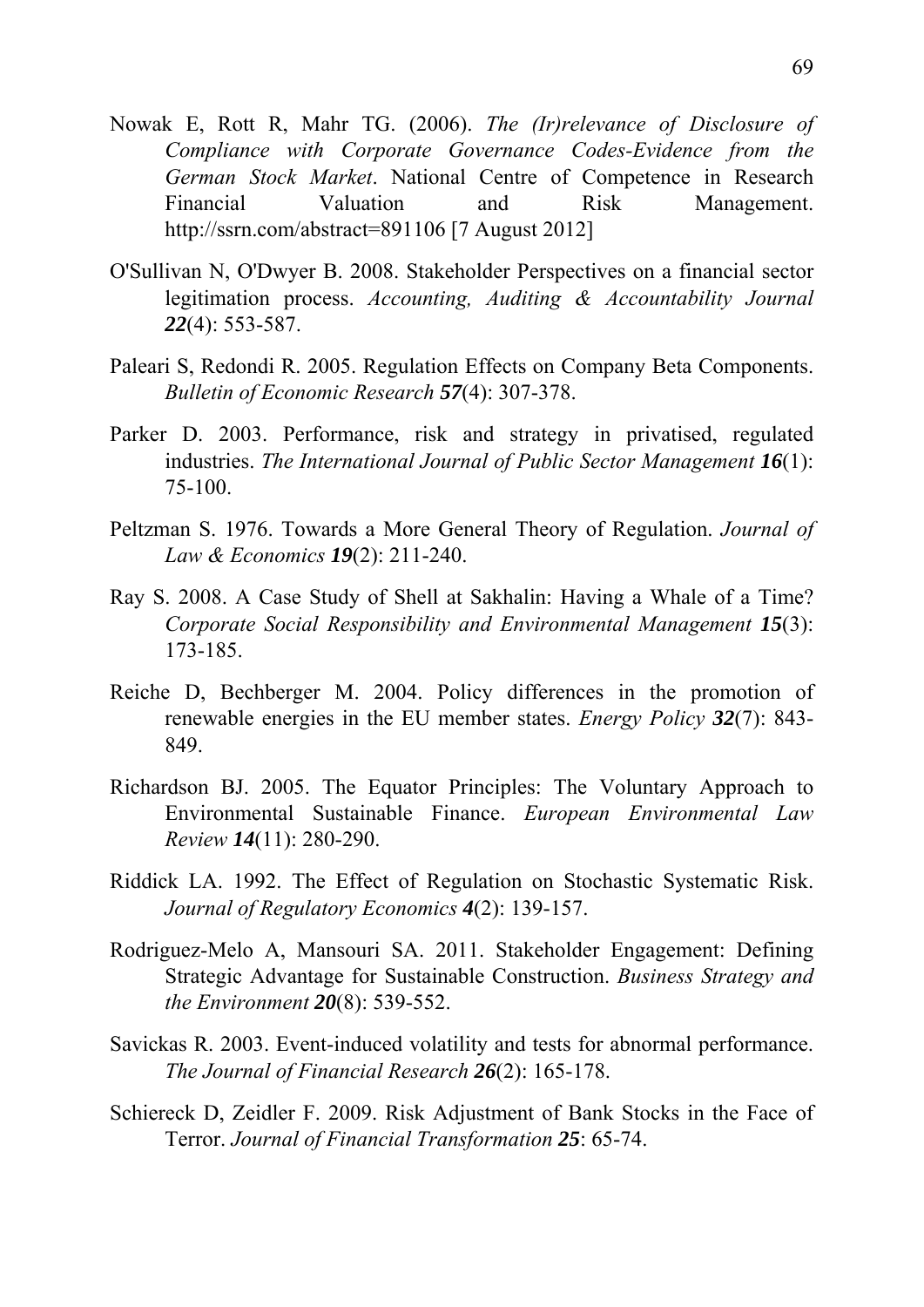- Scholtens B, Dam L. 2007. Banking on the Equator. Are Banks that Adopted the Equator Principles Different from Non-Adopters? *World Development 35*(8): 1307-1328.
- Sharpe WF. 1964. Capital Asset Prices: A Theory of Market Equilibrium under Conditions of Risk. *Journal of Finance 19*(3): 425-442.
- Sinkin C, Wright C, Burnett R. 2008. Eco-efficiency and firm value. *Journal of Accounting and Public Policy 27*(2): 167-176.
- Tang AKY, Lai K-H, Cheng TCE. 2012. Environmental governance of enterprises and their economic upshot through corporate reputation and customer satisfaction. *Business Strategy and the Environment 21*(6): 401- 411.
- Wagner M. 2009. Innovation and Competitive Advantages from the Integration of Strategic Aspects with Social and Environmental Management in European Firms. *Business Strategy and the Environment 18*(5): 291-306.
- Weber O. 2012. Environmental Credit Risk Management in Banks and Financial Service Institutions. *Business Strategy and the Environment 21*(4): 248- 263.
- Weber O, Fenchel M, Scholz RW. 2008. Empirical Analysis of the Integration of Environmental Risks into Credit Risk Management Process of European Banks. *Business Strategy and the Environment 17*(3): 149-159.
- Weber O, Scholz RW, Michalik G. 2010. Incorporating Sustainability Criteria into Credit Risk Management. *Business Strategy and the Environment 19*(1): 39-50.
- Wissel S, Rath-Nagel S, Blesl M, Fahl U, Voß A. 2008. Stromerzeugungskosten im Vergleich. *Working Paper IER 2008, No. 4*.
- Wright C. 2012. Gobal Banks, the Environment, and Human Rights: The Impact of the Equator Principles on Lending Policies and Practices. *Global Environmental Politics 12*(1): 56-77.
- Wright C, Rwabizambuga A. 2006. Institutional Pressures, Corporate Reputation, and Voluntary Codes of Conduct: An Examination of the Equator Principles. *Business and Society Review 111*(1): 89-117.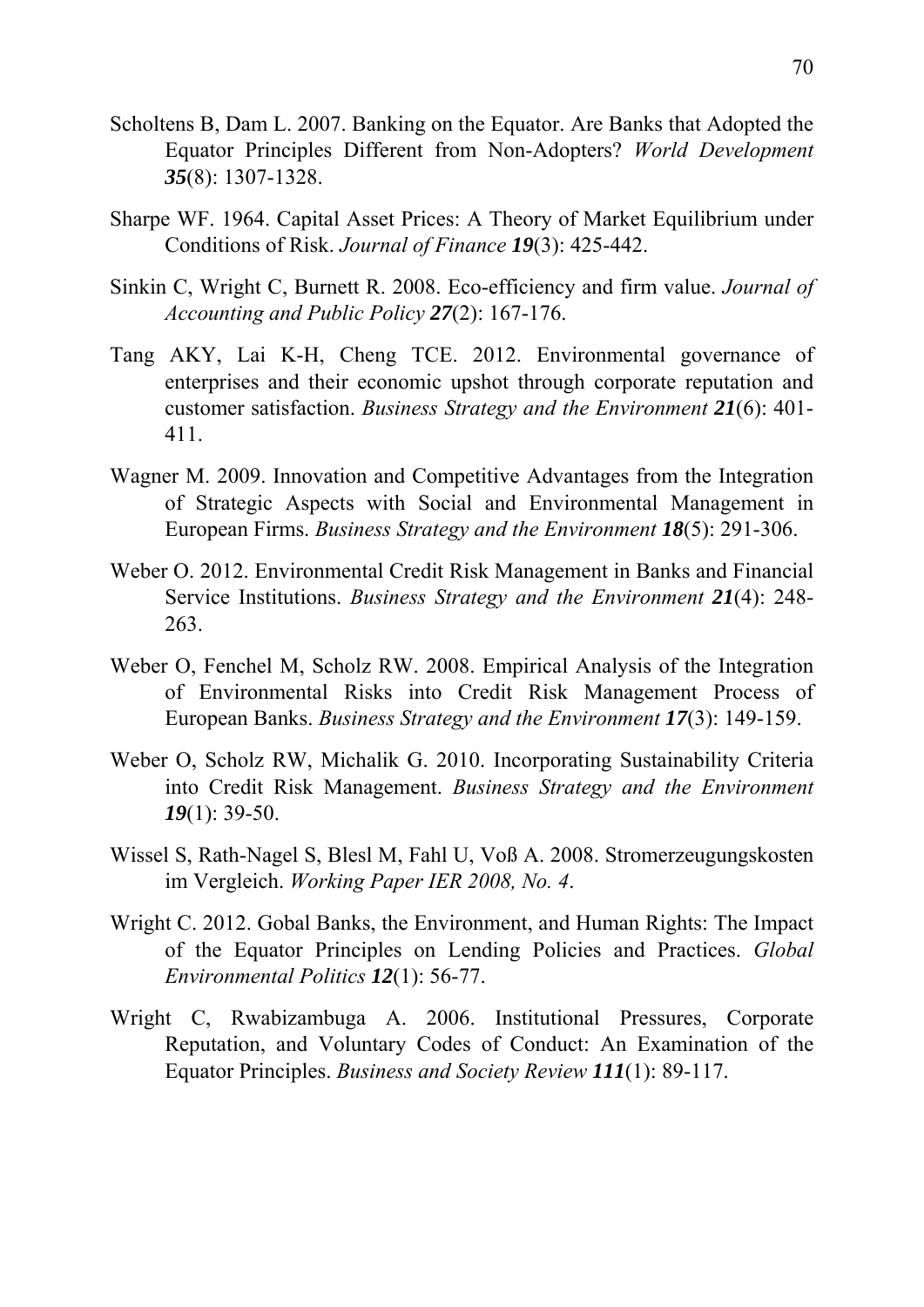## **Appendix**

## *Table 17: Financial Institutions that have Adopted the EP*

| <b>Financial Institution</b>                | Date of<br>Adoption | Early adopter    | OECD             | <b>Financial Institution</b>                    | Date of<br>Adoption | Early adopter    | OECD             |
|---------------------------------------------|---------------------|------------------|------------------|-------------------------------------------------|---------------------|------------------|------------------|
| ABN Amro Group <sup>a</sup>                 | 06/04/2003          | $\mathbf{1}$     | $\mathbf{1}$     | <b>EFIC</b>                                     | 03/03/2009          | $\mathbf{0}$     | $\mathbf{1}$     |
| Absa Bank Limited <sup>a</sup>              | 10/22/2009          | $\mathbf{0}$     | $\mathbf{0}$     | Eksport Kredit Fonden                           | 05/14/2004          | 1                | $\mathbf{1}$     |
| <b>Access Bank</b>                          | 06/04/2009          | $\boldsymbol{0}$ | $\boldsymbol{0}$ | Eksportfinans ASA                               | 09/01/2010          | $\overline{0}$   | 1                |
| Ahli United Bank <sup>a</sup>               | 05/02/2011          | 0                | $\mathbf{0}$     | Ex-Im Bank                                      | 03/31/2011          | $\overline{0}$   | 1                |
| ANZ                                         | 12/15/2006          | $\boldsymbol{0}$ | $\mathbf{1}$     | Export Development Canada                       | 10/26/2007          | $\overline{0}$   | $\mathbf{1}$     |
| Arab African Inter. Bank                    | 01/25/2009          | $\mathbf{0}$     | $\mathbf{0}$     | FirstRand Limited <sup>a,b</sup>                | 07/13/2009          | $\overline{0}$   | $\mathbf{0}$     |
| $ASN$ Bank <sup>a</sup>                     | 11/25/2009          | $\boldsymbol{0}$ | $\mathbf{1}$     | <b>FMO</b>                                      | 10/19/2005          | $\mathbf{1}$     | $\mathbf{1}$     |
| Aterios Capital                             | 03/01/2012          | $\boldsymbol{0}$ | $\mathbf{0}$     | Fortis <sup>a</sup>                             | 02/17/2006          | 1                | 1                |
| B. Bilbao Vizcaya Argentaria <sup>a,b</sup> | 05/18/2004          | $\mathbf{1}$     | 1                | HBOS/ Bank of Scotland                          | 08/15/2006          | $\theta$         | 1                |
| Banco Bradesco <sup>a,b</sup>               | 09/08/2004          | $\mathbf{1}$     | $\boldsymbol{0}$ | HSBC Holdings <sup>a,b</sup>                    | 09/04/2003          | 1                | 1                |
| <b>Banco Comercial Portugues</b>            | 01/02/2006          | $\mathbf{1}$     | $\mathbf{1}$     | <b>HVB</b> Group                                | 06/04/2003          | $\mathbf{1}$     | $\mathbf{1}$     |
| B. de Galicia y Buenos Aires                | 03/19/2007          | $\mathbf{0}$     | $\boldsymbol{0}$ | Industrial Bank <sup>a</sup>                    | 10/31/2008          | $\overline{0}$   | $\mathbf{0}$     |
| Banco de la República Oriental              | 01/03/2008          | $\mathbf{0}$     | $\mathbf{0}$     | ING Groep <sup>a,b</sup>                        | 06/23/2003          | $\mathbf{1}$     | $\mathbf{1}$     |
| del Uruguay                                 |                     |                  |                  |                                                 |                     |                  |                  |
| Banco do Brasil                             | 03/03/2005          | 1                | $\boldsymbol{0}$ | Intesa Sanpaolo                                 | 08/04/2006          | $\mathbf{0}$     | 1                |
| Banco Espírito Santo <sup>a,b</sup>         | 08/16/2005          | $\mathbf{1}$     | $\mathbf{1}$     | JPMorgan Chase <sup>a,b</sup>                   | 04/25/2005          | 1                | 1                |
| Banco Itáu BBA                              | 08/12/2004          | 1                | $\boldsymbol{0}$ | KBC Bank <sup>a,b</sup>                         | 01/27/2004          | 1                | 1                |
| Banco Mercantil del Norte <sup>a</sup>      | 03/12/2012          | $\mathbf{0}$     | $\mathbf{1}$     | <b>KfW</b>                                      | 03/03/2008          | $\mathbf{0}$     | $\mathbf{1}$     |
| Banco Sabadell <sup>a</sup>                 | 09/28/2011          | $\boldsymbol{0}$ | 1                | La Caixa                                        | 03/19/2007          | $\overline{0}$   | 1                |
| Banco Santander <sup>a,b</sup>              | 04/30/2009          | $\boldsymbol{0}$ | $\mathbf{1}$     | Lloyds Banking Group <sup>a,b</sup>             | 01/31/2008          | $\theta$         | 1                |
| Bancolombia <sup>a</sup>                    | 12/11/2008          | $\boldsymbol{0}$ | $\boldsymbol{0}$ | Manulife Financial                              | 05/11/2005          | $\mathbf{1}$     | 1                |
| Bank Muscata,b                              | 08/20/2007          | $\mathbf{0}$     | $\mathbf{0}$     | <b>MCC Bank</b>                                 | 07/29/2003          | $\mathbf{1}$     | $\mathbf{1}$     |
| Bank of America Corporation <sup>a,b</sup>  | 04/15/2004          | $\mathbf{1}$     | 1                | Millenium PCB                                   | 01/02/2006          | $\mathbf{1}$     | 1                |
| <b>Bank of Montreal</b>                     | 09/15/2005          | $\mathbf{1}$     | 1                | Mizuho Corporate Bank <sup>a</sup>              | 10/27/2003          | 1                | 1                |
| Bank of Tokyo-Mitsubishi                    | 12/22/2005          | $\mathbf{1}$     | $\mathbf{1}$     | National Australia Bank <sup>a,b</sup>          | 10/25/2007          | $\mathbf{0}$     | $\mathbf{1}$     |
| Barclays <sup>a,b</sup>                     | 06/04/2003          | 1                | $\mathbf{1}$     | Natixis <sup>a</sup>                            | 12/30/2010          | $\overline{0}$   | 1                |
| <b>BMCE</b> Bank <sup>a</sup>               | 05/10/2010          | $\mathbf{0}$     | $\boldsymbol{0}$ | Nedbank <sup>a</sup>                            | 11/10/2005          | 1                | $\boldsymbol{0}$ |
| <b>BMO</b> Financial Group                  | 09/15/2005          | 1                | $\mathbf{1}$     | NIBC Bank <sup>a</sup>                          | 11/09/2010          | $\overline{0}$   | 1                |
| BNP Paribas <sup>a,b</sup>                  | 10/24/2008          | $\boldsymbol{0}$ | $\mathbf{1}$     | Nordea Bank                                     | 02/21/2007          | $\overline{0}$   | $\mathbf{1}$     |
| <b>CAIXA Economica Federal</b>              | 03/19/2007          | $\boldsymbol{0}$ | $\mathbf{0}$     | Rabobank Group                                  | 06/04/2003          | 1                | 1                |
| Caja Navarra                                | 01/09/2006          | 1                | $\mathbf{1}$     | Royal Bank of Canada <sup>a,b</sup>             | 07/21/2003          | $\mathbf{1}$     | $\mathbf{1}$     |
| Calyon                                      | 08/18/2003          | $\mathbf{1}$     | $\,1$            | Royal Bank of Scotland <sup>a</sup>             | 06/04/2003          | $\mathbf{1}$     | 1                |
| $C\text{IBC}^{a,b}$                         | 12/03/2003          | $\mathbf{1}$     | $\mathbf{1}$     | Scotiabank <sup>a,b</sup>                       | 01/18/2005          | $\mathbf{1}$     | $\mathbf{1}$     |
| <b>CIBanco</b>                              | 03/07/2012          | $\boldsymbol{0}$ | $\mathbf{1}$     | <b>SEB</b>                                      | 04/03/2007          | $\overline{0}$   | 1                |
| <b>CIFI</b>                                 | 04/06/2007          | $\boldsymbol{0}$ | $\mathbf{0}$     | Société Générale <sup>a,b</sup>                 | 09/03/2007          | $\overline{0}$   | 1                |
| Citigroup <sup>a,b</sup>                    | 06/04/2003          | 1                | $\mathbf{1}$     | St. Bank of South Africa <sup>a,b</sup>         | 02/02/2009          | $\boldsymbol{0}$ | $\boldsymbol{0}$ |
| <b>CORPBANCA</b>                            | 07/19/2007          | $\mathbf{0}$     | $\mathbf{1}$     | Standard Chartered <sup>a,b</sup>               | 10/08/2003          | 1                | 1                |
| Credit Suisse Group <sup>a,b</sup>          | 06/04/2003          | 1                | $\bf{0}$         | Sumitomo Mitsui Banking<br>Corp. <sup>a,b</sup> | 02/23/2006          | 1                | 1                |
| DekaBank                                    | 03/01/2011          | $\boldsymbol{0}$ | $\mathbf{1}$     | TD Bank Financial Group                         | 04/12/2007          | $\boldsymbol{0}$ | 1                |
| Dexia <sup>a,b</sup>                        | 09/18/2003          | $\mathbf{1}$     | $\mathbf{1}$     | Unibanco <sup>a,b</sup>                         | 06/01/2004          | 1                | 0                |
| DnB NOR Bank <sup>a,b</sup>                 | 05/29/2008          | 0                | $\mathbf{1}$     | Wells Fargo Bank <sup>a</sup>                   | 07/11/2005          | 1                | 1                |
| Dresdner Bank                               | 08/18/2003          | $\mathbf{1}$     | $\mathbf{1}$     | WestLB                                          | 06/04/2003          | $\mathbf{1}$     | $\mathbf{1}$     |
| $E + Co.$                                   | 10/30/2006          | $\boldsymbol{0}$ | $\mathbf{1}$     | Westpac Banking Corp. <sup>a,b</sup>            | 06/04/2003          | $\mathbf{1}$     | $\mathbf{1}$     |
| Ecobanc Transnational Inter.                | 01/01/2012          | $\boldsymbol{0}$ | $\boldsymbol{0}$ |                                                 |                     |                  |                  |

a/b Financial institutions for which stock market data was available and that were included in the event study/cross-sectional analysis.